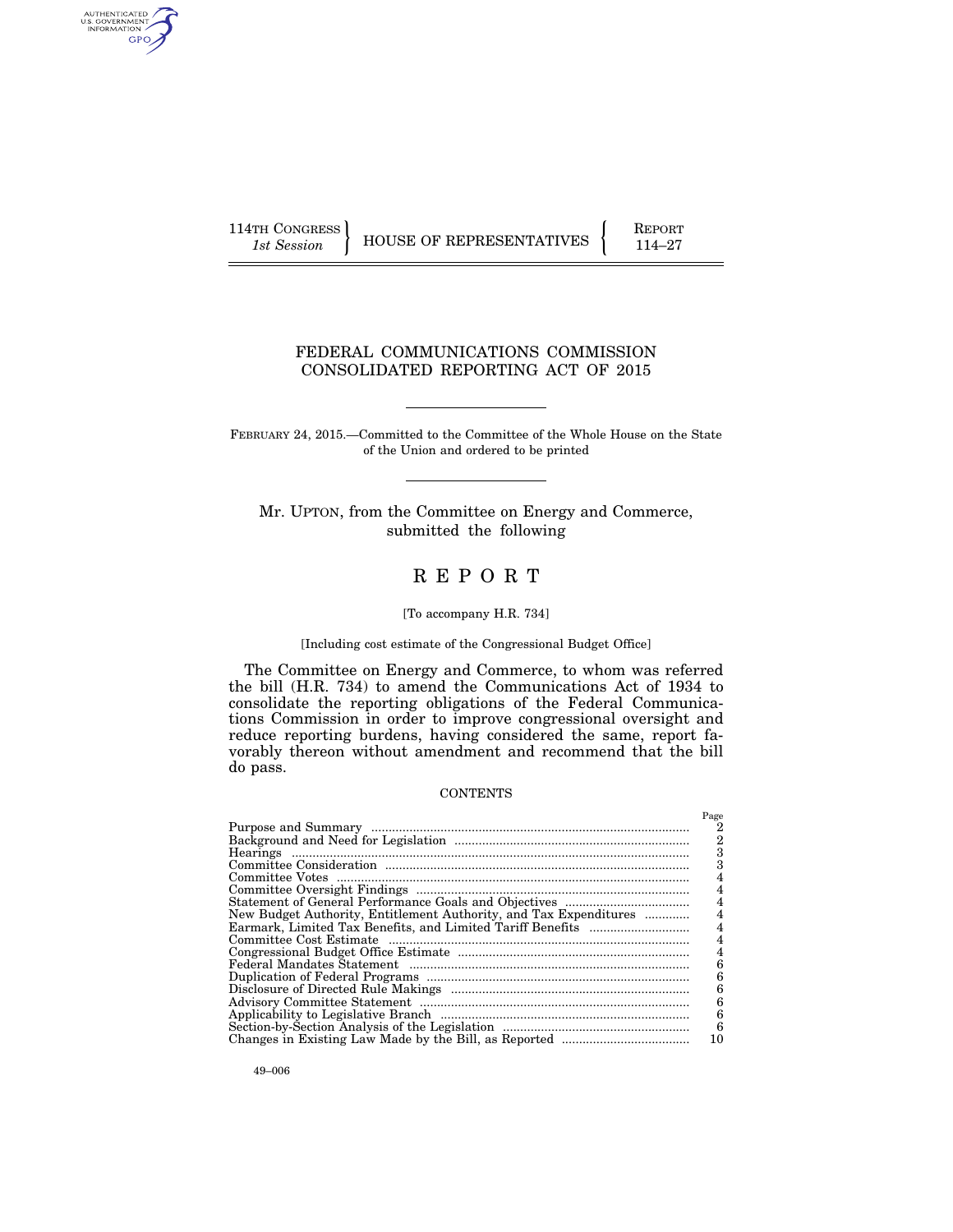### PURPOSE AND SUMMARY

H.R. 734, the "Federal Communications Commission Consolidated Reporting Act of 2015," consolidates eight separate reports of the Federal Communications Commission (FCC or Commission) into a single comprehensive report with a focus on intermodal competition, deploying communications capabilities to unserved communities, and eliminating regulatory barriers. By consolidating these reports, H.R. 734 would reduce the reporting burdens on the FCC while encouraging the agency to analyze competition in the marketplace as a whole rather than based on archaic regulatory silos. The bill also eliminates twelve outdated reports, including references to reports repealed more than a decade ago and a report on competition between telegraph companies and telephone companies.

### BACKGROUND AND NEED FOR LEGISLATION

The communications and technology sector is rapidly evolving. Analog broadcasting has become digital and high-definition. Phone companies have become broadband and video companies, and cable operators now operate Voice-over-Internet-Protocol networks. Satellite providers now offer television and broadband services, and wireless telephones are now used by all Americans for calling, texting, watching video, listening to music, and surfing the web. And emerging on the Internet are online video distributors, pointto-point voice and video conferencing services, personalized radio stations, and other new competitors. The traditional silos that once defined the communications marketplace are no more.

Despite the converging marketplace, Federal law still requires the FCC to treat these providers differently. Nowhere is that clearer than in the reporting requirements imposed on the Commission. Under current law, the FCC must write separate congressional reports each year on video competition, satellite competition, the competitive effects of satellite privatization, broadband deployment, international broadband deployment, cable pricing, and wireless competition. These reports are in addition to a congressionally mandated triennial report on barriers to market entry for small businesses, as well as the FCC's yearly reports regarding telephone penetration, telephone subscribership, and pricing among telecommunications services. Because the FCC is required to draft separate reports on discrete components within the communications marketplace, it is more difficult for the Commission to focus on the sector as a whole.

The FCC has been unable to keep pace with all of its current reporting obligations. For example, the Communications Act requires the Commission to produce each year a Status of Competition in the Market for the Delivery of Video Programming Report. In 2009, the Commission released a Notice of Inquiry seeking information for calendar year 2007, see *Annual Assessment of the Status of Competition in the Market for Delivery of Video Programming,* MB Docket No. 07–269, Notice of Inquiry, 24 FCC Rcd 542 (2009). Later that year, the FCC released a supplemental Notice of Inquiry covering 2008 and 2009, see *Annual Assessment of the Status of Competition in the Market for Delivery of Video Programming,* MB Docket No. 07–269, Supplemental Notice of Inquiry, 24 FCC Rcd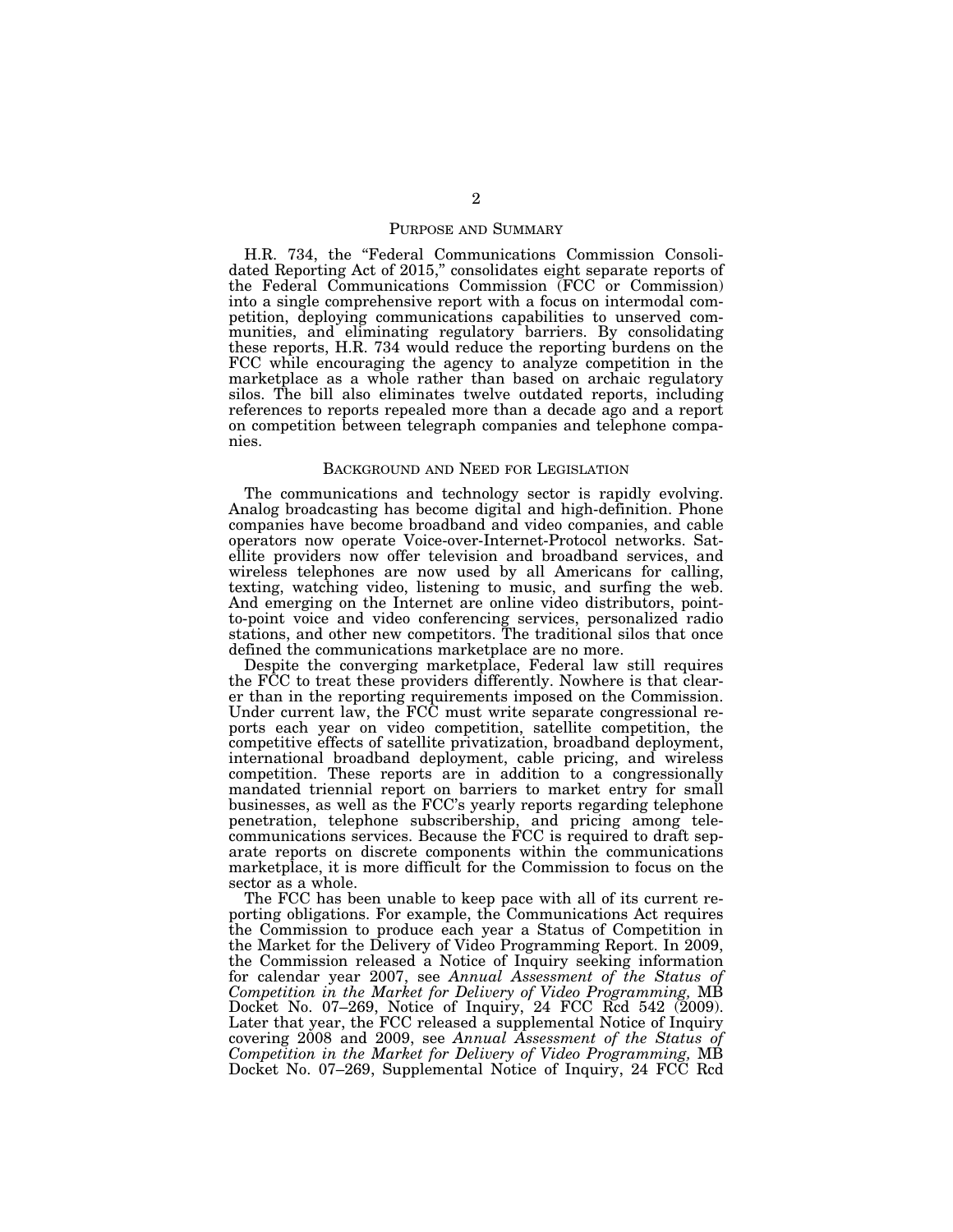4402 (2009), and sought additional information in 2011, see *Annual Assessment of the Status of Competition in the Market for Delivery of Video Programming,* MB Docket No. 07–269, Further Notice of Inquiry, 26 FCC Rcd 14091 (2011). In July 2012, the Commission released the video competition report covering 2007 to 2010, see *Annual Assessment of the Status of Competition in the Market for Delivery of Video Programming,* MB Docket No. 07–269, Fourteenth Report, 27 FCC Rcd 8610 (2010). Following that delayed release, the Commission announced that rather than completing the 2010 quadriennial review, it would incorporate the report into the 2014 review. Similarly, the Commission released its second annual Satellite Competition Report in 2008, but did not submit its third report (covering 2008, 2009, and 2010) until December 2011. See *Third Report and Analysis of Competitive Market Conditions with Respect to Domestic and International Satellite Communications Services; Report and Analysis of Competitive Market Conditions with Respect to Domestic and International Satellite Communications Services,* IB Docket Nos. 09–16, 10–99, Third Report, FCC 11–183 (rel. Dec. 13, 2011). These delays frustrate effective congressional oversight of the Commission's work and preclude timely analysis of the status of competition and deployment.

To reduce the reporting burdens on the Commission, H.R. 734 consolidates eight separate reports of the FCC into a single biennial report timed to the Congressional calendar. To reflect the convergence of the communications marketplace, the new report requires the FCC to conduct a holistic review of the communications marketplace. And to streamline the operations of the FCC, the bill eliminates twelve outdated reports from the Communications Act, including references to reports repealed more than a decade ago and a report on competition between telegraph companies and telephone companies.

### **HEARINGS**

The Committee on Energy and Commerce has not held hearings on the legislation during the 114th Congress.

#### COMMITTEE CONSIDERATION

On February 2, Representative Walden circulated a discussion draft entitled the ''Federal Communications Commission Consolidated Reporting Act of 2015.''

On February 4, 2015, the Subcommittee on Communications and Technology met in open markup session to consider the discussion draft. Representative Scalise and Ranking Member Eshoo offered a bipartisan amendment to make two changes to the discussion draft. First, the amendment added an additional provision to the Communications Marketplace report in order to address language enacted as part of the STELA Reauthorization Act of 2015. The language requires the FCC to include the average amount of compensation paid by cable systems under section 325 of the Communications Act. Second, the amendment clarified that the bill does not alter the FCC's authority under Section 706.

The Subcommittee favorably forwarded the discussion draft, as amended, to the full Committee by a voice vote.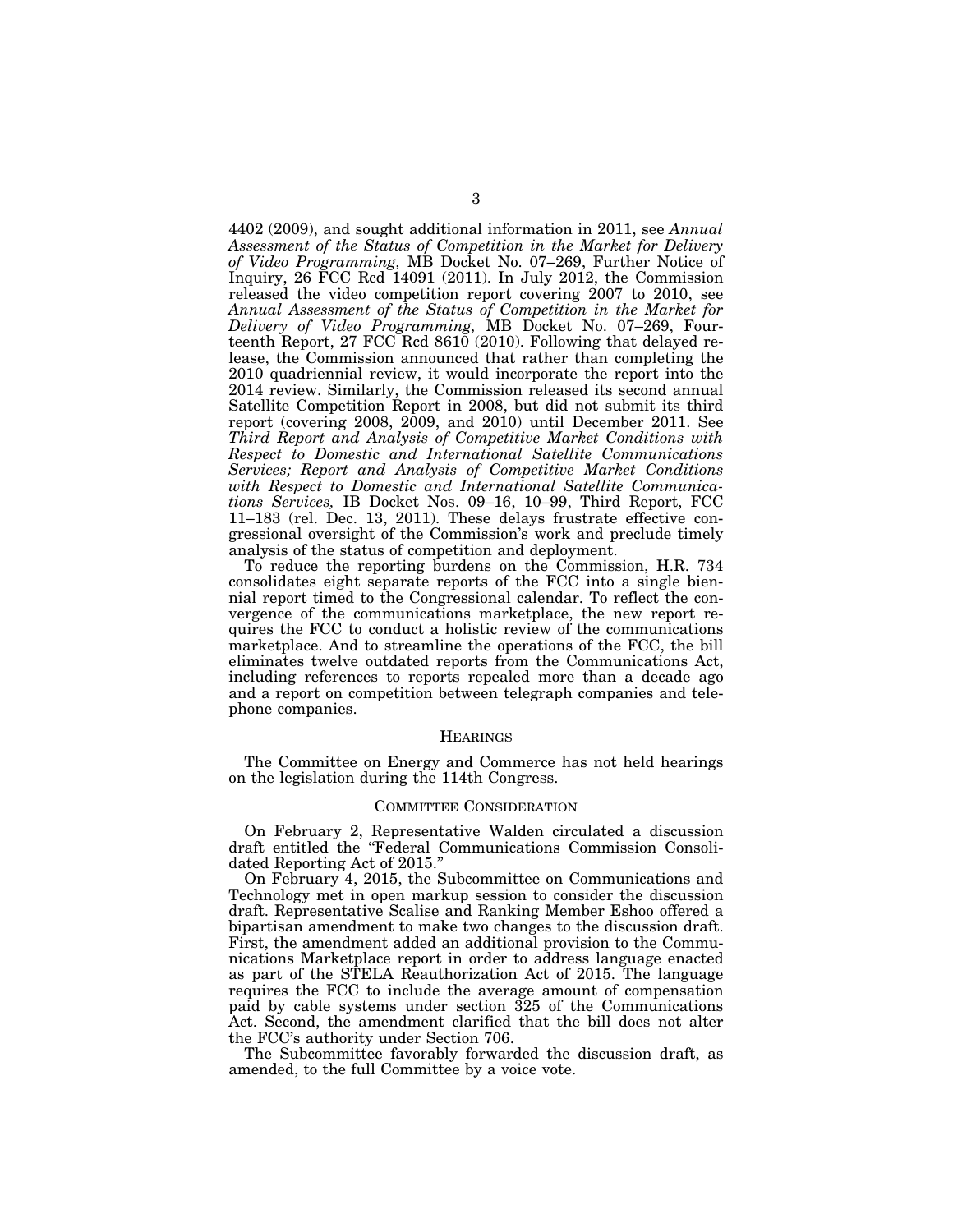On February 4, 2015, Representative Scalise, together with Chairman Walden and Ranking Member Eshoo, introduced H.R. 734, which was substantially similar to the bill forwarded by the Subcommittee.

On February 11 and 12, 2015, the Committee on Energy and Commerce met in open markup session to consider H.R. 734 and favorably reported the bill, without amendment, to the House by a voice vote.

#### COMMITTEE VOTES

Clause 3(b) of rule XIII of the Rules of the House of Representatives requires the Committee to list the record votes on the motion to report legislation and amendments thereto. There were no record votes taken in connection with ordering H.R. 734 reported. A motion by Chairman Upton to order H.R. 734 favorably reported to the House, as amended, was agreed to by a voice vote.

#### COMMITTEE OVERSIGHT FINDINGS

Pursuant to clause  $3(c)(1)$  of rule XIII of the Rules of the House of Representatives, the Committee held a hearing and made findings that are reflected in this report.

### STATEMENT OF GENERAL PERFORMANCE GOALS AND OBJECTIVES

The goals and objectives of H.R. 734 are to reduce the reporting burdens on the FCC, while encouraging the agency to analyze competition in the marketplace as a whole rather than based on archaic regulatory silos. It does so by consolidating eight separate reports of the FCC into a single, comprehensive report on the communications marketplace and eliminating references to twelve reports from the Communications Act of 1934, as amended.

### NEW BUDGET AUTHORITY, ENTITLEMENT AUTHORITY, AND TAX EXPENDITURES

In compliance with clause  $3(c)(2)$  of rule XIII of the Rules of the House of Representatives, the Committee finds that H.R. 734 would result in no new or increased budget authority, entitlement authority, or tax expenditures or revenues.

### EARMARK, LIMITED TAX BENEFITS, AND LIMITED TARIFF BENEFITS

In compliance with clause 9(e), 9(f), and 9(g) of rule XXI of the Rules of the House of Representatives, the Committee finds that H.R. 734 contains no earmarks, limited tax benefits, or limited tariff benefits.

### COMMITTEE COST ESTIMATE

The Committee adopts as its own the cost estimate prepared by the Director of the Congressional Budget Office pursuant to section 402 of the Congressional Budget Act of 1974.

### CONGRESSIONAL BUDGET OFFICE ESTIMATE

Pursuant to clause  $3(c)(3)$  of rule XIII of the Rules of the House of Representatives, the following is the cost estimate provided by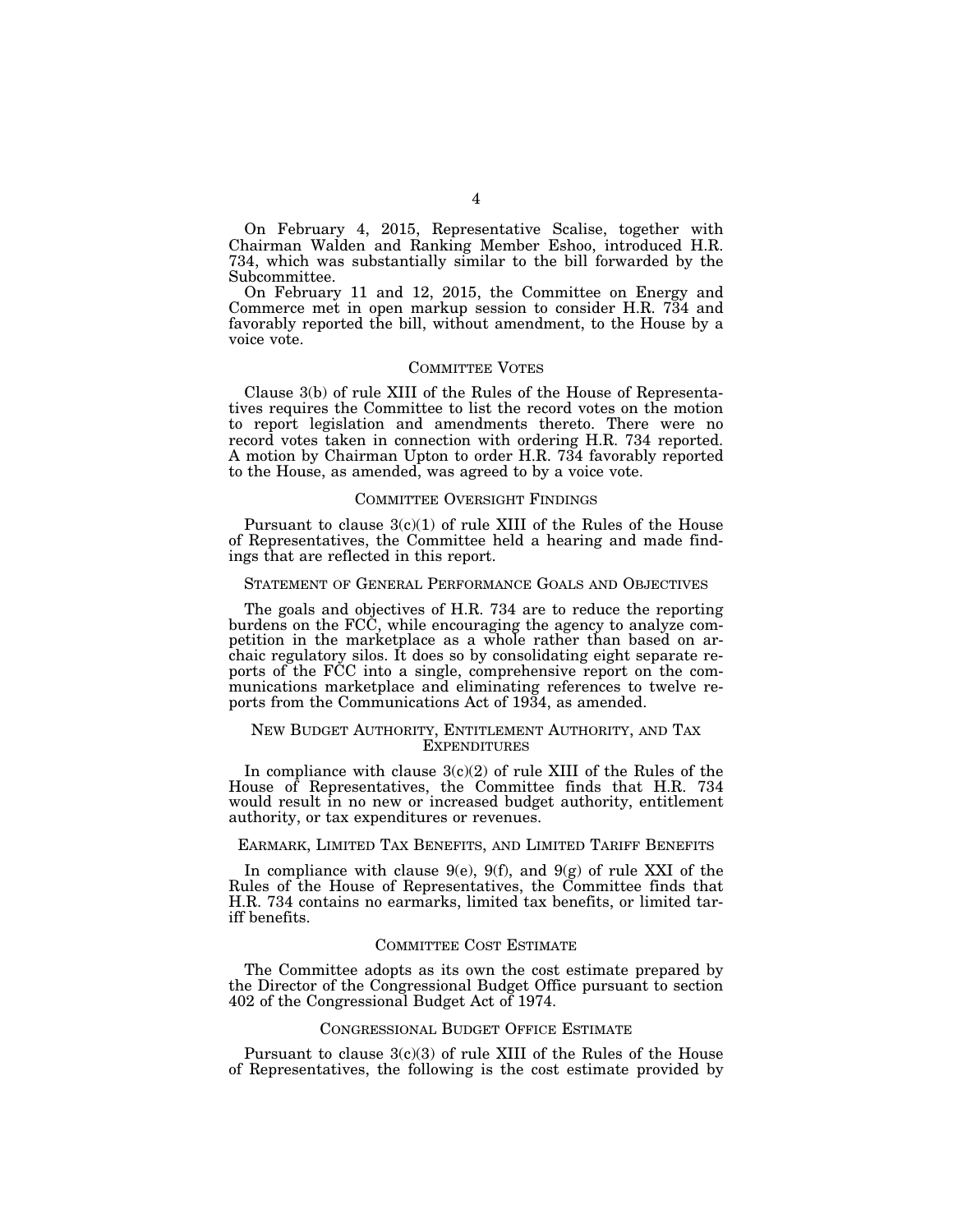the Congressional Budget Office pursuant to section 402 of the Congressional Budget Act of 1974:

### U.S. CONGRESS, CONGRESSIONAL BUDGET OFFICE, *Washington, DC, February 23, 2015.*

Hon. FRED UPTON,

*Chairman, Committee on Energy and Commerce,* 

*House of Representatives, Washington, DC.* 

DEAR MR. CHAIRMAN: The Congressional Budget Office has prepared the enclosed cost estimate for H.R. 734, the Federal Communications Commission Consolidated Reporting Act of 2015.

If you wish further details on this estimate, we will be pleased to provide them. The CBO staff contact is Susan Willie.

Sincerely,

#### DOUGLAS W. ELMENDORF.

### Enclosure.

### *H.R. 734—Federal Communications Commission Consolidated Reporting Act of 2015*

H.R. 734 would require the Federal Communications Commission (FCC) to prepare a biennial report for the Congress that assesses certain characteristics of the communications industry. The report would analyze the state of competition in the markets for voice, video, and data services, as well as the availability of high-speed and high-quality telecommunications services. Further, the bill would require the FCC to determine whether laws and regulations pose a barrier to entry into communications markets and to include that information in the biennial report. H.R. 734 also would relieve the FCC of requirements to prepare certain other reports on topics ranging from access to satellite services to prices for cable services. In all, the bill would eliminate more than 20 reports and notices, including some that remain in current law even though deadlines for their completion have passed.

Based on information from the FCC, CBO estimates that implementing the provisions of H.R. 734 would not have a significant effect on the agency's costs. Any additional expenses the FCC would incur to prepare the new assessment of the communications industry would be offset by a reduction in costs that would otherwise be incurred for reports that would be eliminated under the bill. Moreover, under current law, the FCC is authorized to collect fees sufficient to offset the cost of its regulatory activities each year. Therefore, CBO estimates that the net cost to implement the provisions of H.R. 734 would be negligible, assuming annual appropriation actions consistent with the agency's authorities. Enacting H.R. 734 would not affect direct spending or revenues; therefore, pay-as-yougo procedures do not apply.

H.R. 734 contains no intergovernmental or private-sector mandates as defined in the Unfunded Mandates Reform Act and would not affect the budgets of state, local, or tribal governments.

The CBO staff contact for this estimate is Susan Willie. The estimate was approved by Theresa Gullo, Deputy Assistant Director for Budget Analysis.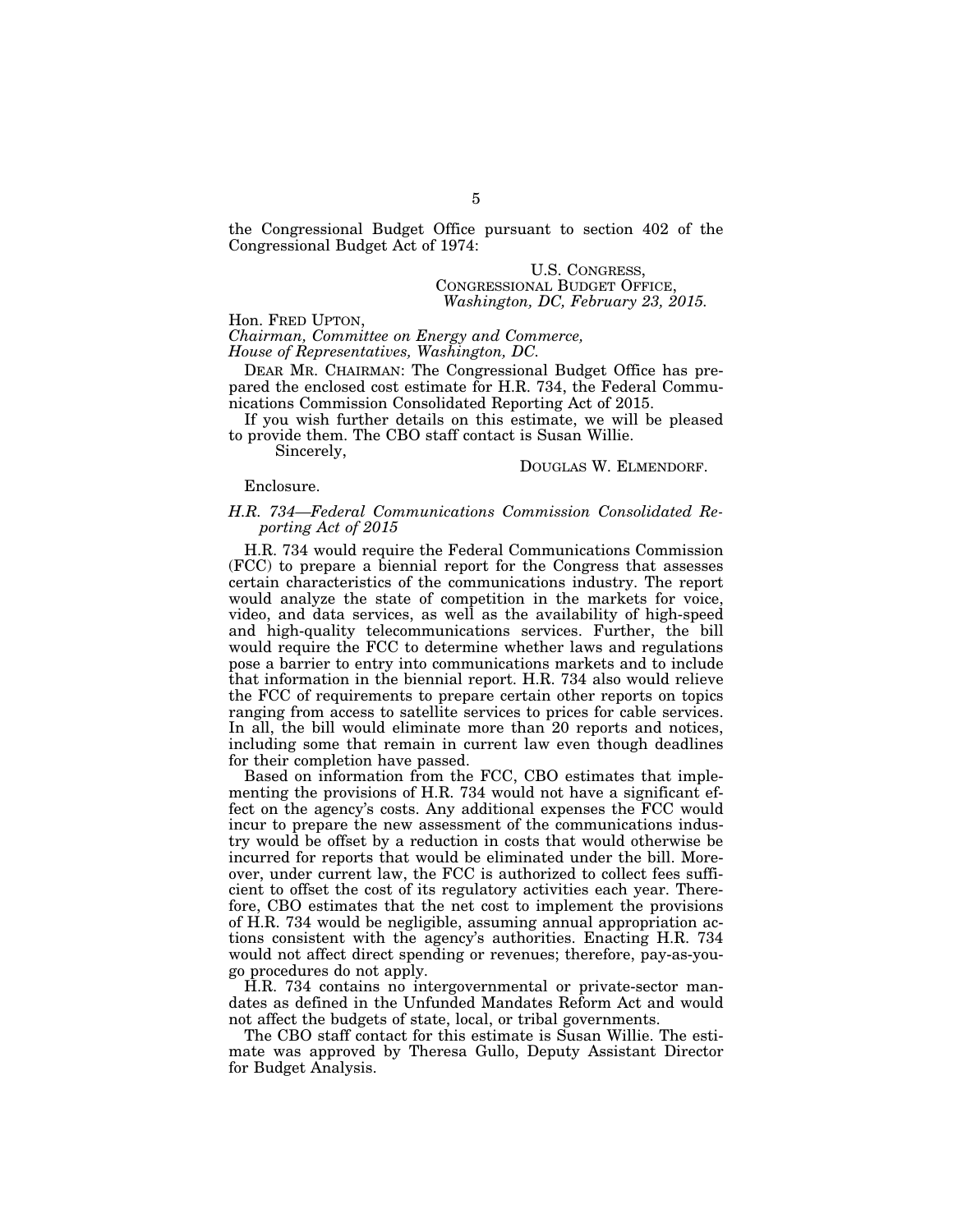### FEDERAL MANDATES STATEMENT

The Committee adopts as its own the estimate of Federal mandates prepared by the Director of the Congressional Budget Office pursuant to section 423 of the Unfunded Mandates Reform Act.

### DUPLICATION OF FEDERAL PROGRAMS

No provision of H.R. 734 establishes or reauthorizes a program of the Federal Government known to be duplicative of another Federal program, a program that was included in any report from the Government Accountability Office to Congress pursuant to section 21 of Public Law 111–139, or a program related to a program identified in the most recent Catalog of Federal Domestic Assistance.

#### DISCLOSURE OF DIRECTED RULE MAKINGS

Enacting H.R. 734 does not direct any specific rule makings to be completed within the meaning of 5 U.S.C. 551.

### ADVISORY COMMITTEE STATEMENT

No advisory committees within the meaning of section 5(b) of the Federal Advisory Committee Act were created by this legislation.

### APPLICABILITY TO LEGISLATIVE BRANCH

The Committee finds that the legislation does not relate to the terms and conditions of employment or access to public services or accommodations within the meaning of section  $10\overline{2}(b)(3)$  of the Congressional Accountability Act.

#### SECTION-BY-SECTION ANALYSIS OF THE LEGISLATION

#### *Section 1. Short title*

Section 1 defines the short title of the legislation as the ''Federal Communications Commission Consolidated Reporting Act of 2015.''

### *Section 2. Communications Marketplace Report*

Section 2 adds section 13 to the Communications Act.

### *New section 13(a)—Communications Marketplace Report*

This subsection requires the Commission to publish and submit to Congress a Communications Marketplace Report timed to the two-year congressional cycle. By requiring the submission of that report in the last quarter of every even-numbered year, each new Congress will have a fresh review of the communications marketplace when it assumes office. Requiring the Communications Marketplace Report every other year rather than every year also should reduce the administrative burden on the Commission and the reporting burden on the public.

### *New section 13(b)—Contents*

This subsection specifies the contents of each Communications Marketplace Report.

Paragraph (1) requires the FCC to assess the state of competition in the communications marketplace across all providers of communications, including, for example, telecommunications carriers,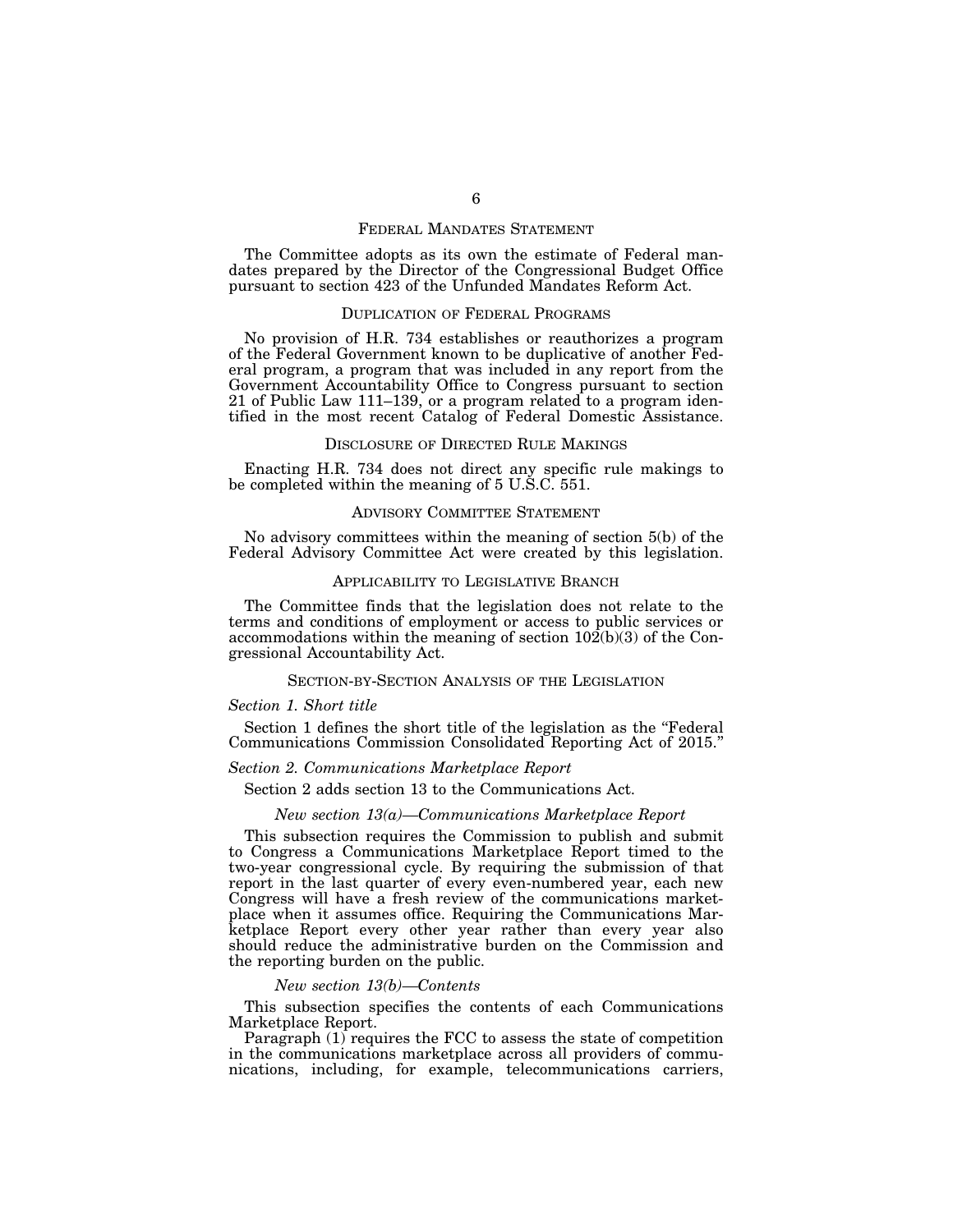broadcasters, cable operators, broadband providers, satellite providers, and online voice and video providers. This section of the report is intended to consolidate the ORBIT Act Report, see Communications Satellite Act of 1962 § 646, the Satellite Competition Report, see Pub. L. No. 109–34 § 4, the Status of Competition in the Market for the Delivery of Video Programming Report, see Communications Act of 1934  $\S 628(g)$ , the Report on Cable Industry Prices, see Communications Act of 1934 § 623(k), and the State of Competitive Market Conditions with Respect to Commercial Mobile Radio Services Report, see Communications Act of 1934  $\S 332(c)(1)(C)$ . The consolidation of the reports is not intended to prevent the Commission from examining the same issues it previously reviewed separately, including the examination of cable pricing, but rather to encourage a more holistic approach. Nor is the Commission required to assess the state of competition in the exact same way it has done so in the past. Instead, the Commission should use the best economic and technical analysis feasible to examine competition within the marketplace as a whole.

Paragraph (2) requires the FCC to assess the state of deployment of communications capabilities in the United States, including advanced telecommunications capability, regardless of the technology used. This section of the report is intended to consolidate the Broadband Deployment Report, see Telecommunications Act of 1996 § 706(b), and the International Broadband Data Report, see Broadband Data Improvement Act § 103(b). It is not meant to affect whatever authority, if any, section 706(b) of the Telecommunications Act of 1996 grants the Commission. As with the competition section of the report, this section does not delineate the precise metrics the FCC must use in carrying out its assessment; instead, the agency should use the best available information to assess the state of deployment, taking into account the variety of technologies used to deploy broadband infrastructure throughout the United States.

Paragraph (3) requires the FCC to assess whether laws, regulations, or regulatory practices (regardless of the level of government that established or enforces those laws, regulations, or regulatory practices) pose a barrier to competitive entry into the communications marketplace or to the competitive expansion of existing providers of communications services. This section of the report is intended to incorporate the Triennial Report Identifying and Eliminating Market Entry Barriers for Entrepreneurs and Other Small Businesses, see Communications Act of 1934 § 257(c). As with the competition and deployment sections of the report, this section does not bind the Commission to highlight with particularity regulations it has passed to overcome barriers to competitive entry and competitive expansion, although it is free to examine such regulations as a part of its functional assessment of regulatory barriers.

Paragraphs (4)–(5) require the FCC to identify the topics it plans to address over the next two years as a result of these assessments and to report on its progress on those topics previously identified. This section of the report is not intended to consolidate any existing report. This section is, however, intended to facilitate congressional oversight by providing a guide to Congress regarding the topics the Commission is likely to focus on, along with references to the first three sections of the report, as appropriate, to dem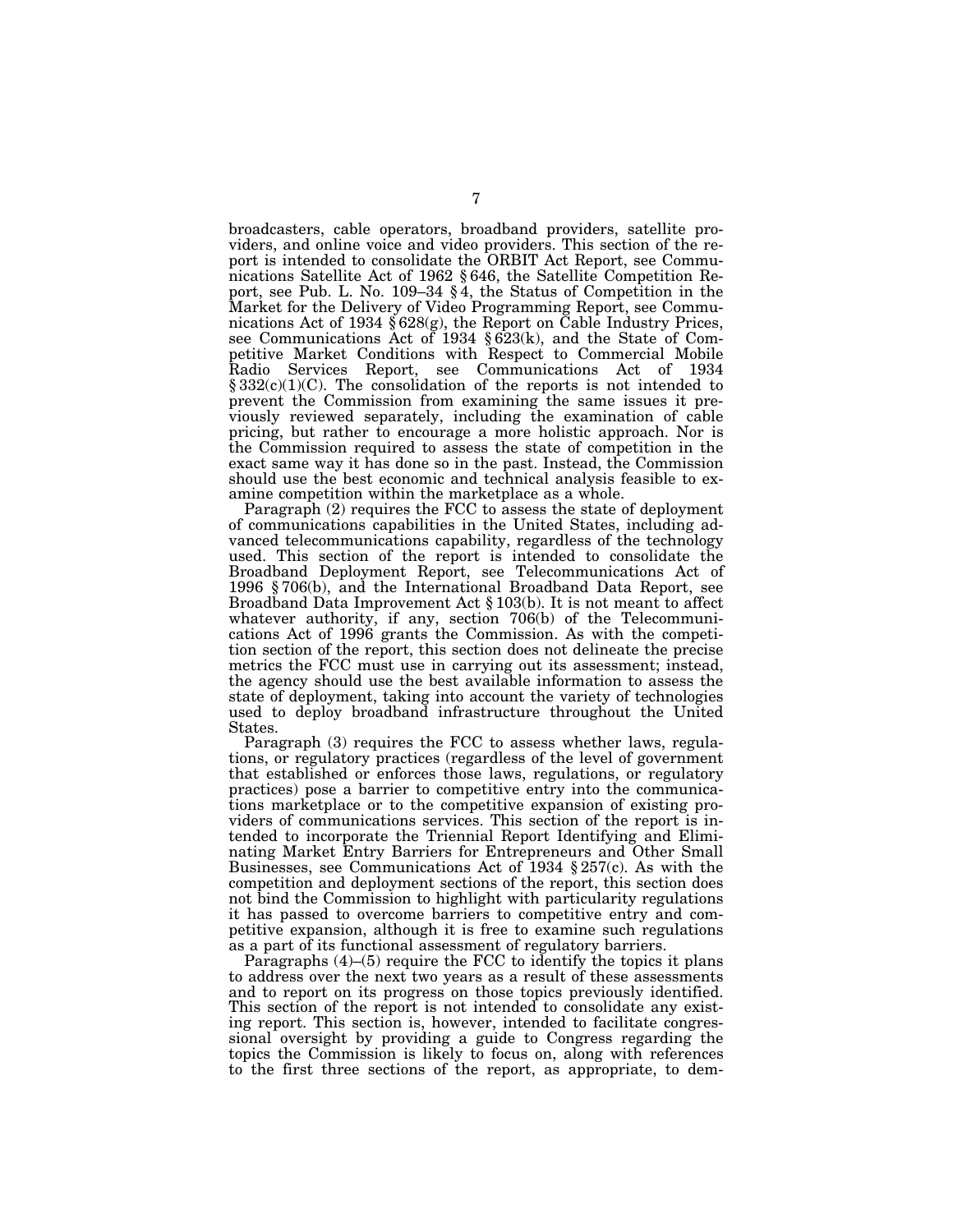onstrate how the FCC's assessments have shaped its agenda. By identifying a topic in this section, the Commission is not binding itself to act on that topic; conversely, the Commission remains free to act on topics not so identified. Nevertheless, this section requires the Commission to report back on what actions, if any, it took to address each topic identified in the previous report, and the Commission is expected to make a good-faith attempt to identify topics and address topics previously identified.

#### *New section 13(c)—Extension*

This subsection allows a chairman designated by the President in the last quarter of an even-number year, when the report is due, to submit the agenda portion of the report to Congress as an addendum during the first quarter of the following year.

#### *New section 13(d)—Special Considerations*

This subsection identifies five special considerations that the FCC must take into account when drafting the Communications Marketplace Report.

First, when assessing competition, the Commission must take into account all forms of competition, including intermodal, facilities-based, and Internet-based competition. This is a response to the traditional competition reports conducted by the Commission that examine competition within a single industry segment despite competition from non-traditional industry segments, such as competition to terrestrial radio broadcasters from satellite radio, Internet-based radio, and online music marketplaces. The inclusion of facilities-based competition reflects the importance of deployment of physical infrastructure for competitive purposes, as reflected in the second section of the report. It is not meant, however, to preclude the assessment of competition from resellers, such as mobile virtual network operators. The inclusion of Internet-based competition is intended to ensure that the FCC takes into account the growing challenge to established business models presented by online competition in all its forms.

Second, when assessing deployment, the Commission must compile a list of geographical areas that are not served by any provider of advanced telecommunications capability. This is intended to emphasize, as the Broadband Deployment Report did, see Telecommunications Act of 1996 § 706(c), the importance of identifying the areas of the country that are unserved by any provider of advanced telecommunications capability.

Third, the Commission may use readily available data to draw appropriate comparisons between the United States communications marketplace and the international communications marketplace and to correlate its assessments with demographic information. In preparing its International Broadband Data Reports in the past, the Commission has noted that ''many nations do not collect the data required to achieve fully the international comparisons'' and that even when data is available, it may not be useful for drawing comparisons with the United States. *International Comparison Requirements Pursuant to the Broadband Data Improvement Act International Broadband Data Report,* IB Docket No. 10– 171, Second Report, 26 FCC Rcd 7378, 7380, para. 4 (2011). This provision is intended to recognize these difficulties and empower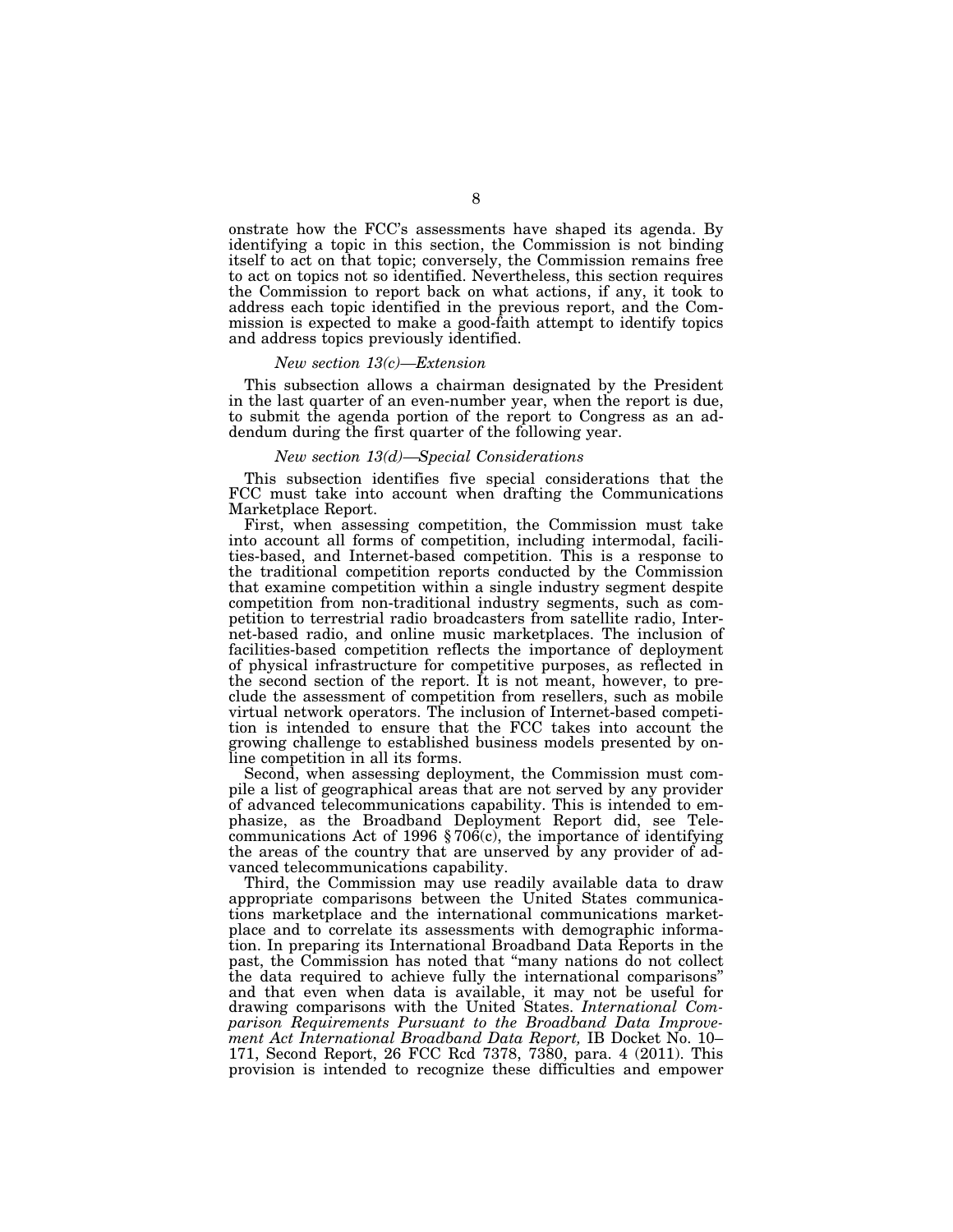the FCC to consider readily available data to draw appropriate and accurate comparisons and correlations in conducting the assessments for the Communications Marketplace Report.

Fourth, when assessing competition and regulatory barriers, the FCC must specially consider market entry barriers for small businesses. This special consideration is intended to ensure that the Commission pays special attention to the challenges and opportunities facing small businesses in the communications marketplace.

Fifth, for the purposes of continuity of the language enacted as part of the STELA Reauthorization Act of 2014, the FCC shall include the aggregate average total amount paid by cable systems under section 325 of the Communications Act.

### *Section 3. Consolidation of redundant reports; conforming amendments*

This section eliminates the eight reports consolidated into the Communications Marketplace Report, namely the ORBIT Act Report, see Communications Satellite Act of 1962 § 646, the Satellite Competition Report, see Pub. L. No. 109–34 § 4, the Status of Competition in the Market for the Delivery of Video Programming Report, see Communications Act of 1934 § 628(g), the Report on Cable Industry Prices, see Communications Act of 1934 § 623(k), the State of Competitive Market Conditions with Respect to Commercial Mobile Radio Services Report, see Communications Act of 1934 § 332(c)(1)(C), the Broadband Deployment Report, see Telecommunications Act of 1996 § 706(b), the International Broadband Data Report, see Broadband Data Improvement Act § 103(b), and the Triennial Report Identifying and Eliminating Market Entry Barriers for Entrepreneurs and Other Small Businesses, see Communications Act of 1934 § 257(c). As described above, consolidating these reports is not intended to preclude the Commission from continuing to collect and report similar data if doing so is an accurate and efficient method of assessing competition, deployment, or regulatory barriers.

This section eliminates a reference to the Report on Competition between Wire Telephone and Wire Telegraph Providers, see Communications Act of 1934 § 215(b), given the evolution of the communications marketplace past telegraph services.

This section strikes from the Communications Act several reports that have either expired of their own accord or been repealed by the Federal Reports Elimination and Sunset Act of 1995, Pub. L. No. 104–66. An example of the former is a report on the rescheduling of Auction 31 (Upper 700 MHz), which was completed as part of Auction 73 in 2008. See Communications Act of 1934 § 309(j)(15)(C)(iv). An example of the latter is the annual report of the Commission, see Communications Act of 1934 § 4(k), which was identified in the 1995 Clerk's List of Reports to be Made to Congress, see House Doc. No. 103–7, at 167, and effectively terminated in 2000, see Pub. L. No. 104–66, § 3003(a)(1). This section is not intended to remove the discretion of any agency to continue to report to Congress on those topics should it find doing so useful.

#### *Section 4. Effect on authority*

Section 4 specifies that this legislation does not alter the authority of the Commission in any way. Specifically, this legislation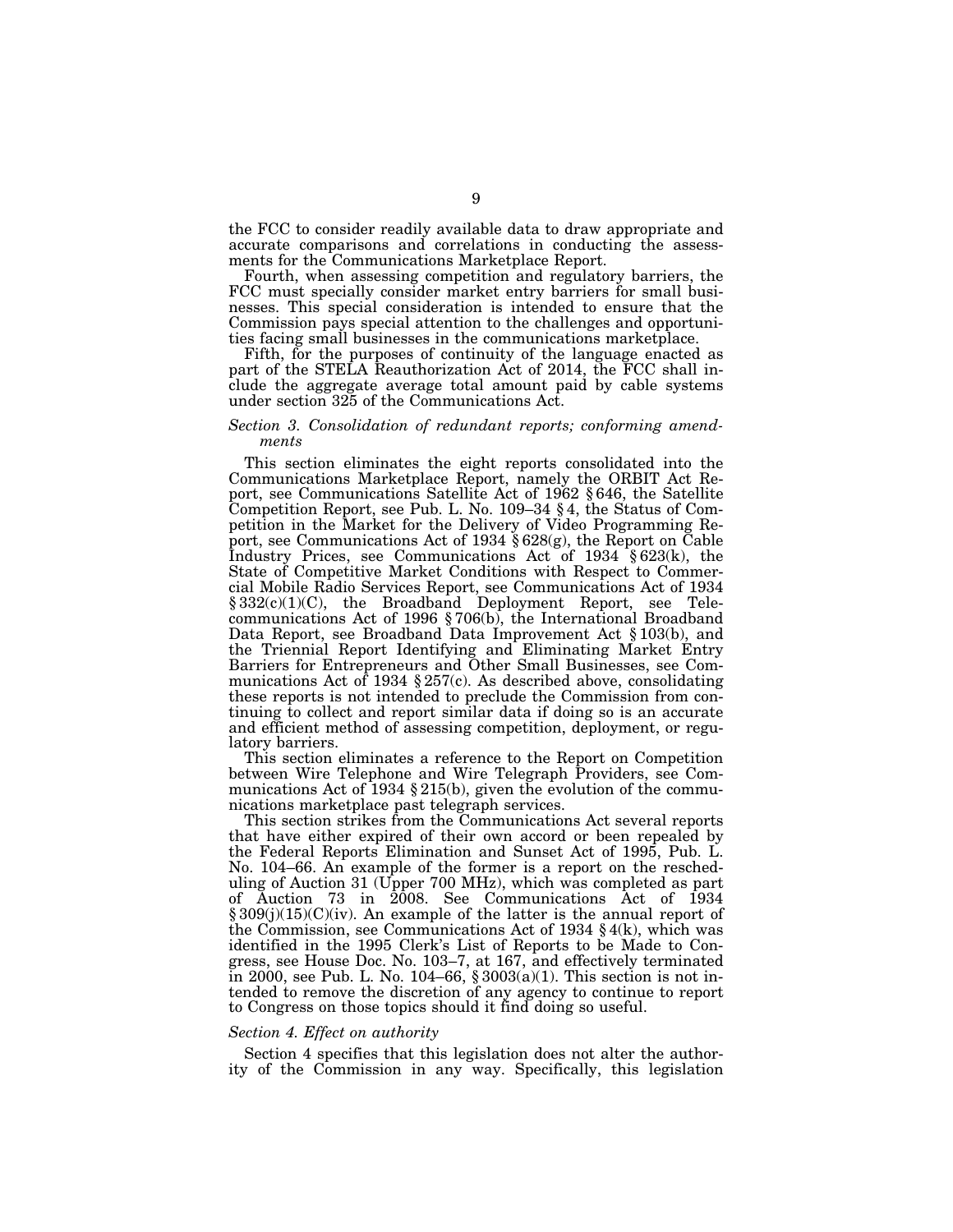should not be construed to expand or contract the Commission's ability to collect data, nor should this legislation be construed to alter any authority or obligation the Commission has under section 706 of the Telecommunications Act of 1996, if any.

### *Section 5. Other reports*

Section 5 clarifies that nothing in the Act prohibits or prevents the FCC from producing additional reports within its existing authority.

#### CHANGES IN EXISTING LAW MADE BY THE BILL, AS REPORTED

In compliance with clause 3(e) of rule XIII of the Rules of the House of Representatives, changes in existing law made by the bill, as reported, are shown as follows (existing law proposed to be omitted is enclosed in black brackets, new matter is printed in italic, existing law in which no change is proposed is shown in roman):

### **COMMUNICATIONS ACT OF 1934**

## **TITLE I—GENERAL PROVISIONS**

\* \* \* \* \* \* \*

### **SEC. 4. PROVISIONS RELATING TO THE COMMISSION.**

(a) The Federal Communications Commission (in this Act referred to as the "Commission") shall be composed of five Commissioners appointed by the President, by and with the advice and consent of the Senate, one of whom the President shall designate as chairman.

(b)(1) Each member of the Commission shall be a citizen of the United States.

(2)(A) No member of the Commission or person employed by the Commission shall—

(i) be financially interested in any company or other entity engaged in the manufacture or sale of telecommunications equipment which is subject to regulation by the Commission;

(ii) be financially interested in any company or other entity engaged in the business of communication by wire or radio or in the use of the electromagnetic spectrum;

(iii) be financially interested in any company or other entity which controls any company or other entity specified in clause (i) or clause (ii), or which derives a significant portion of its total income from ownership of stocks, bonds, or other securities of any such company or other entity; or

(iv) be employed by, hold any official relation to, or own any stocks, bonds, or other securities of, any person significantly regulated by the Commission under this Act;

except that the prohibitions established in this subparagraph shall apply only to financial interests in any company or other entity which has a significant interest in communications, manufacturing, or sales activities which are subject to regulation by the Commission.

(B)(i) The Commission shall have authority to waive, from time to time, the application of the prohibitions established in subparagraph (A) to persons employed by the Commission if the Commis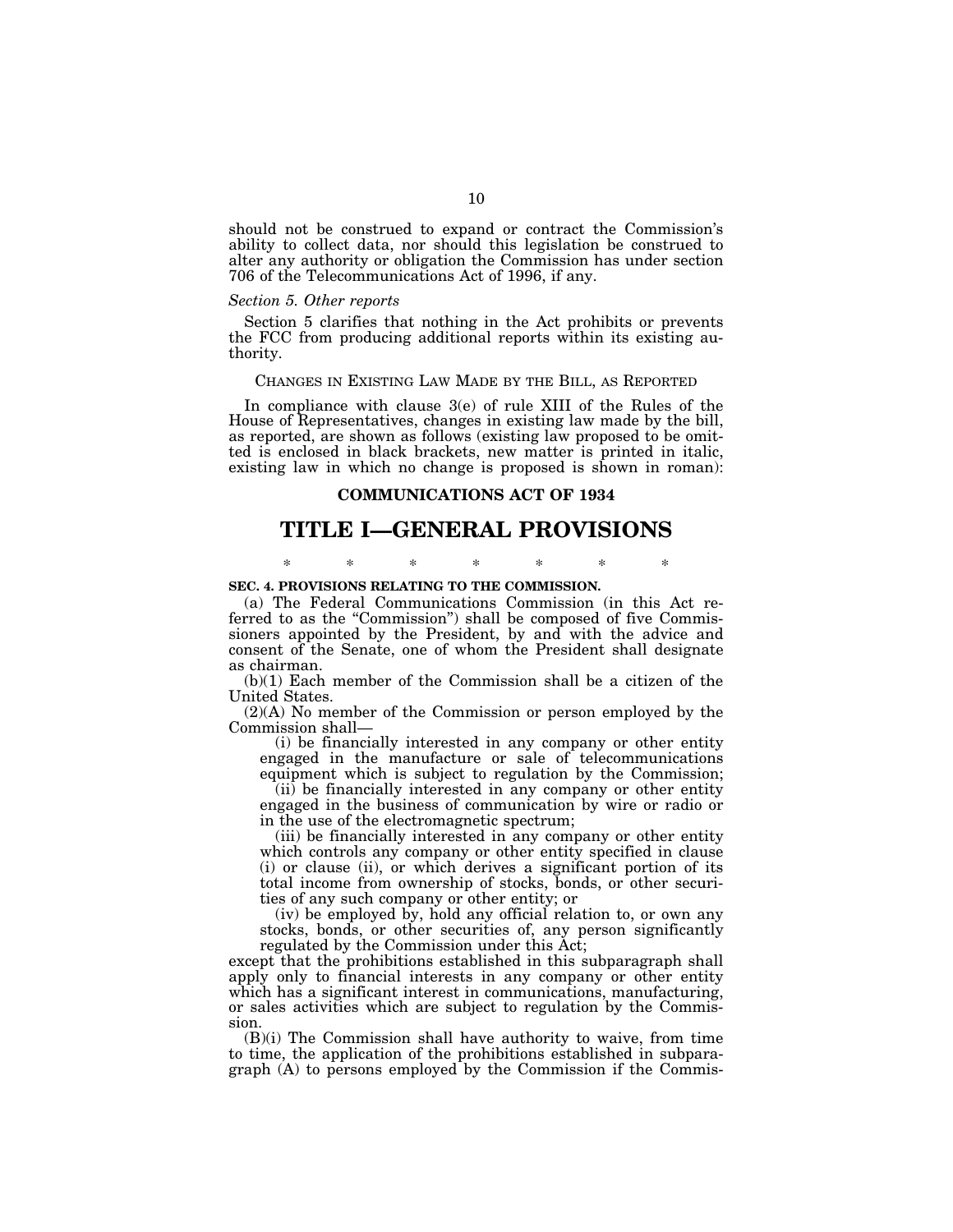sion determines that the financial interests of a person which are involved in a particular case are minimal, except that such waiver authority shall be subject to the provisions of section 208 of title 18, United States Code. The waiver authority established in this subparagraph shall not apply with respect to members of the Commission.

(ii) In any case in which the Commission exercises the waiver authority established in this subparagraph, the Commission shall<br>publish notice of such action in the Federal Register [and shall furnish notice of such action to the appropriate committees of each House of the Congress. Each such notice shall include information regarding the identity of the person receiving the waiver, the position held by such person, and the nature of the financial interests

(3) The Commission, in determining whether a company or other entity has a significant interest in communications, manufacturing, or sales activities which are subject to regulation by the Commission, shall consider (without excluding other relevant factors)—

(A) the revenues, investments, profits, and managerial efforts directed to the related communications, manufacturing, or sales activities of the company or other entity involved, as compared to the other aspects of the business of such company or other entity;

(B) the extent to which the Commission regulates and oversees the activities of such company or other entity;

(C) the degree to which the economic interests of such company or other entity may be affected by any action of the Commission; and

(D) the perceptions held by the public regarding the business activities of such company or other entity.

(4) Members of the Commission shall not engage in any other business, vocation, profession, or employment while serving as such members.

(5) The maximum number of commissioners who may be members of the same political party shall be a number equal to the least number of commissioners which constitutes a majority of the full membership of the Commission.

(c) Commissioners shall be appointed for terms of five years and until their successors are appointed and have been confirmed and taken the oath of office, except that they shall not continue to serve beyond the expiration of the next session of Congress subsequent to the expiration of said fixed term of office; except that any person chosen to fill a vacancy shall be appointed only for the unexpired term of the Commissioner whom he succeeds. No vacancy in the Commission shall impair the right of the remaining commissioners to exercise all the powers of the Commission.

(d) Each Commissioner shall receive an annual salary at the annual rate payable from time to time for level IV of the Executive Schedule, payable in monthly installments. The Chairman of the Commission, during the period of his service as Chairman, shall receive an annual salary at the annual rate payable from time to time for level III of the Executive Schedule.

(e) The principal office of the Commission shall be in the District of Columbia, where its general sessions shall be held; but whenever the convenience of the public or of the parties may be promoted or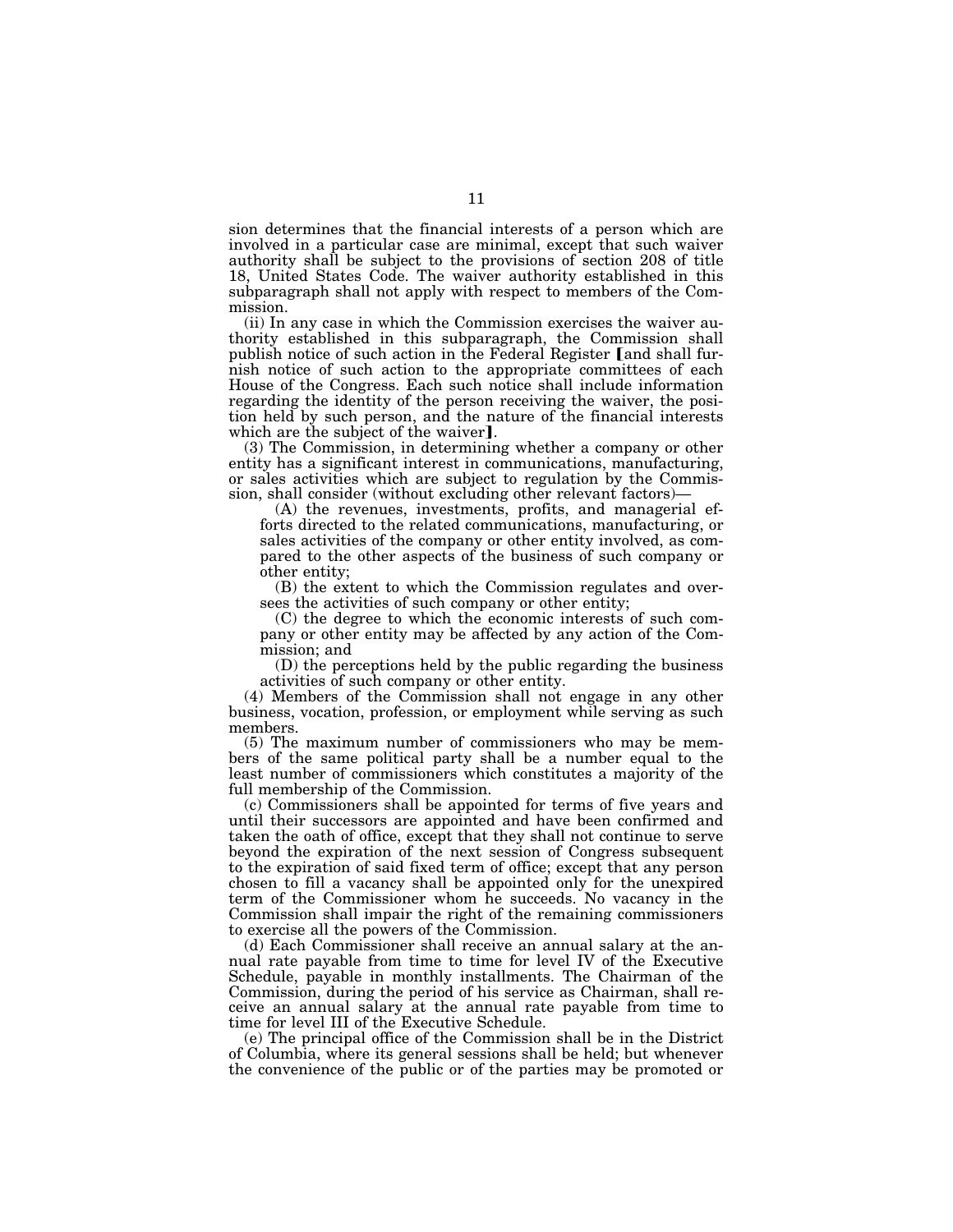delay or expense prevented thereby, the Commission may hold special sessions in any part of the United States.

 $(f)(1)$  The Commission shall have authority, subject to the provisions of the civil-service laws and the Classification Act of 1949, as amended, to appoint such officers, engineers, accountants, attorneys, inspectors, examiners, and other employees as are necessary in the exercise of its functions.

(2) Without regard to the civil-service laws, but subject to the Classification Act of 1949, each commissioner may appoint three professional assistants and a secretary, each of whom shall perform such duties as such commissioner shall direct. In addition, the chairman of the Commission may appoint, without regard to the civil-service laws, but subject to the Classification Act of 1949, an administrative assistant who shall perform such duties as the chairman shall direct.

(3) The Commission shall fix a reasonable rate of extra compensation for overtime services of engineers in charge and radio engineers of the Field Engineering and Monitoring Bureau of the Federal Communications Commission, who may be required to remain on duty between the hours of 5 o'clock postmeridian and 8 o'clock antemeridian or on Sundays or holidays to perform services in connection with the inspection of ship radio equipment and apparatus for the purposes of part II of title III of this Act or the Great Lakes Agreement, on the basis of one-half day's additional pay for each two hours or fraction thereof of at least one hour that the overtime extends beyond 5 o'clock postmeridian (but not to exceed two and one-half days' pay for the full period from 5 o'clock postmeridian to 8 o'clock antemeridian) and two additional days' pay for Sunday or holiday duty. The said extra compensation for overtime services shall be paid by the master, owner, or agent of such vessel to the local United States collector of customs or his representative, who shall deposit such collection into the Treasury of the United States to an appropriately designated receipt account: *Provided*, That the amounts of such collections received by the said collector of customs or his representatives shall be covered into the Treasury as miscellaneous receipts; and the payments of such extra compensation to the several employees entitled thereto shall be made from the annual appropriations for salaries and expenses of the Commission: *Provided further,* That to the extent that the annual appropriations which are hereby authorized to be made from the general fund of the Treasury are insufficient, there are hereby authorized to be appropriated from the general fund of the Treasury such additional amounts as may be necessary to the extent that the amounts of such receipts are in excess of the amounts appropriated: *Provided further,* That such extra compensation shall be paid if such field employees have been ordered to report for duty and have so reported whether the actual inspection of the radio equipment or apparatus takes place or not: *And provided further,*  That in those ports where customary working hours are other than those hereinabove mentioned, the engineers in charge are vested with authority to regulate the hours of such employees so as to agree with prevailing working hours in said ports where inspections are to be made, but nothing contained in this proviso shall be construed in any manner to alter the length of a working day for the engineers in charge and radio engineers or the overtime pay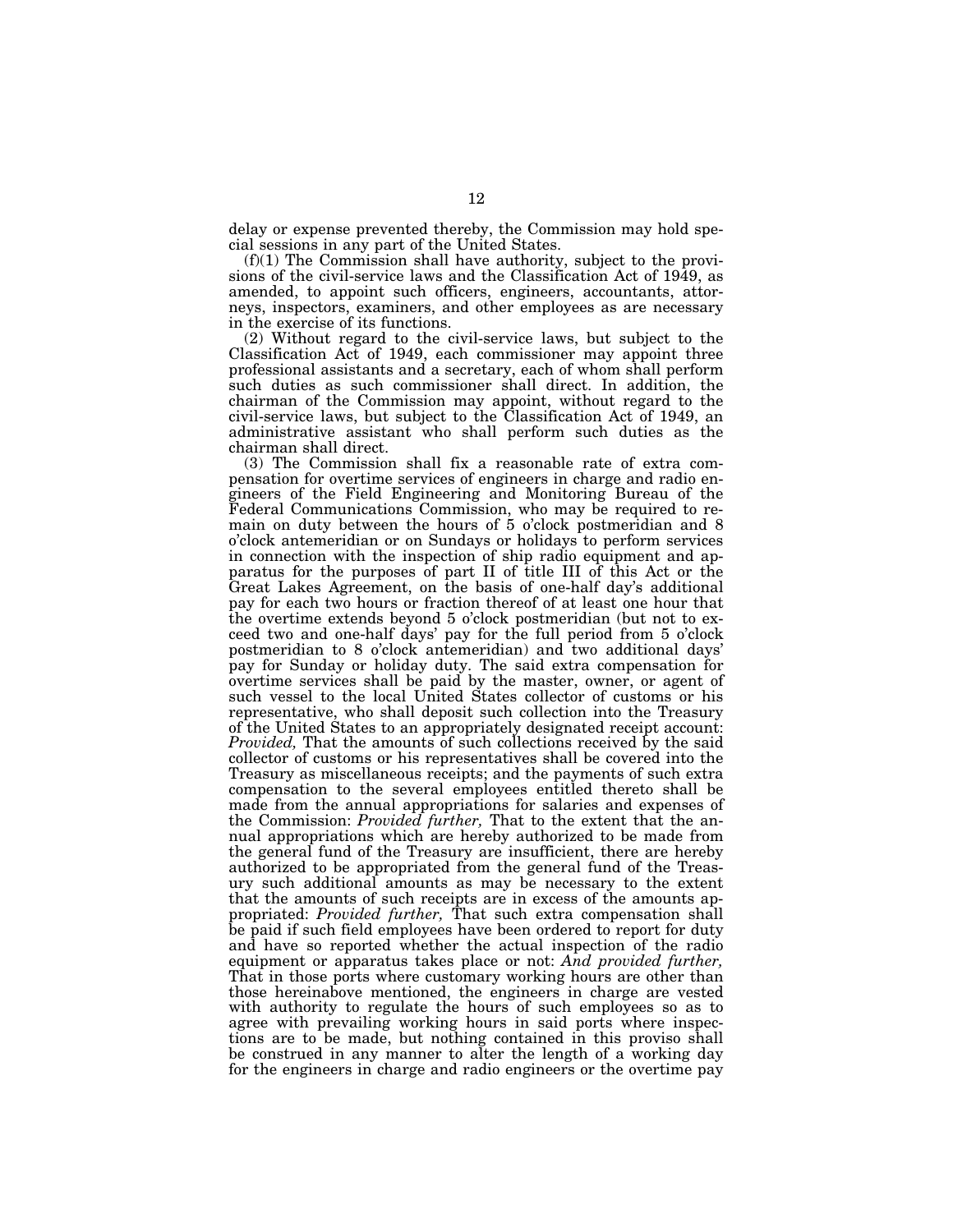herein fixed: and *Provided further,* That, in the alternative, an entity designated by the Commission may make the inspections referred to in this paragraph.

(4)(A) The Commission, for purposes of preparing or administering any examination for an amateur station operator license, may accept and employ the voluntary and uncompensated services of any individual who holds an amateur station operator license of a higher class than the class of license for which the examination is being prepared or administered. In the case of examinations for the highest class of amateur station operator license, the Commission may accept and employ such services of any individual who holds such class of license.

(B)(i) The Commission, for purposes of monitoring violations of any provision of this Act (and of any regulation prescribed by the Commission under this Act) relating to the amateur radio service, may—

(I) recruit and train any individual licensed by the Commission to operate an amateur station; and

(II) accept and employ the voluntary and uncompensated services of such individual.

(ii) The Commission, for purposes of recruiting and training individuals under clause (i) and for purposes of screening, annotating, and summarizing violation reports referred under clause (i), may accept and employ the voluntary and uncompensated services of any amateur station operator organization.

(iii) The functions of individuals recruited and trained under this subparagraph shall be limited to—

(I) the detection of improper amateur radio transmissions;

(II) the conveyance to Commission personnel of information which is essential to the enforcement of this Act (or regulations prescribed by the Commission under this Act) relating to the amateur radio service; and

(III) issuing advisory notices, under the general direction of the Commission, to persons who apparently have violated any provision of this Act (or regulations prescribed by the Commission under this Act) relating to the amateur radio service.

Nothing in this clause shall be construed to grant individuals recruited and trained under this subparagraph any authority to issue sanctions to violators or to take any enforcement action other than any action which the Commission may prescribe by rule.

(C)(i) The Commission, for purposes of monitoring violations of any provision of this Act (and of any regulation prescribed by the Commission under this Act) relating to the citizens band radio service, may—

(I) recruit and train any citizens band radio operator; and

(II) accept and employ the voluntary and uncompensated services of such operator.

(ii) The Commission, for purposes of recruiting and training individuals under clause (i) and for purposes of screening, annotating, and summarizing violation reports referred under clause (i), may accept and employ the voluntary and uncompensated services of any citizens band radio operator organization. The Commission, in accepting and employing services of individuals under this subparagraph, shall seek to achieve a broad representation of individuals and organizations interested in citizens band radio operation.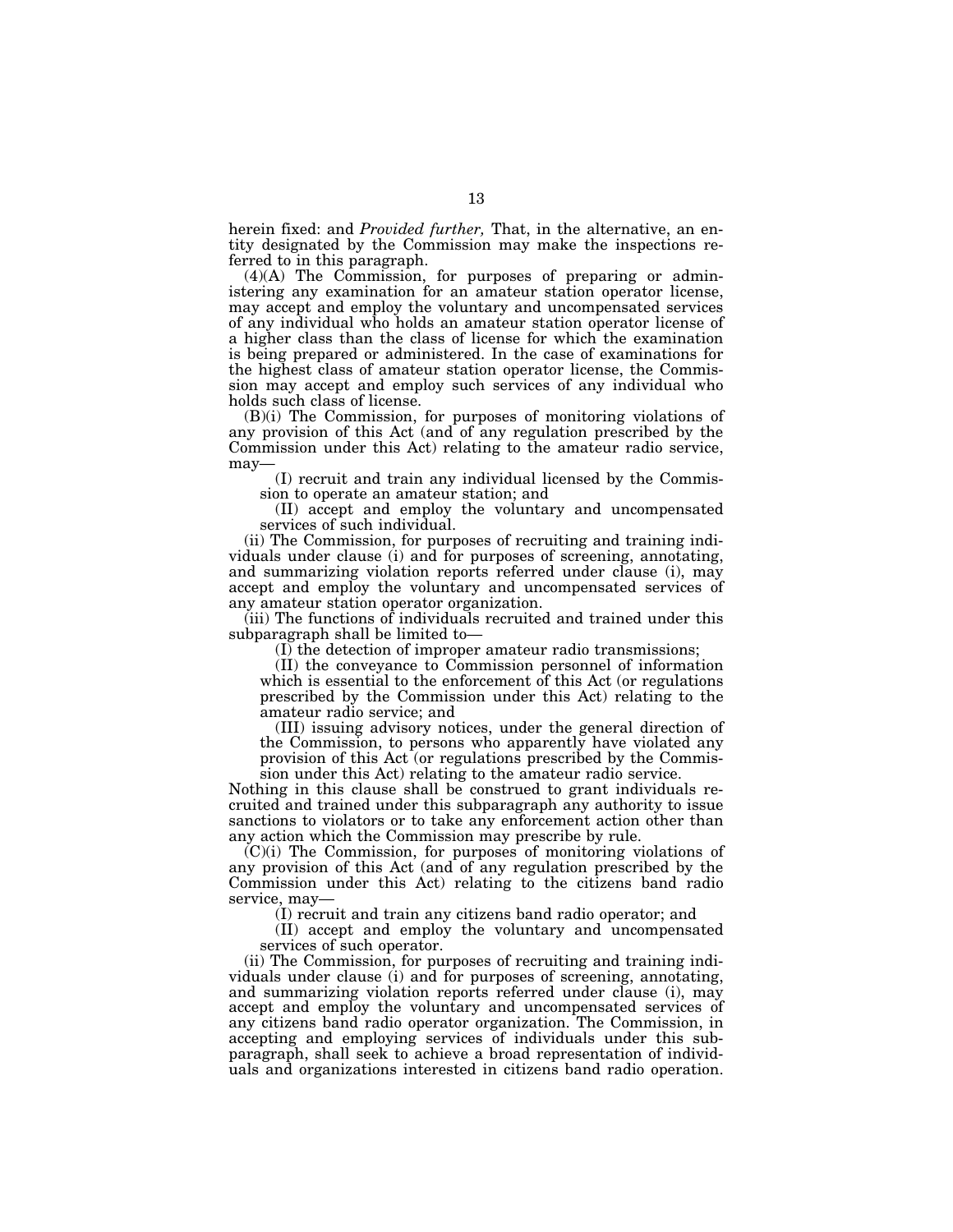(iii) The functions of individuals recruited and trained under this subparagraph shall be limited to—

(I) the detection of improper citizens band radio transmissions;

(II) the conveyance to Commission personnel of information which is essential to the enforcement of this Act (or regulations prescribed by the Commission under this Act) relating to the citizens band radio service; and

(III) issuing advisory notices, under the general direction of the Commission, to persons who apparently have violated any provision of this Act (or regulations prescribed by the Commis-

sion under this Act) relating to the citizens band radio service. Nothing in this clause shall be construed to grant individuals recruited and trained under this subparagraph any authority to issue sanctions to violators or to take any enforcement action other than any action which the Commission may prescribe by rule.

(D) The Commission shall have the authority to endorse certification of individuals to perform transmitter installation, operation, maintenance, and repair duties in the private land mobile services and fixed services (as defined by the Commission by rule) if such certification programs are conducted by organizations or committees which are representative of the users in those services and which consist of individuals who are not officers or employees of the Federal Government.

(E) The authority of the Commission established in this paragraph shall not be subject to or affected by the provisions of part III of title 5, United States Code, or section 3679(b) of the Revised Statutes (31 U.S.C. 665(b)).

(F) Any person who provides services under this paragraph shall not be considered, by reason of having provided such services, a Federal employee.

(G) The Commission, in accepting and employing services of individuals under subparagraphs  $(A)$  and  $(B)$ , shall seek to achieve a broad representation of individuals and organizations interested in amateur station operation.

(H) The Commission may establish rules of conduct and other regulations governing the service of individuals under this paragraph.

 $(I)$  With respect to the acceptance of voluntary uncompensated services for the preparation, processing, or administration of examinations for amateur station operator licenses, pursuant to subparagraph (A) of this paragraph, individuals, or organizations which provide or coordinate such authorized volunteer services may recover from examinees reimbursement for out-of-pocket costs.

(5)(A) The Commission, for purposes of preparing and administering any examination for a commercial radio operator license or endorsement, may accept and employ the services of persons that the Commission determines to be qualified. Any person so employed may not receive compensation for such services, but may recover from examinees such fees as the Commission permits, considering such factors as public service and cost estimates submitted by such person.

(B) The Commission may prescribe regulations to select, oversee, sanction, and dismiss any person authorized under this paragraph to be employed by the Commission.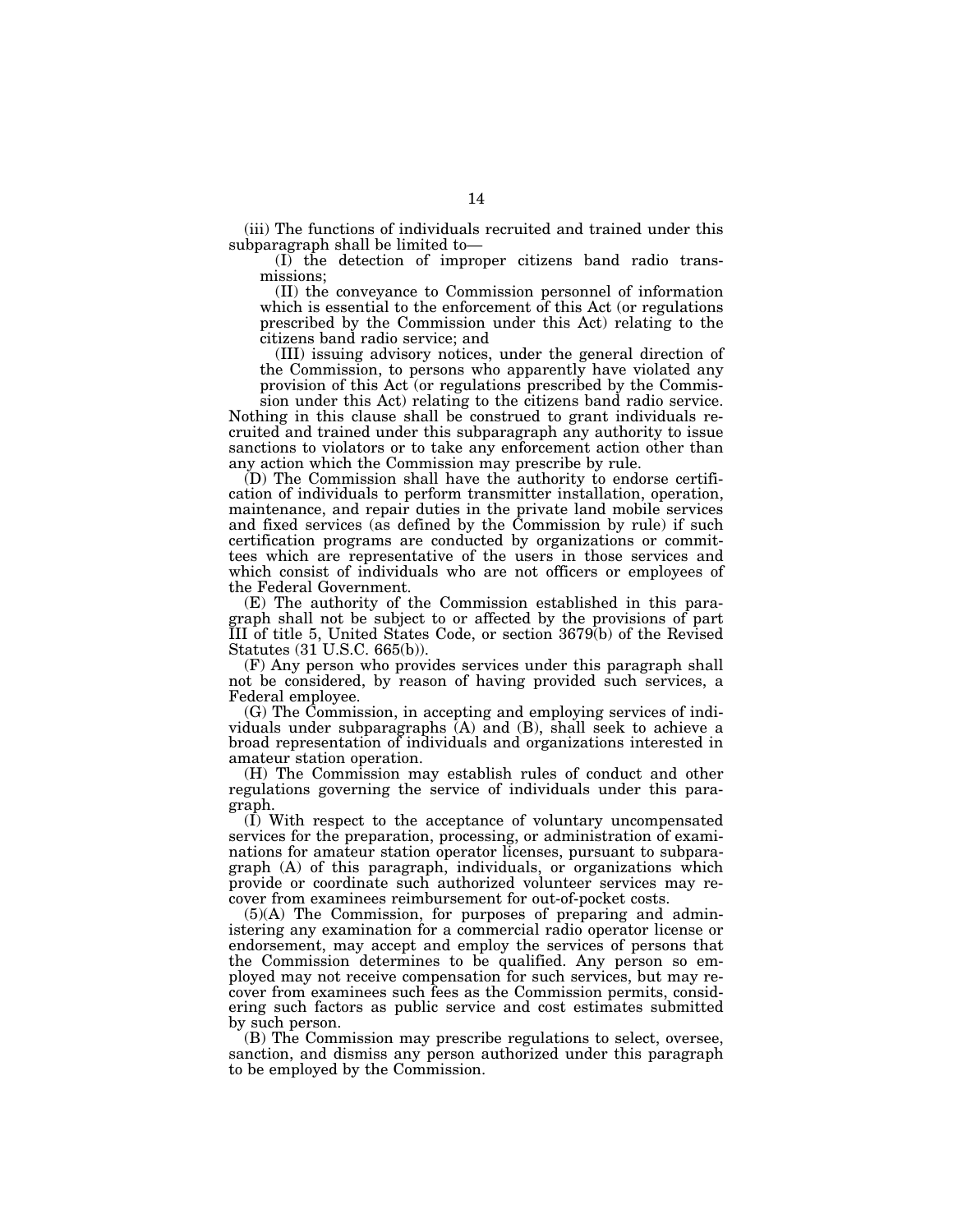(C) Any person who provides services under this paragraph or who provides goods in connection with such services shall not, by reason of having provided such service or goods, be considered a Federal or special government employee.

 $(g)(1)$  The Commission may make such expenditures (including expenditures for rent and personal services at the seat of government and elsewhere, for office supplies, lawbooks, periodicals, and books of reference, for printing and binding, for land for use as sites for radio monitoring stations and related facilities, including living quarters where necessary in remote areas, for the construction of such stations and facilities, and for the improvement, furnishing, equipping, and repairing of such stations and facilities and of laboratories and other related facilities (including construction of minor subsidiary buildings and structures not exceeding \$25,000 in any one instance) used in connection with technical research activities), as may be necessary for the execution of the functions vested in the Commission and as may be appropriated for by the Congress in accordance with the authorizations of appropriations established in section 6. All expenditures of the Commission, including all necessary expenses for transportation incurred by the commissioners or by their employees, under their orders, in making any investigation or upon any official business in any other places than in the city of Washington, shall be allowed and paid on the presentation of itemized vouchers therefor approved by the chairman of the Commission or by such other members or officer thereof as may be designated by the Commission for that purpose.

 $[(2)(A)$  If—

ø(i) the necessary expenses specified in the last sentence of paragraph (1) have been incurred for the purpose of enabling commissioners or employees of the Commission to attend and participate in any convention, conference, or meeting;

ø(ii) such attendance and participation are in furtherance of the functions of the Commission; and

ø(iii) such attendance and participation are requested by the person sponsoring such convention, conference, or meeting;

then the Commission shall have authority to accept direct reimbursement from such sponsor for such necessary expenses.

ø(B) The total amount of unreimbursed expenditures made by the Commission for travel for any fiscal year, together with the total amount of reimbursements which the Commission accepts under subparagraph (A) for such fiscal year, shall not exceed the level of travel expenses appropriated to the Commission for such fiscal year.

 $\mathbb{I}(C)$  The Commission shall submit to the appropriate committees of the Congress, and publish in the Federal Register, quarterly reports specifying reimbursements which the Commission has accepted under this paragraph.

 $I(D)$  The provisions of this paragraph shall cease to have any force or effect at the end of fiscal year 1994.

 $I(E)$  Funds which are received by the Commission as reimbursements under the provisions of this paragraph after the close of a fiscal year shall remain available for obligation.]

(3)(A) Notwithstanding any other provision of law, in furtherance of its functions the Commission is authorized to accept, hold, administer, and use unconditional gifts, donations, and bequests of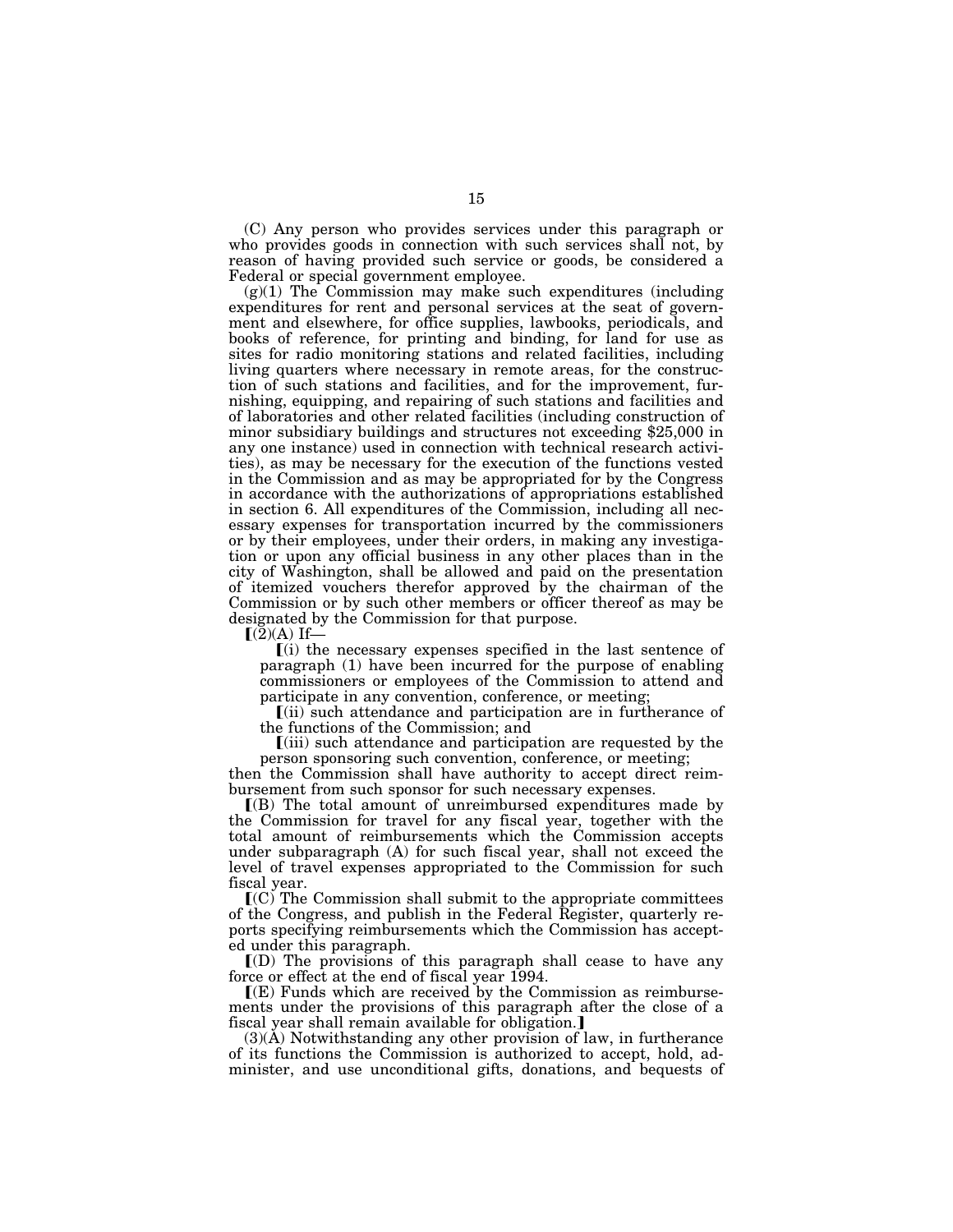real, personal, and other property (including voluntary and uncompensated services, as authorized by section 3109 of title 5, United States Code).

(B) The Commission, for purposes of providing radio club and military-recreational call signs, may utilize the voluntary, uncompensated, and unreimbursed services of amateur radio organizations authorized by the Commission that have tax-exempt status under section 501(c)(3) of the Internal Revenue Code of 1986.

(C) For the purpose of Federal law on income taxes, estate taxes, and gift taxes, property or services accepted under the authority of subparagraph (A) shall be deemed to be a gift, bequest, or devise to the United States.

(D) The Commission shall promulgate regulations to carry out the provisions of this paragraph. Such regulations shall include provisions to preclude the acceptance of any gift, bequest, or donation that would create a conflict of interest or the appearance of a conflict of interest.

(h) Three members of the Commission shall constitute a quorum thereof. The Commission shall have an official seal which shall be judicially noticed.

(i) The Commission may perform any and all acts, make such rules and regulations, and issue such orders, not inconsistent with this Act, as may be necessary in the execution of its functions.

(j) The Commission may conduct its proceedings in such manner as will best conduce to the proper dispatch of business and to the ends of justice. No commissioner shall participate in any hearing or proceeding in which he has a pecuniary interest. Any party may appear before the Commission and be heard in person or by attorney. Every vote and official act the Commission shall be entered of record, and its proceedings shall be public upon the request of any party interested. The Commission is authorized to withhold publication of records or proceedings containing secret information affecting the national defense.

 $\lfloor (k) \rfloor$  The Commission shall make an annual report to Congress, copies of which shall be distributed as are other reports transmitted to Congress. Such reports shall contain—

 $(1)$  such information and data collected by the Commission as may be considered of value in the determination of questions connected with the regulation of interstate and foreign wire and radio communication and radio transmission of energy

 $(a)$  such information and data concerning the functioning of the Commission as will be of value to Congress in appraising the amount and character of the work and accomplishments of the Commission and the adequacy of its staff and equipment;

 $(3)$  an itemized statement of all funds expended during the preceding year by the Commission, of the sources of such funds, and of the authority in this Act or elsewhere under which such expenditures were made; and

 $(a)$  specific recommendations to Congress as to additional legislation which the Commission deems necessary or desirable, including all legislative proposals submitted for approval to the Director of the Office of Management and Budget.

 $\lceil (1) \rceil$  (k) All reports of investigations made by the Commission shall be entered of record, and a copy thereof shall be furnished to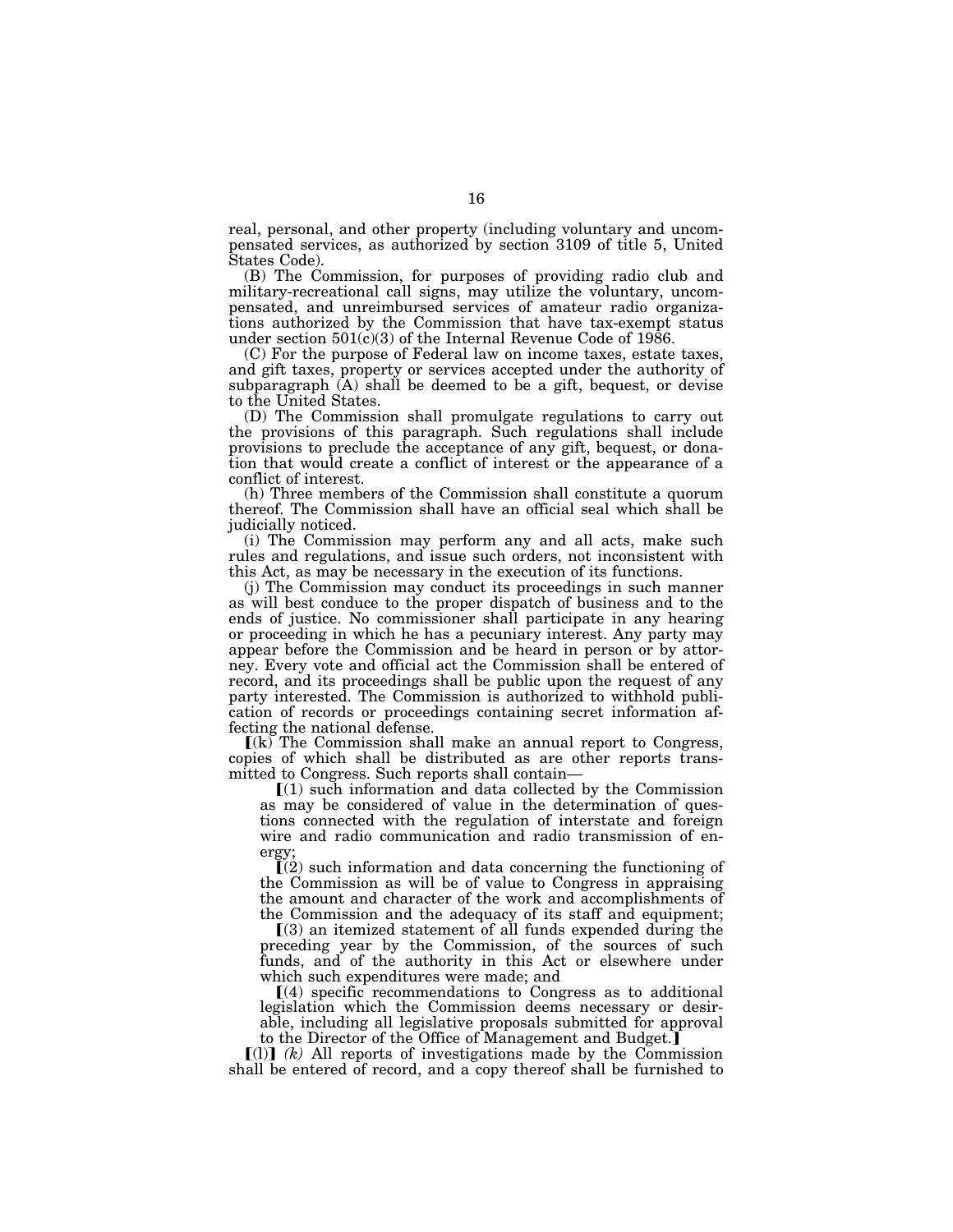the party who may have complained, and to any common carrier or licensee that may have been complained of.

 $\lceil (m) \rceil$  *(l)* The Commission shall provide for the publication of its reports and decisions in such form and manner as may be best adapted for public information and use, and such authorized publications shall be competent evidence of the reports and decisions of the Commission therein contained in all courts of the United States and of the several States without any further proof or authentication thereof.

 $\lceil$ (n) $\rceil$  (*m*) Rates of compensation of persons appointed under this section shall be subject to the reduction applicable to officers and employees of the Federal Government generally.

 $\left[\!\!\left[0\right]\!\!\right]$   $(n)$  For the purpose of obtaining maximum effectiveness from the use of radio and wire communications in connection with safety of life and property, the Commission shall investigate and study all phases of the problem and the best methods of obtaining the cooperation and coordination of these systems.

\* \* \* \* \* \* \*

### **SEC. 9. REGULATORY FEES.**

(a) GENERAL AUTHORITY.— (1) RECOVERY OF COSTS.—The Commission, in accordance with this section, shall assess and collect regulatory fees to recover the costs of the following regulatory activities of the Commission: enforcement activities, policy and rulemaking activities, user information services, and international activities.

(2) FEES CONTINGENT ON APPROPRIATIONS.—The fees described in paragraph (1) of this subsection shall be collected only if, and only in the total amounts, required in Appropriations Acts.<br>(b) Establishment and Adjustment of Regulatory Fees.—

(1) IN GENERAL.—The fees assessed under subsection  $(a)$ shall—

(A) be derived by determining the full-time equivalent number of employees performing the activities described in subsection (a) within the Private Radio Bureau, Mass Media Bureau, Common Carrier Bureau, and other offices of the Commission, adjusted to take into account factors that are reasonably related to the benefits provided to the payor of the fee by the Commission's activities, including such factors as service area coverage, shared use versus exclusive use, and other factors that the Commission determines are necessary in the public interest;

(B) be established at amounts that will result in collection, during each fiscal year, of an amount that can reasonably be expected to equal the amount appropriated for such fiscal year for the performance of the activities described in subsection (a); and

(C) until adjusted or amended by the Commission pursuant to paragraph (2) or (3), be the fees established by the Schedule of Regulatory Fees in subsection (g).

(2) MANDATORY ADJUSTMENT OF SCHEDULE.—For any fiscal year after fiscal year 1994, the Commission shall, by rule, revise the Schedule of Regulatory Fees by proportionate increases or decreases to reflect, in accordance with paragraph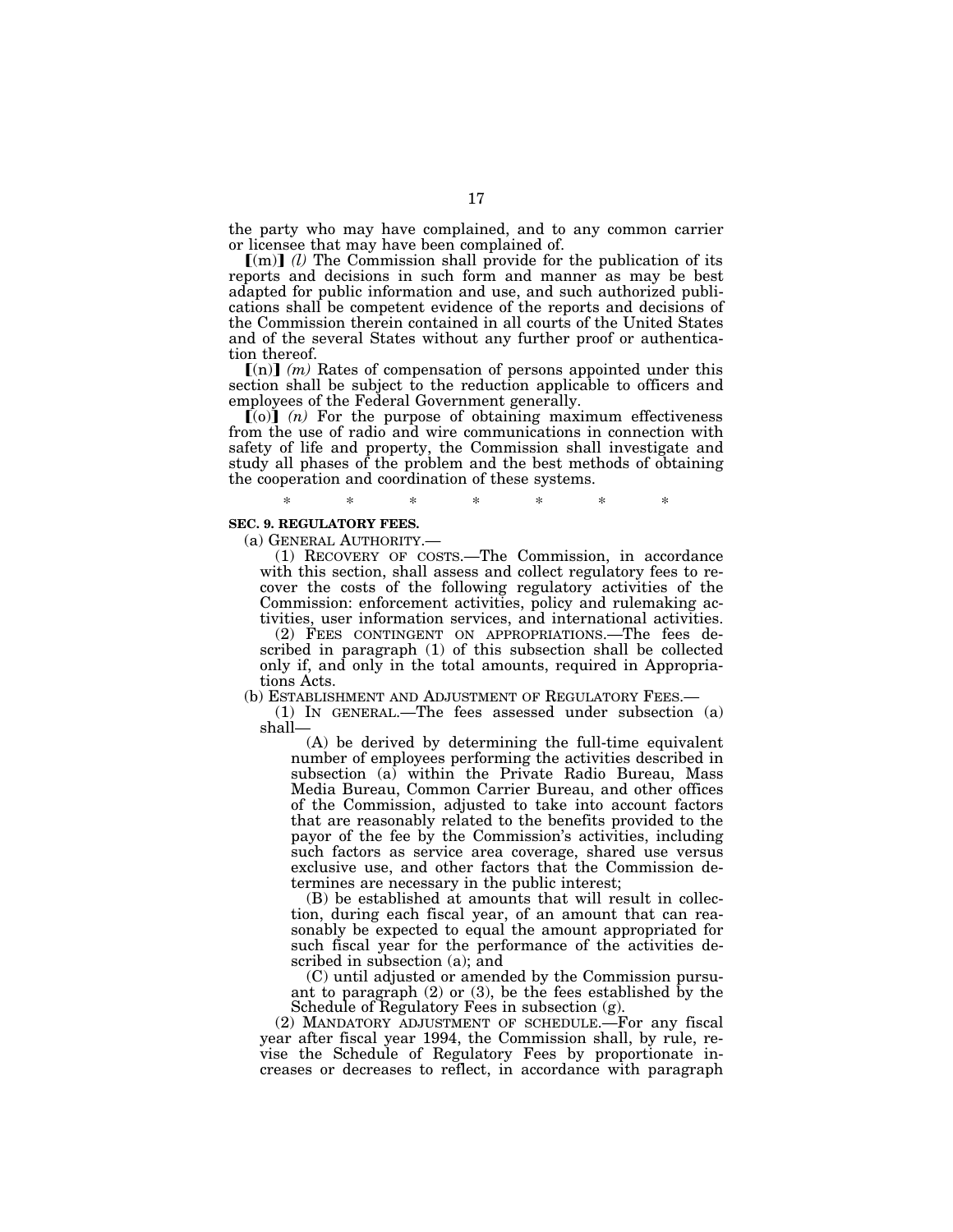(1)(B), changes in the amount appropriated for the performance of the activities described in subsection (a) for such fiscal year. Such proportionate increases or decreases shall—

(A) be adjusted to reflect, within the overall amounts described in appropriations Acts under the authority of paragraph (1)(A), unexpected increases or decreases in the number of licensees or units subject to payment of such fees; and

(B) be established at amounts that will result in collection of an aggregate amount of fees pursuant to this section that can reasonably be expected to equal the aggregate amount of fees that are required to be collected by appropriations Acts pursuant to paragraph (1)(B).

Increases or decreases in fees made by adjustments pursuant to this paragraph shall not be subject to judicial review. In making adjustments pursuant to this paragraph the Commission may round such fees to the nearest \$5 in the case of fees under \$1,000, or to the nearest \$25 in the case of fees of \$1,000 or more.

(3) PERMITTED AMENDMENTS.—In addition to the adjustments required by paragraph (2), the Commission shall, by regulation, amend the Schedule of Regulatory Fees if the Commission determines that the Schedule requires amendment to comply with the requirements of paragraph (1)(A). In making such amendments, the Commission shall add, delete, or reclassify services in the Schedule to reflect additions, deletions, or changes in the nature of its services as a consequence of Commission rulemaking proceedings or changes in law. Increases or decreases in fees made by amendments pursuant to this paragraph shall not be subject to judicial review.

(4) NOTICE TO CONGRESS.—The Commission shall—

(A) transmit to the Congress notification of any adjustment made pursuant to paragraph (2) immediately upon the adoption of such adjustment; and

(B) transmit to the Congress notification of any amendment made pursuant to paragraph (3) not later than 90 days before the effective date of such amendment.<br>(c) ENFORCEMENT.—

(1) PENALTIES FOR LATE PAYMENT.—The Commission shall prescribe by regulation an additional charge which shall be assessed as a penalty for late payment of fees required by subsection (a) of this section. Such penalty shall be 25 percent of the amount of the fee which was not paid in a timely manner.

(2) DISMISSAL OF APPLICATIONS FOR FILINGS.—The Commission may dismiss any application or other filing for failure to pay in a timely manner any fee or penalty under this section.

(3) REVOCATIONS.—In addition to or in lieu of the penalties and dismissals authorized by paragraphs (1) and (2), the Commission may revoke any instrument of authorization held by any entity that has failed to make payment of a regulatory fee assessed pursuant to this section. Such revocation action may be taken by the Commission after notice of the Commission's intent to take such action is sent to the licensee by registered mail, return receipt requested, at the licensee's last known address. The notice will provide the licensee at least 30 days to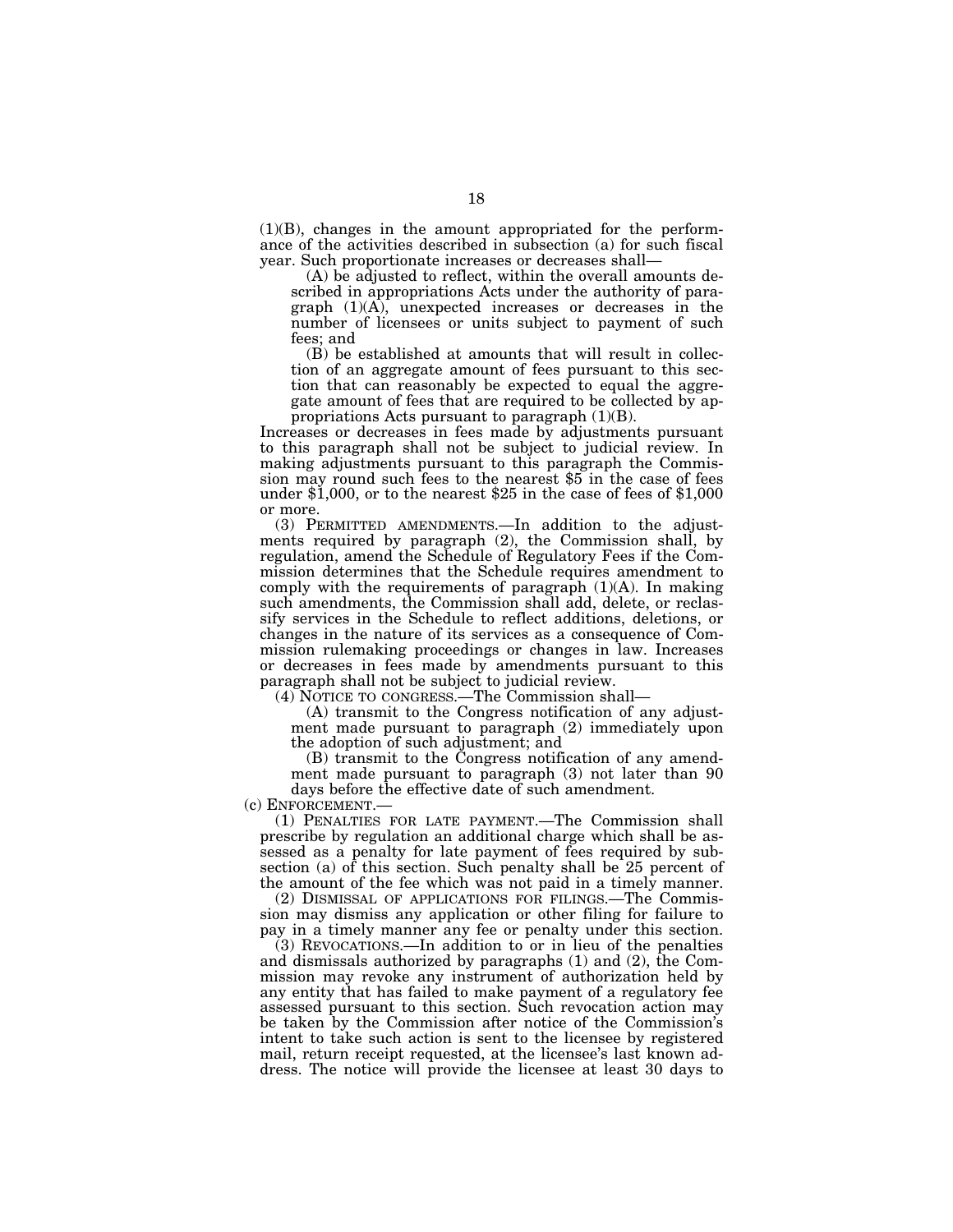either pay the fee or show cause why the fee does not apply to the licensee or should otherwise be waived or payment deferred. A hearing is not required under this subsection unless the licensee's response presents a substantial and material question of fact. In any case where a hearing is conducted pursuant to this section, the hearing shall be based on written evidence only, and the burden of proceeding with the introduction of evidence and the burden of proof shall be on the licensee. Unless the licensee substantially prevails in the hearing, the Commission may assess the licensee for the costs of such hearing. Any Commission order adopted pursuant to this subsection shall determine the amount due, if any, and provide the licensee with at least 30 days to pay that amount or have its authorization revoked. No order of revocation under this subsection shall become final until the licensee has exhausted its right to judicial review of such order under section 402(b)(5) of this title.

(d) WAIVER, REDUCTION, AND DEFERMENT.—The Commission may waive, reduce, or defer payment of a fee in any specific instance for good cause shown, where such action would promote the public interest.

(e) DEPOSIT OF COLLECTIONS.—Moneys received from fees established under this section shall be deposited as an offsetting collection in, and credited to, the account providing appropriations to carry out the functions of the Commission.

(f) REGULATIONS.— (1) IN GENERAL.—The Commission shall prescribe appropriate rules and regulations to carry out the provisions of this section.

(2) INSTALLMENT PAYMENTS.—Such rules and regulations shall permit payment by installments in the case of fees in large amounts, and in the case of fees in small amounts, shall require the payment of the fee in advance for a number of years not to exceed the term of the license held by the payor.

(g) SCHEDULE.—Until amended by the Commission pursuant to subsection (b), the Schedule of Regulatory Fees which the Federal Communications Commission shall, subject to subsection (a)(2), assess and collect shall be as follows:

Schedule of Regulatory Fees

| Bureau/Category                                                                                                                                                                                                                                                                                                        | Annual Reg-<br>ulatory Fee      |
|------------------------------------------------------------------------------------------------------------------------------------------------------------------------------------------------------------------------------------------------------------------------------------------------------------------------|---------------------------------|
| Private Radio Bureau<br>Exclusive use services (per license)<br>Land Mobile (above 470 MHz, Base Station and SMRS) (47<br>Interactive Video Data Service (47 C.F.R. Part 95)<br>Shared use services (per license unless otherwise noted)<br>Mass Media Bureau (per license)<br>AM radio $(47 \text{ C.F.R. Part } 73)$ | \$16<br>16<br>16                |
| FM radio $(47 \text{ C.F.R. Part } 73)$                                                                                                                                                                                                                                                                                | 250<br>900<br>500<br>200<br>100 |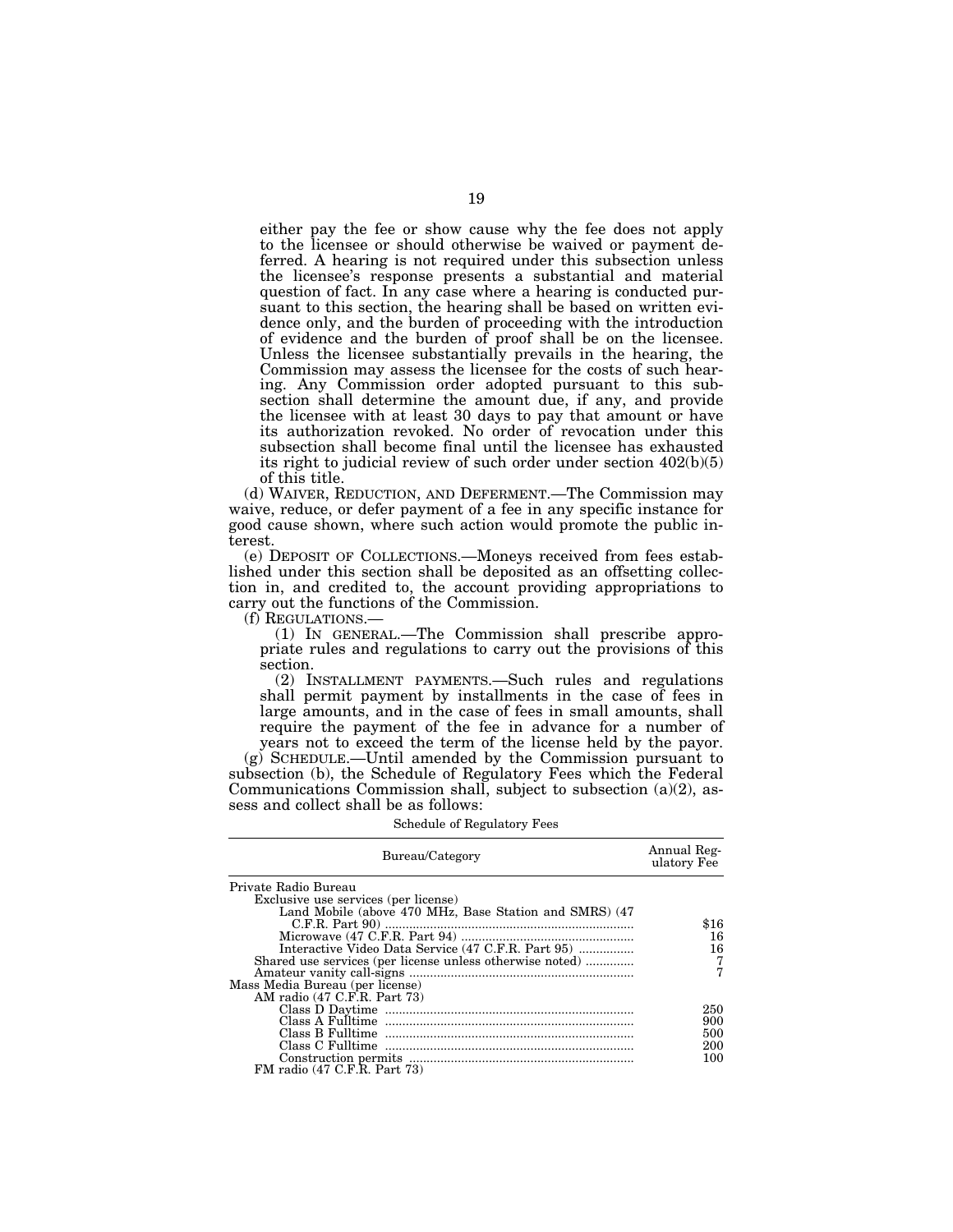Schedule of Regulatory Fees—Continued

| Bureau/Category                                                    | Annual Reg-<br>ulatory Fee |
|--------------------------------------------------------------------|----------------------------|
|                                                                    | 900                        |
|                                                                    | 600                        |
|                                                                    | 500                        |
| TV (47 C.F.R. Part 73)                                             |                            |
| VHF Commercial                                                     |                            |
|                                                                    | 18,000                     |
|                                                                    | 16,000                     |
|                                                                    | 12,000                     |
|                                                                    | 8,000                      |
|                                                                    | 5,000                      |
|                                                                    | 4,000                      |
| UHF Commercial                                                     |                            |
|                                                                    | 14,400                     |
|                                                                    | 12,800                     |
|                                                                    | 9,600                      |
|                                                                    | 6,400                      |
|                                                                    | 4,000                      |
|                                                                    | 3,200                      |
| Low Power TV, TV Translator, and TV Booster (47 C.F.R. Part        |                            |
|                                                                    | 135                        |
|                                                                    | 25                         |
|                                                                    | 200                        |
| Cable Antenna Relay Service (47 C.F.R. Part 78)                    | 220                        |
| Cable Television System (per 1,000 subscribers) (47 C.F.R. Part    |                            |
|                                                                    | 370                        |
| Common Carrier Bureau                                              |                            |
| Radio Facilities                                                   |                            |
| Cellular Radio (per 1,000 subscribers) (47 C.F.R. Part 22)         | 60                         |
| Personal Communications (per 1,000 subscribers) (47                |                            |
|                                                                    | 60                         |
| Space Station (per operational station in geosynchronous           |                            |
|                                                                    | 65,000                     |
| Space Station (per system in low-earth orbit) (47 C.F.R. Part      |                            |
|                                                                    | 90,000                     |
| Public Mobile (per 1,000 subscribers) (47 C.F.R. Part 22)          | 60                         |
| Domestic Public Fixed (per call sign) (47 C.F.R. Part 21)          | 55                         |
| International Public Fixed (per call sign) (47 C.F.R. Part 23)     | 110                        |
| Earth Stations (47 C.F.R. Part 25)                                 |                            |
| VSAT and equivalent C-Band antennas (per 100 antennas)             | 6                          |
|                                                                    | 6                          |
| Earth station antennas                                             |                            |
|                                                                    | 6                          |
| 9 Meters or more                                                   |                            |
| Transmit/Receive and Transmit Only (per meter)                     | 85                         |
|                                                                    | 55                         |
| Carriers                                                           |                            |
| Inter-Exchange Carrier (per 1,000 presubscribed access lines)      | 60                         |
| Local Exchange Carrier (per 1,000 access lines)                    | 60                         |
| Competitive access provider (per 1,000 subscribers)                | 60                         |
| International circuits (per 100 active 64KB circuit or equivalent) | 220                        |
|                                                                    |                            |

(h) EXCEPTIONS.—The charges established under this section shall not be applicable to (1) governmental entities or nonprofit entities; or (2) to amateur radio operator licenses under part 97 of the Commission's regulations (47 C.F.R. Part 97).

(i) ACCOUNTING SYSTEM.—The Commission shall develop accounting systems necessary to making the adjustments authorized by subsection  $(b)(3)$ . [In the Commission's annual report, the Commission shall prepare an analysis of its progress in developing such systems and *The Commission* shall afford interested persons the opportunity to submit comments concerning the allocation of the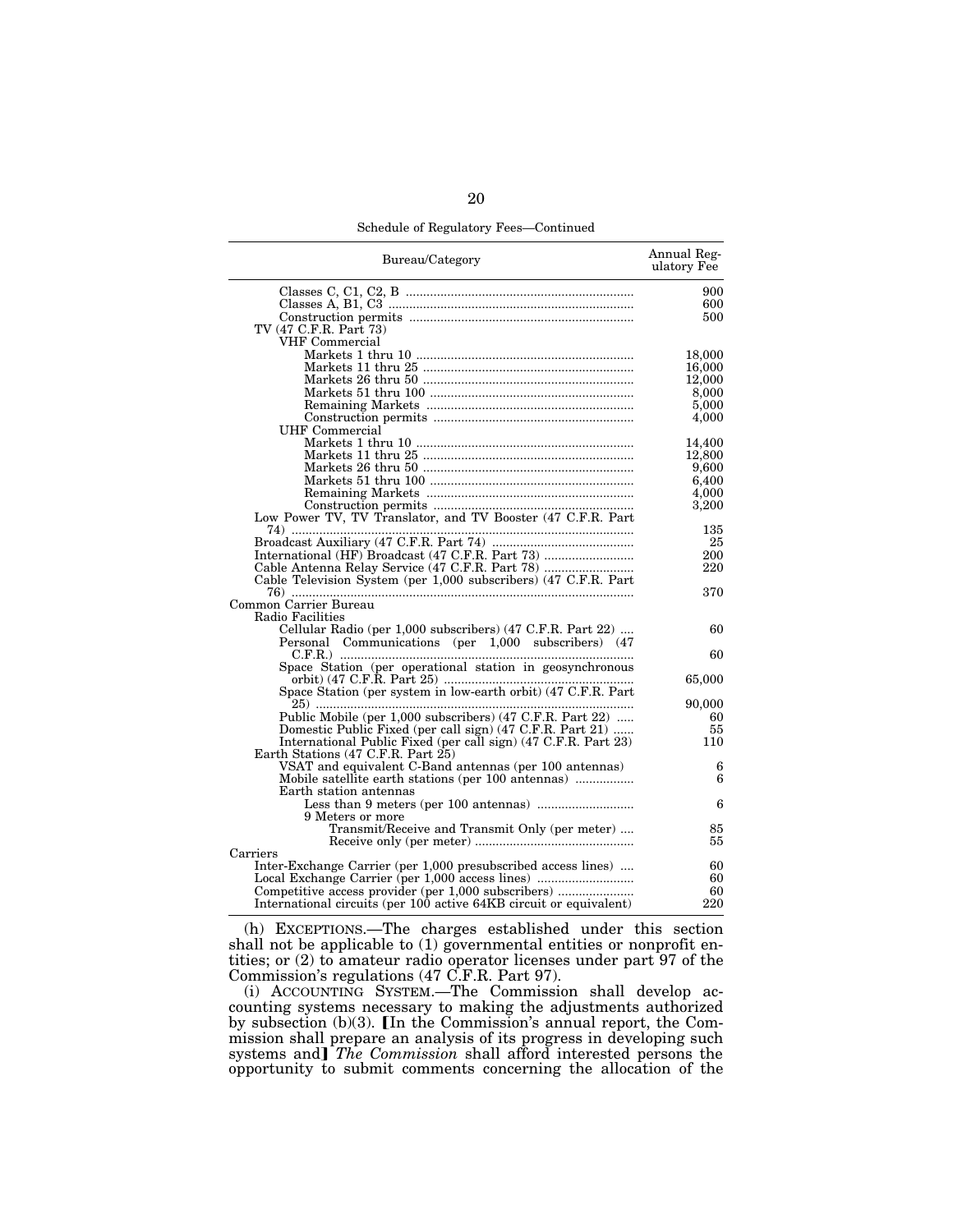costs of performing the functions described in subsection (a) among the services in the Schedule.

## \* \* \* \* \* \* \*

### *SEC. 13. COMMUNICATIONS MARKETPLACE REPORT.*

*(a) IN GENERAL.—In the last quarter of every even-numbered year, the Commission shall publish on its website and submit to the Committee on Energy and Commerce of the House of Representatives and the Committee on Commerce, Science, and Transportation of the Senate a report on the state of the communications marketplace. (b) CONTENTS.—Each report required by subsection (a) shall—* 

*(1) assess the state of competition in the communications marketplace, including competition to deliver voice, video, audio, and data services among providers of telecommunications, providers of commercial mobile service (as defined in section 332), multichannel video programming distributors (as defined in section 602), broadcast stations, providers of satellite communications, Internet service providers, and other providers of communications services;* 

*(2) assess the state of deployment of communications capabilities, including advanced telecommunications capability (as defined in section 706 of the Telecommunications Act of 1996 (47 U.S.C. 1302)), regardless of the technology used for such deployment, including whether advanced telecommunications capability is being deployed to all Americans in a reasonable and timely fashion;* 

*(3) assess whether laws, regulations, or regulatory practices (whether those of the Federal Government, States, political subdivisions of States, Indian tribes or tribal organizations (as such terms are defined in section 4 of the Indian Self-Determination and Education Assistance Act (25 U.S.C. 450b)), or foreign governments) pose a barrier to competitive entry into the communications marketplace or to the competitive expansion of existing providers of communications services;* 

*(4) describe the agenda of the Commission for the next 2-year period for addressing the challenges and opportunities in the communications marketplace that were identified through the assessments under paragraphs (1) through (3); and* 

*(5) describe the actions that the Commission has taken in pursuit of the agenda described pursuant to paragraph (4) in the previous report submitted under this section.* 

*(c) EXTENSION.—If the President designates a Commissioner as Chairman of the Commission during the last quarter of an evennumbered year, the portion of the report required by subsection (b)(4) may be published on the website of the Commission and submitted to the Committee on Energy and Commerce of the House of Representatives and the Committee on Commerce, Science, and Transportation of the Senate as an addendum during the first quarter of the following odd-numbered year.* 

*(d) SPECIAL REQUIREMENTS.—* 

*(1) ASSESSING COMPETITION.—In assessing the state of competition under subsection (b)(1), the Commission shall consider all forms of competition, including the effect of intermodal competition, facilities-based competition, and competition from new*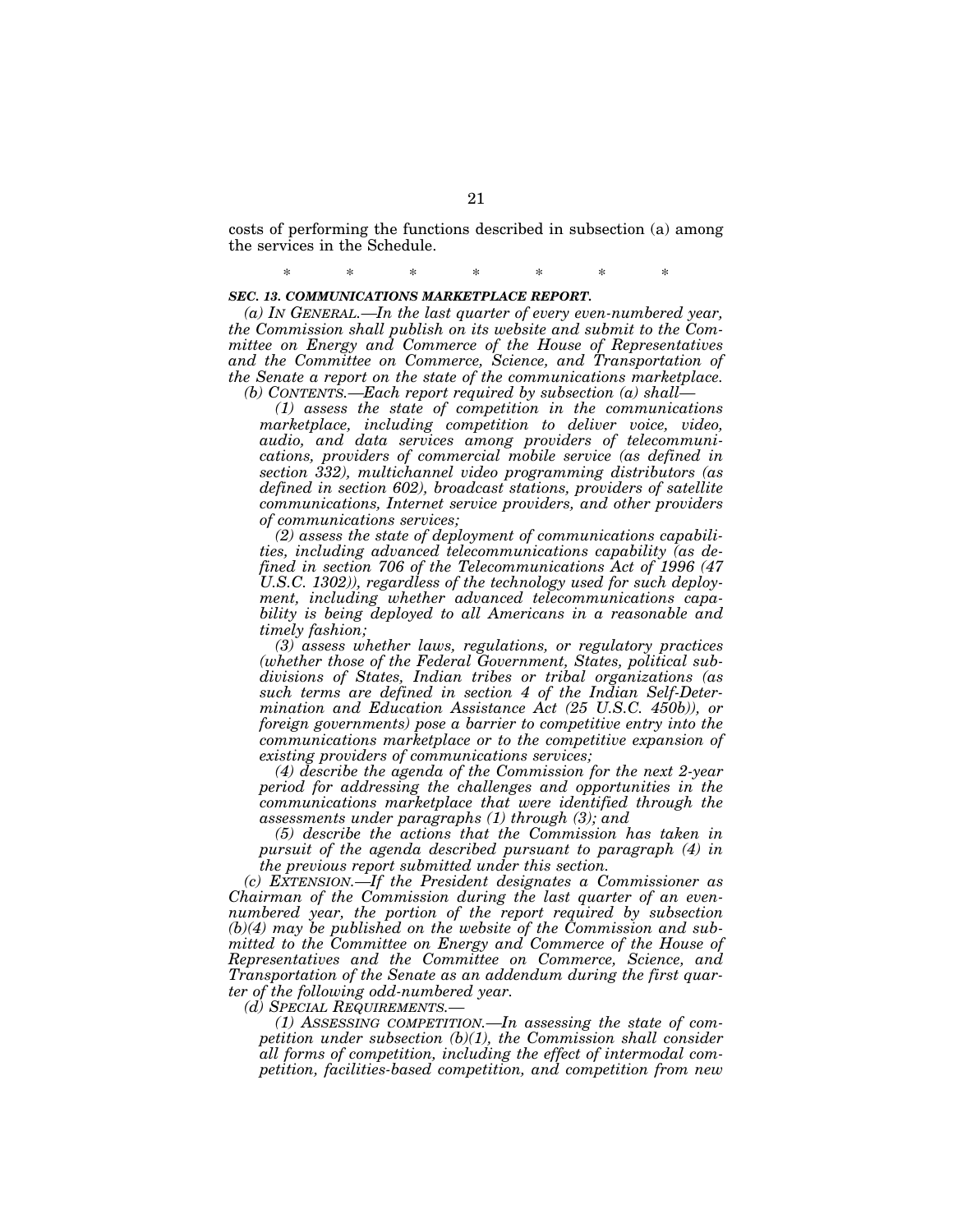*and emergent communications services, including the provision of content and communications using the Internet.* 

*(2) ASSESSING DEPLOYMENT.—In assessing the state of deployment under subsection (b)(2), the Commission shall compile a*  list of geographical areas that are not served by any provider *of advanced telecommunications capability.* 

*(3) INTERNATIONAL COMPARISONS AND DEMOGRAPHIC INFOR- MATION.—The Commission may use readily available data to draw appropriate comparisons between the United States communications marketplace and the international communications marketplace and to correlate its assessments with demographic information.* 

*(4) CONSIDERING SMALL BUSINESSES.—In assessing the state of competition under subsection (b)(1) and regulatory barriers under subsection (b)(3), the Commission shall consider market entry barriers for entrepreneurs and other small businesses in the communications marketplace in accordance with the national policy under section 257(b).* 

*(5) CONSIDERING CABLE RATES.—In assessing the state of competition under subsection (b)(1), the Commission shall include in each report required by subsection (a) the aggregate average total amount paid by cable systems in compensation under section 325 during the period covered by such report.* 

## **TITLE II—COMMON CARRIERS**

## **PART I—COMMON CARRIER REGULATION**

### \* \* \* \* \* \* \* **SEC. 215. TRANSACTIONS RELATING TO SERVICES, EQUIPMENT, AND SO FORTH.**

(a) The Commission shall examine into transactions entered into by any common carrier which relate to the furnishing of equipment, supplies, research, services, finances, credit, or personnel to such carrier and/or which may affect the changes made or to be made and/or the services rendered or to be rendered by such carrier, in wire or radio communications subject to this Act, and shall report to the Congress whether any such transactions have affected or are likely to affect adversely the ability of the carrier to render adequate service to the public, or may result in any undue or unreasonable increase in charges or in the maintenance of undue or unreasonable charges for such service; and in order to fully examine into such transactions the Commission shall have access to and the right of inspection and examination of all accounts, records, and memoranda including all documents, papers, and correspondence now or hereafter existing, of persons furnishing such equipment, supplies, research, services, finances, credit, or personnel. The Commission shall include in its report its recommendations for necessary legislation in connection with such transactions, and shall report specifically whether in its opinion legislation should be enacted  $(1)$  authorizing the Commission to declare any such transactions void or to permit such transactions to be carried out subject to such modification of their terms and conditions as the Commission shall deem desirable in the public interest; and/or (2) sub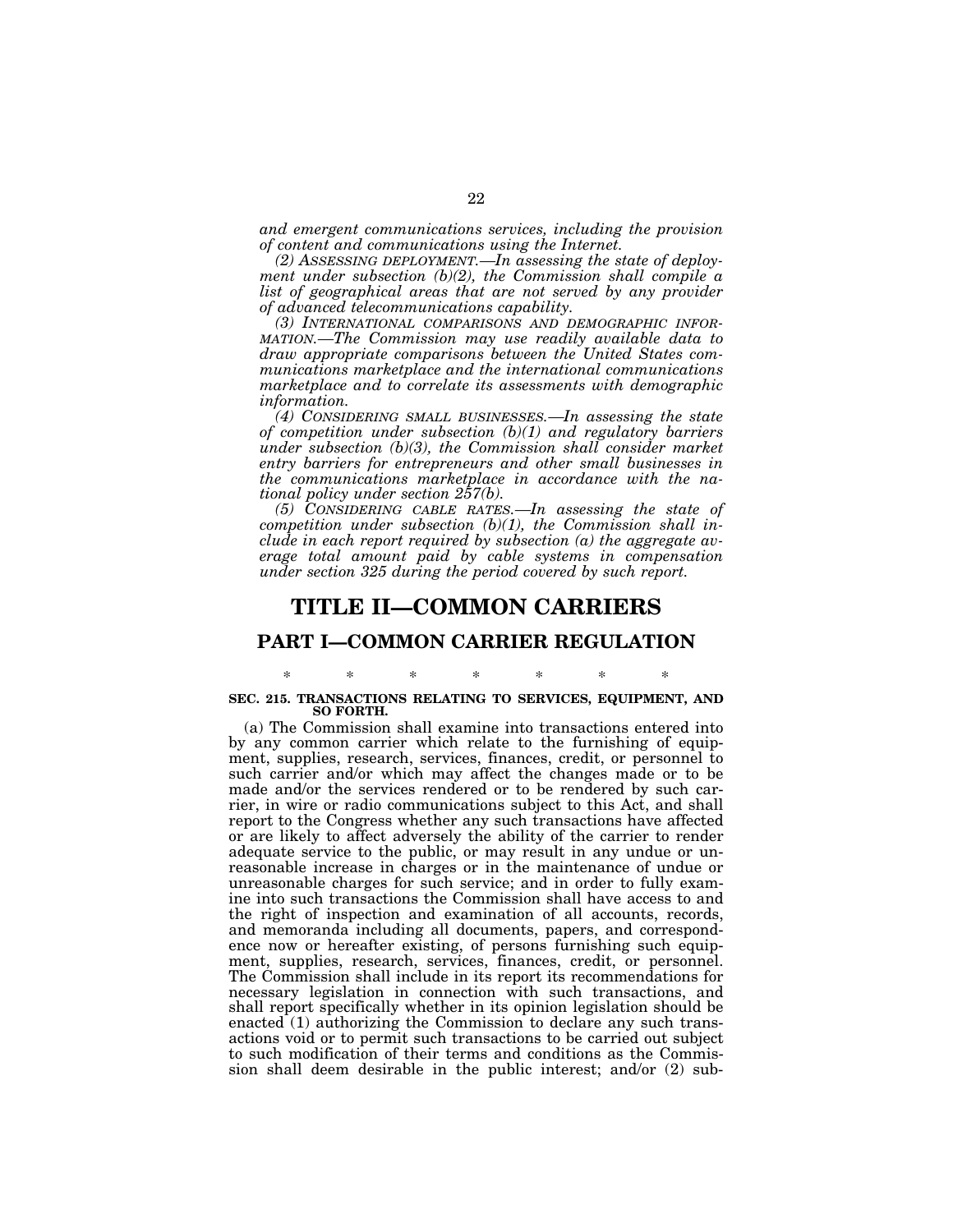jecting such transactions to the approval of the Commission where the person furnishing or seeking to furnish the equipment, supplies, research, service, finances, credit or personnel is a person directly or indirectly controlling or controlled by, or under direct or indirect common control with, such carrier; and/or (3) authorizing the Commission to require that all or any transactions of carriers involving the furnishing of equipment, supplies, research, services, finances, credit, or personnel to such carrier be upon competitive bids on such terms and conditions and subject to such regulations as it shall prescribe as necessary in the public interest.

ø(b) The Commission shall investigate the methods by which and the extent to which wire telephone companies are furnishing wire telegraph service and wire telegraph companies are furnishing wire telephone service, and shall report its findings to Congress together with its recommendations as to whether additional legislation on this subject is desirable.]

 $\lceil$ (c) $\rceil$  (b) The Commission shall examine all contracts of common carriers subject to this Act which prevent the other party thereto from dealing with another common carrier subject to this Act, and shall report its findings to Congress, together with its recommendations as to whether additional legislation on this subject is desirable.

# \* \* \* \* \* \* \*

**SEC. 227. RESTRICTIONS ON THE USE OF TELEPHONE EQUIPMENT.**  (a) DEFINITIONS.—As used in this section—

(1) The term ''automatic telephone dialing system'' means equipment which has the capacity—

(A) to store or produce telephone numbers to be called,

using a random or sequential number generator; and

(B) to dial such numbers.

(2) The term ''established business relationship'', for purposes only of subsection  $(b)(1)(C)(i)$ , shall have the meaning given the term in section 64.1200 of title 47, Code of Federal Regulations, as in effect on January 1, 2003, except that—

(A) such term shall include a relationship between a person or entity and a business subscriber subject to the same terms applicable under such section to a relationship between a person or entity and a residential subscriber; and

(B) an established business relationship shall be subject to any time limitation established pursuant to paragraph  $(2)(G)$ ).

(3) The term ''telephone facsimile machine'' means equipment which has the capacity (A) to transcribe text or images, or both, from paper into an electronic signal and to transmit that signal over a regular telephone line, or (B) to transcribe text or images (or both) from an electronic signal received over a regular telephone line onto paper.

(4) The term ''telephone solicitation'' means the initiation of a telephone call or message for the purpose of encouraging the purchase or rental of, or investment in, property, goods, or services, which is transmitted to any person, but such term does not include a call or message (A) to any person with that person's prior express invitation or permission, (B) to any per-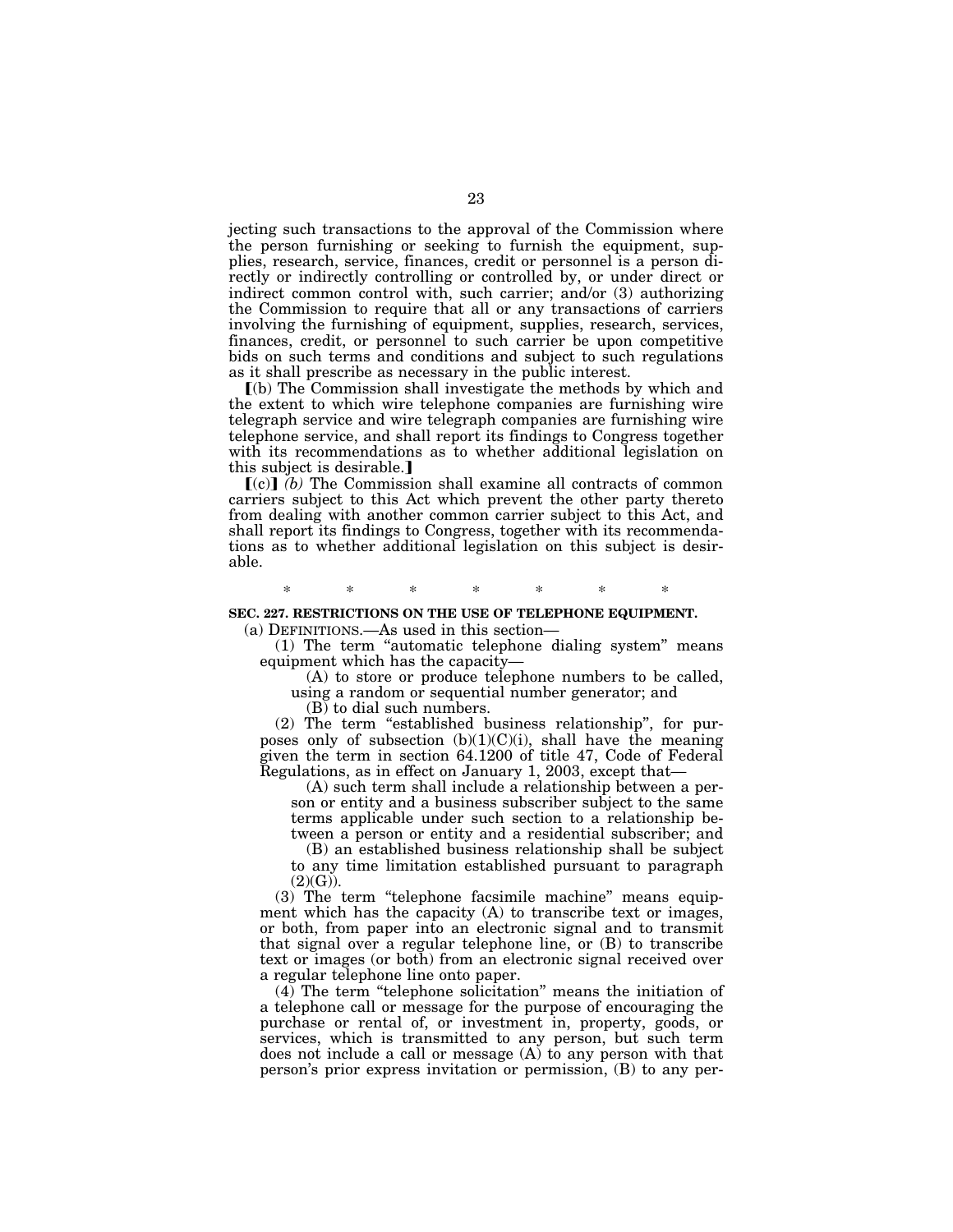son with whom the caller has an established business relationship, or (C) by a tax exempt nonprofit organization.

 $(5)$  The term "unsolicited advertisement" means any material advertising the commercial availability or quality of any property, goods, or services which is transmitted to any person without that person's prior express invitation or permission, in writing or otherwise.

(b) RESTRICTIONS ON THE USE OF AUTOMATED TELEPHONE EQUIPMENT.—

(1) PROHIBITIONS.—It shall be unlawful for any person within the United States, or any person outside the United States, or any person outside the United States if the recipient is within the United States if the recipient is within the United States—

(A) to make any call (other than a call made for emergency purposes or made with the prior express consent of the called party) using any automatic telephone dialing system or an artificial or prerecorded voice—

(i) to any emergency telephone line (including any "911" line and any emergency line of a hospital, medical physician or service office, health care facility, poison control center, or fire protection or law enforcement agency);

(ii) to the telephone line of any guest room or patient room of a hospital, health care facility, elderly home, or similar establishment; or

(iii) to any telephone number assigned to a paging service, cellular telephone service, specialized mobile radio service, or other radio common carrier service, or any service for which the called party is charged for the call;

(B) to initiate any telephone call to any residential telephone line using an artificial or prerecorded voice to deliver a message without the prior express consent of the called party, unless the call is initiated for emergency purposes or is exempted by rule or order by the Commission under paragraph  $(2)(B)$ ;

(C) to use any telephone facsimile machine, computer, or other device to send, to a telephone facsimile machine, an unsolicited advertisement, unless—

(i) the unsolicited advertisement is from a sender with an established business relationship with the recipient;

(ii) the sender obtained the number of the telephone facsimile machine through—

(I) the voluntary communication of such number, within the context of such established business relationship, from the recipient of the unsolicited advertisement, or

(II) a directory, advertisement, or site on the Internet to which the recipient voluntarily agreed to make available its facsimile number for public distribution,

except that this clause shall not apply in the case of an unsolicited advertisement that is sent based on an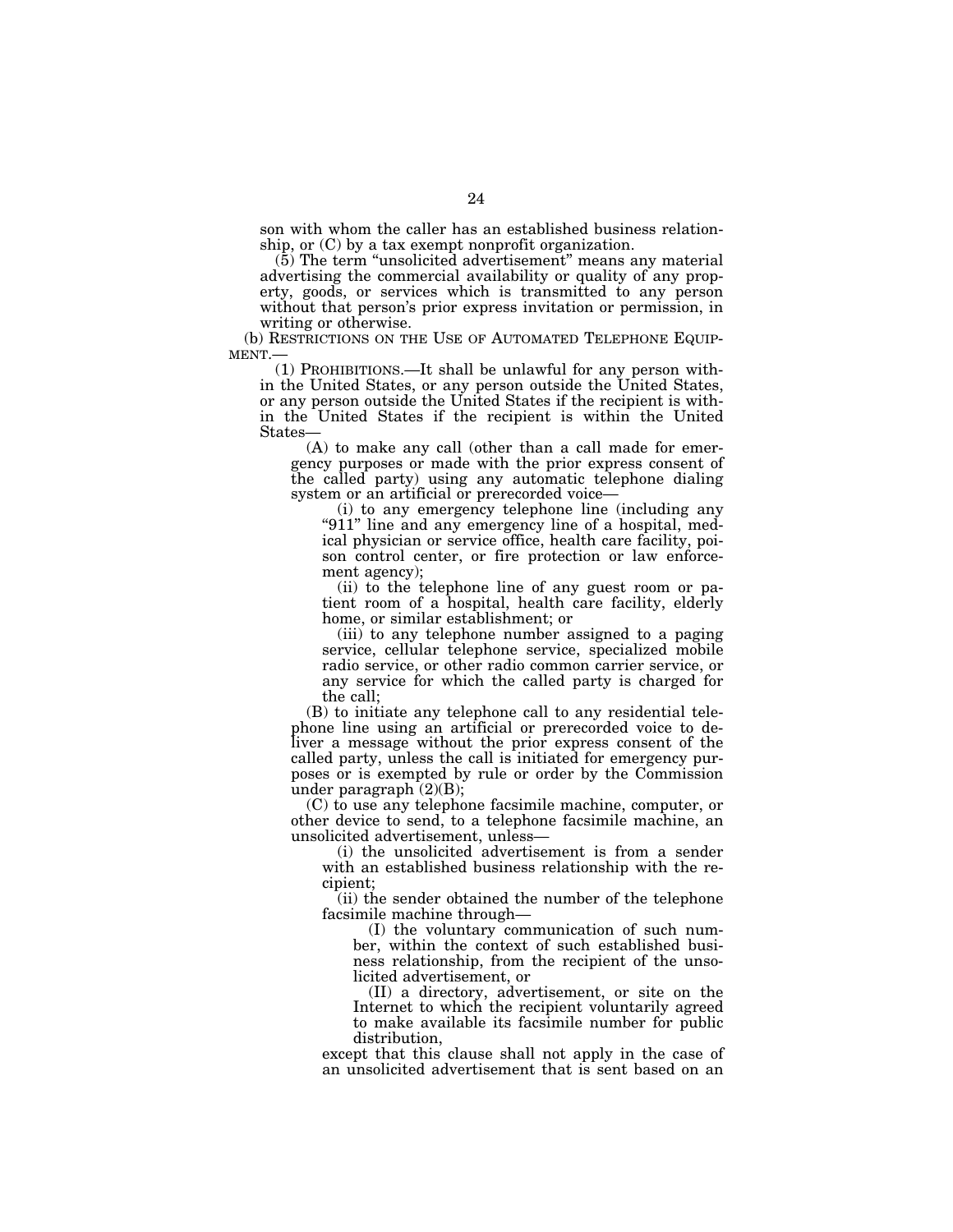established business relationship with the recipient that was in existence before the date of enactment of the Junk Fax Prevention Act of 2005 if the sender possessed the facsimile machine number of the recipient before such date of enactment; and

(iii) the unsolicited advertisement contains a notice meeting the requirements under paragraph  $(2)(D)$ ,

except that the exception under clauses (i) and (ii) shall not apply with respect to an unsolicited advertisement sent to a telephone facsimile machine by a sender to whom a request has been made not to send future unsolicited advertisements to such telephone facsimile machine that complies with the requirements under paragraph  $(2)(E)$ ; or

(D) to use an automatic telephone dialing system in such a way that two or more telephone lines of a multi-line business are engaged simultaneously.

(2) REGULATIONS; EXEMPTIONS AND OTHER PROVISIONS.—The Commission shall prescribe regulations to implement the requirements of this subsection. In implementing the requirements of this subsection, the Commission—

(A) shall consider prescribing regulations to allow businesses to avoid receiving calls made using an artificial or prerecorded voice to which they have not given their prior express consent;

(B) may, by rule or order, exempt from the requirements of paragraph  $(1)(B)$  of this subsection, subject to such conditions as the Commission may prescribe—

(i) calls that are not made for a commercial purpose; and

(ii) such classes or categories of calls made for commercial purposes as the Commission determines—

(I) will not adversely affect the privacy rights that this section is intended to protect; and

(II) do not include the transmission of any unsolicited advertisement;

(C) may, by rule or order, exempt from the requirements of paragraph  $(1)(A)(iii)$  of this subsection calls to a telephone number assigned to a cellular telephone service that are not charged to the called party, subject to such conditions as the Commission may prescribe as necessary in the interest of the privacy rights this section is intended to protect;

(D) shall provide that a notice contained in an unsolicited advertisement complies with the requirements under this subparagraph only if—

(i) the notice is clear and conspicuous and on the first page of the unsolicited advertisement;

(ii) the notice states that the recipient may make a request to the sender of the unsolicited advertisement not to send any future unsolicited advertisements to a telephone facsimile machine or machines and that failure to comply, within the shortest reasonable time, as determined by the Commission, with such a request meeting the requirements under subparagraph (E) is unlawful;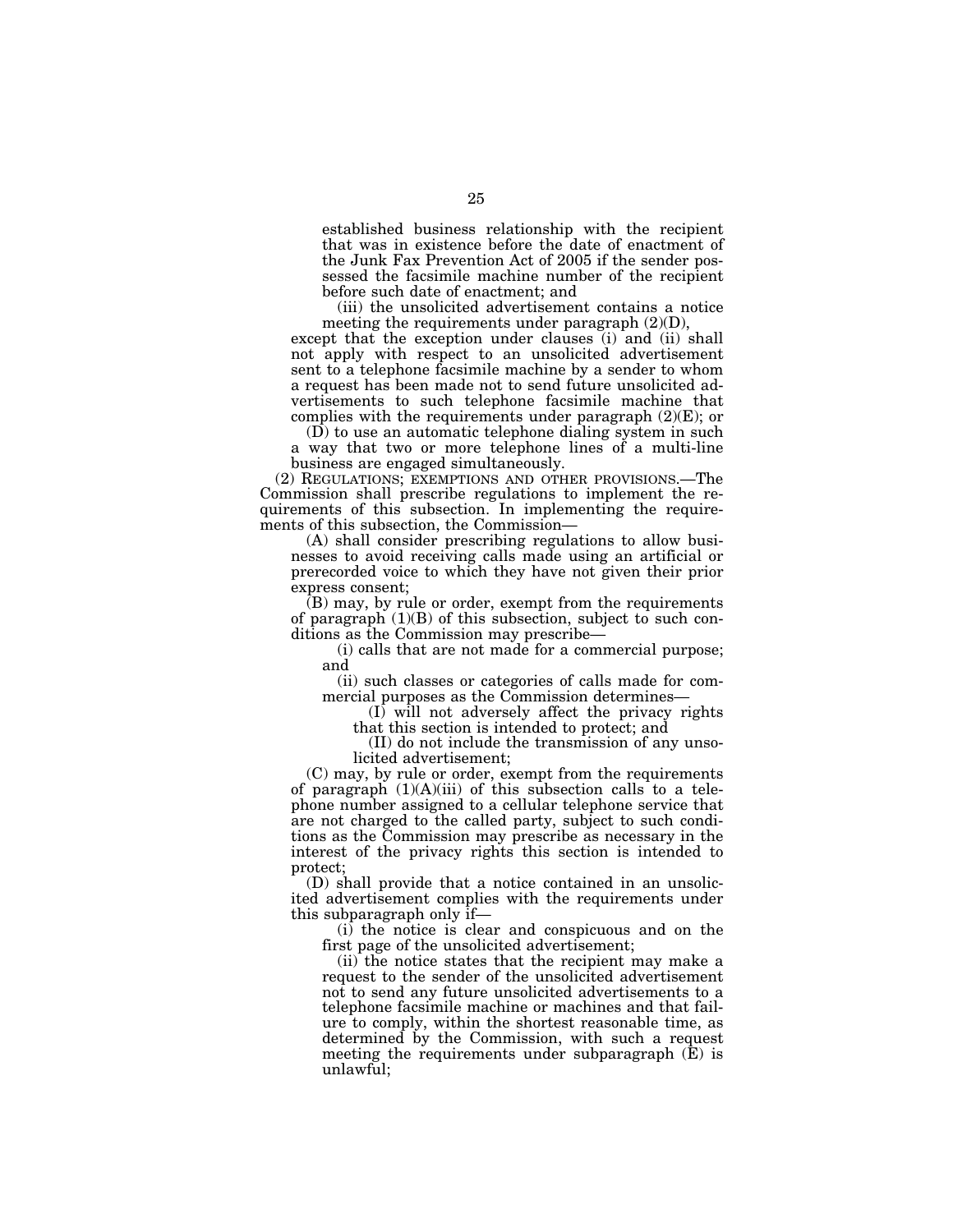(iii) the notice sets forth the requirements for a request under subparagraph (E);

(iv) the notice includes—

(I) a domestic contact telephone and facsimile machine number for the recipient to transmit such a request to the sender; and

(II) a cost-free mechanism for a recipient to transmit a request pursuant to such notice to the sender of the unsolicited advertisement; the Commission shall by rule require the sender to provide such a mechanism and may, in the discretion of the Commission and subject to such conditions as the Commission may prescribe, exempt certain classes of small business senders, but only if the Commission determines that the costs to such class are unduly burdensome given the revenues generated by such small businesses;

(v) the telephone and facsimile machine numbers and the cost-free mechanism set forth pursuant to clause (iv) permit an individual or business to make such a request at any time on any day of the week; and

(vi) the notice complies with the requirements of subsection (d);

(E) shall provide, by rule, that a request not to send future unsolicited advertisements to a telephone facsimile machine complies with the requirements under this subparagraph only if—

(i) the request identifies the telephone number or numbers of the telephone facsimile machine or machines to which the request relates;

(ii) the request is made to the telephone or facsimile number of the sender of such an unsolicited advertisement provided pursuant to subparagraph  $(D)(iv)$  or by any other method of communication as determined by the Commission; and

(iii) the person making the request has not, subsequent to such request, provided express invitation or permission to the sender, in writing or otherwise, to send such advertisements to such person at such telephone facsimile machine;

(F) may, in the discretion of the Commission and subject to such conditions as the Commission may prescribe, allow professional or trade associations that are tax-exempt nonprofit organizations to send unsolicited advertisements to their members in furtherance of the association's tax-exempt purpose that do not contain the notice required by paragraph  $(1)(C)(iii)$ , except that the Commission may take action under this subparagraph only—

(i) by regulation issued after public notice and opportunity for public comment; and

(ii) if the Commission determines that such notice required by paragraph  $(1)(C)(iii)$  is not necessary to protect the ability of the members of such associations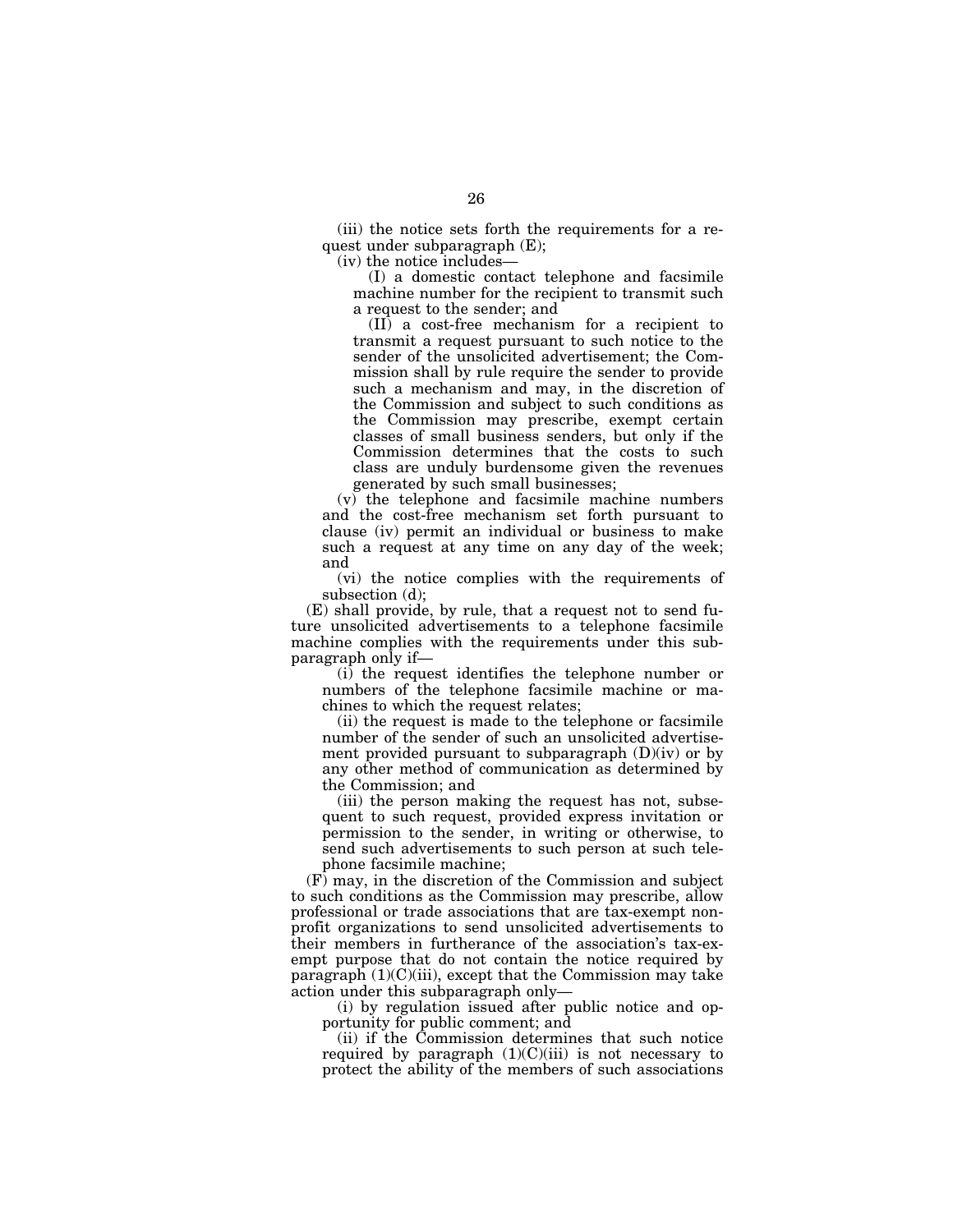to stop such associations from sending any future unsolicited advertisements; and

 $(G)(i)$  may, consistent with clause (ii), limit the duration of the existence of an established business relationship, however, before establishing any such limits, the Commission shall—

(I) determine whether the existence of the exception under paragraph (1)(C) relating to an established business relationship has resulted in a significant number of complaints to the Commission regarding the sending of unsolicited advertisements to telephone facsimile machines;

(II) determine whether a significant number of any such complaints involve unsolicited advertisements that were sent on the basis of an established business relationship that was longer in duration than the Commission believes is consistent with the reasonable expectations of consumers;

(III) evaluate the costs to senders of demonstrating the existence of an established business relationship within a specified period of time and the benefits to recipients of establishing a limitation on such established business relationship; and

(IV) determine whether with respect to small businesses, the costs would not be unduly burdensome; and

(ii) may not commence a proceeding to determine whether to limit the duration of the existence of an established business relationship before the expiration of the 3-month period that begins on the date of the enactment of the Junk Fax Prevention Act of 2005.

(3) PRIVATE RIGHT OF ACTION.—A person or entity may, if otherwise permitted by the laws or rules of court of a State, bring in an appropriate court of that State—

(A) an action based on a violation of this subsection or the regulations prescribed under this subsection to enjoin such violation,

(B) an action to recover for actual monetary loss from such a violation, or to receive \$500 in damages for each such violation, whichever is greater, or

(C) both such actions.

If the court finds that the defendant willfully or knowingly violated this subsection or the regulations prescribed under this subsection, the court may, in its discretion, increase the amount of the award to an amount equal to not more than 3 times the amount available under subparagraph (B) of this paragraph.

(c) PROTECTION OF SUBSCRIBER PRIVACY RIGHTS.—

(1) RULEMAKING PROCEEDING REQUIRED.—Within 120 days after the date of enactment of this section, the Commission shall initiate a rulemaking proceeding concerning the need to protect residential telephone subscribers' privacy rights to avoid receiving telephone solicitations to which they object. The proceeding shall—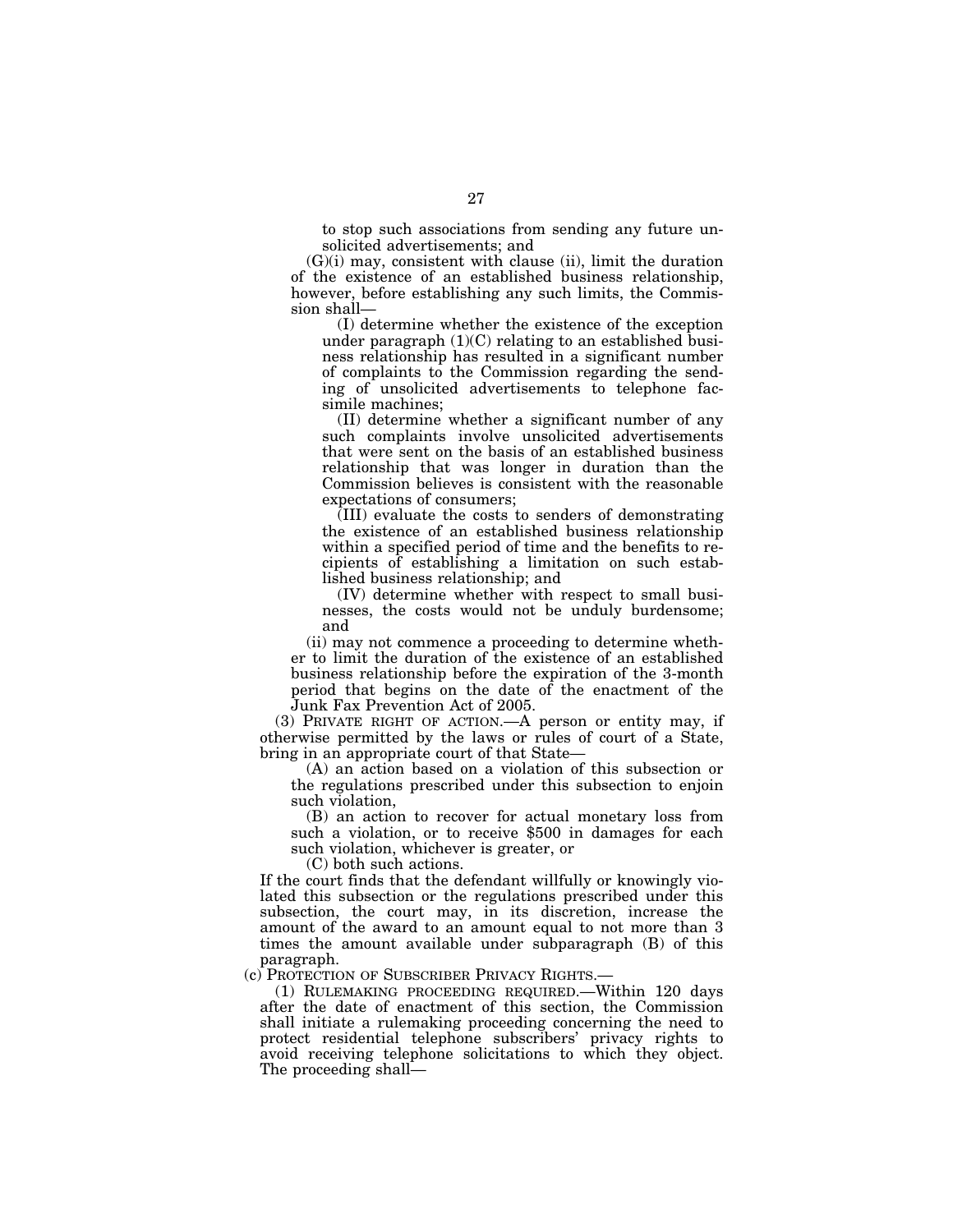(A) compare and evaluate alternative methods and procedures (including the use of electronic databases, telephone network technologies, special directory markings, industry-based or company-specific "do not call" systems, and any other alternatives, individually or in combination) for their effectiveness in protecting such privacy rights, and in terms of their cost and other advantages and disadvantages;

(B) evaluate the categories of public and private entities that would have the capacity to establish and administer such methods and procedures;

(C) consider whether different methods and procedures may apply for local telephone solicitations, such as local telephone solicitations of small businesses or holders of second class mail permits;

(D) consider whether there is a need for additional Commission authority to further restrict telephone solicitations, including those calls exempted under subsection  $(a)(3)$  of this section, and, if such a finding is made and supported by the record, propose specific restrictions to the Congress; and

(E) develop proposed regulations to implement the methods and procedures that the Commission determines are most effective and efficient to accomplish the purposes of this section.

(2) REGULATIONS.—Not later than 9 months after the date of enactment of this section, the Commission shall conclude the rulemaking proceeding initiated under paragraph (1) and shall prescribe regulations to implement methods and procedures for protecting the privacy rights described in such paragraph in an efficient, effective, and economic manner and without the imposition of any additional charge to telephone subscribers.

(3) USE OF DATABASE PERMITTED.—The regulations required by paragraph (2) may require the establishment and operation of a single national database to compile a list of telephone numbers of residential subscribers who object to receiving telephone solicitations, and to make that compiled list and parts thereof available for purchase. If the Commission determines to require such a database, such regulations shall—

(A) specify a method by which the Commission will select an entity to administer such database;

(B) require each common carrier providing telephone exchange service, in accordance with regulations prescribed by the Commission, to inform subscribers for telephone exchange service of the opportunity to provide notification, in accordance with regulations established under this paragraph, that such subscriber objects to receiving telephone solicitations;

(C) specify the methods by which each telephone subscriber shall be informed, by the common carrier that provides local exchange service to that subscriber, of (i) the subscriber's right to give or revoke a notification of an objection under subparagraph (A), and (ii) the methods by which such right may be exercised by the subscriber;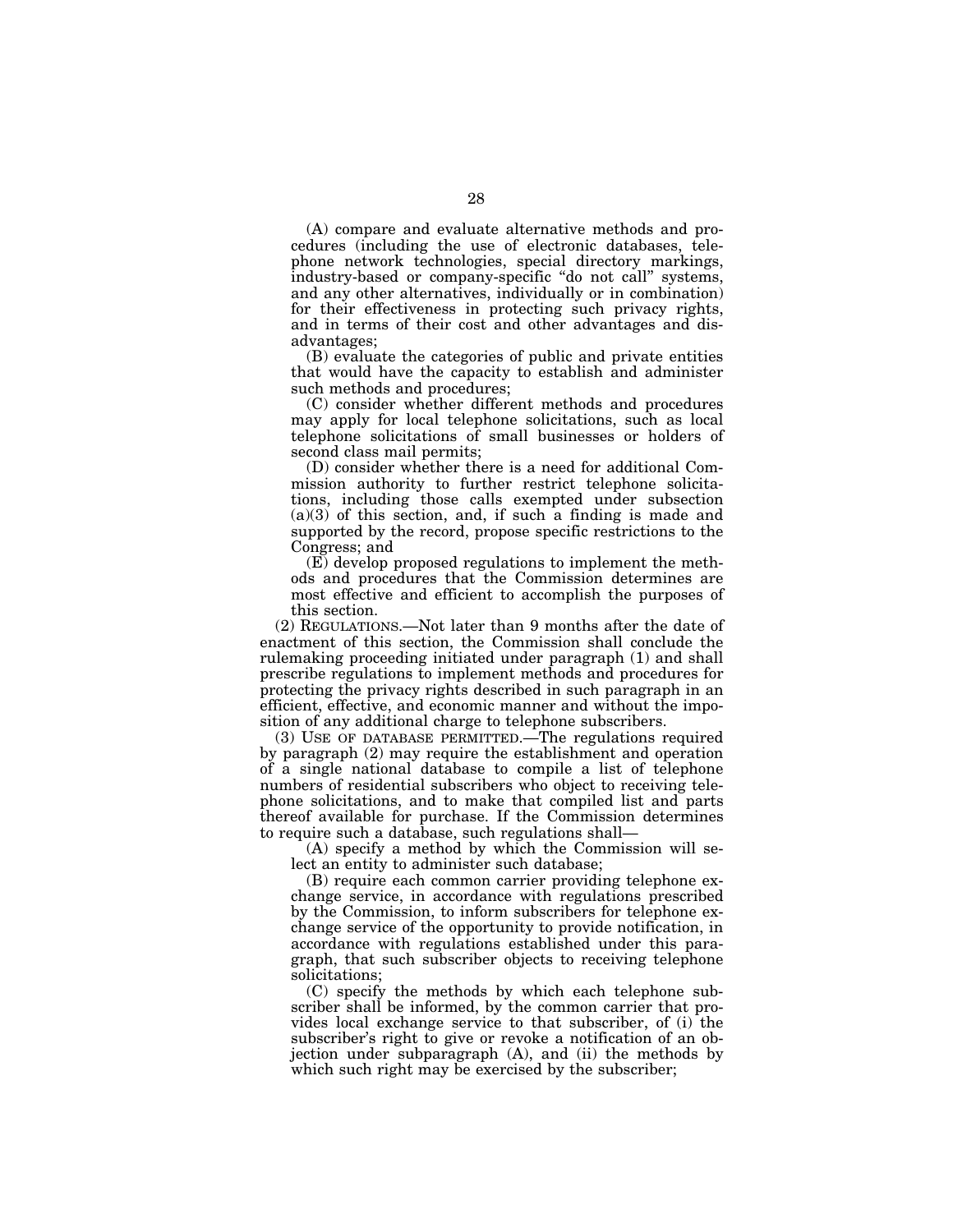(D) specify the methods by which such objections shall be collected and added to the database;

(E) prohibit any residential subscriber from being charged for giving or revoking such notification or for being included in a database compiled under this section;

(F) prohibit any person from making or transmitting a telephone solicitation to the telephone number of any subscriber included in such database;

(G) specify (i) the methods by which any person desiring to make or transmit telephone solicitations will obtain access to the database, by area code or local exchange prefix, as required to avoid calling the telephone numbers of subscribers included in such database; and (ii) the costs to be recovered from such persons;

(H) specify the methods for recovering, from persons accessing such database, the costs involved in identifying, collecting, updating, disseminating, and selling, and other activities relating to, the operations of the database that are incurred by the entities carrying out those activities;

(I) specify the frequency with which such database will be updated and specify the method by which such updating will take effect for purposes of compliance with the regulations prescribed under this subsection;

(J) be designed to enable States to use the database mechanism selected by the Commission for purposes of administering or enforcing State law;

(K) prohibit the use of such database for any purpose other than compliance with the requirements of this section and any such State law and specify methods for protection of the privacy rights of persons whose numbers are included in such database; and

(L) require each common carrier providing services to any person for the purpose of making telephone solicitations to notify such person of the requirements of this section and the regulations thereunder.

(4) CONSIDERATIONS REQUIRED FOR USE OF DATABASE METH- OD.—If the Commission determines to require the database mechanism described in paragraph (3), the Commission shall—

(A) in developing procedures for gaining access to the database, consider the different needs of telemarketers conducting business on a national, regional, State, or local level;

(B) develop a fee schedule or price structure for recouping the cost of such database that recognizes such differences and—

(i) reflect the relative costs of providing a national, regional, State, or local list of phone numbers of sub-

scribers who object to receiving telephone solicitations; (ii) reflect the relative costs of providing such lists on paper or electronic media; and

(iii) not place an unreasonable financial burden on small businesses; and

(C) consider (i) whether the needs of telemarketers operating on a local basis could be met through special markings of area white pages directories, and (ii) if such direc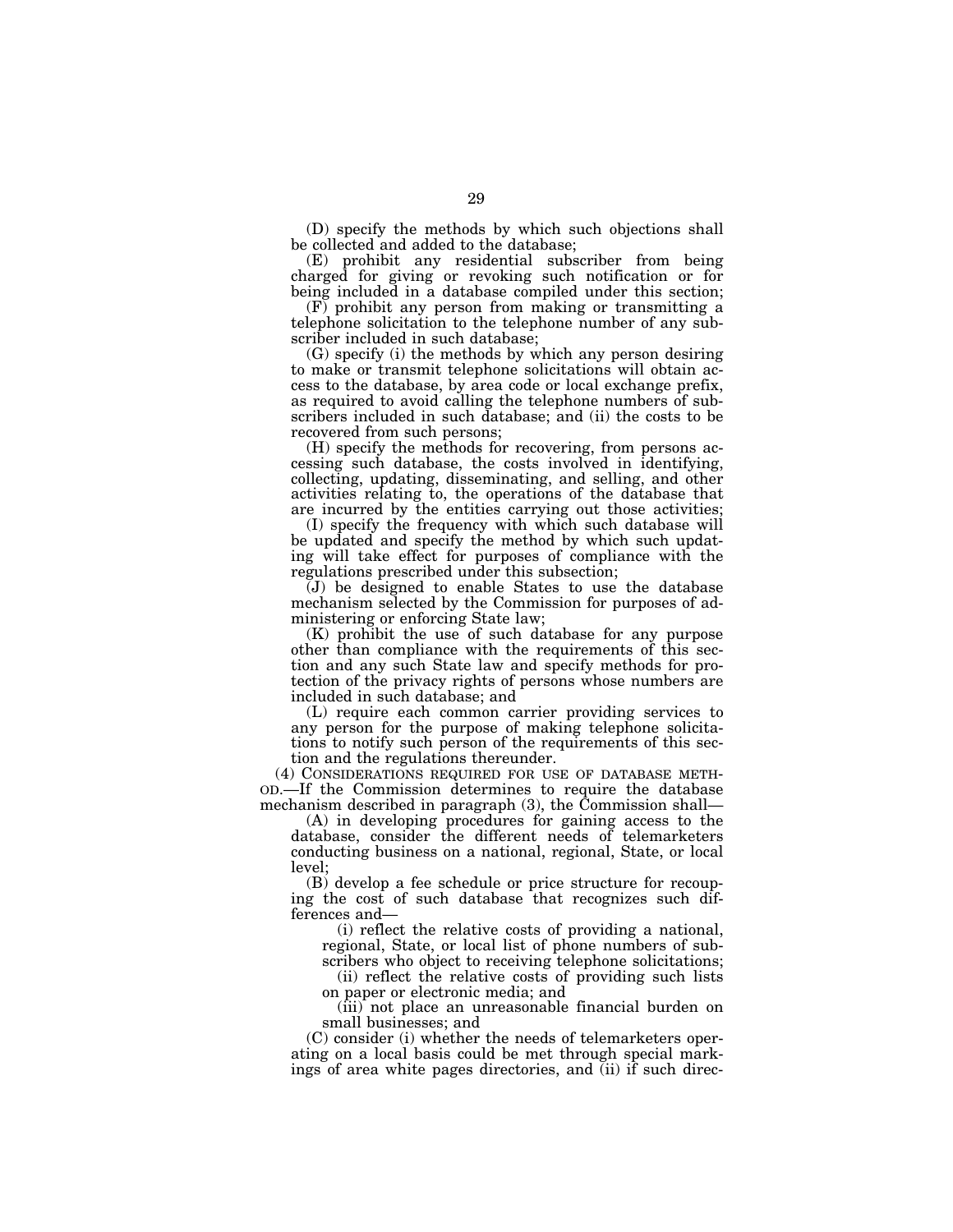tories are needed as an adjunct to database lists prepared by area code and local exchange prefix.

(5) PRIVATE RIGHT OF ACTION.—A person who has received more than one telephone call within any 12-month period by or on behalf of the same entity in violation of the regulations prescribed under this subsection may, if otherwise permitted by the laws or rules of court of a State bring in an appropriate court of that State—

(A) an action based on a violation of the regulations prescribed under this subsection to enjoin such violation,

(B) an action to recover for actual monetary loss from such a violation, or to receive up to \$500 in damages for each such violation, whichever is greater, or

(C) both such actions.

It shall be an affirmative defense in any action brought under this paragraph that the defendant has established and implemented, with due care, reasonable practices and procedures to effectively prevent telephone solicitations in violation of the regulations prescribed under this subsection. If the court finds that the defendant willfully or knowingly violated the regulations prescribed under this subsection, the court may, in its discretion, increase the amount of the award to an amount equal to not more than 3 times the amount available under subparagraph (B) of this paragraph.

(6) RELATION TO SUBSECTION (b).—The provisions of this subsection shall not be construed to permit a communication prohibited by subsection (b).

(d) TECHNICAL AND PROCEDURAL STANDARDS.—

(1) PROHIBITION.—It shall be unlawful for any person within the United States—

(A) to initiate any communication using a telephone facsimile machine, or to make any telephone call using any automatic telephone dialing system, that does not comply with the technical and procedural standards prescribed under this subsection, or to use any telephone facsimile machine or automatic telephone dialing system in a manner that does not comply with such standards; or

(B) to use a computer or other electronic device to send any message via a telephone facsimile machine unless such person clearly marks, in a margin at the top or bottom of each transmitted page of the message or on the first page of the transmission, the date and time it is sent and an identification of the business, other entity, or individual sending the message and the telephone number of the sending machine or of such business, other entity, or individual.

(2) TELEPHONE FACSIMILE MACHINES.—The Commission shall revise the regulations setting technical and procedural standards for telephone facsimile machines to require that any such machine which is manufactured after one year after the date of enactment of this section clearly marks, in a margin at the top or bottom of each transmitted page or on the first page of each transmission, the date and time sent, an identification of the business, other entity, or individual sending the message,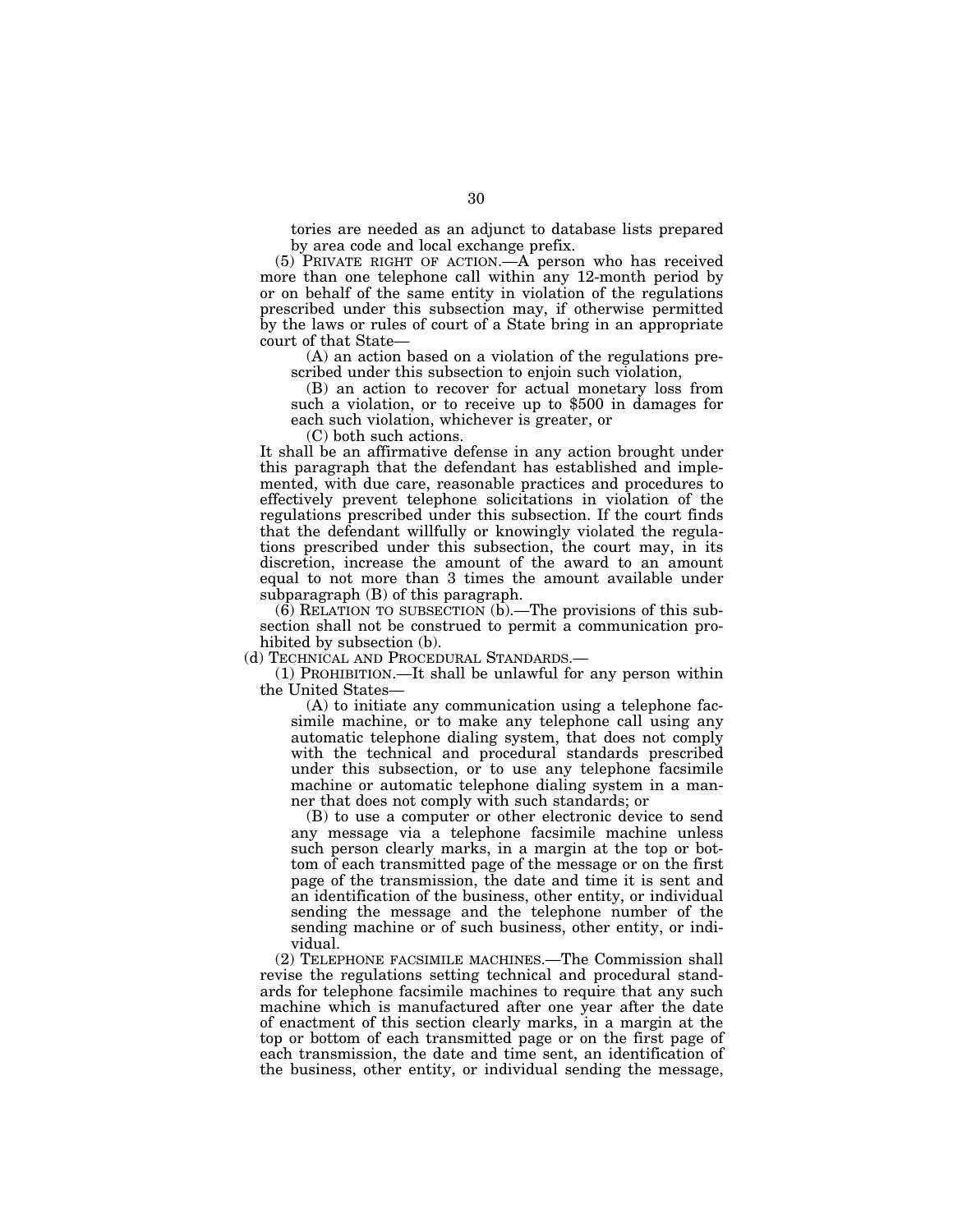and the telephone number of the sending machine or of such business, other entity, or individual.

(3) ARTIFICIAL OR PRERECORDED VOICE SYSTEMS.—The Commission shall prescribe technical and procedural standards for systems that are used to transmit any artificial or prerecorded voice message via telephone. Such standards shall require that—

(A) all artificial or prerecorded telephone messages (i) shall, at the beginning of the message, state clearly the identity of the business, individual, or other entity initiating the call, and (ii) shall, during or after the message, state clearly the telephone number or address of such business, other entity, or individual; and

(B) any such system will automatically release the called party's line within 5 seconds of the time notification is transmitted to the system that the called party has hung up, to allow the called party's line to be used to make or receive other calls.

(e) PROHIBITION ON PROVISION OF INACCURATE CALLER IDENTI-FICATION INFORMATION.—

(1) IN GENERAL.—It shall be unlawful for any person within the United States, in connection with any telecommunications service or IP-enabled voice service, to cause any caller identification service to knowingly transmit misleading or inaccurate caller identification information with the intent to defraud, cause harm, or wrongfully obtain anything of value, unless such transmission is exempted pursuant to paragraph  $(3)(B)$ .

(2) PROTECTION FOR BLOCKING CALLER IDENTIFICATION INFOR-MATION.—Nothing in this subsection may be construed to prevent or restrict any person from blocking the capability of any caller identification service to transmit caller identification information.<br>(3) REGULATIONS.—

 $(A)$  In GENERAL.—Not later than 6 months after the date of enactment of the Truth in Caller ID Act of 2009, the Commission shall prescribe regulations to implement this subsection.<br>(B) CONTENT OF REGULATIONS.—

(i) IN GENERAL.—The regulations required under subparagraph (A) shall include such exemptions from the prohibition under paragraph (1) as the Commission determines is appropriate.

(ii) SPECIFIC EXEMPTION FOR LAW ENFORCEMENT AGENCIES OR COURT ORDERS.—The regulations required under subparagraph (A) shall exempt from the prohibition under paragraph (1) transmissions in connection with—

(I) any authorized activity of a law enforcement agency; or

(II) a court order that specifically authorizes the use of caller identification manipulation.

 $(4)$  REPORT.—Not later than 6 months after the enactment of the Truth in Caller ID Act of 2009, the Commission shall report to Congress whether additional legislation is necessary to prohibit the provision of inaccurate caller identification infor-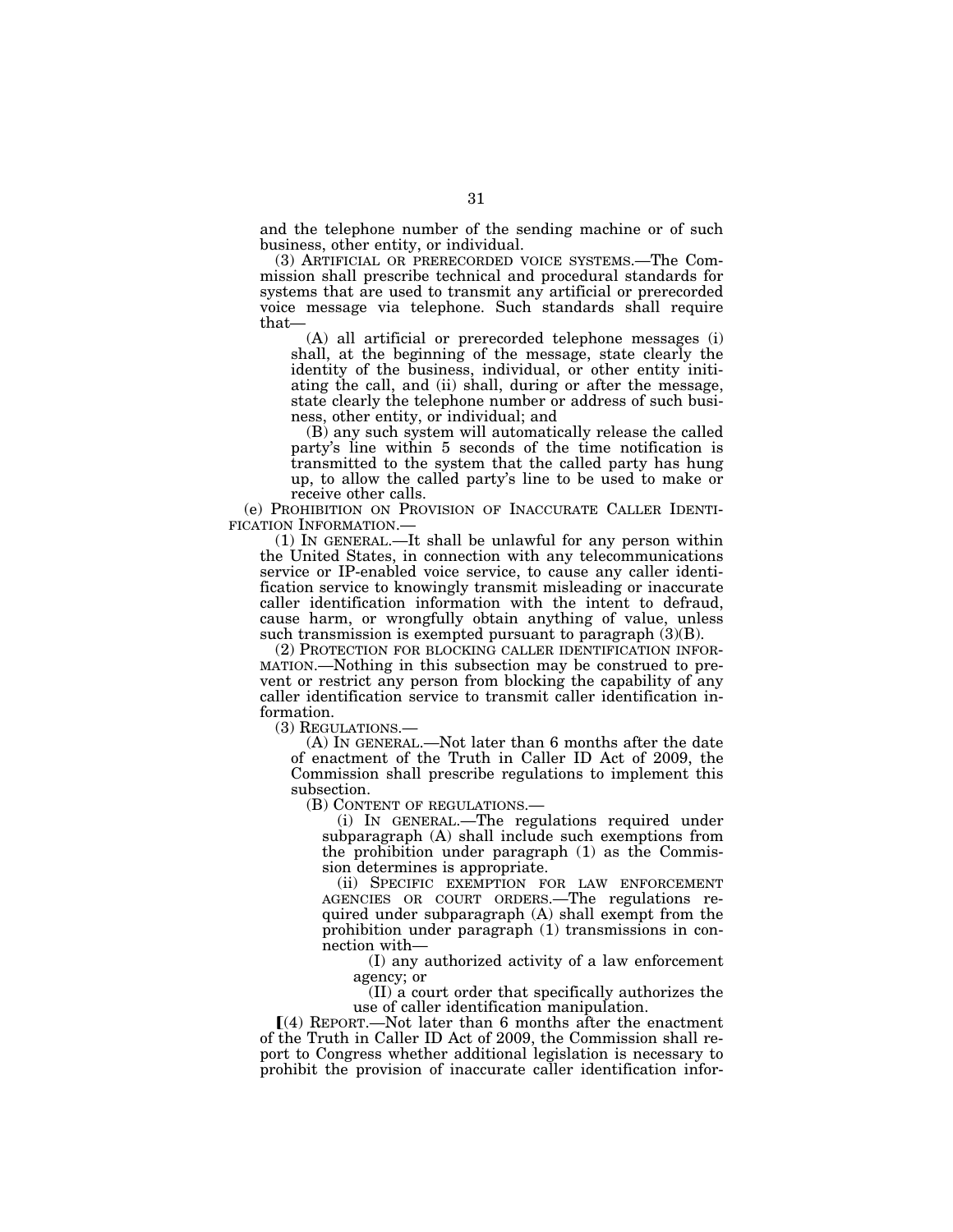mation in technologies that are successor or replacement technologies to telecommunications service or IP-enabled voice service.]<br>(5) PENALTIES.—

(A) CIVIL FORFEITURE.—<br>(i) IN GENERAL.—Any person that is determined by the Commission, in accordance with paragraphs (3) and (4) of section 503(b), to have violated this subsection shall be liable to the United States for a forfeiture penalty. A forfeiture penalty under this paragraph shall be in addition to any other penalty provided for by this Act. The amount of the forfeiture penalty determined under this paragraph shall not exceed \$10,000 for each violation, or 3 times that amount for each day of a continuing violation, except that the amount assessed for any continuing violation shall not exceed a total of \$1,000,000 for any single act or failure to act.

(ii) RECOVERY.—Any forfeiture penalty determined under clause (i) shall be recoverable pursuant to section 504(a).

(iii) PROCEDURE.—No forfeiture liability shall be determined under clause (i) against any person unless such person receives the notice required by section 503(b)(3) or section 503(b)(4).

(iv) 2-YEAR STATUTE OF LIMITATIONS.—No forfeiture penalty shall be determined or imposed against any person under clause (i) if the violation charged occurred more than 2 years prior to the date of issuance of the required notice or notice or apparent liability.

(B) CRIMINAL FINE.—Any person who willfully and knowingly violates this subsection shall upon conviction thereof be fined not more than \$10,000 for each violation, or 3 times that amount for each day of a continuing violation, in lieu of the fine provided by section 501 for such a violation. This subparagraph does not supersede the provisions of section 501 relating to imprisonment or the imposition of a penalty of both fine and imprisonment.<br>(6) ENFORCEMENT BY STATES.—

 $(A)$  In GENERAL.—The chief legal officer of a State, or any other State officer authorized by law to bring actions on behalf of the residents of a State, may bring a civil action, as parens patriae, on behalf of the residents of that State in an appropriate district court of the United States to enforce this subsection or to impose the civil penalties for violation of this subsection, whenever the chief legal officer or other State officer has reason to believe that the interests of the residents of the State have been or are being threatened or adversely affected by a violation of this subsection or a regulation under this subsection.

(B) NOTICE.—The chief legal officer or other State officer shall serve written notice on the Commission of any civil action under subparagraph (A) prior to initiating such civil action. The notice shall include a copy of the complaint to be filed to initiate such civil action, except that if it is not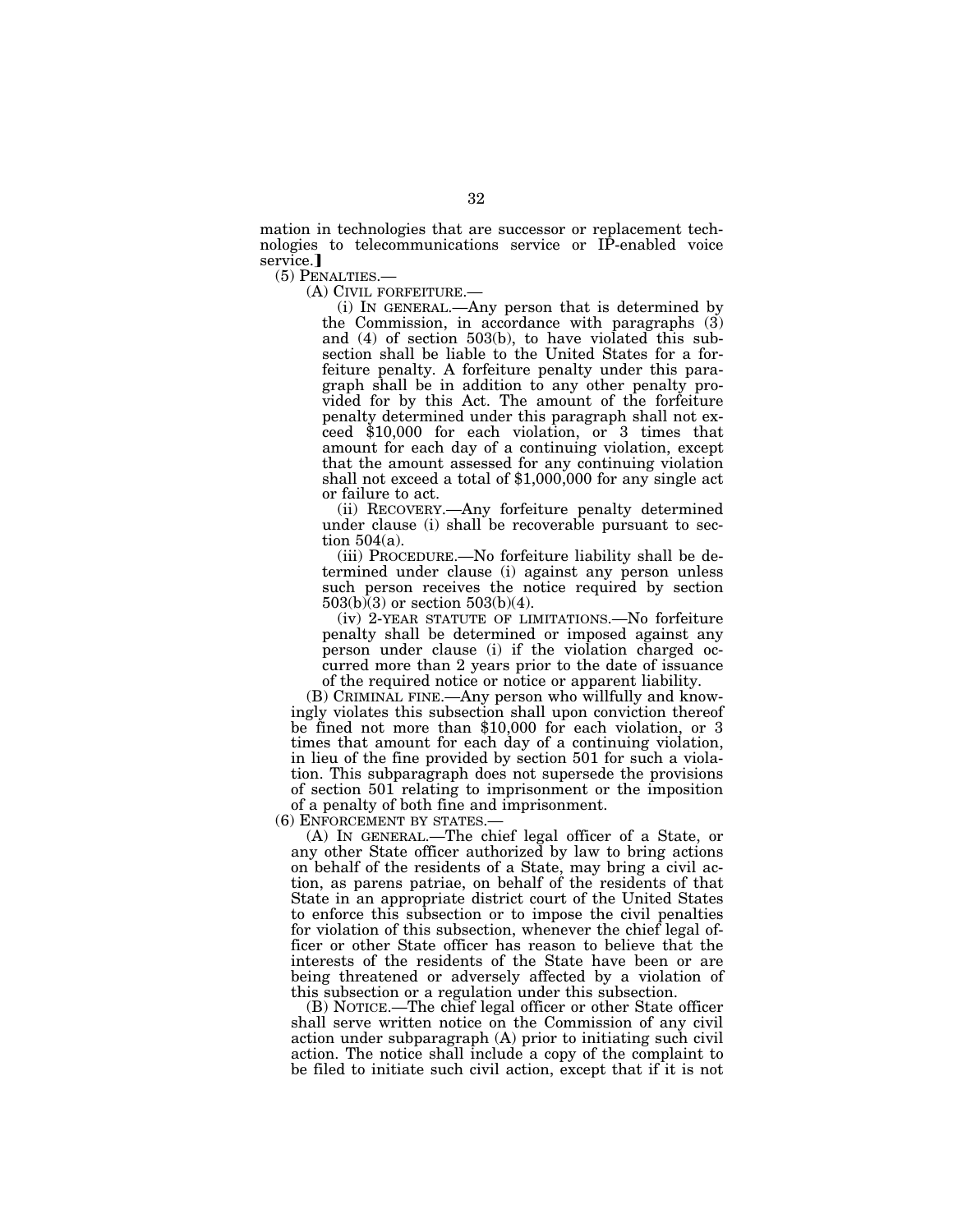feasible for the State to provide such prior notice, the State shall provide such notice immediately upon instituting such civil action.

(C) AUTHORITY TO INTERVENE.—Upon receiving the notice required by subparagraph (B), the Commission shall have the right—

(i) to intervene in the action;

(ii) upon so intervening, to be heard on all matters arising therein; and

(iii) to file petitions for appeal.

(D) CONSTRUCTION.—For purposes of bringing any civil action under subparagraph (A), nothing in this paragraph shall prevent the chief legal officer or other State officer from exercising the powers conferred on that officer by the laws of such State to conduct investigations or to administer oaths or affirmations or to compel the attendance of witnesses or the production of documentary and other evidence.

(E) VENUE; SERVICE OR PROCESS.—

(i) VENUE.—An action brought under subparagraph (A) shall be brought in a district court of the United States that meets applicable requirements relating to venue under section 1391 of title 28, United States Code.

(ii) SERVICE OF PROCESS.—In an action brought under subparagraph (A)—

(I) process may be served without regard to the territorial limits of the district or of the State in which the action is instituted; and

(II) a person who participated in an alleged violation that is being litigated in the civil action may be joined in the civil action without regard to the residence of the person.

(7) EFFECT ON OTHER LAWS.—This subsection does not prohibit any lawfully authorized investigative, protective, or intelligence activity of a law enforcement agency of the United States, a State, or a political subdivision of a State, or of an intelligence agency of the United States.

(8) DEFINITIONS.—For purposes of this subsection:

(A) CALLER IDENTIFICATION INFORMATION.—The term "caller identification information" means information provided by a caller identification service regarding the telephone number of, or other information regarding the origination of, a call made using a telecommunications service or IP-enabled voice service.

(B) CALLER IDENTIFICATION SERVICE.—The term ''caller identification service'' means any service or device designed to provide the user of the service or device with the telephone number of, or other information regarding the origination of, a call made using a telecommunications service or IP-enabled voice service. Such term includes automatic number identification services.

(C) IP-ENABLED VOICE SERVICE.—The term ''IP-enabled voice service'' has the meaning given that term by section 9.3 of the Commission's regulations (47 C.F.R. 9.3), as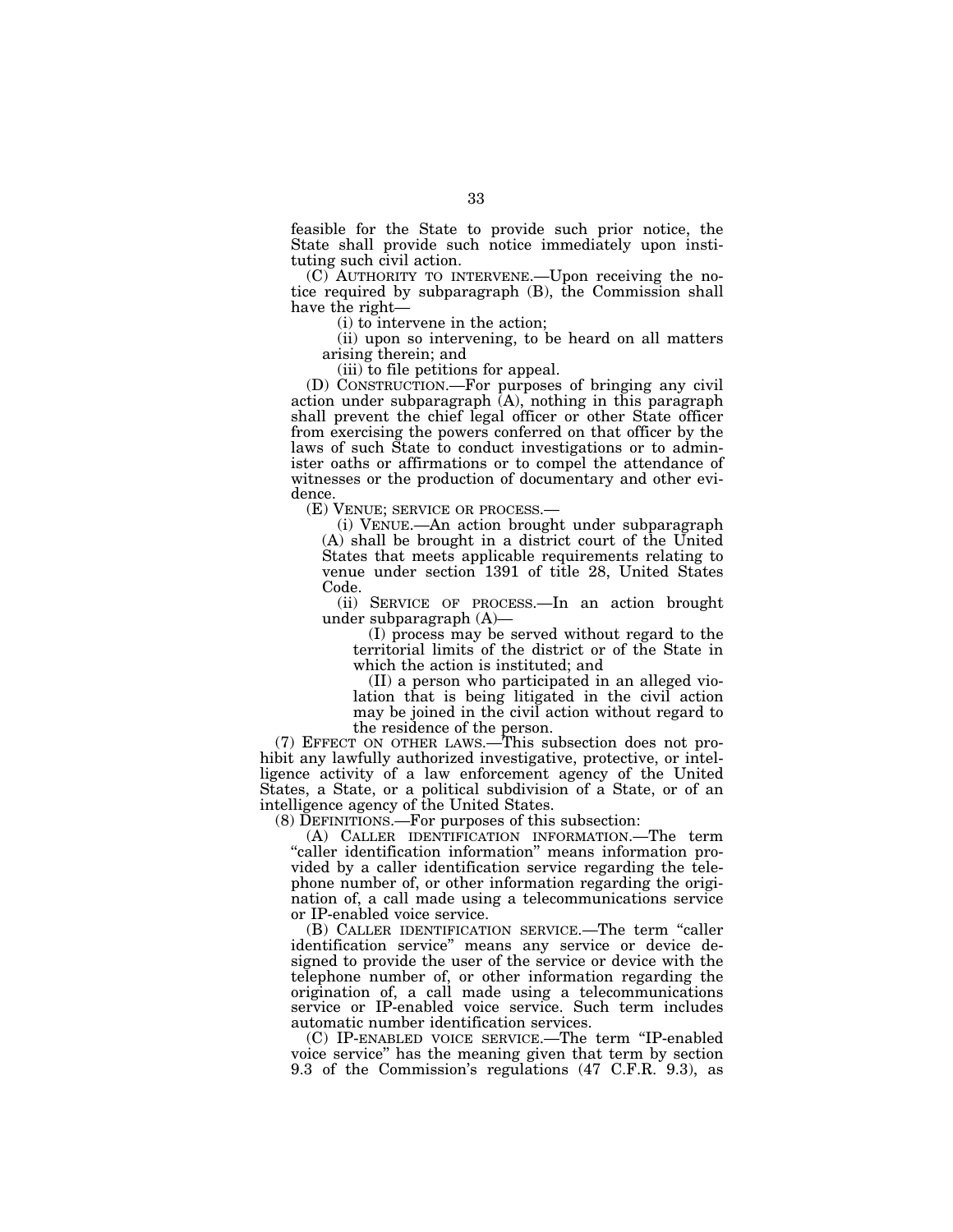those regulations may be amended by the Commission from time to time.

(9) LIMITATION.—Notwithstanding any other provision of this section, subsection (f) shall not apply to this subsection or to the regulations under this subsection.<br>(f) EFFECT ON STATE LAW.—

(1) STATE LAW NOT PREEMPTED.—Except for the standards prescribed under subsection (d) and subject to paragraph (2) of this subsection, nothing in this section or in the regulations prescribed under this section shall preempt any State law that imposes more restrictive intrastate requirements or regulations on, or which prohibits—

(A) the use of telephone facsimile machines or other electronic devices to send unsolicited advertisements;

(B) the use of automatic telephone dialing systems;

(C) the use of artificial or prerecorded voice messages; or

(D) the making of telephone solicitations.

(2) STATE USE OF DATABASES.—If, pursuant to subsection  $(c)(3)$ , the Commission requires the establishment of a single national database of telephone numbers of subscribers who object to receiving telephone solicitations, a State or local authority may not, in its regulation of telephone solicitations, require the use of any database, list, or listing system that does not include the part of such single national database that relates to such State.

(g) ACTIONS BY STATES.— (1) AUTHORITY OF STATES.—Whenever the attorney general of a State, or an official or agency designated by a State, has reason to believe that any person has engaged or is engaging in a pattern or practice of telephone calls or other transmissions to residents of that State in violation of this section or the regulations prescribed under this section, the State may bring a civil action on behalf of its residents to enjoin such calls, an action to recover for actual monetary loss or receive \$500 in damages for each violation, or both such actions. If the court finds the defendant willfully or knowingly violated such regulations, the court may, in its discretion, increase the amount of the award to an amount equal to not more than 3 times the amount available under the preceding sentence.

(2) EXCLUSIVE JURISDICTION OF FEDERAL COURTS.—The district courts of the United States, the United States courts of any territory, and the District Court of the United States for the District of Columbia shall have exclusive jurisdiction over all civil actions brought under this subsection. Upon proper application, such courts shall also have jurisdiction to issue writs of mandamus, or orders affording like relief, commanding the defendant to comply with the provisions of this section or regulations prescribed under this section, including the requirement that the defendant take such action as is necessary to remove the danger of such violation. Upon a proper showing, a permanent or temporary injunction or restraining order shall be granted without bond.

(3) RIGHTS OF COMMISSION.—The State shall serve prior written notice of any such civil action upon the Commission and provide the Commission with a copy of its complaint, except in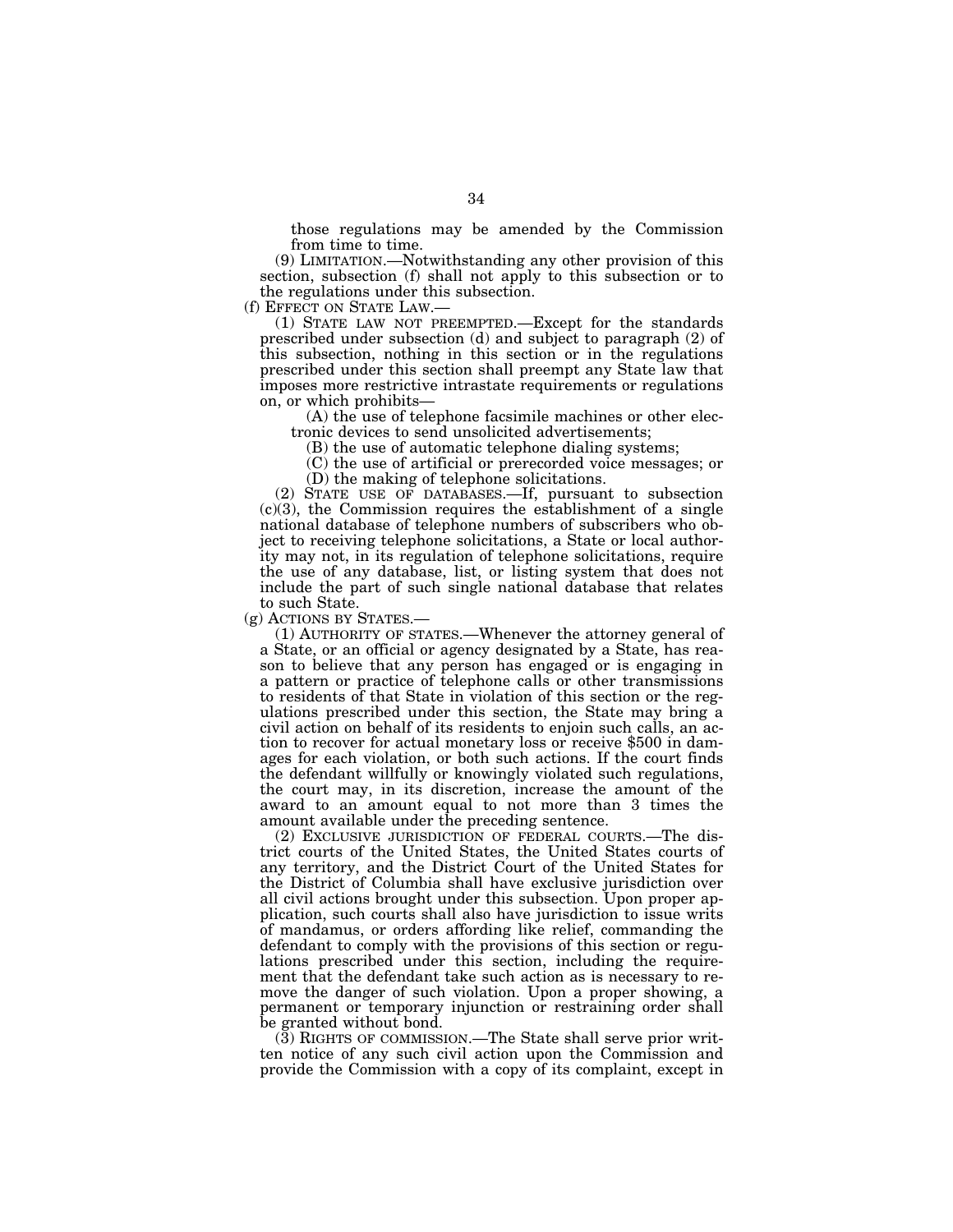any case where such prior notice is not feasible, in which case the State shall serve such notice immediately upon instituting such action. The Commission shall have the right (A) to intervene in the action, (B) upon so intervening, to be heard on all matters arising therein, and (C) to file petitions for appeal.

(4) VENUE; SERVICE OF PROCESS.—Any civil action brought under this subsection in a district court of the United States may be brought in the district wherein the defendant is found or is an inhabitant or transacts business or wherein the violation occurred or is occurring, and process in such cases may be served in any district in which the defendant is an inhabitant or where the defendant may be found.

(5) INVESTIGATORY POWERS.—For purposes of bringing any civil action under this subsection, nothing in this section shall prevent the attorney general of a State, or an official or agency designated by a State, from exercising the powers conferred on the attorney general or such official by the laws of such State to conduct investigations or to administer oaths or affirmations or to compel the attendance of witnesses or the production of documentary and other evidence.

(6) EFFECT ON STATE COURT PROCEEDINGS.—Nothing contained in this subsection shall be construed to prohibit an authorized State official from proceeding in State court on the basis of an alleged violation of any general civil or criminal statute of such State.

(7) LIMITATION.—Whenever the Commission has instituted a civil action for violation of regulations prescribed under this section, no State may, during the pendency of such action instituted by the Commission, subsequently institute a civil action against any defendant named in the Commission's complaint for any violation as alleged in the Commission's complaint.

(8) DEFINITION.—As used in this subsection, the term ''attorney general'' means the chief legal officer of a State.

(h) JUNK FAX ENFORCEMENT REPORT.—The Commission shall submit an annual report to Congress regarding the enforcement during the past year of the provisions of this section relating to sending of unsolicited advertisements to telephone facsimile machines, which report shall include—

(1) the number of complaints received by the Commission during such year alleging that a consumer received an unsolicited advertisement via telephone facsimile machine in violation of the Commission's rules;

(2) the number of citations issued by the Commission pursuant to section 503 during the year to enforce any law, regulation, or policy relating to sending of unsolicited advertisements to telephone facsimile machines;

(3) the number of notices of apparent liability issued by the Commission pursuant to section 503 during the year to enforce any law, regulation, or policy relating to sending of unsolicited advertisements to telephone facsimile machines;

(4) for each notice referred to in paragraph (3)—

(A) the amount of the proposed forfeiture penalty involved;

(B) the person to whom the notice was issued;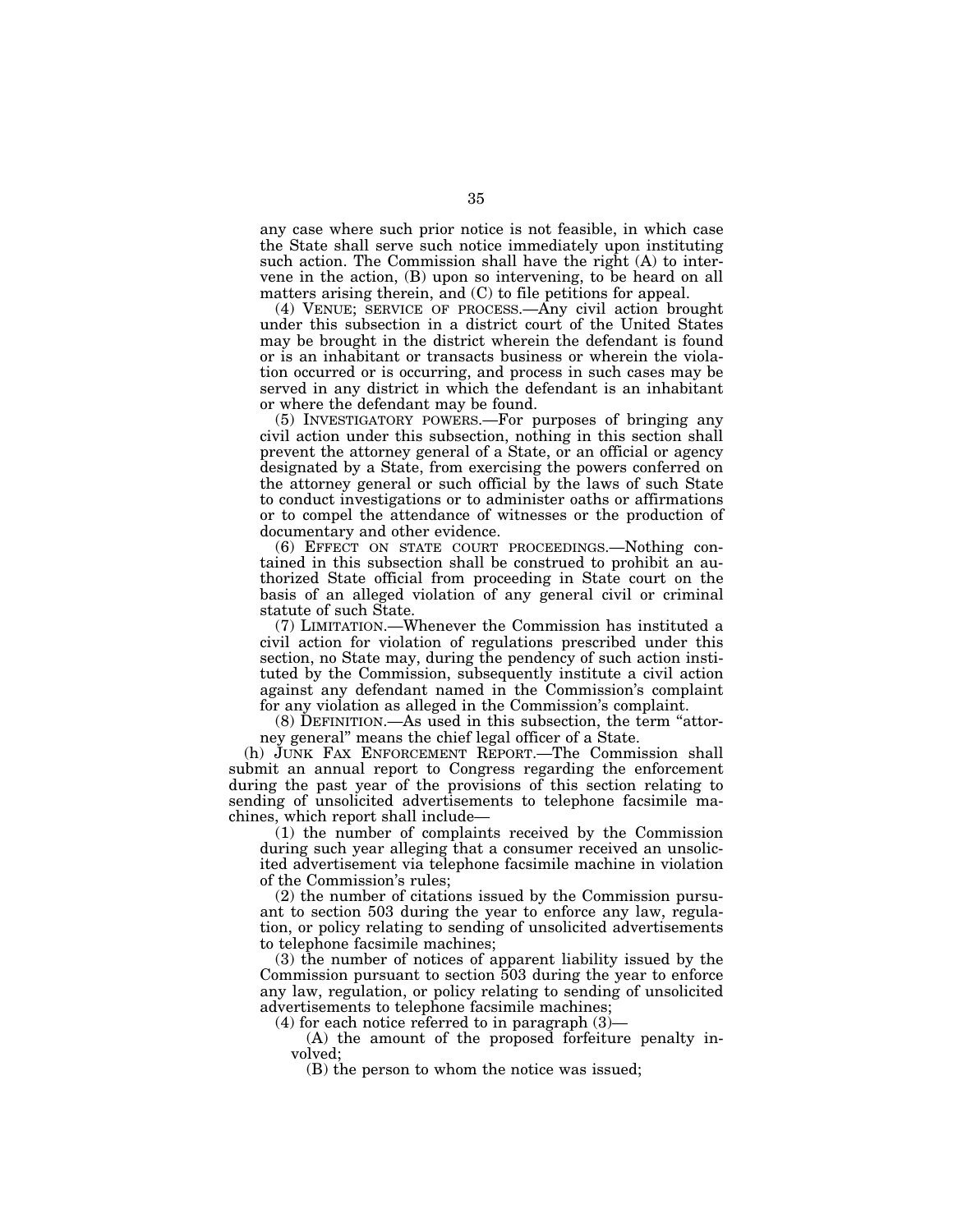(C) the length of time between the date on which the complaint was filed and the date on which the notice was issued; and

(D) the status of the proceeding;

(5) the number of final orders imposing forfeiture penalties issued pursuant to section 503 during the year to enforce any law, regulation, or policy relating to sending of unsolicited advertisements to telephone facsimile machines;

 $(6)$  for each forfeiture order referred to in paragraph  $(5)$ —

(A) the amount of the penalty imposed by the order;

(B) the person to whom the order was issued;

(C) whether the forfeiture penalty has been paid; and

(D) the amount paid;

(7) for each case in which a person has failed to pay a forfeiture penalty imposed by such a final order, whether the Commission referred such matter for recovery of the penalty; and

(8) for each case in which the Commission referred such an order for recovery—

(A) the number of days from the date the Commission issued such order to the date of such referral;

(B) whether an action has been commenced to recover the penalty, and if so, the number of days from the date the Commission referred such order for recovery to the date of such commencement; and

(C) whether the recovery action resulted in collection of any amount, and if so, the amount collected.

## **PART II—DEVELOPMENT OF COMPETITIVE MARKETS**

\* \* \* \* \* \* \*

\* \* \* \* \* \* \*

### **SEC. 257. MARKET ENTRY BARRIERS PROCEEDING.**

(a) ELIMINATION OF BARRIERS.—Within 15 months after the date of enactment of the Telecommunications Act of 1996, the Commission shall complete a proceeding for the purpose of identifying and eliminating, by regulations pursuant to its authority under this Act (other than this section), market entry barriers for entrepreneurs and other small businesses in the provision and ownership of telecommunications services and information services, or in the provision of parts or services to providers of telecommunications services and information services.

(b) NATIONAL POLICY.—In carrying out subsection (a), the Commission shall seek to promote the policies and purposes of this Act favoring diversity of media voices, vigorous economic competition, technological advancement, and promotion of the public interest,

convenience, and necessity.<br>
[(c) PERIODIC REVIEW.—Every 3 years following the completion of the proceeding required by subsection (a), the Commission shall review and report to Congress on—

 $(1)$  any regulations prescribed to eliminate barriers within its jurisdiction that are identified under subsection (a) and that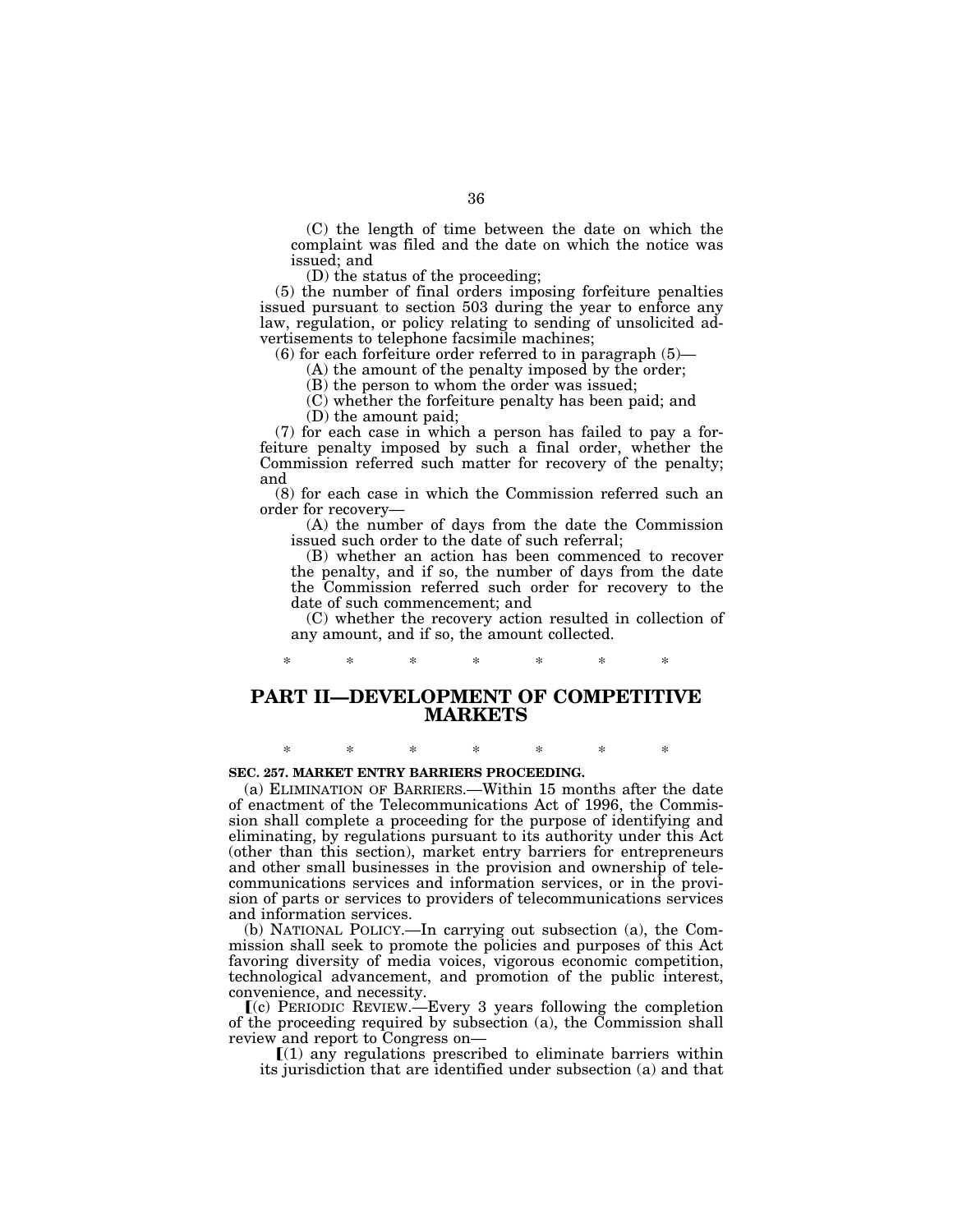can be prescribed consistent with the public interest, convenience, and necessity; and

 $(2)$  the statutory barriers identified under subsection (a) that the Commission recommends be eliminated, consistent with the public interest, convenience, and necessity.]

\* \* \* \* \* \* \*

# **TITLE III—SPECIAL PROVISIONS RELATING TO RADIO**

## **PART I—GENERAL PROVISIONS**

### \* \* \* \* \* \* \* **SEC. 309. ACTION UPON APPLICATIONS; FORM OF AND CONDITIONS ATTACHED TO LICENSES.**

(a) Subject to the provisions of this section, the Commission shall determine, in the case of each application filed with it to which section 308 applies, whether the public interest, convenience, and necessity will be served by the granting of such application, and, if the Commission, upon examination of such application and upon consideration of such other matters as the Commission may officially notice, shall find that public interest, convenience, and necessity would be served by the granting thereof, it shall grant such application.

(b) Except as provided in subsection (c) of this section, no such application—

(1) for an instrument of authorization in the case of a station in the broadcasting or common carrier services, or

(2) for an instrument of authorization in the case of a station in any of the following categories:

(A) industrial radio positioning stations for which frequencies are assigned on an exclusive basis,

(B) aeronautical en route stations,

(C) aeronautical advisory stations,

(D) airdrome control stations,

(E) aeronautical fixed stations, and

(F) such other stations or classes of stations, not in the broadcasting or common carrier services, as the Commission shall by rule prescribe,

shall be granted by the Commission earlier than thirty days following issuance of public notice by the Commission of the acceptance for filing of such application or of any substantial amendment thereof.

(c) Subsection (b) of this section shall not apply—

(1) to any minor amendment of an application to which such subsection is applicable, or

(2) to any application for—

(A) a minor change in the facilities of an authorized station

(B) consent to an involuntary assignment or transfer under section 310(b) or to an assignment or transfer thereunder which does not involve a substantial change in ownership or control,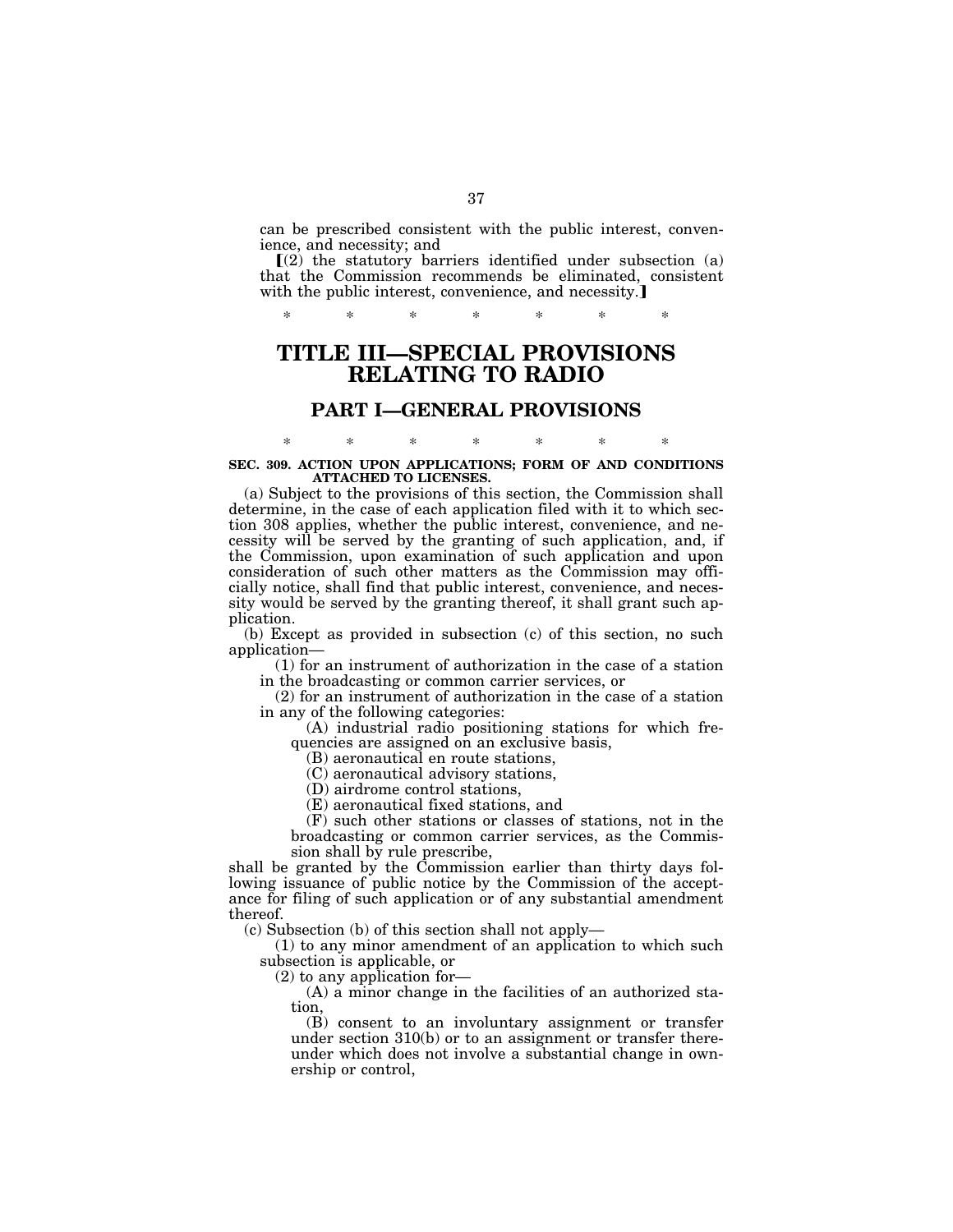(C) a license under section 319(c) or, pending application for or grant of such license, any special or temporary authorization to permit interim operation to facilitate completion of authorized construction or to provide substantially the same service as would be authorized by such license,

(D) extension of time to complete construction of authorized facilities,

(E) an authorization of facilities for remote pickups, studio links and similar facilities for use in the operation of a broadcast station,

(F) authorizations pursuant to section 325(c) where the programs to be transmitted are special events not of a continuing nature,

(G) a special temporary authorization for nonbroadcast operation not to exceed thirty days where no application for regular operation is contemplated to be filed or not to exceed sixty days pending the filing of an application for such regular operation, or

(H) an authorization under any of the proviso clauses of section  $308(a)$ .

 $(d)(1)$  Any party in interest may file with the Commission a petition to deny any application (whether as originally filed or as amended) to which subsection (b) of this section applies at any time prior to the day of Commission grant thereof without hearing or the day of formal designation thereof for hearing; except that with respect to any classification of applications, the Commission from time to time by rule may specify a shorter period (no less than thirty days following the issuance of public notice by the Commission of the acceptance for filing of such application or of any substantial amendment thereof), which shorter period shall be reasonably related to the time when the applications would normally be reached for processing. The petitioner shall serve a copy of such petition on the applicant. The petition shall contain specific allegations of fact sufficient to show that the petitioner is a party in interest and that a grant of the application would be prima facie inconsistent with subsection (a) (or subsection (k) in the case of renewal of any broadcast station license). Such allegations of fact shall, except for those of which official notice may be taken, be supported by affidavit of a person or persons with personal knowledge thereof. The applicant shall be given the opportunity to file a reply in which allegations of fact or denials thereof shall similarly be supported by affidavit.

(2) If the Commission finds on the basis of the application, the pleadings filed, or other matters which it may officially notice that there are no substantial and material questions of fact and that a grant of the application would be consistent with subsection (a) (or subsection (k) in the case of renewal of any broadcast station license), it shall make the grant, deny the petition, and issue a concise statement of the reasons for denying the petition, which statement shall dispose of all substantial issues raised by the petition. If a substantial and material question of fact is presented or if the Commission for any reason is unable to find that grant of the application would be consistent with subsection (a) (or subsection (k)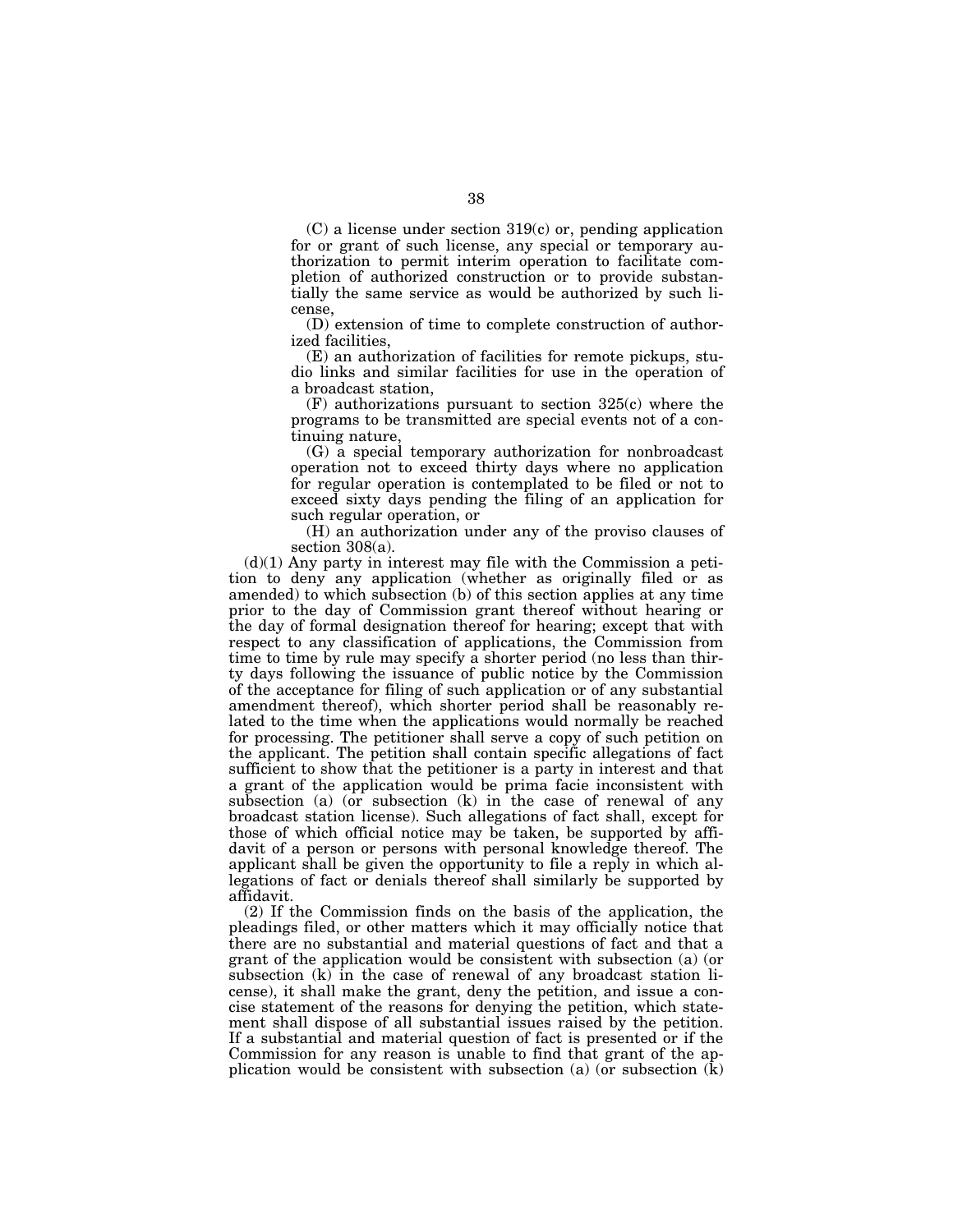in the case of renewal of any broadcast station license), it shall proceed as provided in subsection (e).

(e) If, in the case of any application to which subsection (a) of this section applies, a substantial and material question of fact is presented or the Commission for any reason is unable to make the finding specified in such subsection, it shall formally designate the application for hearing on the ground or reasons then obtaining and shall forthwith notify the applicant and all other known parties in interest of such action and the ground and reasons therefor, specifying with particularity the matters and things in issue but not including issues or requirements phrased generally. When the Commission has so designated an application for hearing, the parties in interest, if any, who are not notified by the Commission of such action may acquire the status of a party to the proceeding thereon by filing a petition for intervention showing the basis for their interest not more than thirty days after publication of the hearing issues or any substantial amendment thereto in the Federal Register. Any hearing subsequently held upon such application shall be a full hearing in which the applicant and all other parties in interest shall be permitted to participate. The burden of proceeding with the introduction of evidence and the burden of proof shall be upon the applicant, except that with respect to any issue presented by a petition to deny or a petition to enlarge the issues, such burdens shall be as determined by the Commission.

(f) When an application subject to subsection (b) has been filed, the Commission, notwithstanding the requirements of such subsection, may, if the grant of such application is otherwise authorized by law and if it finds that there are extraordinary circumstances requiring temporary operations in the public interest and that delay in the institution of such temporary operations would seriously prejudice the public interest, grant a temporary authorization, accompanied by a statement of its reasons therefor, to permit such temporary operations for a period not exceeding 180 days, and upon making like findings may extend such temporary authorization for additional periods not to exceed 180 days. When any such grant of a temporary authorization is made, the Commission shall give expeditious treatment to any timely filed petition to deny such application and to any petition for rehearing of such grant filed under section 405.

(g) The Commission is authorized to adopt reasonable classifications of applications and amendments in order to effectuate the purposes of this section.

(h) Such station licenses as the Commission may grant shall be in such general form as it may prescribe, but each license shall contain, in addition to other provisions, a statement of the following conditions to which such license shall be subject: (1) The station license shall not vest in the licensee any right to operate the station nor any right in the use of the frequencies designated in the license beyond the term thereof nor in any other manner than authorized therein; (2) neither the license nor the right granted thereunder shall be assigned or otherwise transferred in violation of this Act; (3) every license issued under this Act shall be subject in terms to the right of use or control conferred by section 706 of this Act.

(i) RANDOM SELECTION.—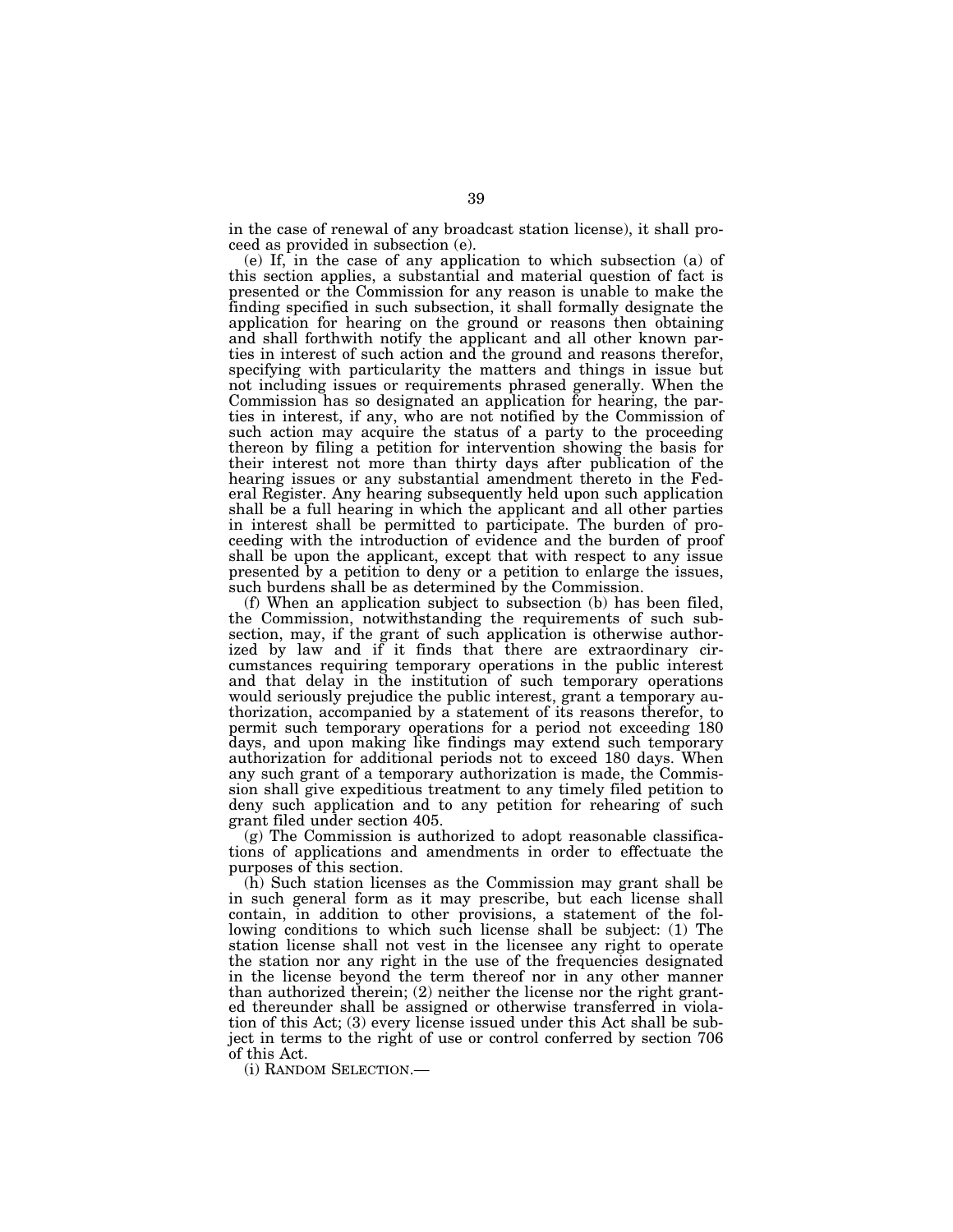(1) GENERAL AUTHORITY.—Except as provided in paragraph (5), if there is more than one application for any initial license or construction permit, then the Commission shall have the authority to grant such license or permit to a qualified applicant through the use of a system of random selection.

(2) No license or construction permit shall be granted to an applicant selected pursuant to paragraph (1) unless the Commission determines the qualifications of such applicant pursuant to subsection (a) and section 308(b). When substantial and material questions of fact exist concerning such qualifications, the Commission shall conduct a hearing in order to make such determinations. For the purposes of making such determinations, the Commission may, by rule, and notwithstanding any other provision of law—

(A) adopt procedures for the submission of all or part of the evidence in written form;

(B) delegate the function of presiding at the taking of written evidence to Commission employees other than administrative law judges; and

(C) omit the determination required by subsection (a) with respect to any application other than the one selected pursuant to paragraph (1).

 $(3)(A)$  The Commission shall establish rules and procedures to ensure that, in the administration of any system of random selection under this subsection used for granting licenses or construction permits for any media of mass communications, significant preferences will be granted to applicants or groups of applicants, the grant to which of the license or permit would increase the diversification of ownership of the media of mass communications. To further diversify the ownership of the media of mass communications, an additional significant preference shall be granted to any applicant controlled by a member or members of minority group.

(B) The Commission shall have authority to require each qualified applicant seeking a significant preference under subparagraph (A) to submit to the Commission such information as may be necessary to enable the Commission to make a determination regarding whether such applicant shall be granted such preference. Such information shall be submitted in such form, at such times, and in accordance with such procedures, as the Commission may require.

(C) For purposes of this paragraph:

(i) The term ''media of mass communication'' includes television, radio, cable television, multipoint distribution service, direct broadcast satellite service, and other services, the licensed facilities of which may be substantially devoted toward providing programming or other information services within the editorial control of the licensee.

(ii) The term ''minority group'' includes Blacks, Hispanics, American Indians, Alaska Natives, Asians, and Pacific Islanders.

(4)(A) The Commission shall, after notice and opportunity for hearing, prescribe rules establishing a system of random selection for use by the Commission under this subsection in any instance in which the Commission, in its discretion, determines that such use is appropriate for the granting of any license or permit in accordance with paragraph (1).

(B) The Commission shall have authority to amend such rules from time to time to the extent necessary too carry out the provi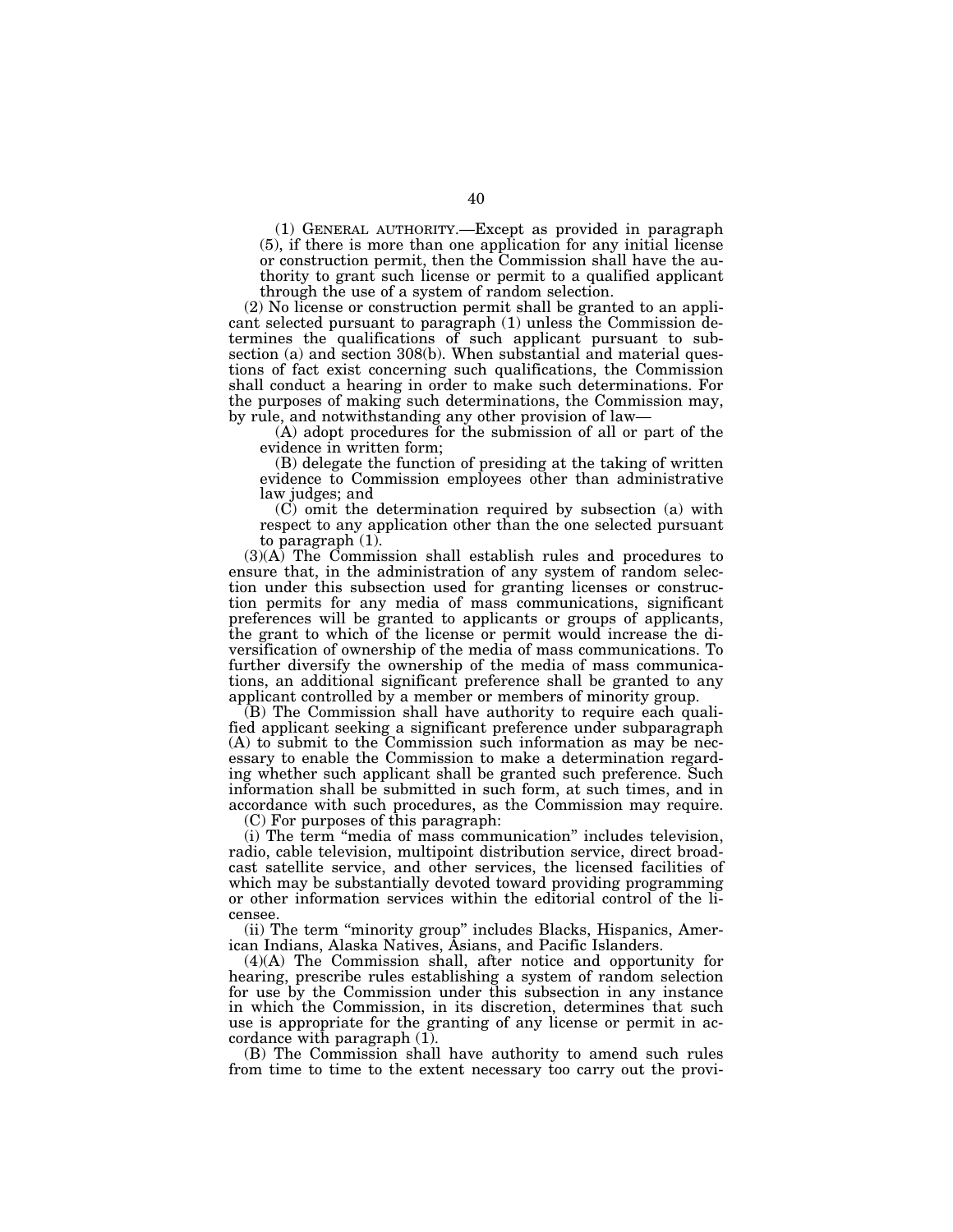sions of this subsection. Any such amendment shall be made after notice and opportunity for hearing.

(C) Not later than 180 days after the date of enactment of this subparagraph, the Commission shall prescribe such transfer disclosures and antitrafficking restrictions and payment schedules as are necessary to prevent the unjust enrichment of recipients of licenses or permits as a result of the methods employed to issue licenses under this subsection.

(5) TERMINATION OF AUTHORITY.—(A) Except as provided in subparagraph (B), the Commission shall not issue any license or permit using a system of random selection under this subsection after July 1, 1997.

(B) Subparagraph (A) of this paragraph shall not apply with respect to licenses or permits for stations described in section 397(6) of this Act.

(j) USE OF COMPETITIVE BIDDING.—

(1) GENERAL AUTHORITY.—If, consistent with the obligations described in paragraph (6)(E), mutually exclusive applications are accepted for any initial license or construction permit, then, except as provided in paragraph (2), the Commission shall grant the license or permit to a qualified applicant through a system of competitive bidding that meets the requirements of this subsection.

(2) EXEMPTIONS.—The competitive bidding authority granted by this subsection shall not apply to licenses or construction permits issued by the Commission—

(A) for public safety radio services, including private internal radio services used by State and local governments and non-government entities and including emergency road services provided by not-for-profit organizations, that—

(i) are used to protect the safety of life, health, or property; and

(ii) are not made commercially available to the public;

(B) for initial licenses or construction permits for digital television service given to existing terrestrial broadcast licensees to replace their analog television service licenses; or

(C) for stations described in section 397(6) of this Act.

(3) DESIGN OF SYSTEMS OF COMPETITIVE BIDDING.—For each class of licenses or permits that the Commission grants through the use of a competitive bidding system, the Commission shall, by regulation, establish a competitive bidding methodology. The Commission shall seek to design and test multiple alternative methodologies under appropriate circumstances. The Commission shall, directly or by contract, provide for the design and conduct (for purposes of testing) of competitive bidding using a contingent combinatorial bidding system that permits prospective bidders to bid on combinations or groups of licenses in a single bid and to enter multiple alternative bids within a single bidding round. In identifying classes of licenses and permits to be issued by competitive bidding, in specifying eligibility and other characteristics of such licenses and permits, and in designing the methodologies for use under this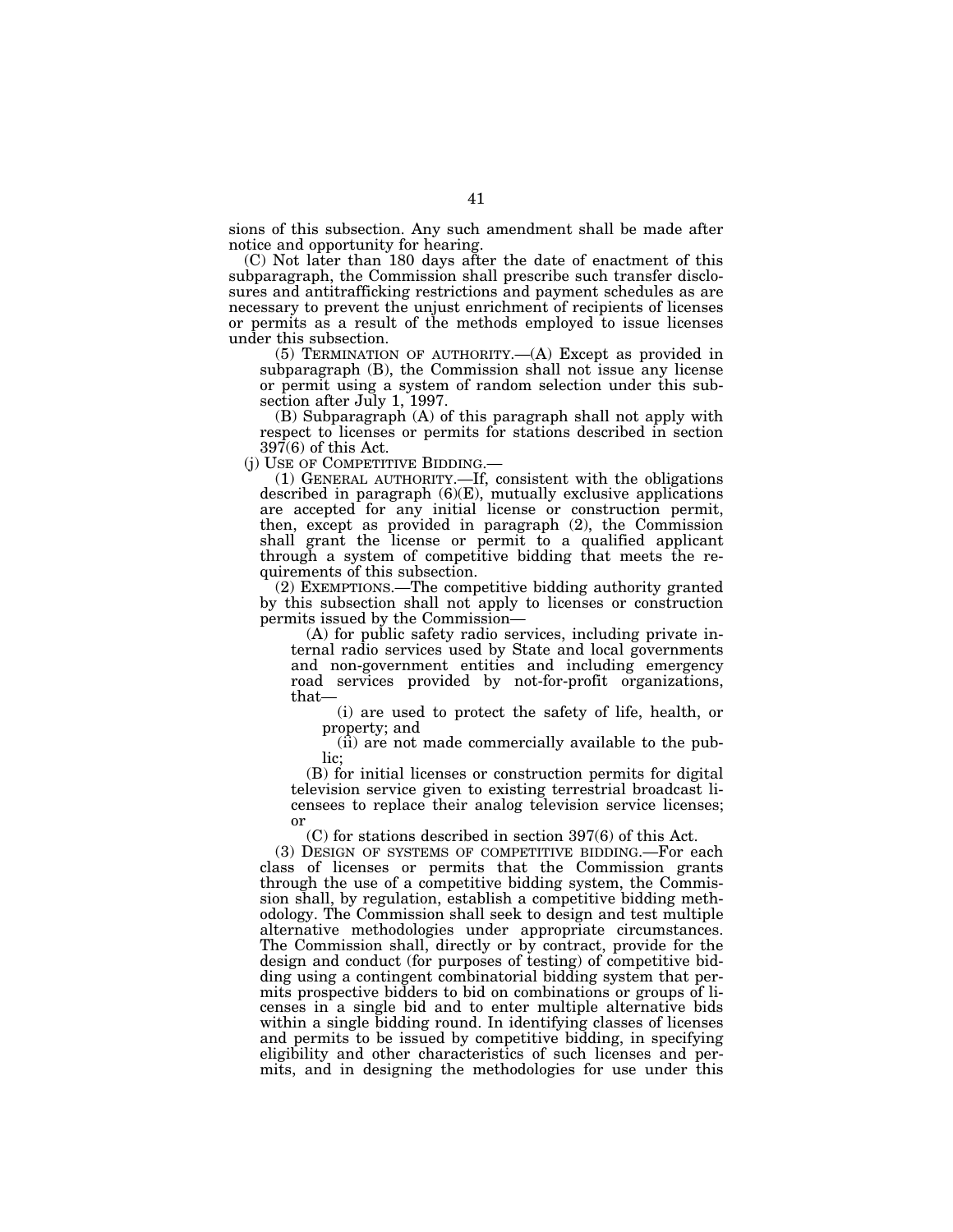subsection, the Commission shall include safeguards to protect the public interest in the use of the spectrum and shall seek to promote the purposes specified in section 1 of this Act and the following objectives:

(A) the development and rapid deployment of new technologies, products, and services for the benefit of the public, including those residing in rural areas, without administrative or judicial delays;

(B) promoting economic opportunity and competition and ensuring that new and innovative technologies are readily accessible to the American people by avoiding excessive concentration of licenses and by disseminating licenses among a wide variety of applicants, including small businesses, rural telephone companies, and businesses owned by members of minority groups and women;

(C) recovery for the public of a portion of the value of the public spectrum resource made available for commercial use and avoidance of unjust enrichment through the methods employed to award uses of that resource;

(D) efficient and intensive use of the electromagnetic spectrum;

(E) ensure that, in the scheduling of any competitive bidding under this subsection, an adequate period is allowed—

(i) before issuance of bidding rules, to permit notice and comment on proposed auction procedures; and

(ii) after issuance of bidding rules, to ensure that interested parties have a sufficient time to develop business plans, assess market conditions, and evaluate the availability of equipment for the relevant services; and

(F) for any auction of eligible frequencies described in section  $113(g)(2)$  of the National Telecommunications and Information Administration Organization Act (47 U.S.C.  $923(g)(2)$ , the recovery of 110 percent of estimated relocation or sharing costs as provided to the Commission pursuant to section  $113(g)(4)$  of such Act.

(4) CONTENTS OF REGULATIONS.—In prescribing regulations pursuant to paragraph (3), the Commission shall—

(A) consider alternative payment schedules and methods of calculation, including lump sums or guaranteed installment payments, with or without royalty payments, or other schedules or methods that promote the objectives described in paragraph  $(3)(B)$ , and combinations of such schedules and methods;

(B) include performance requirements, such as appropriate deadlines and penalties for performance failures, to ensure prompt delivery of service to rural areas, to prevent stockpiling or warehousing of spectrum by licensees or permittees, and to promote investment in and rapid deployment of new technologies and services;

(C) consistent with the public interest, convenience, and necessity, the purposes of this Act, and the characteristics of the proposed service, prescribe area designations and bandwidth assignments that promote (i) an equitable distribution of licenses and services among geographic areas,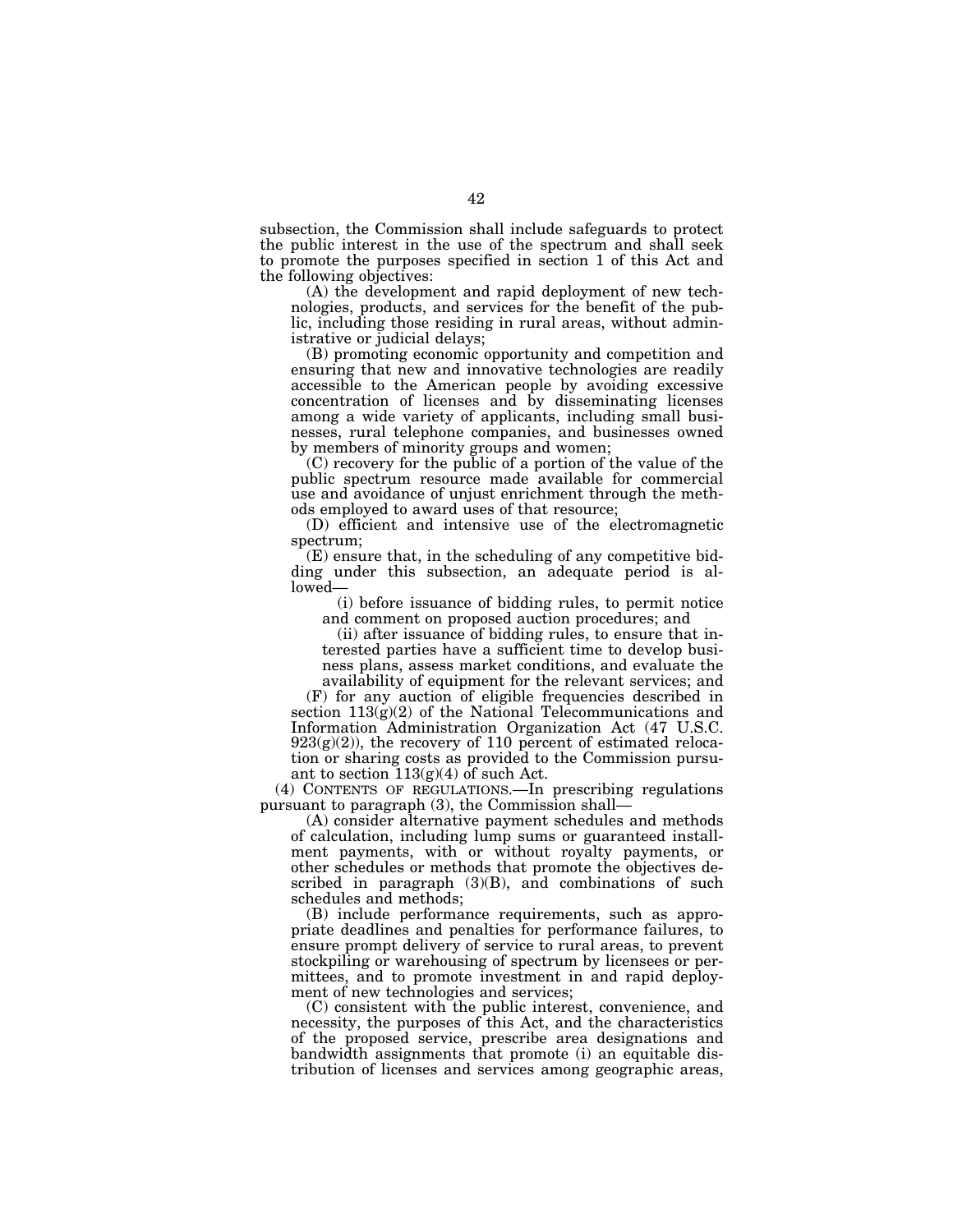(ii) economic opportunity for a wide variety of applicants, including small businesses, rural telephone companies, and businesses owned by members of minority groups and women, and (iii) investment in and rapid deployment of new technologies and services;

(D) ensure that small businesses, rural telephone companies, and businesses owned by members of minority groups and women are given the opportunity to participate in the provision of spectrum-based services, and, for such purposes, consider the use of tax certificates, bidding preferences, and other procedures;

(E) require such transfer disclosures and antitrafficking restrictions and payment schedules as may be necessary to prevent unjust enrichment as a result of the methods employed to issue licenses and permits; and

(F) prescribe methods by which a reasonable reserve price will be required, or a minimum bid will be established, to obtain any license or permit being assigned pursuant to the competitive bidding, unless the Commission determines that such a reserve price or minimum bid is not in the public interest.

(5) BIDDER AND LICENSEE QUALIFICATION.—No person shall be permitted to participate in a system of competitive bidding pursuant to this subsection unless such bidder submits such information and assurances as the Commission may require to demonstrate that such bidder's application is acceptable for filing. No license shall be granted to an applicant selected pursuant to this subsection unless the Commission determines that the applicant is qualified pursuant to subsection (a) and sections 308(b) and 310. Consistent with the objectives described in paragraph (3), the Commission shall, by regulation, prescribe expedited procedures consistent with the procedures authorized by subsection  $(i)(2)$  for the resolution of any substantial and material issues of fact concerning qualifications.

(6) RULES OF CONSTRUCTION.—Nothing in this subsection, or in the use of competitive bidding, shall—

(A) alter spectrum allocation criteria and procedures established by the other provisions of this Act;

(B) limit or otherwise affect the requirements of subsection (h) of this section, section 301, 304, 307, 310, or 706, or any other provision of this Act (other than subsections  $(d)(2)$  and  $(e)$  of this section);

(C) diminish the authority of the Commission under the other provisions of this Act to regulate or reclaim spectrum licenses;

(D) be construed to convey any rights, including any expectation of renewal of a license, that differ from the rights that apply to other licenses within the same service that were not issued pursuant to this subsection;

(E) be construed to relieve the Commission of the obligation in the public interest to continue to use engineering solutions, negotiation, threshold qualifications, service regulations, and other means in order to avoid mutual exclusivity in application and licensing proceedings;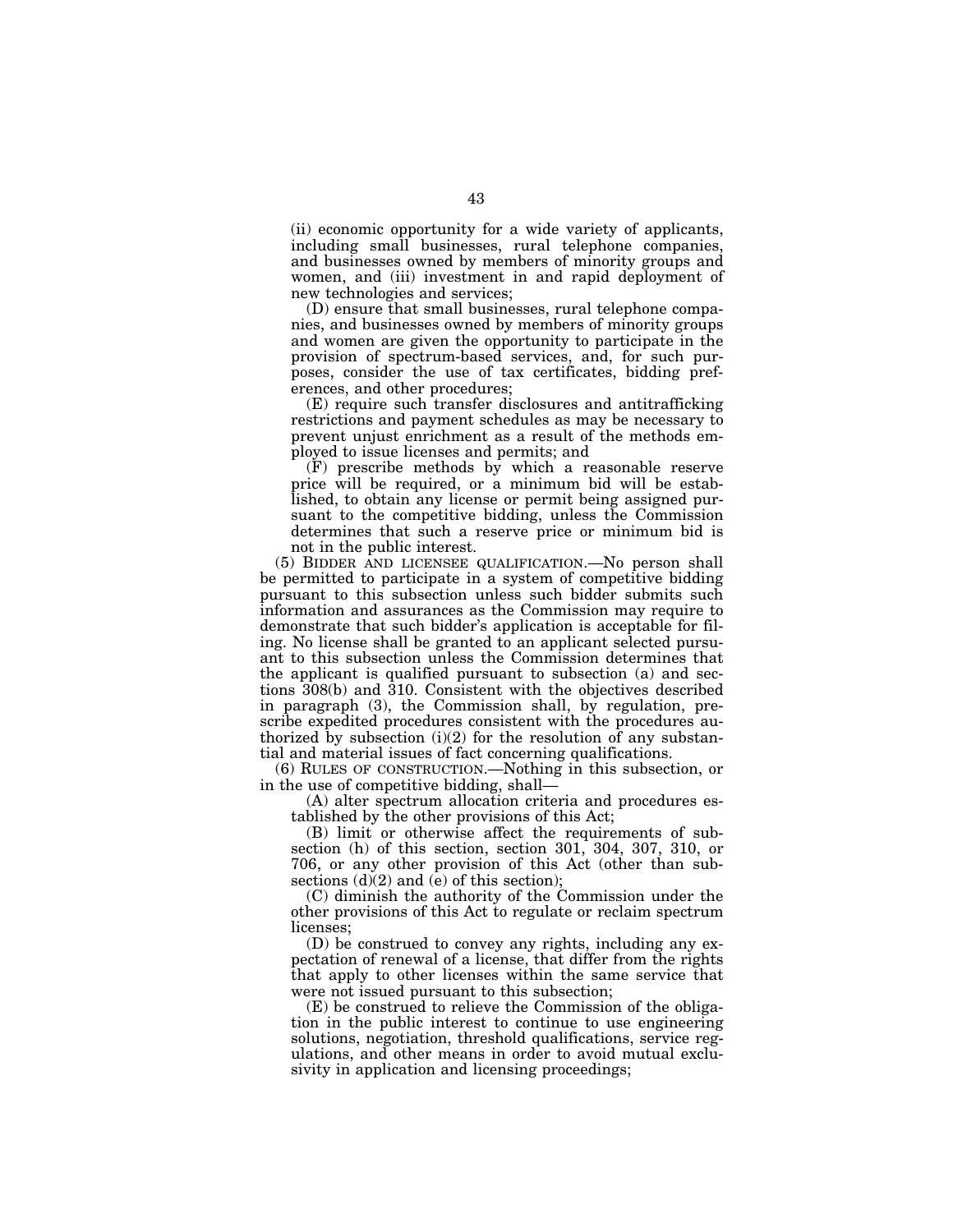(F) be construed to prohibit the Commission from issuing nationwide, regional, or local licenses or permits;

(G) be construed to prevent the Commission from awarding licenses to those persons who make significant contributions to the development of a new telecommunications service or technology; or

(H) be construed to relieve any applicant for a license or permit of the obligation to pay charges imposed pursuant to section 8 of this Act.

(7) CONSIDERATION OF REVENUES IN PUBLIC INTEREST DETER-MINATIONS.—

(A) CONSIDERATION PROHIBITED.—In making a decision pursuant to section  $303(c)$  to assign a band of frequencies to a use for which licenses or permits will be issued pursuant to this subsection, and in prescribing regulations pursuant to paragraph  $(4)(C)$  of this subsection, the Commission may not base a finding of public interest, convenience, and necessity on the expectation of Federal revenues from the use of a system of competitive bidding under this subsection.

(B) CONSIDERATION LIMITED.—In prescribing regulations pursuant to paragraph (4)(A) of this subsection, the Commission may not base a finding of public interest, convenience, and necessity solely or predominantly on the expectation of Federal revenues from the use of a system of competitive bidding under this subsection.

(C) CONSIDERATION OF DEMAND FOR SPECTRUM NOT AF-FECTED.—Nothing in this paragraph shall be construed to prevent the Commission from continuing to consider consumer demand for spectrum-based services.

(8) TREATMENT OF REVENUES.—

(A) GENERAL RULE.—Except as provided in subparagraphs  $(B)$ ,  $(D)$ ,  $(E)$ ,  $(F)$ , and  $(G)$ , all proceeds from the use of a competitive bidding system under this subsection shall be deposited in the Treasury in accordance with chapter 33 of title 31, United States Code.

(B) RETENTION OF REVENUES.—Notwithstanding subparagraph (A), the salaries and expenses account of the Commission shall retain as an offsetting collection such sums as may be necessary from such proceeds for the costs of developing and implementing the program required by this subsection. Such offsetting collections shall be available for obligation subject to the terms and conditions of the receiving appropriations account, and shall be deposited in such accounts on a quarterly basis. Such offsetting collections are authorized to remain available until expended. No sums may be retained under this subparagraph during any fiscal year beginning after September 30, 1998, if the annual report of the Commission under section 4(k) for the second preceding fiscal year fails to include in the itemized statement required by paragraph (3) of such section a statement of each expenditure made for purposes of conducting competitive bidding under this subsection during such second preceding fiscal year.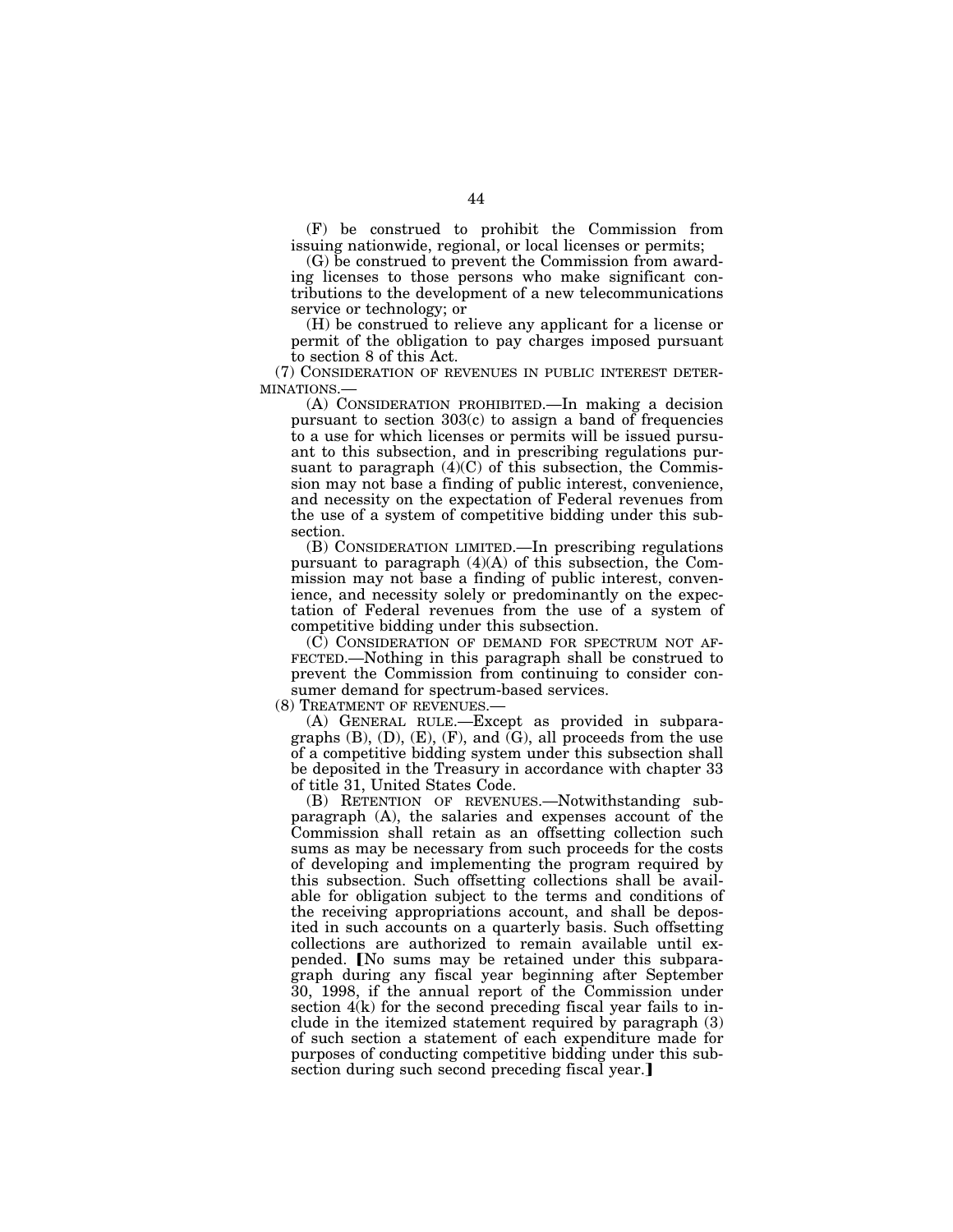(C) DEPOSIT AND USE OF AUCTION ESCROW ACCOUNTS.— Any deposits the Commission may require for the qualification of any person to bid in a system of competitive bidding pursuant to this subsection shall be deposited in an interest bearing account at a financial institution designated for purposes of this subsection by the Commission (after consultation with the Secretary of the Treasury). Within 45 days following the conclusion of the competitive bidding—

 $\lambda$ <sub>(i)</sub> the deposits of successful bidders shall be paid to the Treasury, except as otherwise provided in subparagraphs  $(D)(ii)$ ,  $(E)(ii)$ ,  $(F)$ , and  $(G)$ ;

(ii) the deposits of unsuccessful bidders shall be returned to such bidders; and

(iii) the interest accrued to the account shall be deposited in the general fund of the Treasury, where such amount shall be dedicated for the sole purpose of deficit reduction.

(D) PROCEEDS FROM REALLOCATED FEDERAL SPECTRUM.—

(i) IN GENERAL.—Except as provided in clause (ii), cash proceeds attributable to the auction of any eligible frequencies described in section  $113(g)(2)$  of the National Telecommunications and Information Administration Organization Act (47 U.S.C. 923(g)(2)) shall be deposited in the Spectrum Relocation Fund established under section 118 of such Act, and shall be available in accordance with that section.

(ii) CERTAIN OTHER PROCEEDS.—Notwithstanding subparagraph (A) and except as provided in subparagraph (B), in the case of proceeds (including deposits and upfront payments from successful bidders) attributable to the auction of eligible frequencies described in paragraph  $(2)$  of section  $\overline{113(g)}$  of the National Telecommunications and Information Administration Organization Act that are required to be auctioned by section 6401(b)(1)(B) of the Middle Class Tax Relief and Job Creation Act of 2012, such portion of such proceeds as is necessary to cover the relocation or sharing costs (as defined in paragraph (3) of such section  $113(g)$  of Federal entities relocated from such eligible frequencies shall be deposited in the Spectrum Relocation Fund. The remainder of such proceeds shall be deposited in the Public Safety Trust Fund established by section  $6413(a)(1)$  of the Middle Class Tax Relief and Job Creation Act of 2012.

(E) TRANSFER OF RECEIPTS.—

(i) ESTABLISHMENT OF FUND.—There is established in the Treasury of the United States a fund to be known as the Digital Television Transition and Public Safety Fund.

(ii) PROCEEDS FOR FUNDS.—Notwithstanding subparagraph (A), the proceeds (including deposits and upfront payments from successful bidders) from the use of a competitive bidding system under this subsection with respect to recovered analog spectrum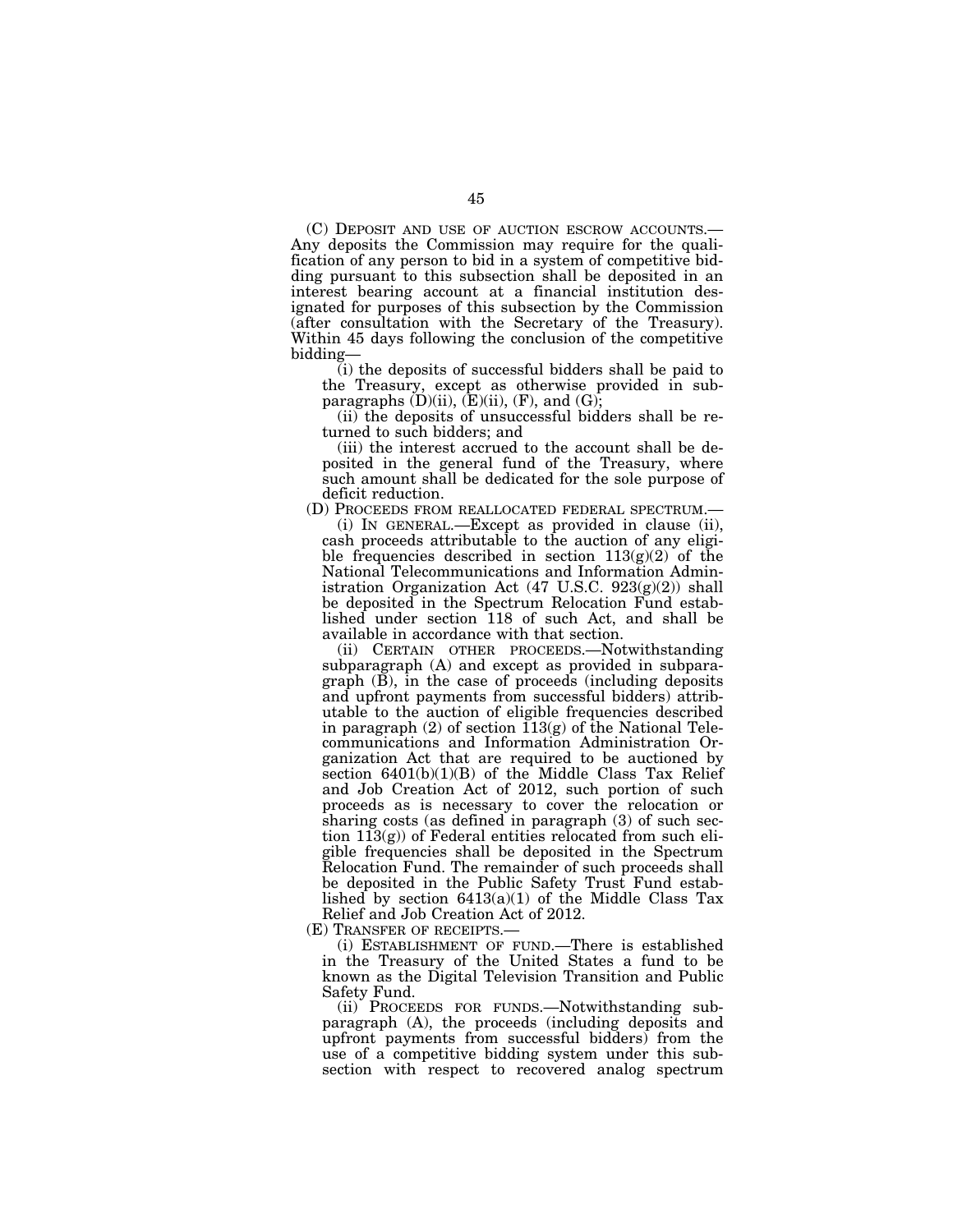shall be deposited in the Digital Television Transition and Public Safety Fund.

(iii) TRANSFER OF AMOUNT TO TREASURY.—On September 30, 2009, the Secretary shall transfer \$7,363,000,000 from the Digital Television Transition and Public Safety Fund to the general fund of the Treasury.

(iv) RECOVERED ANALOG SPECTRUM.—For purposes of clause (i), the term "recovered analog spectrum" has the meaning provided in paragraph  $(15)(C)(vi)$ .

(F) CERTAIN PROCEEDS DESIGNATED FOR PUBLIC SAFETY TRUST FUND.—Notwithstanding subparagraph (A) and except as provided in subparagraphs  $(B)$  and  $(D)(ii)$ , the proceeds (including deposits and upfront payments from successful bidders) from the use of a system of competitive bidding under this subsection pursuant to section 6401(b)(1)(B) of the Middle Class Tax Relief and Job Creation Act of 2012 shall be deposited in the Public Safety Trust Fund established by section  $6413(a)(1)$  of such Act. (G) INCENTIVE AUCTIONS.—

(i) IN GENERAL.—Notwithstanding subparagraph (A) and except as provided in subparagraph (B), the Commission may encourage a licensee to relinquish voluntarily some or all of its licensed spectrum usage rights in order to permit the assignment of new initial licenses subject to flexible-use service rules by sharing with such licensee a portion, based on the value of the relinquished rights as determined in the reverse auction required by clause (ii)(I), of the proceeds (including deposits and upfront payments from successful bidders) from the use of a competitive bidding system under this subsection.

(ii) LIMITATIONS.—The Commission may not enter into an agreement for a licensee to relinquish spectrum usage rights in exchange for a share of auction proceeds under clause (i) unless—

(I) the Commission conducts a reverse auction to determine the amount of compensation that licensees would accept in return for voluntarily relinquishing spectrum usage rights; and

(II) at least two competing licensees participate in the reverse auction.

(iii) TREATMENT OF REVENUES.—Notwithstanding subparagraph (A) and except as provided in subparagraph (B), the proceeds (including deposits and upfront payments from successful bidders) from any auction, prior to the end of fiscal year 2022, of spectrum usage rights made available under clause (i) that are not shared with licensees under such clause shall be deposited as follows:

(I) \$1,750,000,000 of the proceeds from the incentive auction of broadcast television spectrum required by section 6403 of the Middle Class Tax Relief and Job Creation Act of 2012 shall be de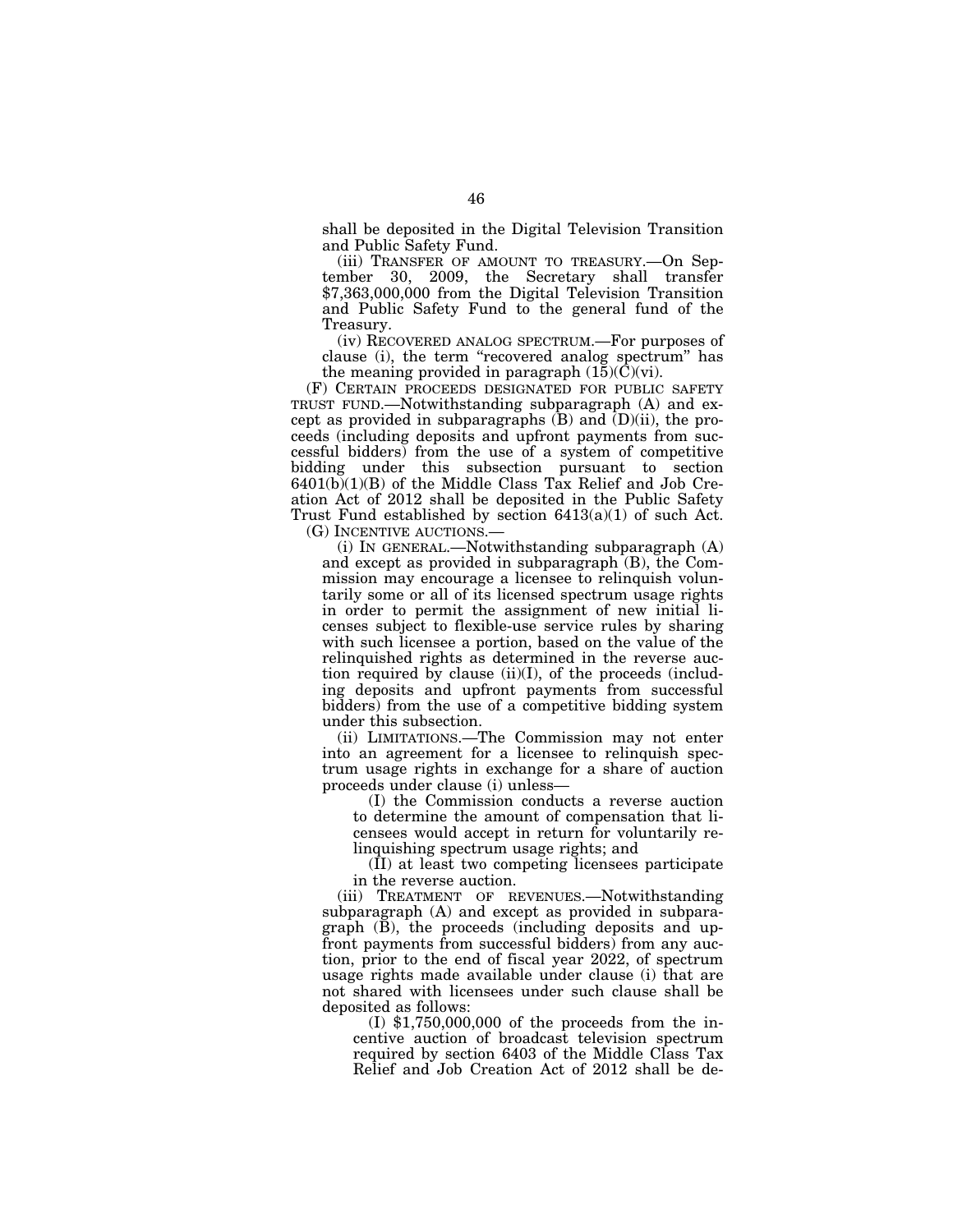posited in the TV Broadcaster Relocation Fund established by subsection  $(d)(1)$  of such section.

(II) All other proceeds shall be deposited—

(aa) prior to the end of fiscal year 2022, in the Public Safety Trust Fund established by section  $6413(a)(1)$  of such Act; and

(bb) after the end of fiscal year 2022, in the general fund of the Treasury, where such proceeds shall be dedicated for the sole purpose of deficit reduction.

(iv) CONGRESSIONAL NOTIFICATION.—At least 3 months before any incentive auction conducted under this subparagraph, the Chairman of the Commission, in consultation with the Director of the Office of Management and Budget, shall notify the appropriate committees of Congress of the methodology for calculating the amounts that will be shared with licensees under clause (i).

(v) DEFINITION.—In this subparagraph, the term ''appropriate committees of Congress'' means—

(I) the Committee on Commerce, Science, and Transportation of the Senate;

(II) the Committee on Appropriations of the Senate;

(III) the Committee on Energy and Commerce of the House of Representatives; and

(IV) the Committee on Appropriations of the House of Representatives.

(9) USE OF FORMER GOVERNMENT SPECTRUM.—The Commission shall, not later than 5 years after the date of enactment of this subsection, issue licenses and permits pursuant to this subsection for the use of bands of frequencies that—

(A) in the aggregate span not less than 10 megahertz; and

(B) have been reassigned from Government use pursuant to part B of the National Telecommunications and Information Administration Organization Act.

 $(10)$  AUTHORITY CONTINGENT ON AVAILABILITY OF ADDITIONAL SPECTRUM.—

(A) INITIAL CONDITIONS.—The Commission's authority to issue licenses or permits under this subsection shall not take effect unless—

(i) the Secretary of Commerce has submitted to the Commission the report required by section  $113(d)(1)$  of the National Telecommunications and Information Administration Organization Act;

(ii) such report recommends for immediate reallocation bands of frequencies that, in the aggregate, span not less than 50 megahertz;

(iii) such bands of frequencies meet the criteria required by section 113(a) of such Act; and

(iv) the Commission has completed the rulemaking required by section  $332(c)(1)(D)$  of this Act.

(B) SUBSEQUENT CONDITIONS.—The Commission's authority to issue licenses or permits under this subsection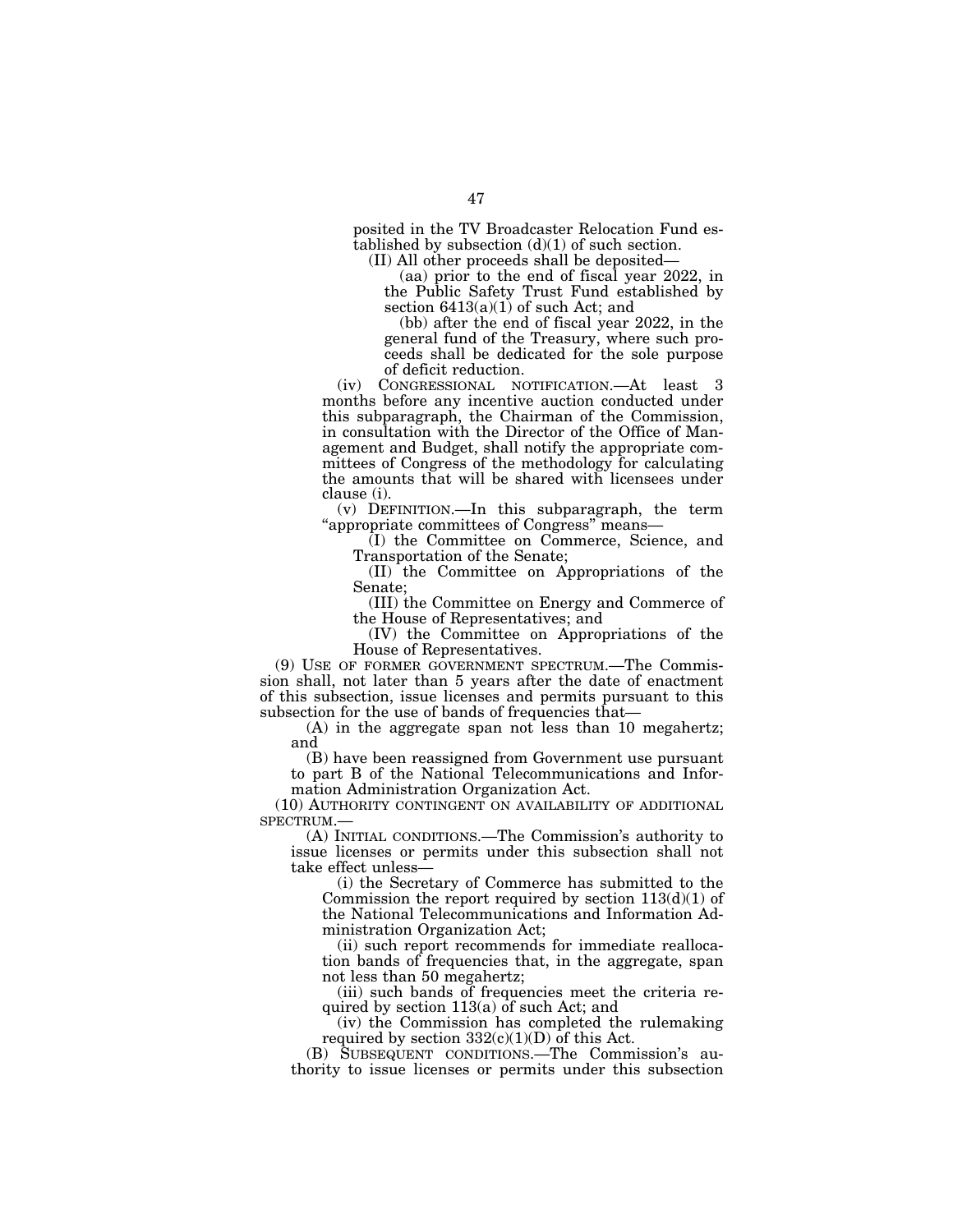on and after 2 years after the date of the enactment of this subsection shall cease to be effective if—

(i) the Secretary of Commerce has failed to submit the report required by section 113(a) of the National Telecommunications and Information Administration Organization Act;

(ii) the President has failed to withdraw and limit assignments of frequencies as required by paragraphs  $(1)$  and  $(2)$  of section 114(a) of such Act;

(iii) the Commission has failed to issue the regulations required by section 115(a) of such Act;

(iv) the Commission has failed to complete and submit to Congress, not later than 18 months after the date of enactment of this subsection, a study of current and future spectrum needs of State and local government public safety agencies through the year 2010, and a specific plan to ensure that adequate frequencies are made available to public safety licensees; or

(v) the Commission has failed under section  $332(c)(3)$  to grant or deny within the time required by such section any petition that a State has filed within

90 days after the date of enactment of this subsection; until such failure has been corrected.

(11) TERMINATION.—The authority of the Commission to grant a license or permit under this subsection shall expire September 30, 2022.

 $(12)$  EVALUATION.—Not later than September 30, 1997, the Commission shall conduct a public inquiry and submit to the Congress a report—

 $\Gamma(A)$  containing a statement of the revenues obtained, and a projection of the future revenues, from the use of competitive bidding systems under this subsection;

 $\lfloor$ (B) describing the methodologies established by the Commission pursuant to paragraphs (3) and (4);

 $(C)$  comparing the relative advantages and disadvantages of such methodologies in terms of attaining the objectives described in such paragraphs;

 $I(D)$  evaluating whether and to what extent—

 $(i)$  competitive bidding significantly improved the efficiency and effectiveness of the process for granting radio spectrum licenses;

 $\lceil$ (ii) competitive bidding facilitated the introduction of new spectrum-based technologies and the entry of new companies into the telecommunications market;

ø(iii) competitive bidding methodologies have secured prompt delivery of service to rural areas and have adequately addressed the needs of rural spectrum users; and

 $(iv)$  small businesses, rural telephone companies, and businesses owned by members of minority groups and women were able to participate successfully in the competitive bidding process; and

 $\mathcal{I}(E)$  recommending any statutory changes that are needed to improve the competitive bidding process.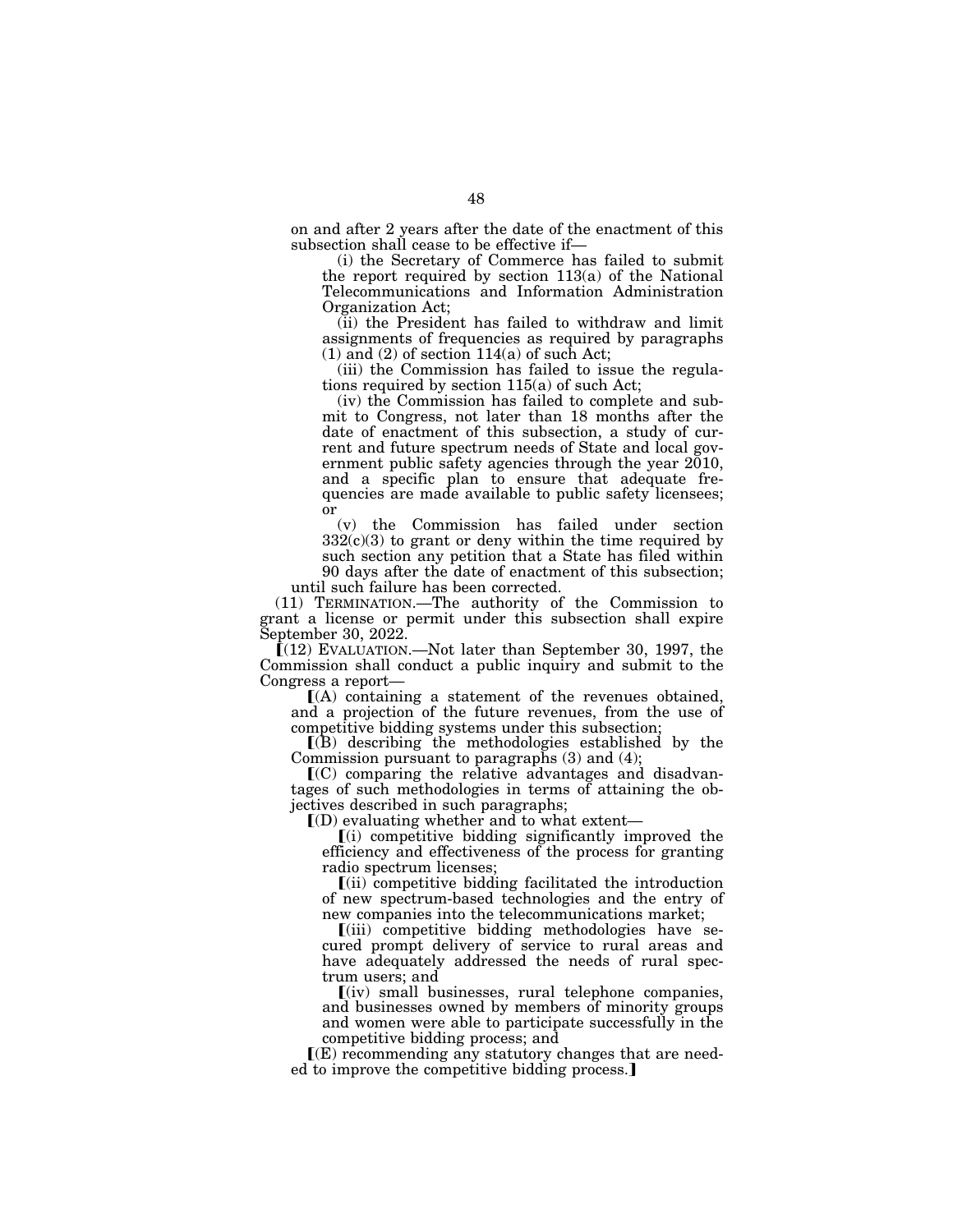(13) RECOVERY OF VALUE OF PUBLIC SPECTRUM IN CONNECTION WITH PIONEER PREFERENCES.—<br>(A) IN GENERAL.—Notwithstanding paragraph (6)(G), the

Commission shall not award licenses pursuant to a preferential treatment accorded by the Commission to persons who make significant contributions to the development of a new telecommunications service or technology, except in accordance with the requirements of this paragraph.

(B) RECOVERY OF VALUE.—The Commission shall recover for the public a portion of the value of the public spectrum resource made available to such person by requiring such person, as a condition for receipt of the license, to agree to pay a sum determined by—

(i) identifying the winning bids for the licenses that the Commission determines are most reasonably comparable in terms of bandwidth, scope of service area, usage restrictions, and other technical characteristics to the license awarded to such person, and excluding licenses that the Commission determines are subject to bidding anomalies due to the award of preferential treatment;

(ii) dividing each such winning bid by the population of its service area (hereinafter referred to as the per capita bid amount);

(iii) computing the average of the per capita bid amounts for the licenses identified under clause (i);

(iv) reducing such average amount by 15 percent; and

(v) multiplying the amount determined under clause (iv) by the population of the service area of the license obtained by such person.

(C) INSTALLMENTS PERMITTED.—The Commission shall require such person to pay the sum required by subparagraph (B) in a lump sum or in guaranteed installment payments, with or without royalty payments, over a period of not more than 5 years.

(D) RULEMAKING ON PIONEER PREFERENCES.—Except with respect to pending applications described in clause (iv) of this subparagraph, the Commission shall prescribe regulations specifying the procedures and criteria by which the Commission will evaluate applications for preferential treatment in its licensing processes (by precluding the filing of mutually exclusive applications) for persons who make significant contributions to the development of a new service or to the development of new technologies that substantially enhance an existing service. Such regulations shall—

(i) specify the procedures and criteria by which the significance of such contributions will be determined, after an opportunity for review and verification by experts in the radio sciences drawn from among persons who are not employees of the Commission or by any applicant for such preferential treatment;

(ii) include such other procedures as may be necessary to prevent unjust enrichment by ensuring that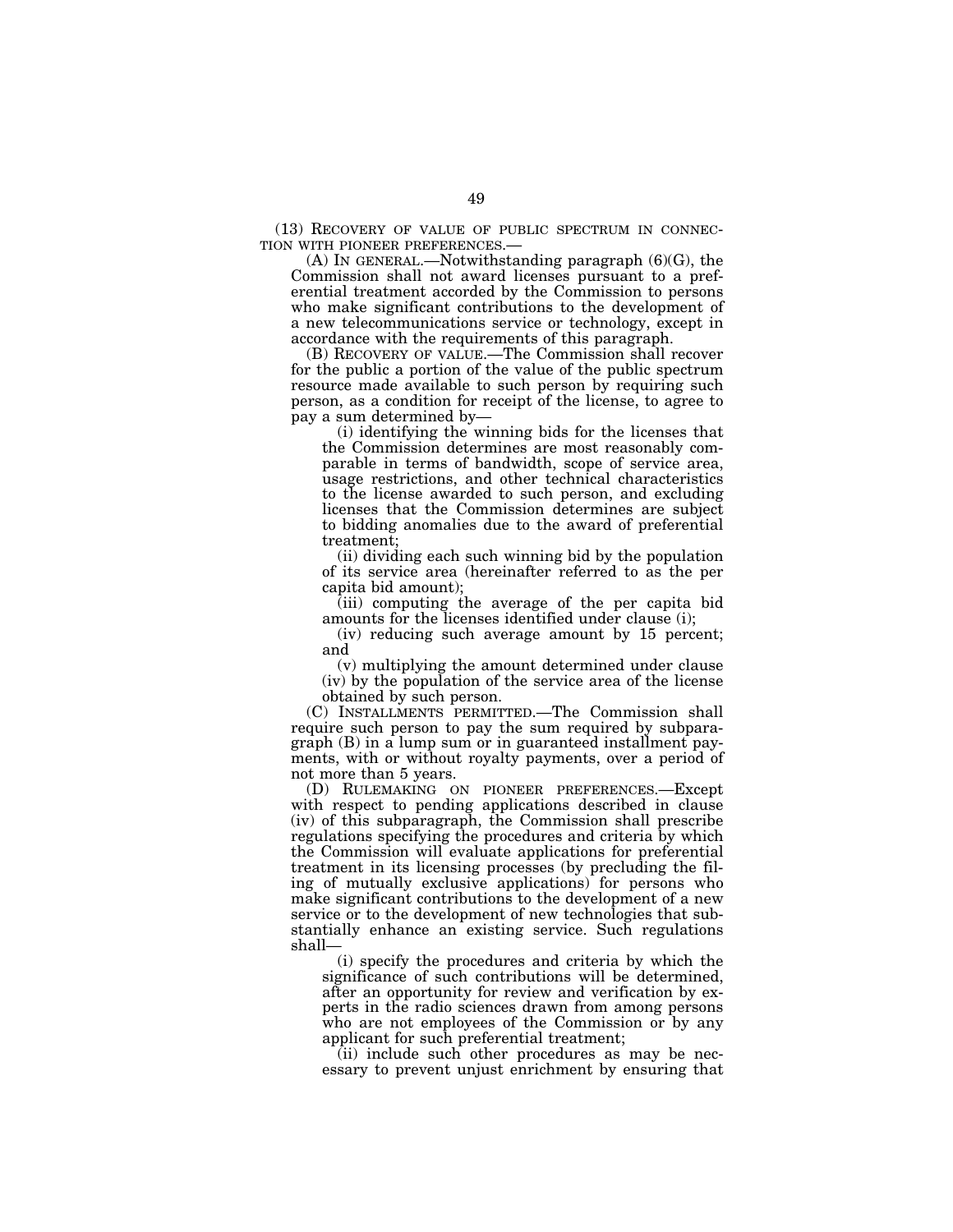the value of any such contribution justifies any reduction in the amounts paid for comparable licenses under this subsection;

(iii) be prescribed not later than 6 months after the date of enactment of this paragraph;

(iv) not apply to applications that have been accepted for filing on or before September 1, 1994; and

(v) cease to be effective on the date of the expiration of the Commission's authority under subparagraph (F).

(E) IMPLEMENTATION WITH RESPECT TO PENDING APPLICA-TIONS.—In applying this paragraph to any broadband licenses in the personal communications service awarded pursuant to the preferential treatment accorded by the Federal Communications Commission in the Third Report and Order in General Docket 90–314 (FCC 93–550, released February 3, 1994)—

(i) the Commission shall not reconsider the award of preferences in such Third Report and Order, and the Commission shall not delay the grant of licenses based on such awards more than 15 days following the date of enactment of this paragraph, and the award of such preferences and licenses shall not be subject to administrative or judicial review;

(ii) the Commission shall not alter the bandwidth or service areas designated for such licenses in such Third Report and Order;

(iii) except as provided in clause (v), the Commission shall use, as the most reasonably comparable licenses for purposes of subparagraph (B)(i), the broadband licenses in the personal communications service for blocks A and B for the 20 largest markets (ranked by population) in which no applicant has obtained preferential treatment;

 $(iv)$  for purposes of subparagraph  $(C)$ , the Commission shall permit guaranteed installment payments over a period of 5 years, subject to—

(I) the payment only of interest on unpaid balances during the first 2 years, commencing not later than 30 days after the award of the license (including any preferential treatment used in making such award) is final and no longer subject to administrative or judicial review, except that no such payment shall be required prior to the date of completion of the auction of the comparable licenses described in clause (iii); and

(II) payment of the unpaid balance and interest thereon after the end of such 2 years in accordance with the regulations prescribed by the Commission; and

(v) the Commission shall recover with respect to broadband licenses in the personal communications service an amount under this paragraph that is equal to not less than \$400,000,000, and if such amount is less than \$400,000,000, the Commission shall recover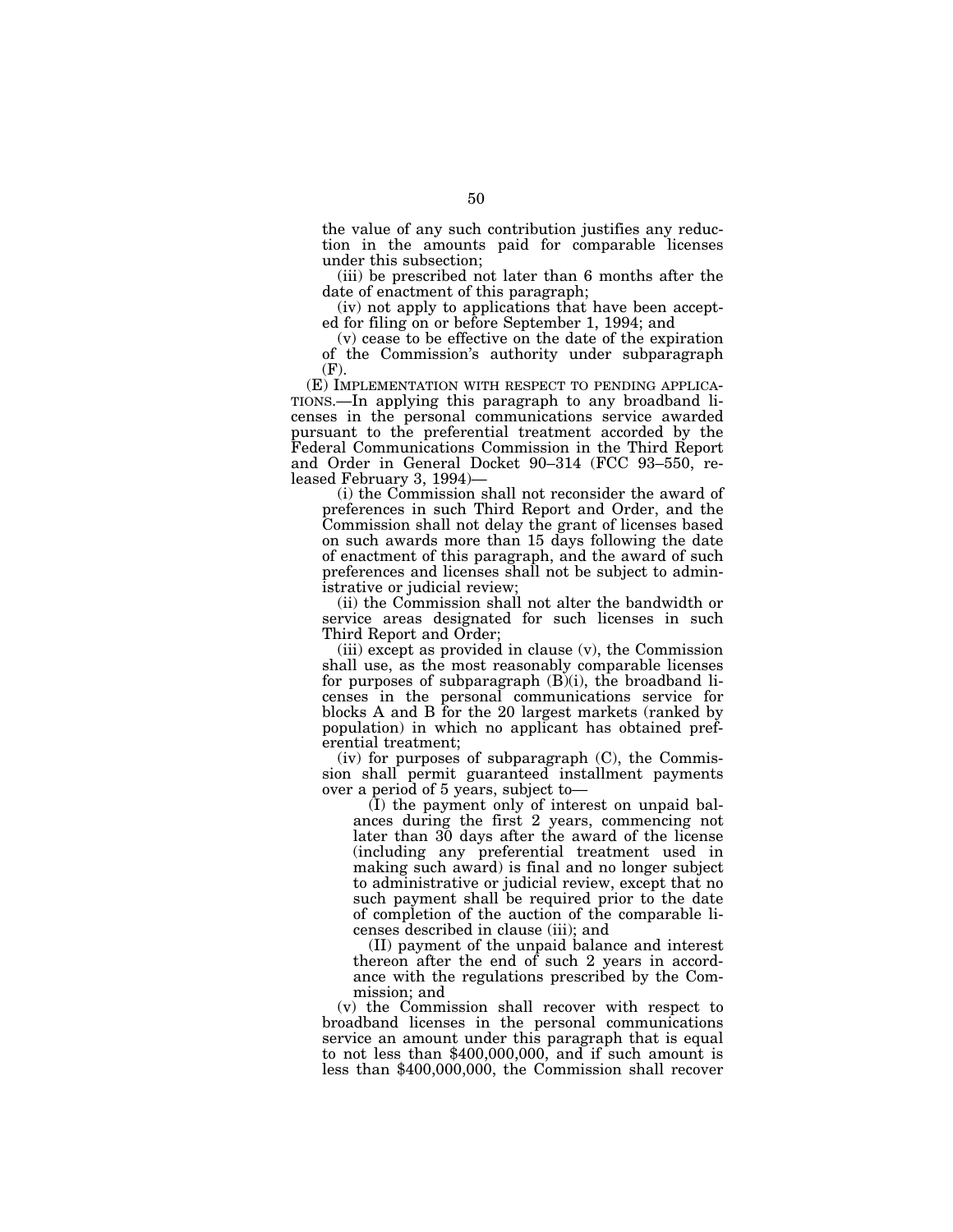an amount equal to \$400,000,000 by allocating such amount among the holders of such licenses based on the population of the license areas held by each licensee.

The Commission shall not include in any amounts required to be collected under clause (v) the interest on unpaid balances required to be collected under clause (iv).

(F) EXPIRATION.—The authority of the Commission to provide preferential treatment in licensing procedures (by precluding the filing of mutually exclusive applications) to persons who make significant contributions to the development of a new service or to the development of new technologies that substantially enhance an existing service shall expire on the date of enactment of the Balanced Budget Act of 1997.

(G) EFFECTIVE DATE.—This paragraph shall be effective on the date of its enactment and apply to any licenses issued on or after August 1, 1994, by the Federal Communications Commission pursuant to any licensing procedure that provides preferential treatment (by precluding the filing of mutually exclusive applications) to persons who make significant contributions to the development of a new service or to the development of new technologies that substantially enhance an existing service.

(14) AUCTION OF RECAPTURED BROADCAST TELEVISION SPEC-TRUM.—

(A) LIMITATIONS ON TERMS OF TERRESTRIAL TELEVISION BROADCAST LICENSES.—A full-power television broadcast license that authorizes analog television service may not be renewed to authorize such service for a period that extends beyond June 12, 2009.

(B) SPECTRUM REVERSION AND RESALE.—

(i) The Commission shall—

(I) ensure that, as licenses for analog television service expire pursuant to subparagraph (A), each licensee shall cease using electromagnetic spectrum assigned to such service according to the Commission's direction; and

(II) reclaim and organize the electromagnetic spectrum in a manner consistent with the objectives described in paragraph (3) of this subsection.

(ii) Licensees for new services occupying spectrum reclaimed pursuant to clause (i) shall be assigned in accordance with this subsection.

(C) CERTAIN LIMITATIONS ON QUALIFIED BIDDERS PROHIB-ITED.—In prescribing any regulations relating to the qualification of bidders for spectrum reclaimed pursuant to subparagraph (B)(i), the Commission, for any license that may be used for any digital television service where the grade A contour of the station is projected to encompass the entirety of a city with a population in excess of 400,000 (as determined using the 1990 decennial census), shall not—

(i) preclude any party from being a qualified bidder for such spectrum on the basis of—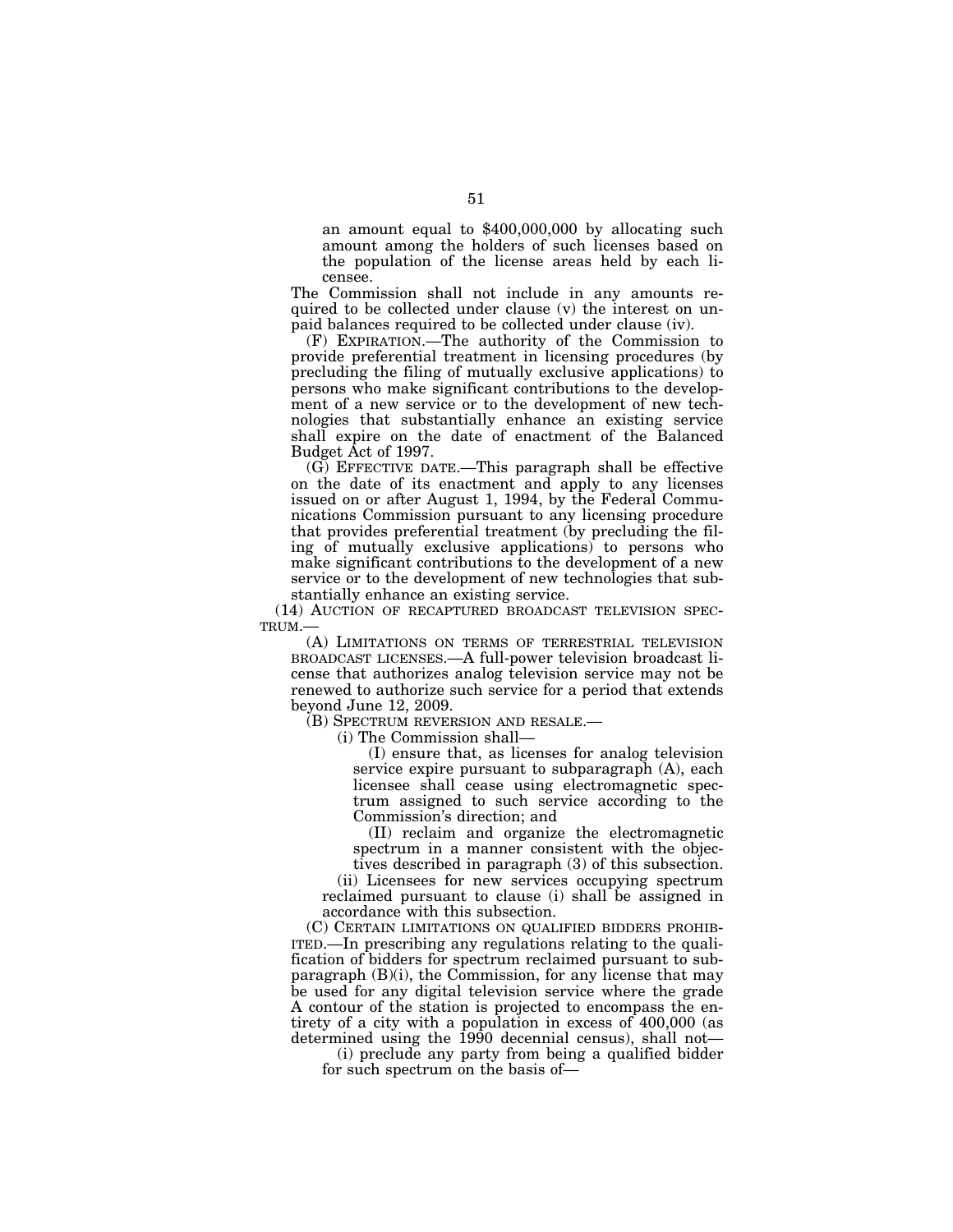(I) the Commission's duopoly rule (47 C.F.R.  $73.3555(b)$ ; or

(II) the Commission's newspaper cross-ownership rule (47 C.F.R. 73.3555(d)); or

(ii) apply either such rule to preclude such a party that is a winning bidder in a competitive bidding for such spectrum from using such spectrum for digital

television service.<br>(15) COMMISSION TO DETERMINE TIMING OF AUCTIONS.—

 $(A)$  COMMISSION AUTHORITY.—Subject to the provisions of this subsection (including paragraph (11)), but notwithstanding any other provision of law, the Commission shall determine the timing of and deadlines for the conduct of competitive bidding under this subsection, including the timing of and deadlines for qualifying for bidding; conducting auctions; collecting, depositing, and reporting revenues; and completing licensing processes and assigning licenses.

(B) TERMINATION OF PORTIONS OF AUCTIONS 31 AND 44.— Except as provided in subparagraph (C), the Commission shall not commence or conduct auctions 31 and 44 on June 19, 2002, as specified in the public notices of March 19, 2002, and March 20, 2002 (DA 02–659 and DA 02–563).

 $(i)$  BLOCKS EXCEPTED.—Subparagraph  $(B)$  shall not apply to the auction of—

(I) the C-block of licenses on the bands of frequencies located at 710–716 megahertz, and 740– 746 megahertz; or

(II) the D-block of licenses on the bands of frequencies located at 716–722 megahertz.

(ii) ELIGIBLE BIDDERS.—The entities that shall be eligible to bid in the auction of the C-block and D-block licenses described in clause (i) shall be those entities that were qualified entities, and that submitted applications to participate in auction 44, by May 8, 2002, as part of the original auction 44 short form filing deadline.<br>(iii) AUCTION DEADLINES FOR EXCEPTED BLOCKS.-

Notwithstanding subparagraph (B), the auction of the C-block and D-block licenses described in clause (i) shall be commenced no earlier than August 19, 2002, and no later than September 19, 2002, and the proceeds of such auction shall be deposited in accordance with paragraph (8) not later than December 31, 2002.

 $(i\nu)$  REPORT.—Within one year after the date of enactment of this paragraph, the Commission shall submit a report to Congress—

 $\overline{I}(I)$  specifying when the Commission intends to reschedule auctions 31 and 44 (other than the blocks excepted by clause (i)); and

 $\left[ \text{[II]} \right]$  describing the progress made by the Commission in the digital television transition and in the assignment and allocation of additional spectrum for advanced mobile communications serv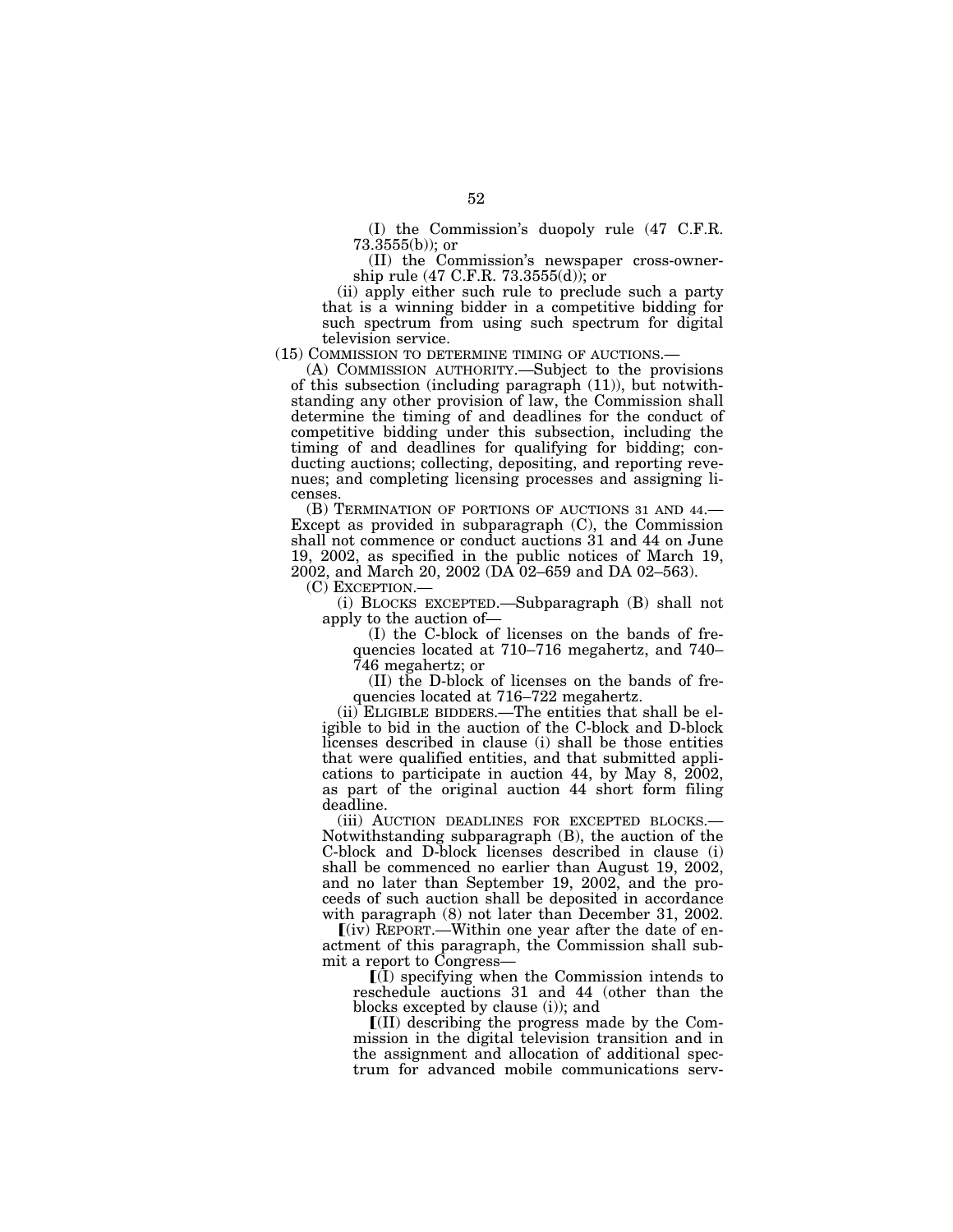ices that warrants the scheduling of such auctions.

(v) ADDITIONAL DEADLINES FOR RECOVERED ANALOG SPECTRUM.—Notwithstanding subparagraph (B), the Commission shall conduct the auction of the licenses for recovered analog spectrum by commencing the bidding not later than January 28, 2008, and shall deposit the proceeds of such auction in accordance with paragraph (8)(E)(ii) not later than June 30, 2008.

(vi) RECOVERED ANALOG SPECTRUM.—For purposes of clause (v), the term ''recovered analog spectrum'' means the spectrum between channels 52 and 69, inclusive (between frequencies 698 and 806 megahertz, inclusive) reclaimed from analog television service broadcasting under paragraph  $(14)$ , other than-

(I) the spectrum required by section 337 to be made available for public safety services; and

(II) the spectrum auctioned prior to the date of enactment of the Digital Television Transition and Public Safety Act of 2005.

(D) RETURN OF PAYMENTS.—Within one month after the date of enactment of this paragraph, the Commission shall return to the bidders for licenses in the A-block, B-block, and E-block of auction 44 the full amount of all upfront payments made by such bidders for such licenses.

(16) SPECIAL AUCTION PROVISIONS FOR ELIGIBLE FRE- QUENCIES.— (A) SPECIAL REGULATIONS.—The Commission shall revise

the regulations prescribed under paragraph (4)(F) of this subsection to prescribe methods by which the total cash proceeds from any auction of eligible frequencies described in section  $113(g)(2)$  of the National Telecommunications and Information Administration Organization Act (47 U.S.C.  $923(g)(2)$  shall at least equal 110 percent of the total estimated relocation or sharing costs provided to the Commission pursuant to section  $113(g)(4)$  of such Act.

(B) CONCLUSION OF AUCTIONS CONTINGENT ON MINIMUM PROCEEDS.—The Commission shall not conclude any auction of eligible frequencies described in section  $113(g)(2)$  of such Act if the total cash proceeds attributable to such spectrum are less than 110 percent of the total estimated relocation or sharing costs provided to the Commission pursuant to section  $\tilde{1}13(g)(4)$  of such Act. If the Commission is unable to conclude an auction for the foregoing reason, the Commission shall cancel the auction, return within 45 days after the auction cancellation date any deposits from participating bidders held in escrow, and absolve such bidders from any obligation to the United States to bid in any subsequent reauction of such spectrum.

(C) AUTHORITY TO ISSUE PRIOR TO DEAUTHORIZATION.—In any auction conducted under the regulations required by subparagraph (A), the Commission may grant a license assigned for the use of eligible frequencies prior to the termination of an eligible Federal entity's authorization. However, the Commission shall condition such license by re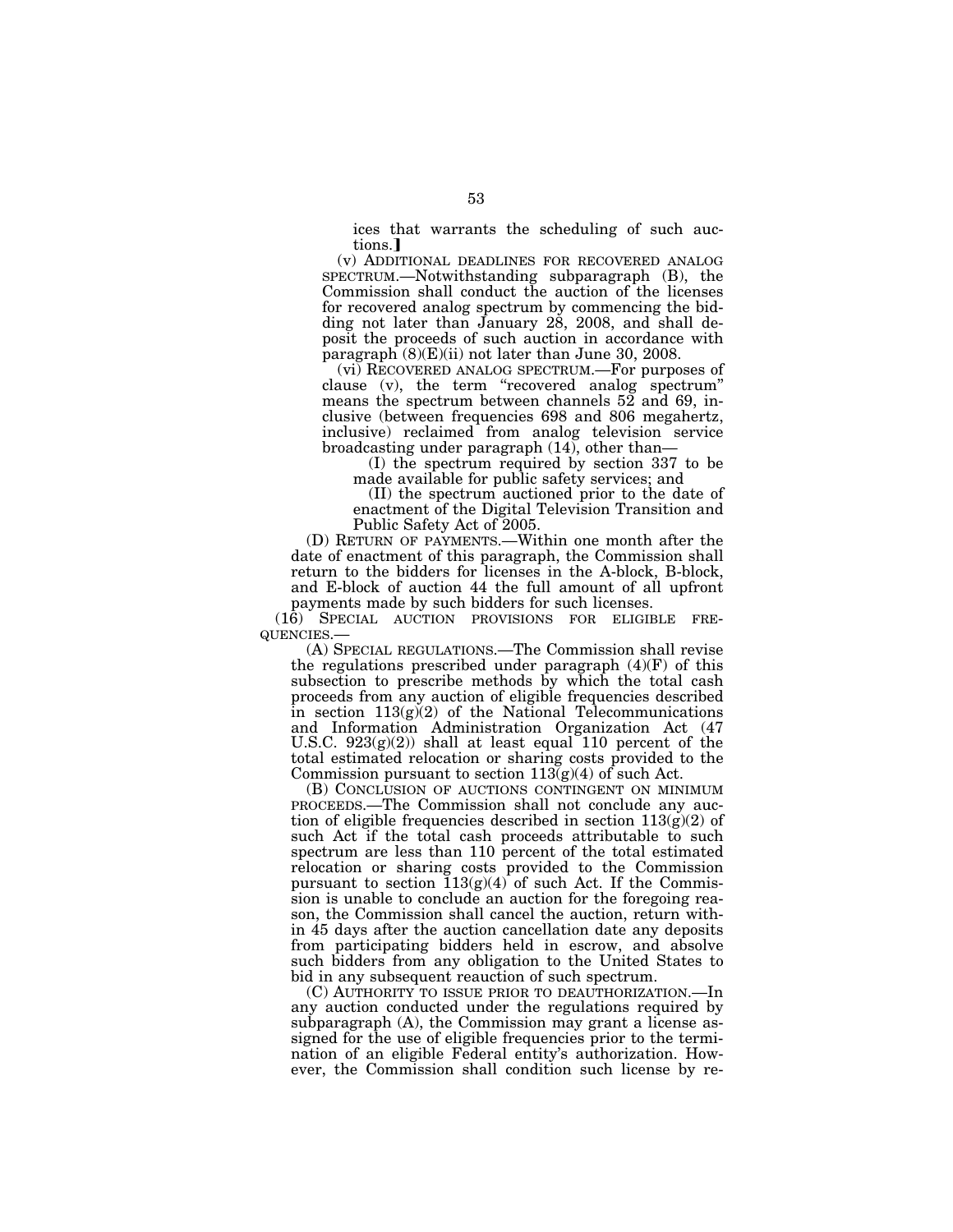quiring that the licensee cannot cause harmful interference to such Federal entity until such entity's authorization has been terminated by the National Telecommunications and Information Administration.

(17) CERTAIN CONDITIONS ON AUCTION PARTICIPATION PROHIB-ITED.—

(A) IN GENERAL.—Notwithstanding any other provision of law, the Commission may not prevent a person from participating in a system of competitive bidding under this subsection if such person—

(i) complies with all the auction procedures and other requirements to protect the auction process established by the Commission; and

(ii) either—

(I) meets the technical, financial, character, and citizenship qualifications that the Commission may require under section  $303(1)(1)$ ,  $308(b)$ , or  $310$ to hold a license; or

(II) would meet such license qualifications by means approved by the Commission prior to the grant of the license.

(B) CLARIFICATION OF AUTHORITY.—Nothing in subparagraph (A) affects any authority the Commission has to adopt and enforce rules of general applicability, including rules concerning spectrum aggregation that promote competition.

(k) BROADCAST STATION RENEWAL PROCEDURES.—

(1) STANDARDS FOR RENEWAL.—If the licensee of a broadcast station submits an application to the Commission for renewal of such license, the Commission shall grant the application if it finds, with respect to that station, during the preceding term of its license—

(A) the station has served the public interest, convenience, and necessity;

(B) there have been no serious violations by the licensee of this Act or the rules and regulations of the Commission; and

(C) there have been no other violations by the licensee of this Act or the rules and regulations of the Commission which, taken together, would constitute a pattern of abuse.

(2) CONSEQUENCE OF FAILURE TO MEET STANDARD.—If any licensee of a broadcast station fails to meet the requirements of this subsection, the Commission may deny the application for renewal in accordance with paragraph (3), or grant such application on terms and conditions as are appropriate, including renewal for a term less than the maximum otherwise permitted.

(3) STANDARDS FOR DENIAL.—If the Commission determines, after notice and opportunity for a hearing as provided in subsection (e), that a licensee has failed to meet the requirements specified in paragraph (1) and that no mitigating factors justify the imposition of lesser sanctions, the Commission shall—

(A) issue an order denying the renewal application filed by such licensee under section 308; and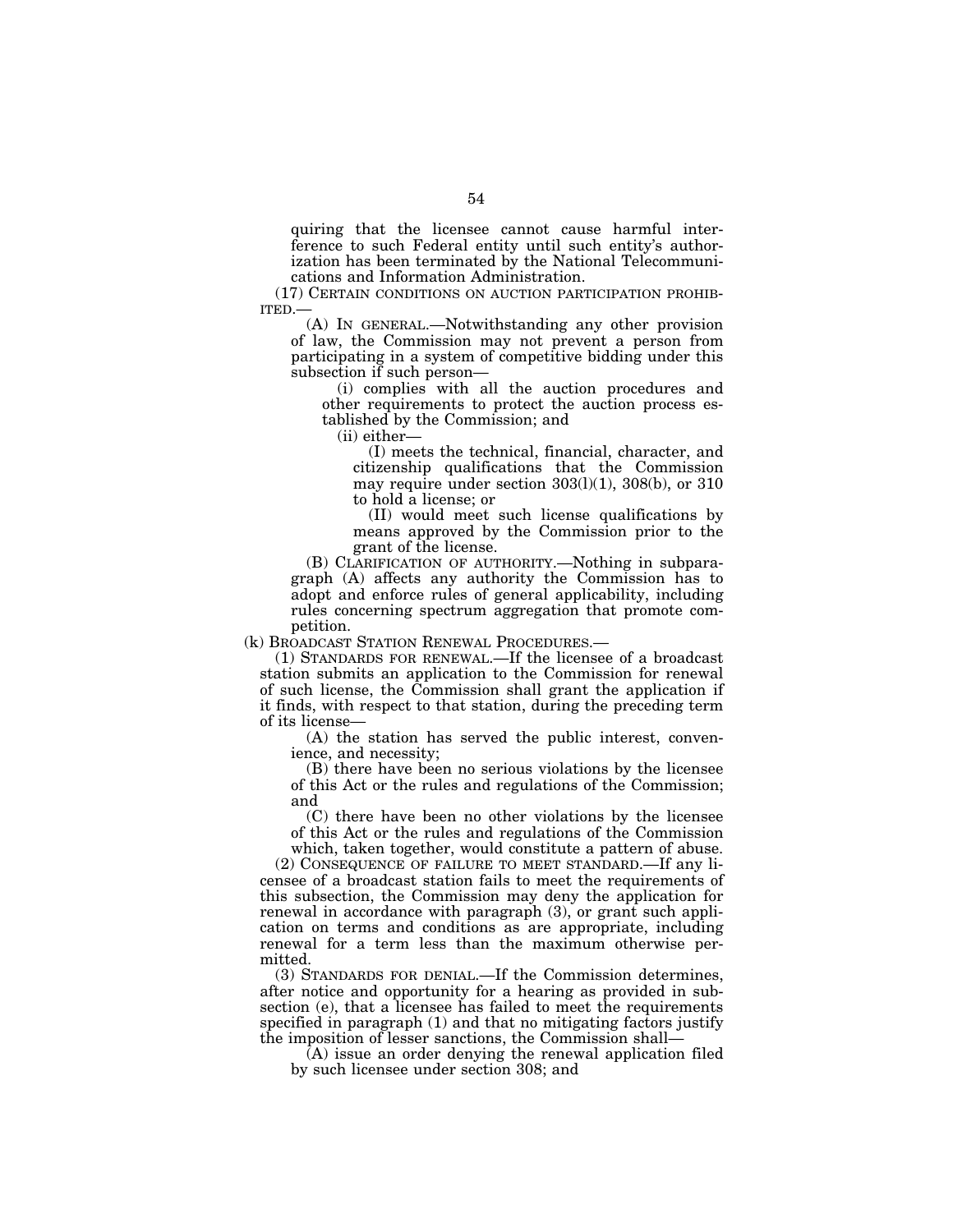(B) only thereafter accept and consider such applications for a construction permit as may be filed under section 308 specifying the channel or broadcasting facilities of the former licensee.

(4) COMPETITOR CONSIDERATION PROHIBITED.—In making the determinations specified in paragraph (1) or (2), the Commission shall not consider whether the public interest, convenience, and necessity might be served by the grant of a license to a person other than the renewal applicant.

(l) APPLICABILITY OF COMPETITIVE BIDDING TO PENDING COM-PARATIVE LICENSING CASES.—With respect to competing applications for initial licenses or construction permits for commercial radio or television stations that were filed with the Commission before July 1, 1997, the Commission shall—

(1) have the authority to conduct a competitive bidding proceeding pursuant to subsection (j) to assign such license or permit;

(2) treat the persons filing such applications as the only persons eligible to be qualified bidders for purposes of such proceeding; and

(3) waive any provisions of its regulations necessary to permit such persons to enter an agreement to procure the removal of a conflict between their applications during the 180-day period beginning on the date of enactment of the Balanced Budget Act of 1997.

### \* \* \* \* \* \* \* **SEC. 331. VERY HIGH FREQUENCY STATIONS AND AM RADIO STA-TIONS.**

(a) VERY HIGH FREQUENCY STATIONS.—It shall be the policy of the Federal Communications Commission to allocate channels for very high frequency commercial television broadcasting in a manner which ensures that not less than one such channel shall be allocated to each State, if technically feasible. In any case in which licensee of a very high frequency commercial television broadcast station notifies the Commission to the effect that such licensee will agree to the reallocation of its channel to a community within a State in which there is allocated no very high frequency commercial television broadcast channel at the time such notification, the Commission shall, not withstanding any other provision of law, order such reallocation and issue a license to such licensee for that purpose pursuant to such notification for a term of not to exceed 5 years as provided in section 307(d) of the Communications Act of 1934.

(b) AM RADIO STATIONS.—It shall be the policy of the Commission, in any case in which the licensee of an existing AM daytimeonly station located in a community with a population of more than 100,000 persons that lacks a local full-time aural station licensed to that community and that is located within a Class I station primary service area notifies the Commission that such licensee seeks to provide full-time service, to ensure that such a licensee is able to place a principal community contour signal over its entire community of license 24 hours a day, if technically feasible. The Commission shall report to the appropriate committees of Congress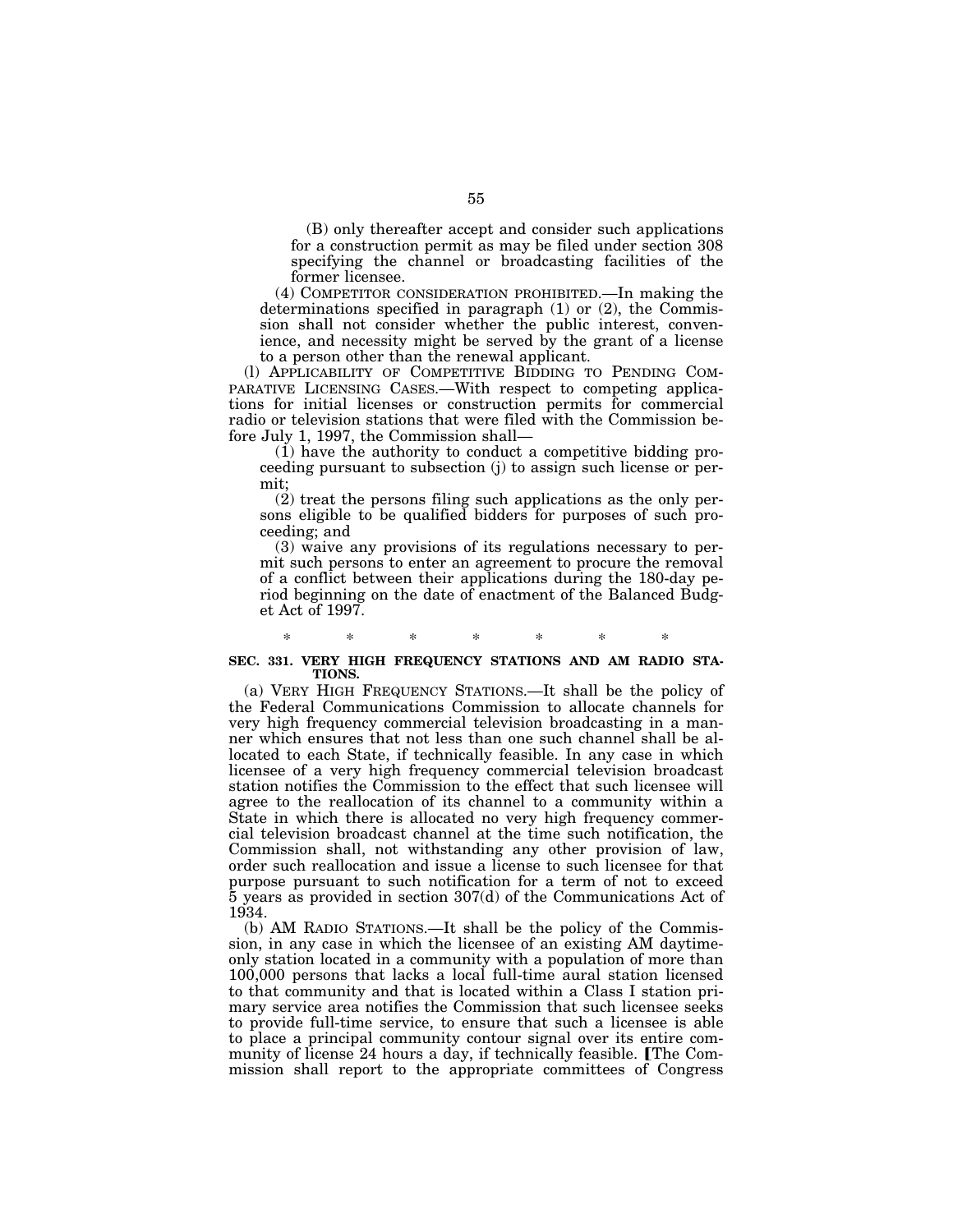within 30 days after the date of enactment of this Act on how it intends to meet this policy goal.

#### **SEC. 332. MOBILE SERVICES.**

(a) In taking actions to manage the spectrum to be made available for use by the private mobile services, the Commission shall consider, consistent with section 1 of this Act, whether such actions will—

(1) promote the safety of life and property;

(2) improve the efficiency of spectrum use and reduce the regulatory burden upon spectrum users, based upon sound engineering principles, user operational requirements, and marketplace demands;

(3) encourage competition and provide services to the largest feasible number of users; or

(4) increase interservice sharing opportunities between private mobile services and other services.

(b)(1) The Commission, in coordinating the assignment of frequencies to stations in the private mobile services and in the fixed services (as defined by the Commission by rule), shall have authority to utilize assistance furnished by advisory coordinating committees consisting of individuals who are not officers or employees of the Federal Government.

(2) The authority of the Commission established in this subsection shall not be subject to or affected by the provisions of part III of title 5, United States Code, or section 3679(b) of the Revised Statutes (31 U.S.C. 665(b)).

(3) Any person who provides assistance to the Commission under this subsection shall not be considered, by reason of having provided such assistance, a Federal employee.

(4) Any advisory coordinating committee which furnishes assistance to the Commission under this subsection shall not be subject to the provisions of the Federal Advisory Committee Act.<br>(c) REGULATORY TREATMENT OF MOBILE SERVICES.—

(1) COMMON CARRIER TREATMENT OF COMMERCIAL MOBILE  $SERVICES. —(A)$  A person engaged in the provision of a service that is a commercial mobile service shall, insofar as such person is so engaged, be treated as a common carrier for purposes of this Act, except for such provisions of title II as the Commission may specify by regulation as inapplicable to that service or person. In prescribing or amending any such regulation, the Commission may not specify any provision of section 201, 202, or 208, and may specify any other provision only if the Commission determines that—

(i) enforcement of such provision is not necessary in order to ensure that the charges, practices, classifications, or regulations for or in connection with that service are just and reasonable and are not unjustly or unreasonably discriminatory;

(ii) enforcement of such provision is not necessary for the protection of consumers; and

(iii) specifying such provision is consistent with the public interest.

(B) Upon reasonable request of any person providing commercial mobile service, the Commission shall order a common carrier to establish physical connections with such service pur-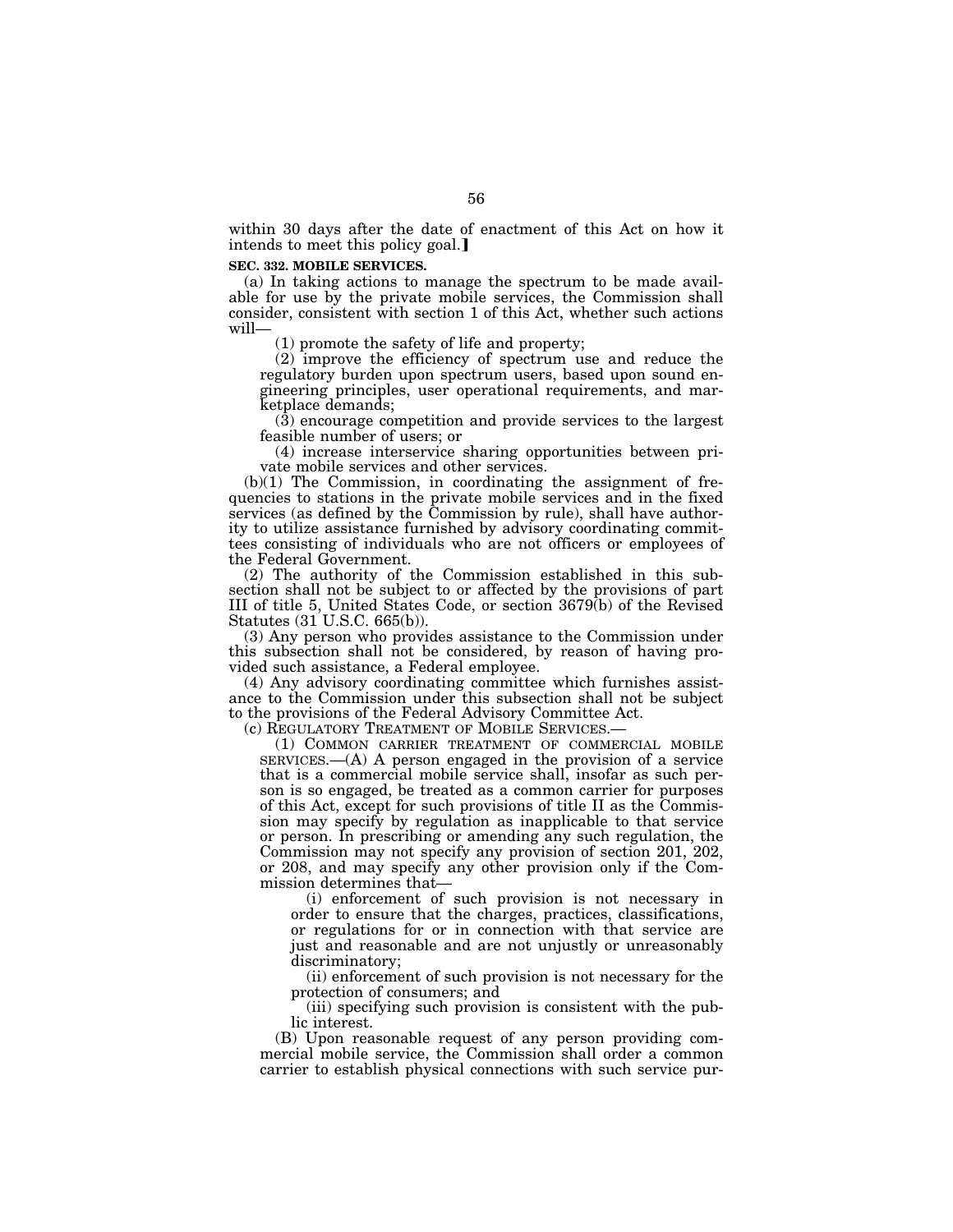suant to the provisions of section 201 of this Act. Except to the extent that the Commission is required to respond to such a request, this subparagraph shall not be construed as a limitation or expansion of the Commission's authority to order interconnection pursuant to this Act.

 $(C)$  The Commission shall review competitive market conditions with respect to commercial mobile services and shall include in its annual report an analysis of those conditions. Such analysis shall include an identification of the number of competitors in various commercial mobile services, an analysis of whether or not there is effective competition, an analysis of whether any of such competitors have a dominant share of the market for such services, and a statement of whether additional providers or classes of providers in those services would be likely to enhance competition.] As a part of making a determination with respect to the public interest under subparagraph (A)(iii), the Commission shall consider whether the proposed regulation (or amendment thereof) will promote competitive market conditions, including the extent to which such regulation (or amendment) will enhance competition among providers of commercial mobile services. If the Commission determines that such regulation (or amendment) will promote competition among providers of commercial mobile services, such determination may be the basis for a Commission finding that such regulation (or amendment) is in the public interest.

(D) The Commission shall, not later than 180 days after the date of enactment of this subparagraph, complete a rulemaking required to implement this paragraph with respect to the licensing of personal communications services, including making any determinations required by subparagraph (C).

(2) NON-COMMON CARRIER TREATMENT OF PRIVATE MOBILE SERVICES.—A person engaged in the provision of a service that is a private mobile service shall not, insofar as such person is so engaged, be treated as a common carrier for any purpose under this Act. A common carrier (other than a person that was treated as a provider of a private land mobile service prior to the enactment of the Omnibus Budget Reconciliation Act of 1993) shall not provide any dispatch service on any frequency allocated for common carrier service, except to the extent such dispatch service is provided on stations licensed in the domestic public land mobile radio service before January 1, 1982. The Commission may by regulation terminate, in whole or in part, the prohibition contained in the preceding sentence if the Commission determines that such termination will serve the public interest.

(3) STATE PREEMPTION.—(A) Notwithstanding sections 2(b) and 221(b), no State or local government shall have any authority to regulate the entry of or the rates charged by any commercial mobile service or any private mobile service, except that this paragraph shall not prohibit a State from regulating the other terms and conditions of commercial mobile services. Nothing in this subparagraph shall exempt providers of commercial mobile services (where such services are a substitute for land line telephone exchange service for a substantial portion of the communications within such State) from require-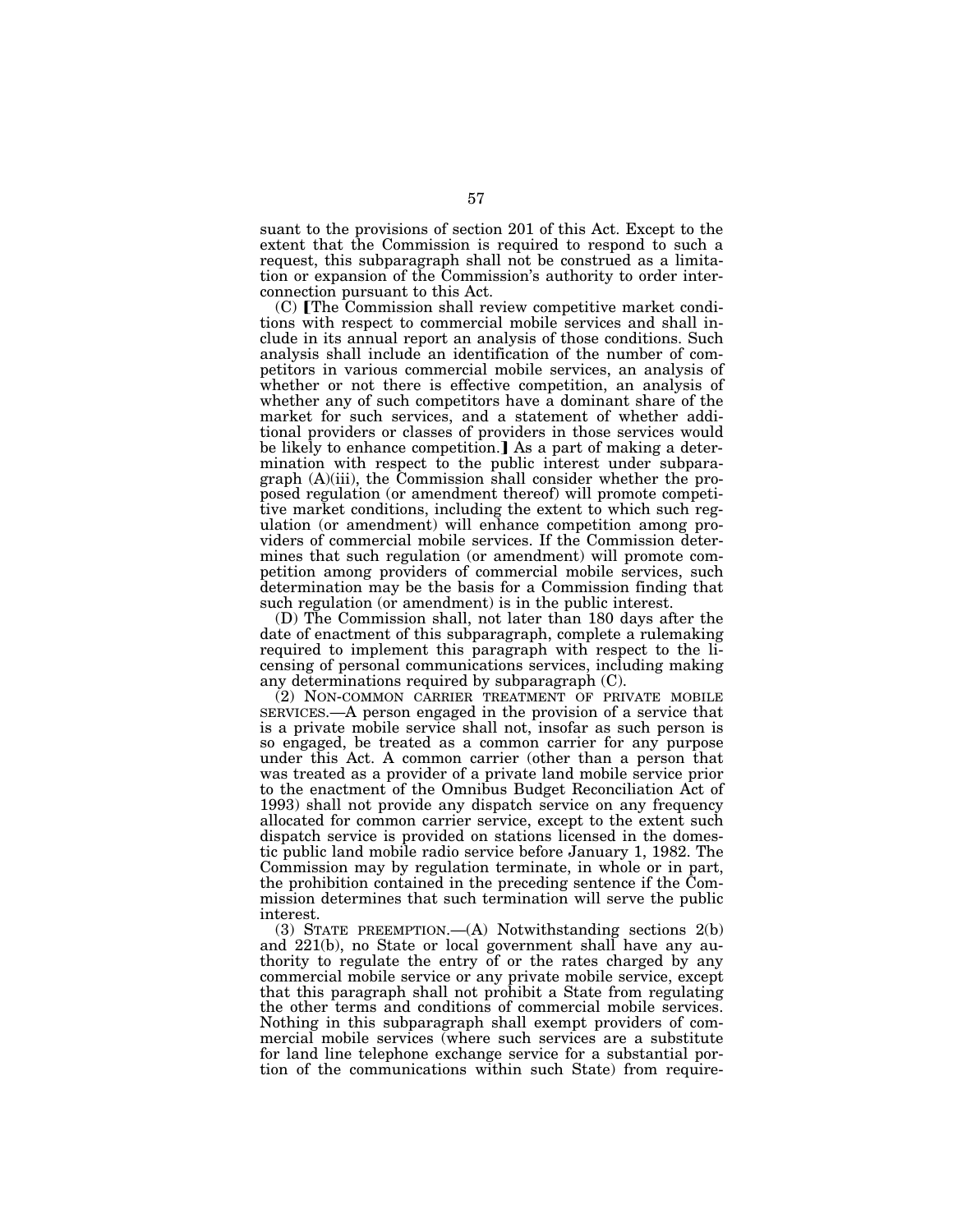ments imposed by a State commission on all providers of telecommunications services necessary to ensure the universal availability of telecommunications service at affordable rates. Notwithstanding the first sentence of this subparagraph, a State may petition the Commission for authority to regulate the rates for any commercial mobile service and the Commission shall grant such petition if such State demonstrates that—

(i) market conditions with respect to such services fail to protect subscribers adequately from unjust and unreasonable rates or rates that are unjustly or unreasonably discriminatory; or

(ii) such market conditions exist and such service is a replacement for land line telephone exchange service for a substantial portion of the telephone land line exchange service within such State.

The Commission shall provide reasonable opportunity for public comment in response to such petition, and shall, within 9 months after the date of its submission, grant or deny such petition. If the Commission grants such petition, the Commission shall authorize the State to exercise under State law such authority over rates, for such periods of time, as the Commission deems necessary to ensure that such rates are just and reasonable and not unjustly or unreasonably discriminatory.

(B) If a State has in effect on June 1, 1993, any regulation concerning the rates for any commercial mobile service offered in such State on such date, such State may, no later than 1 year after the date of enactment of the Omnibus Budget Reconciliation Act of 1993, petition the Commission requesting that the State be authorized to continue exercising authority over such rates. If a State files such a petition, the State's existing regulation shall, notwithstanding subparagraph (A), remain in effect until the Commission completes all action (including any reconsideration) on such petition. The Commission shall review such petition in accordance with the procedures established in such subparagraph, shall complete all action (including any reconsideration) within 12 months after such petition is filed, and shall grant such petition if the State satisfies the showing required under subparagraph  $(A)(i)$  or  $(A)(ii)$ . If the Commission grants such petition, the Commission shall authorize the State to exercise under State law such authority over rates, for such period of time, as the Commission deems necessary to ensure that such rates are just and reasonable and not unjustly or unreasonably discriminatory. After a reasonable period of time, as determined by the Commission, has elapsed from the issuance of an order under subparagraph (A) or this subparagraph, any interested party may petition the Commission for an order that the exercise of authority by a State pursuant to such subparagraph is no longer necessary to ensure that the rates for commercial mobile services are just and reasonable and not unjustly or unreasonably discriminatory. The Commission shall provide reasonable opportunity for public comment in response to such petition, and shall, within 9 months after the date of its submission, grant or deny such petition in whole or in part.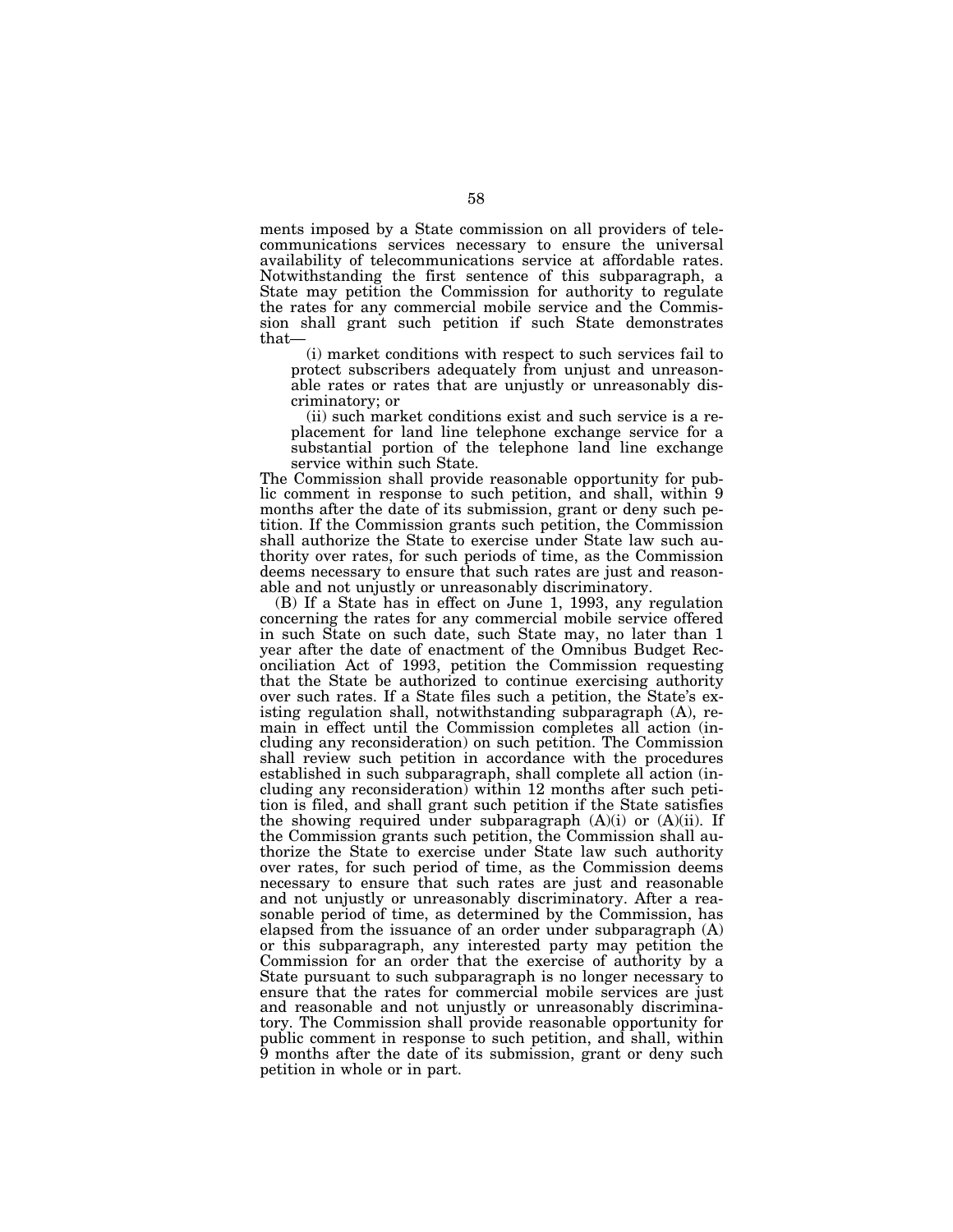(4) REGULATORY TREATMENT OF COMMUNICATIONS SATELLITE CORPORATION.—Nothing in this subsection shall be construed to alter or affect the regulatory treatment required by title IV of the Communications Satellite Act of 1962 of the corporation authorized by title III of such Act.

(5) SPACE SEGMENT CAPACITY.—Nothing in this section shall prohibit the Commission from continuing to determine whether the provision of space segment capacity by satellite systems to providers of commercial mobile services shall be treated as common carriage.

(6) FOREIGN OWNERSHIP.—The Commission, upon a petition for waiver filed within 6 months after the date of enactment of the Omnibus Budget Reconciliation Act of 1993, may waive the application of section 310(b) to any foreign ownership that lawfully existed before May 24, 1993, of any provider of a private land mobile service that will be treated as a common carrier as a result of the enactment of the Omnibus Budget Reconciliation Act of 1993, but only upon the following conditions:

(A) The extent of foreign ownership interest shall not be increased above the extent which existed on May 24, 1993.

(B) Such waiver shall not permit the subsequent transfer of ownership to any other person in violation of section  $310(b)$ .<br>(7) PRESERVATION OF LOCAL ZONING AUTHORITY.—

 $(A)$  GENERAL AUTHORITY.—Except as provided in this paragraph, nothing in this Act shall limit or affect the authority of a State or local government or instrumentality thereof over decisions regarding the placement, construction, and modification of personal wireless service facili-

ties.<br>(B) LIMITATIONS.—

(i) The regulation of the placement, construction, and modification of personal wireless service facilities by any State or local government or instrumentality thereof—

(I) shall not unreasonably discriminate among providers of functionally equivalent services; and

(II) shall not prohibit or have the effect of prohibiting the provision of personal wireless services.

(ii) A State or local government or instrumentality thereof shall act on any request for authorization to place, construct, or modify personal wireless service facilities within a reasonable period of time after the request is duly filed with such government or instrumentality, taking into account the nature and scope of such request.

(iii) Any decision by a State or local government or instrumentality thereof to deny a request to place, construct, or modify personal wireless service facilities shall be in writing and supported by substantial evidence contained in a written record.

(iv) No State or local government or instrumentality thereof may regulate the placement, construction, and modification of personal wireless service facilities on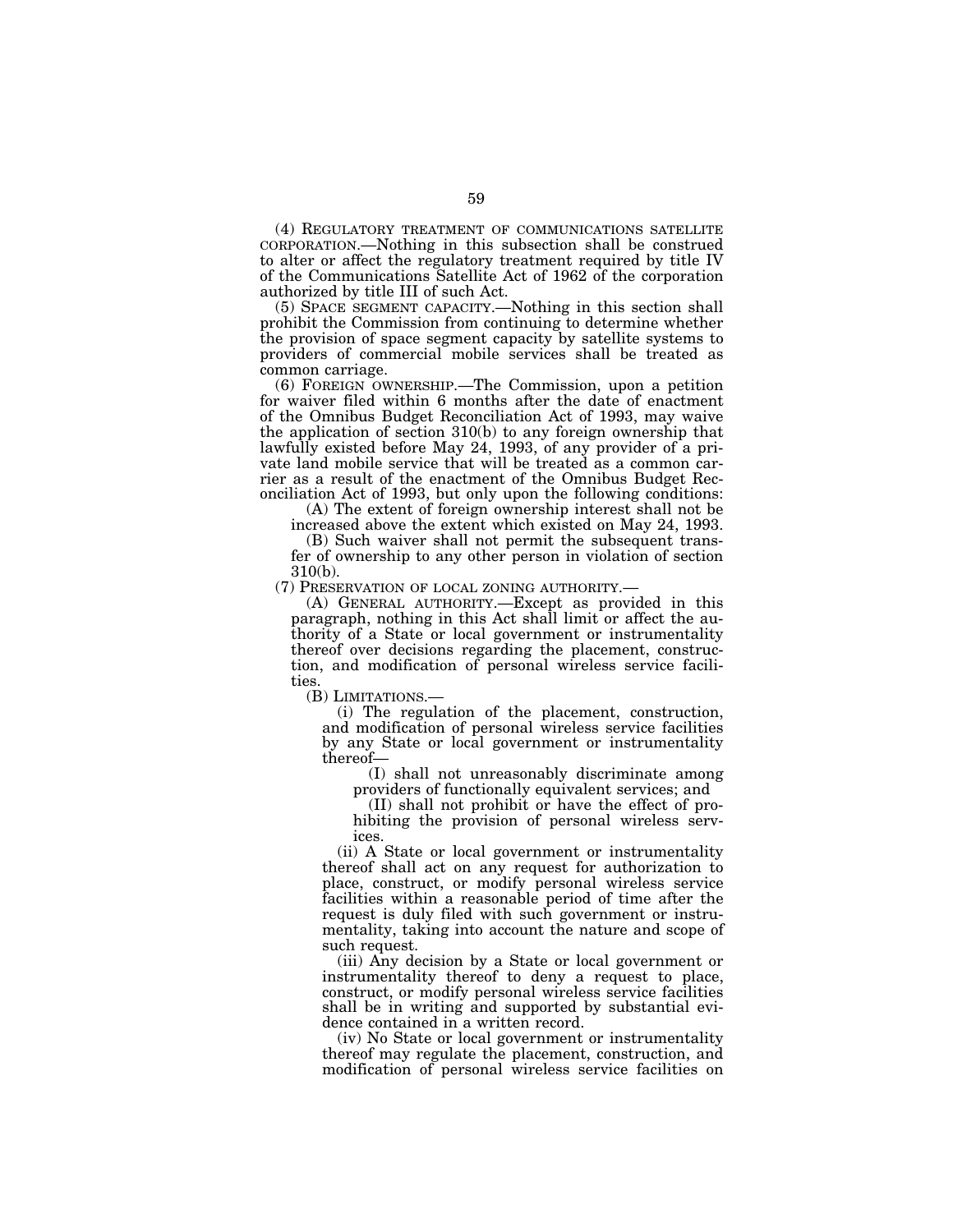the basis of the environmental effects of radio frequency emissions to the extent that such facilities comply with the Commission's regulations concerning such emissions.

(v) Any person adversely affected by any final action or failure to act by a State or local government or any instrumentality thereof that is inconsistent with this subparagraph may, within 30 days after such action or failure to act, commence an action in any court of competent jurisdiction. The court shall hear and decide such action on an expedited basis. Any person adversely affected by an act or failure to act by a State or local government or any instrumentality thereof that is inconsistent with clause (iv) may petition the Commission for relief.

(C) DEFINITIONS.—For purposes of this paragraph—

(i) the term ''personal wireless services'' means commercial mobile services, unlicensed wireless services, and common carrier wireless exchange access services;

(ii) the term ''personal wireless service facilities'' means facilities for the provision of personal wireless services; and

(iii) the term ''unlicensed wireless service'' means the offering of telecommunications services using duly authorized devices which do not require individual licenses, but does not mean the provision of direct-tohome satellite services (as defined in section  $303(v)$ ).

(8) MOBILE SERVICES ACCESS.—A person engaged in the provision of commercial mobile services, insofar as such person is so engaged, shall not be required to provide equal access to common carriers for the provision of telephone toll services. If the Commission determines that subscribers to such services are denied access to the provider of telephone toll services of the subscribers' choice, and that such denial is contrary to the public interest, convenience, and necessity, then the Commission shall prescribe regulations to afford subscribers unblocked access to the provider of telephone toll services of the subscribers' choice through the use of a carrier identification code assigned to such provider or other mechanism. The requirements for unblocking shall not apply to mobile satellite services unless the Commission finds it to be in the public interest to apply such requirements to such services.

(d) DEFINITIONS.—For purposes of this section—

(1) the term ''commercial mobile service'' means any mobile service (as defined in section 3) that is provided for profit and makes interconnected service available  $(A)$  to the public or  $(B)$ to such classes of eligible users as to be effectively available to a substantial portion of the public, as specified by regulation by the Commission;

(2) the term ''interconnected service'' means service that is interconnected with the public switched network (as such terms are defined by regulation by the Commission) or service for which a request for interconnection is pending pursuant to subsection  $(c)(1)(B)$ ; and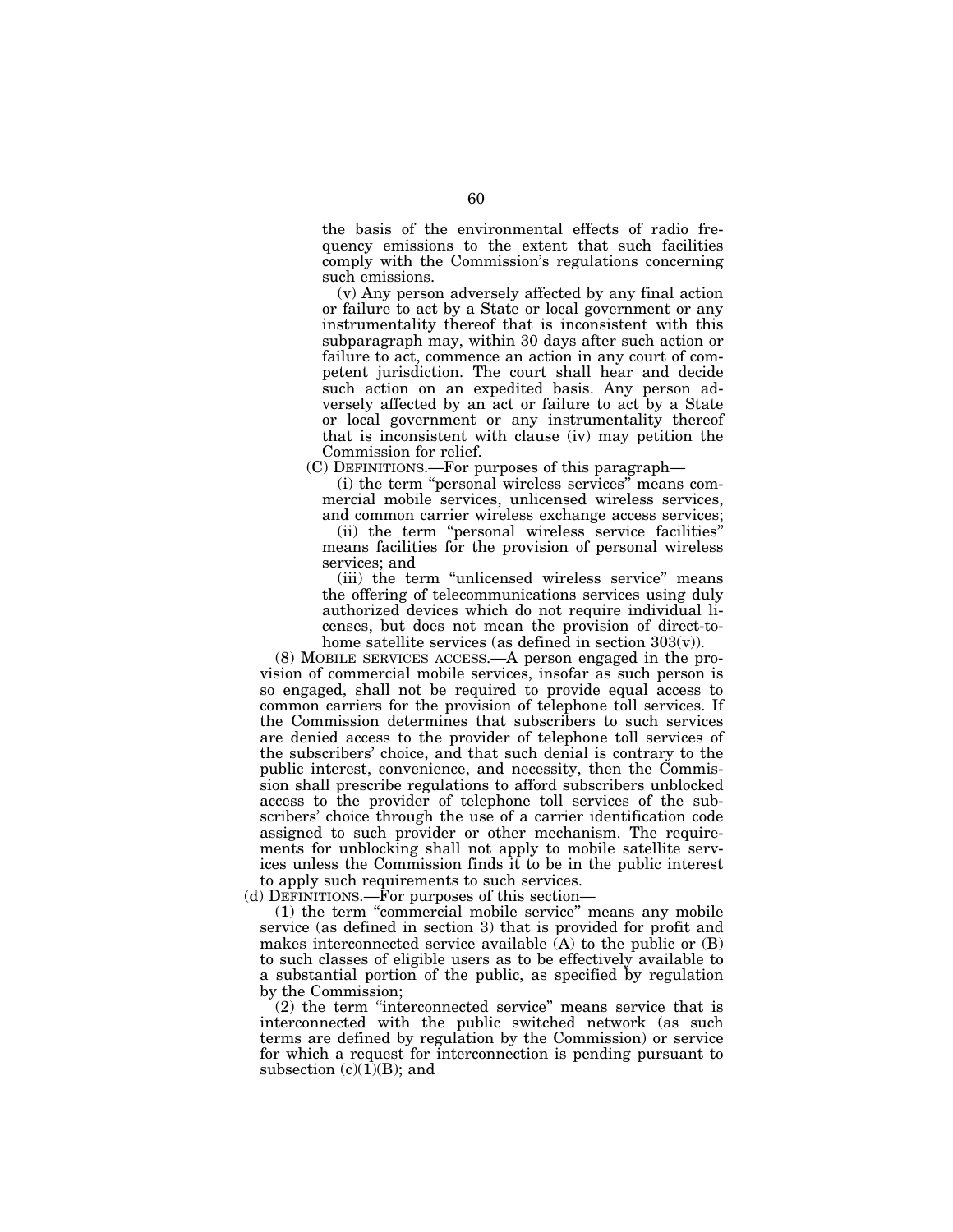(3) the term ''private mobile service'' means any mobile service (as defined in section 3) that is not a commercial mobile service or the functional equivalent of a commercial mobile service, as specified by regulation by the Commission.

#### **SEC. 336. BROADCAST SPECTRUM FLEXIBILITY.**

(a) COMMISSION ACTION.—If the Commission determines to issue additional licenses for advanced television services, the Commission—

\* \* \* \* \* \* \*

(1) should limit the initial eligibility for such licenses to persons that, as of the date of such issuance, are licensed to operate a television broadcast station or hold a permit to construct such a station (or both); and

(2) shall adopt regulations that allow the holders of such licenses to offer such ancillary or supplementary services on designated frequencies as may be consistent with the public interest, convenience, and necessity.

(b) CONTENTS OF REGULATIONS.—In prescribing the regulations required by subsection (a), the Commission shall—

(1) only permit such licensee or permittee to offer ancillary or supplementary services if the use of a designated frequency for such services is consistent with the technology or method designated by the Commission for the provision of advanced television services;

(2) limit the broadcasting of ancillary or supplementary services on designated frequencies so as to avoid derogation of any advanced television services, including high definition television broadcasts, that the Commission may require using such frequencies;

(3) apply to any other ancillary or supplementary service such of the Commission's regulations as are applicable to the offering of analogous services by any other person, except that no ancillary or supplementary service shall have any rights to carriage under section 614 or 615 or be deemed a multichannel video programming distributor for purposes of section 628;

(4) adopt such technical and other requirements as may be necessary or appropriate to assure the quality of the signal used to provide advanced television services, and may adopt regulations that stipulate the minimum number of hours per day that such signal must be transmitted; and

(5) prescribe such other regulations as may be necessary for the protection of the public interest, convenience, and necessity.

(c) RECOVERY OF LICENSE.—If the Commission grants a license for advanced television services to a person that, as of the date of such issuance, is licensed to operate a television broadcast station or holds a permit to construct such a station (or both), the Commission shall, as a condition of such license, require that either the additional license or the original license held by the licensee be surrendered to the Commission for reallocation or reassignment (or both) pursuant to Commission regulation.

(d) PUBLIC INTEREST REQUIREMENT.—Nothing in this section shall be construed as relieving a television broadcasting station from its obligation to serve the public interest, convenience, and ne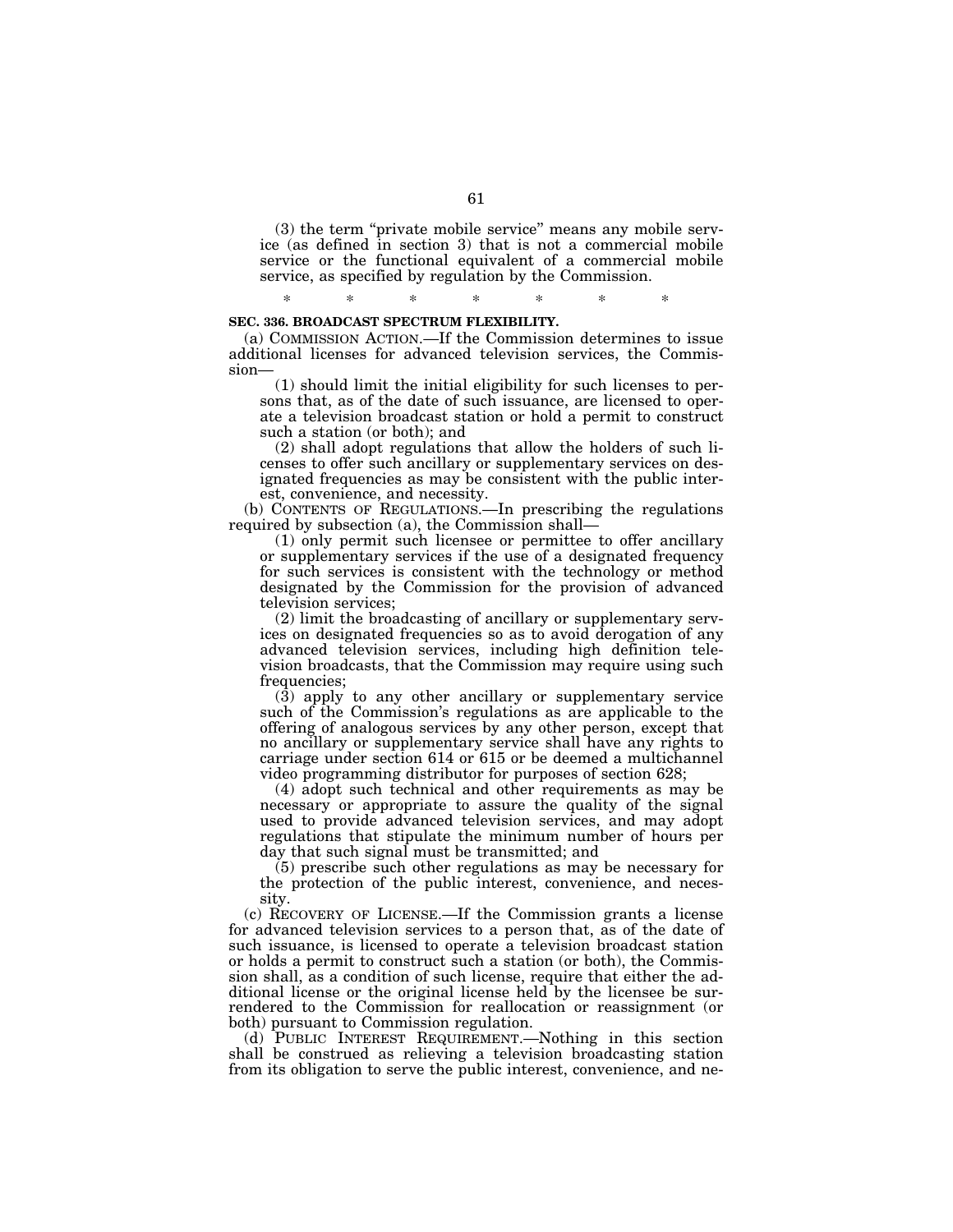cessity. In the Commission's review of any application for renewal of a broadcast license for a television station that provides ancillary or supplementary services, the television licensee shall establish that all of its program services on the existing or advanced television spectrum are in the public interest. Any violation of the Commission rules applicable to ancillary or supplementary services shall reflect upon the licensee's qualifications for renewal of its license.

 $(e)$  FEES. $-$ 

(1) SERVICES TO WHICH FEES APPLY.—If the regulations prescribed pursuant to subsection (a) permit a licensee to offer ancillary or supplementary services on a designated frequency—

(A) for which the payment of a subscription fee is required in order to receive such services, or

(B) for which the licensee directly or indirectly receives compensation from a third party in return for transmitting material furnished by such third party (other than commercial advertisements used to support broadcasting for which a subscription fee is not required),

the Commission shall establish a program to assess and collect from the licensee for such designated frequency an annual fee or other schedule or method of payment that promotes the objectives described in subparagraphs (A) and (B) of paragraph (2).

(2) COLLECTION OF FEES.—The program required by paragraph (1) shall—

(A) be designed (i) to recover for the public a portion of the value of the public spectrum resource made available for such commercial use, and (ii) to avoid unjust enrichment through the method employed to permit such uses of that resource;

(B) recover for the public an amount that, to the extent feasible, equals but does not exceed (over the term of the license) the amount that would have been recovered had such services been licensed pursuant to the provisions of section 309(j) of this Act and the Commission's regulations thereunder; and

(C) be adjusted by the Commission from time to time in order to continue to comply with the requirements of this paragraph.

(3) TREATMENT OF REVENUES.—

(A) GENERAL RULE.—Except as provided in subparagraph (B), all proceeds obtained pursuant to the regulations required by this subsection shall be deposited in the Treasury in accordance with chapter 33 of title 31, United States Code.

(B) RETENTION OF REVENUES.—Notwithstanding subparagraph (A), the salaries and expenses account of the Commission shall retain as an offsetting collection such sums as may be necessary from such proceeds for the costs of developing and implementing the program required by this section and regulating and supervising advanced television services. Such offsetting collections shall be available for obligation subject to the terms and conditions of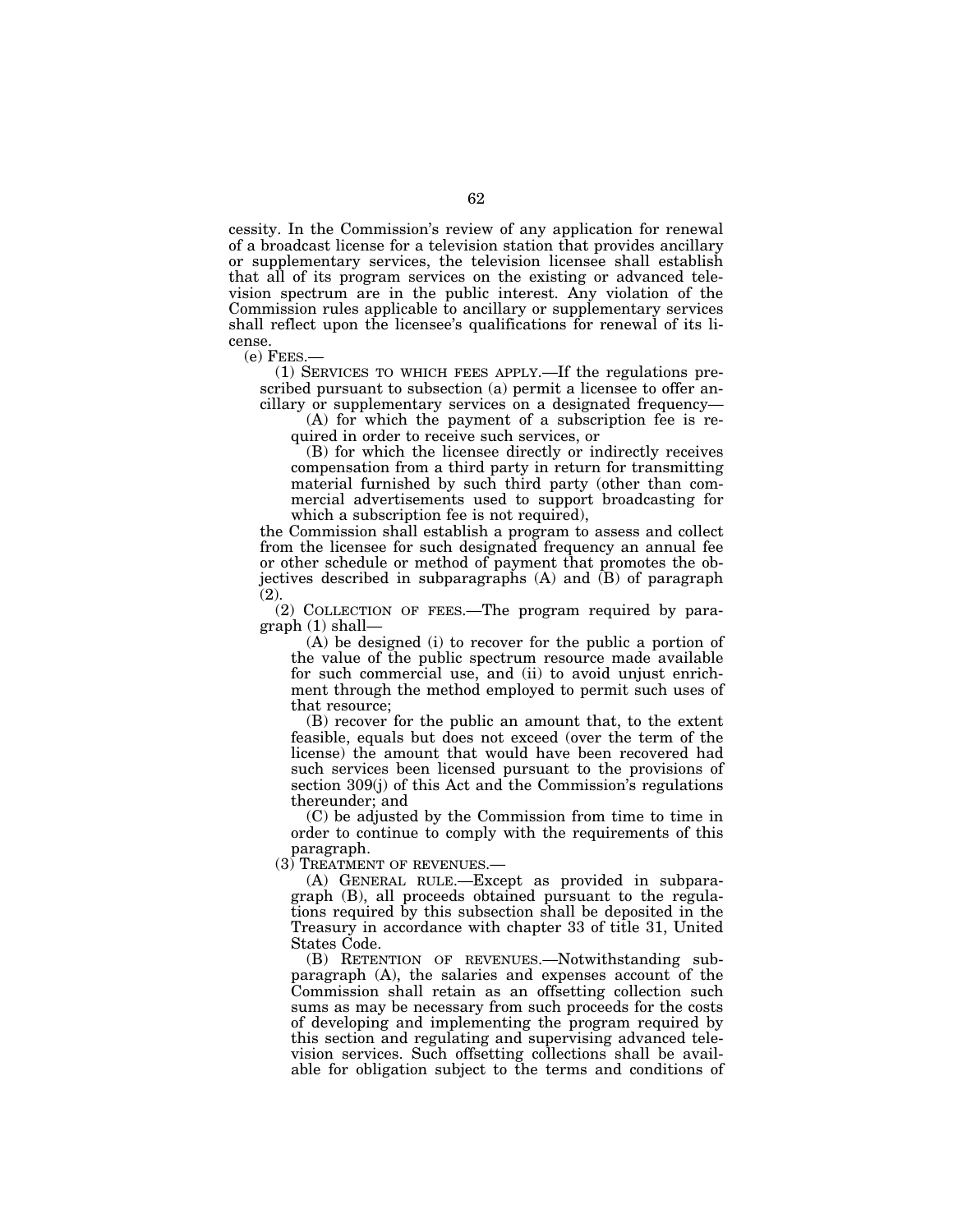the receiving appropriations account, and shall be deposited in such accounts on a quarterly basis.

ø(4) REPORT.—Within 5 years after the date of enactment of the Telecommunications Act of 1996, the Commission shall report to the Congress on the implementation of the program required by this subsection, and shall annually thereafter advise the Congress on the amounts collected pursuant to such program.

*(4) REPORT.—The Commission shall annually advise the Congress on the amounts collected pursuant to the program required by this subsection.* 

(f) PRESERVATION OF LOW-POWER COMMUNITY TELEVISION BROADCASTING.—

(1) CREATION OF CLASS A LICENSES.—

(A) RULEMAKING REQUIRED.—Within 120 days after the date of the enactment of the Community Broadcasters Protection Act of 1999, the Commission shall prescribe regulations to establish a class A television license to be available to licensees of qualifying low-power television stations. Such regulations shall provide that—

(i) the license shall be subject to the same license terms and renewal standards as the licenses for fullpower television stations except as provided in this subsection; and

(ii) each such class A licensee shall be accorded primary status as a television broadcaster as long as the station continues to meet the requirements for a qualifying low-power station in paragraph (2).

(B) NOTICE TO AND CERTIFICATION BY LICENSEES.—Within 30 days after the date of the enactment of the Community Broadcasters Protection Act of 1999, the Commission shall send a notice to the licensees of all low-power televisions licenses that describes the requirements for class A designation. Within 60 days after such date of enactment, licensees intending to seek class A designation shall submit to the Commission a certification of eligibility based on the qualification requirements of this subsection. Absent a material deficiency, the Commission shall grant certification of eligibility to apply for class A status.

(C) APPLICATION FOR AND AWARD OF LICENSES.—Consistent with the requirements set forth in paragraph (2)(A) of this subsection, a licensee may submit an application for class A designation under this paragraph within 30 days after final regulations are adopted under subparagraph (A) of this paragraph. Except as provided in paragraphs (6) and (7), the Commission shall, within 30 days after receipt of an application of a licensee of a qualifying low-power television station that is acceptable for filing, award such a class A television station license to such licensee.

(D) RESOLUTION OF TECHNICAL PROBLEMS.—The Commission shall act to preserve the service areas of low-power television licensees pending the final resolution of a class A application. If, after granting certification of eligibility for a class A license, technical problems arise requiring an engineering solution to a full-power station's allotted pa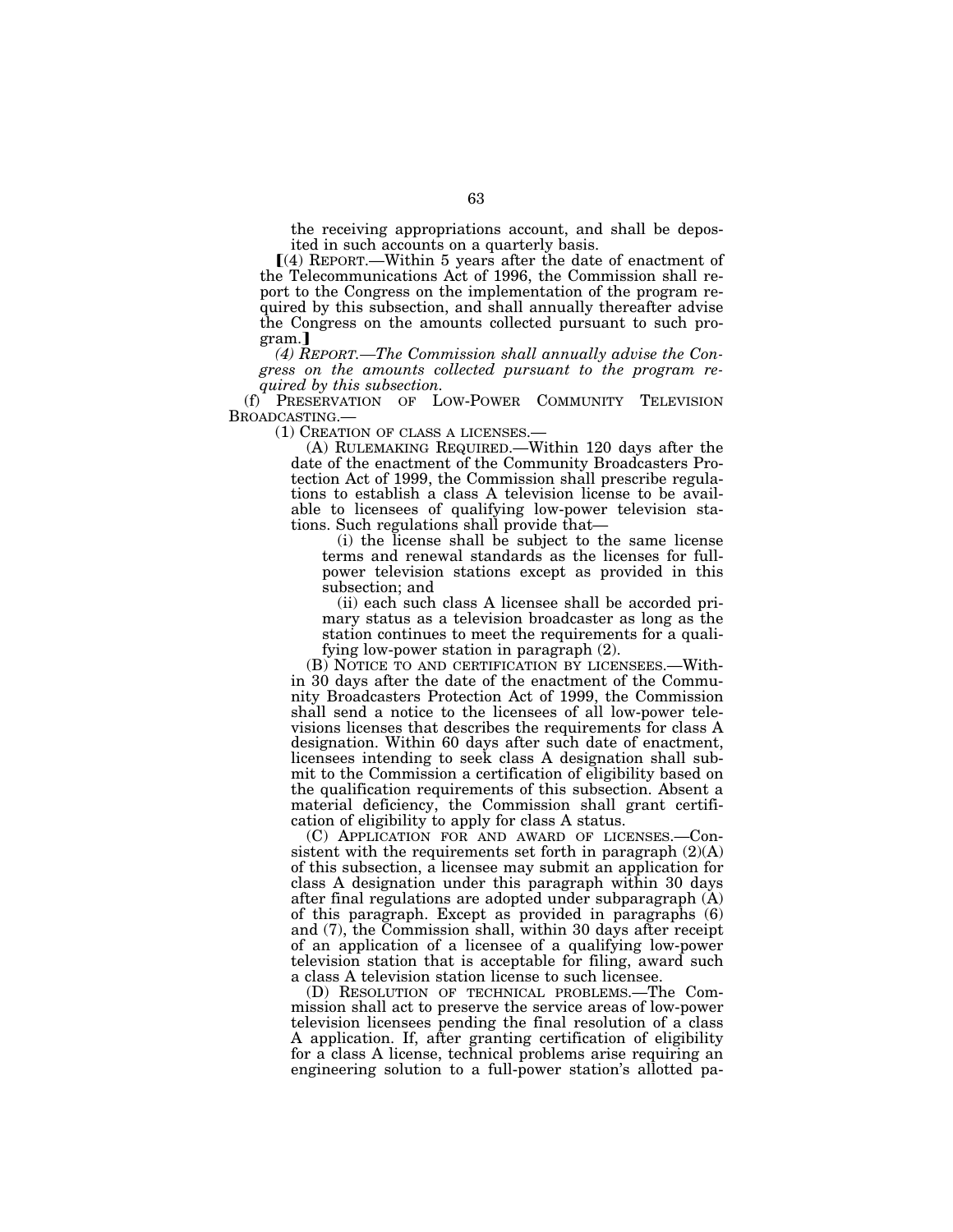rameters or channel assignment in the digital television Table of Allotments, the Commission shall make such modifications as necessary—

(i) to ensure replication of the full-power digital television applicant's service area, as provided for in sections 73.622 and 73.623 of the Commission's regulations (47 CFR 73.622, 73.623); and

(ii) to permit maximization of a full-power digital television applicant's service area consistent with such sections 73.622 and 73.623,

if such applicant has filed an application for maximization or a notice of its intent to seek such maximization by December 31, 1999, and filed a bona fide application for maximization by May 1, 2000. Any such applicant shall comply with all applicable Commission rules regarding the construction of digital television facilities.

(E) CHANGE APPLICATIONS.—If a station that is awarded a construction permit to maximize or significantly enhance its digital television service area, later files a change application to reduce its digital television service area, the protected contour of that station shall be reduced in accordance with such change modification.

(2) QUALIFYING LOW-POWER TELEVISION STATIONS.—For purposes of this subsection, a station is a qualifying low-power television station if—

 $(A)(i)$  during the 90 days preceding the date of the enactment of the Community Broadcasters Protection Act of 1999—

(I) such station broadcast a minimum of 18 hours per day;

(II) such station broadcast an average of at least 3 hours per week of programming that was produced within the market area served by such station, or the market area served by a group of commonly controlled low-power stations that carry common local programming produced within the market area served by such group; and

(III) such station was in compliance with the Commission's requirements applicable to low-power television stations; and

(ii) from and after the date of its application for a class A license, the station is in compliance with the Commission's operating rules for full-power television stations; or

(B) the Commission determines that the public interest, convenience, and necessity would be served by treating the station as a qualifying low-power television station for purposes of this section, or for other reasons determined by the Commission.

(3) COMMON OWNERSHIP.—No low-power television station authorized as of the date of the enactment of the Community Broadcasters Protection Act of 1999 shall be disqualified for a class A license based on common ownership with any other medium of mass communication.

(4) ISSUANCE OF LICENSES FOR ADVANCED TELEVISION SERV-ICES TO TELEVISION TRANSLATOR STATIONS AND QUALIFYING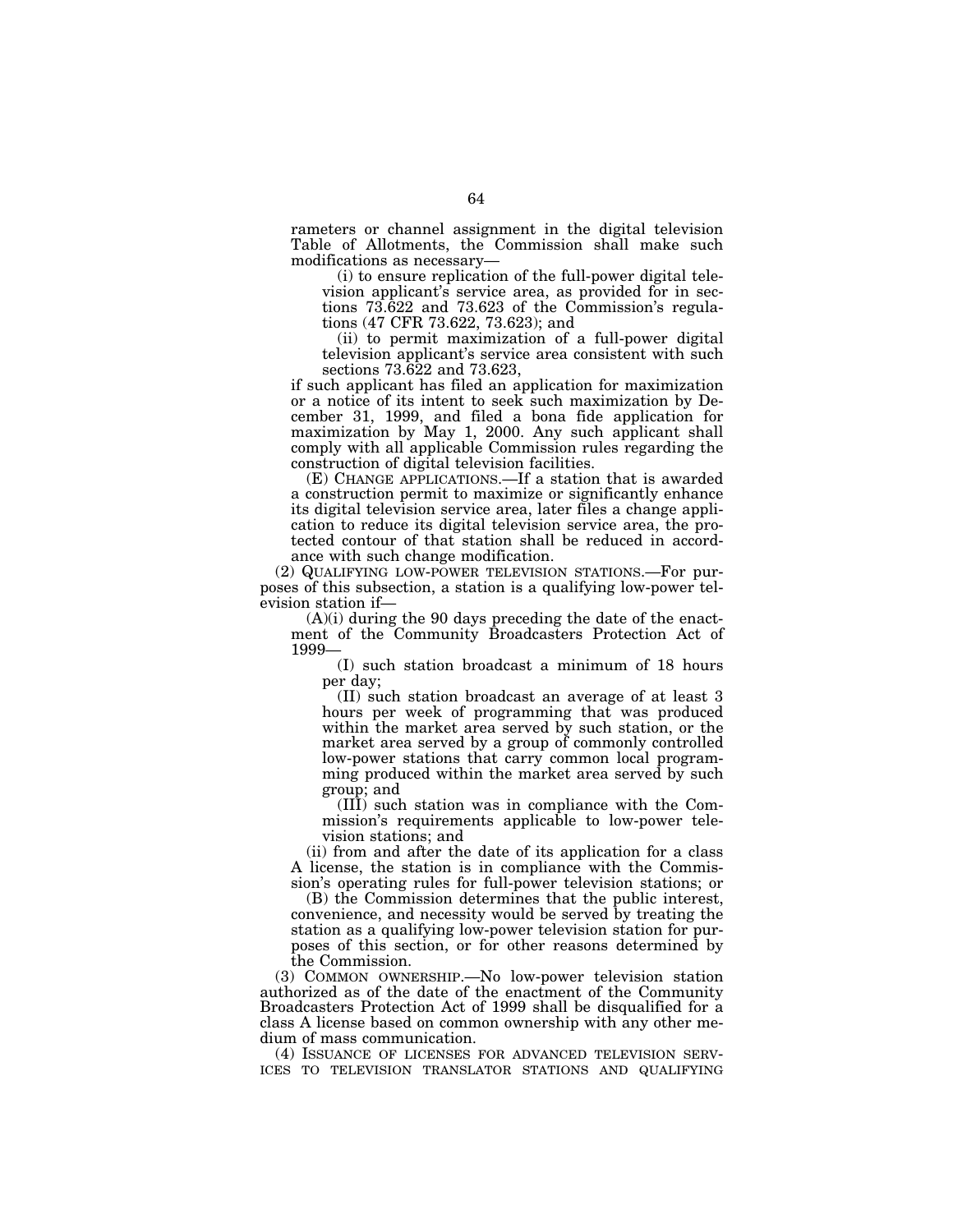LOW-POWER TELEVISION STATIONS.—The Commission is not required to issue any additional license for advanced television services to the licensee of a class A television station under this subsection, or to any licensee of any television translator station, but shall accept a license application for such services proposing facilities that will not cause interference to the service area of any other broadcast facility applied for, protected, permitted, or authorized on the date of filing of the advanced television application. Such new license or the original license of the applicant shall be forfeited after the end of the digital television service transition period, as determined by the Commission. A licensee of a low-power television station or television translator station may, at the option of licensee, elect to convert to the provision of advanced television services on its analog channel, but shall not be required to convert to digital operation until the end of such transition period.

 $(5)$  NO PREEMPTION OF SECTION 337.—Nothing in this subsection preempts or otherwise affects section 337 of this Act.

(6) INTERIM QUALIFICATION.—

(A) STATIONS OPERATING WITHIN CERTAIN BANDWIDTH.— The Commission may not grant a class A license to a lowpower television station for operation between 698 and 806 megahertz, but the Commission shall provide to low-power television stations assigned to and temporarily operating in that bandwidth the opportunity to meet the qualification requirements for a class A license. If such a qualified applicant for a class A license is assigned a channel within the core spectrum (as such term is defined in MM Docket No. 87–286, February 17, 1998), the Commission shall issue a class A license simultaneously with the assignment of such channel.

(B) CERTAIN CHANNELS OFF-LIMITS.—The Commission may not grant under this subsection a class A license to a low-power television station operating on a channel within the core spectrum that includes any of the 175 additional channels referenced in paragraph 45 of its February 23, 1998, Memorandum Opinion and Order on Reconsideration of the Sixth Report and Order (MM Docket No. 87– 268). Within 18 months after the date of the enactment of the Community Broadcasters Protection Act of 1999, the Commission shall identify by channel, location, and applicable technical parameters those 175 channels.

(7) NO INTERFERENCE REQUIREMENT.—The Commission may not grant a class A license, nor approve a modification of a class A license, unless the applicant or licensee shows that the class A station for which the license or modification is sought will not cause—

(A) interference within—

(i) the predicted Grade B contour (as of the date of the enactment of the Community Broadcasters Protection Act of 1999, or November 1, 1999, whichever is later, or as proposed in a change application filed on or before such date) of any television station transmitting in analog format; or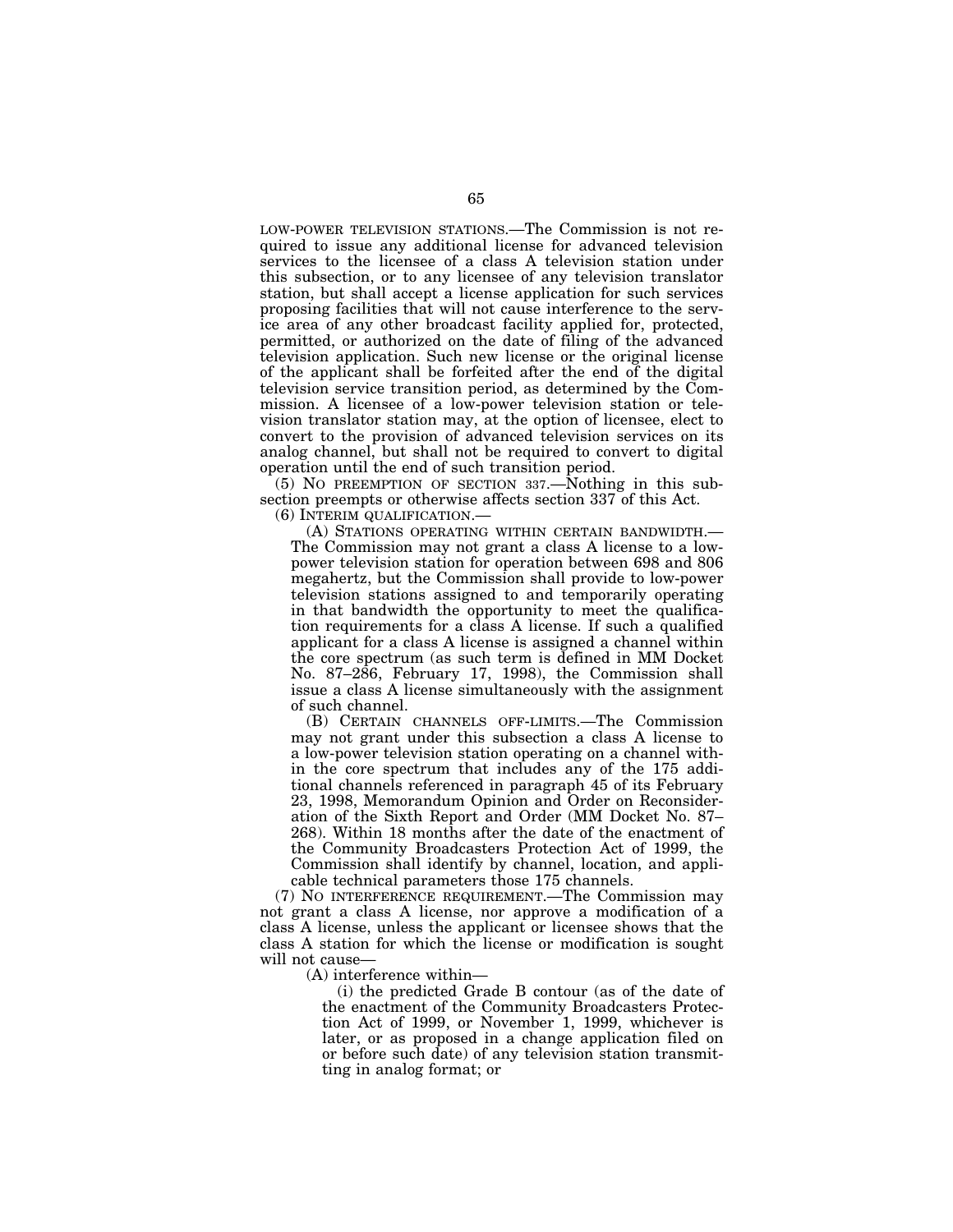(ii)(I) the digital television service areas provided in the DTV Table of Allotments; (II) the areas protected in the Commission's digital television regulations (47 CFR 73.622(e) and (f));  $\overline{(III)}$  the digital television service areas of stations subsequently granted by the Commission prior to the filing of a class A application; and (IV) stations seeking to maximize power under the Commission's rules, if such station has complied with

the notification requirements in paragraph  $(I)(D)$ ; (B) interference within the protected contour of any low-

power television station or low-power television translator station that—

(i) was licensed prior to the date on which the application for a class A license, or for the modification of such a license, was filed;

(ii) was authorized by construction permit prior to such date; or

(iii) had a pending application that was submitted prior to such date; or

(C) interference within the protected contour of 80 miles from the geographic center of the areas listed in section  $22.625(b)(1)$  or  $90.303$  of the Commission's regulations (47) CFR  $22.625(b)(1)$  and  $90.303$ ) for frequencies in-

(i) the 470–512 megahertz band identified in section 22.621 or 90.303 of such regulations; or

(ii) the 482–488 megahertz band in New York.

(8) PRIORITY FOR DISPLACED LOW-POWER STATIONS.—Lowpower stations that are displaced by an application filed under this section shall have priority over other low-power stations in the assignment of available channels.

(g) EVALUATION.—Within 10 years after the date the Commission first issues additional licenses for advanced television services, the Commission shall conduct an evaluation of the advanced television services program. Such evaluation shall include—

(1) an assessment of the willingness of consumers to purchase the television receivers necessary to receive broadcasts of advanced television services;

(2) an assessment of alternative uses, including public safety use, of the frequencies used for such broadcasts; and

(3) the extent to which the Commission has been or will be able to reduce the amount of spectrum assigned to licensees.

(h)(1) Within 60 days after receiving a request (made in such form and manner and containing such information as the Commission may require) under this subsection from a low-power television station to which this subsection applies, the Commission shall authorize the licensee or permittee of that station to provide digital data service subject to the requirements of this subsection as a pilot project to demonstrate the feasibility of using low-power television stations to provide high-speed wireless digital data service, including Internet access to unserved areas.

(2) The low-power television stations to which this subsection applies are as follows:

(A) KHLM–LP, Houston, Texas.

(B) WTAM–LP, Tampa, Florida.

(C) WWRJ–LP, Jacksonville, Florida.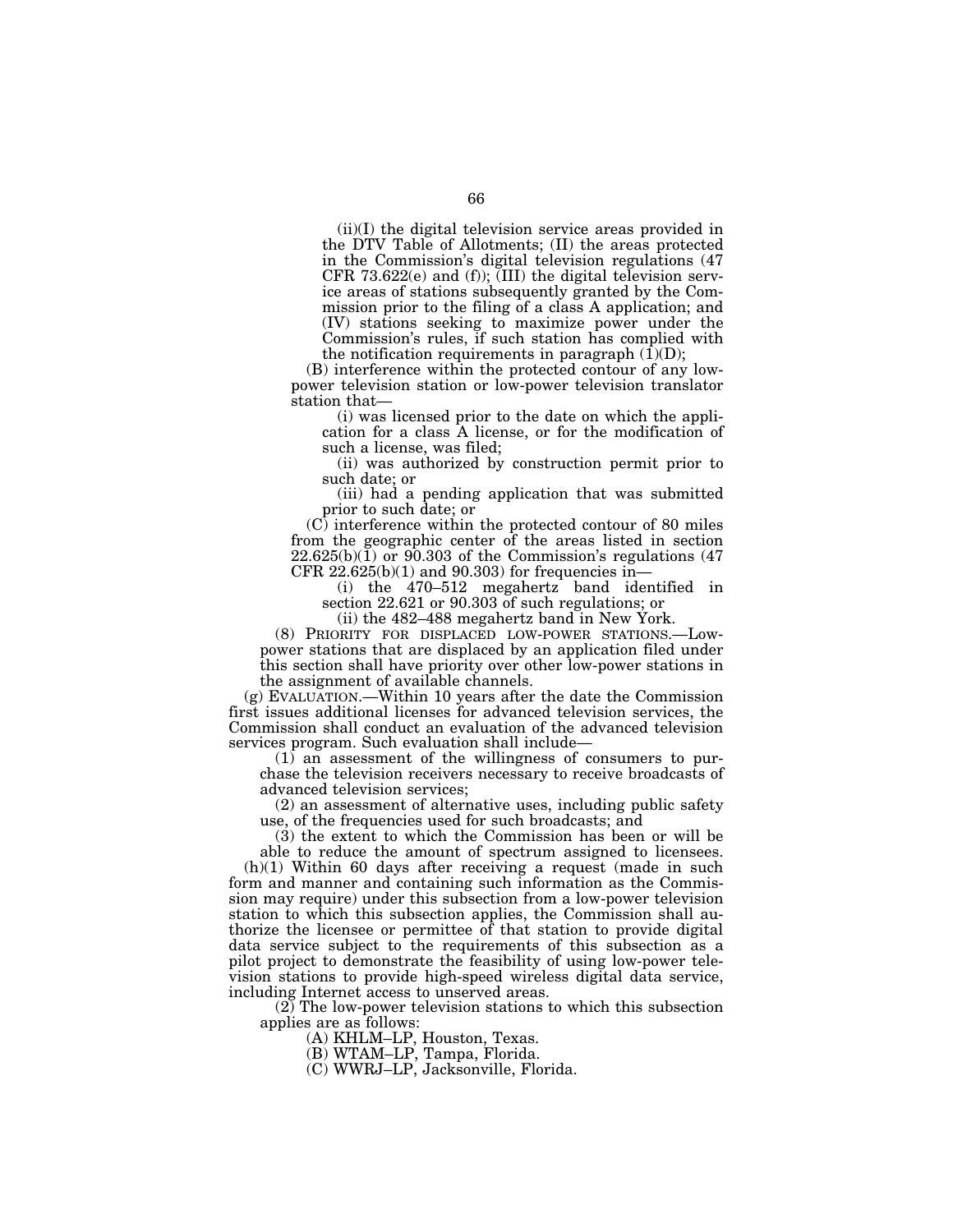(E) KHHI–LP, Honolulu, Hawaii.

(F) KPHE–LP (K19DD), Phoenix, Arizona.

(G) K34FI, Bozeman, Montana.

(H) K65GZ, Bozeman, Montana.

(I) WXOB–LP, Richmond, Virginia.

(J) WIIW–LP, Nashville, Tennessee.

(K) A station and repeaters to be determined by the Federal Communications Commission for the sole purpose of providing service to communities in the Kenai Peninsula Borough and Matanuska Susitna Borough.

(L) WSPY–LP, Plano, Illinois.

(M) W24AJ, Aurora, Illinois.

(3) Notwithstanding any requirement of section 553 of title 5, United States Code, the Commission shall promulgate regulations establishing the procedures, consistent with the requirements of paragraphs (4) and (5), governing the pilot projects for the provision of digital data services by certain low power television licensees within 120 days after the date of enactment of LPTV Digital Data Services Act. The regulations shall set forth—

(A) requirements as to the form, manner, and information required for submitting requests to the Commission to provide digital data service as a pilot project;

(B) procedures for testing interference to digital television receivers caused by any pilot project station or remote transmitter;

(C) procedures for terminating any pilot project station or remote transmitter or both that causes interference to any analog or digital full-power television stations, class A television station, television translators or any other users of the core television band;

(D) specifications for reports to be filed quarterly by each low power television licensee participating in a pilot project;

(E) procedures by which a low power television licensee participating in a pilot project shall notify television broadcast stations in the same market upon commencement of digital data services and for ongoing coordination with local broadcasters during the test period; and

(F) procedures for the receipt and review of interference complaints on an expedited basis consistent with paragraph (5)(D).

(4) A low-power television station to which this subsection applies may not provide digital data service unless—

(A) the provision of that service, including any remote return-path transmission in the case of 2-way digital data service, does not cause any interference in violation of the Commission's existing rules, regarding interference caused by low power television stations to full-service analog or digital television stations, class A television stations, or television translator stations; and

(B) the station complies with the Commission's regulations governing safety, environmental, and sound engi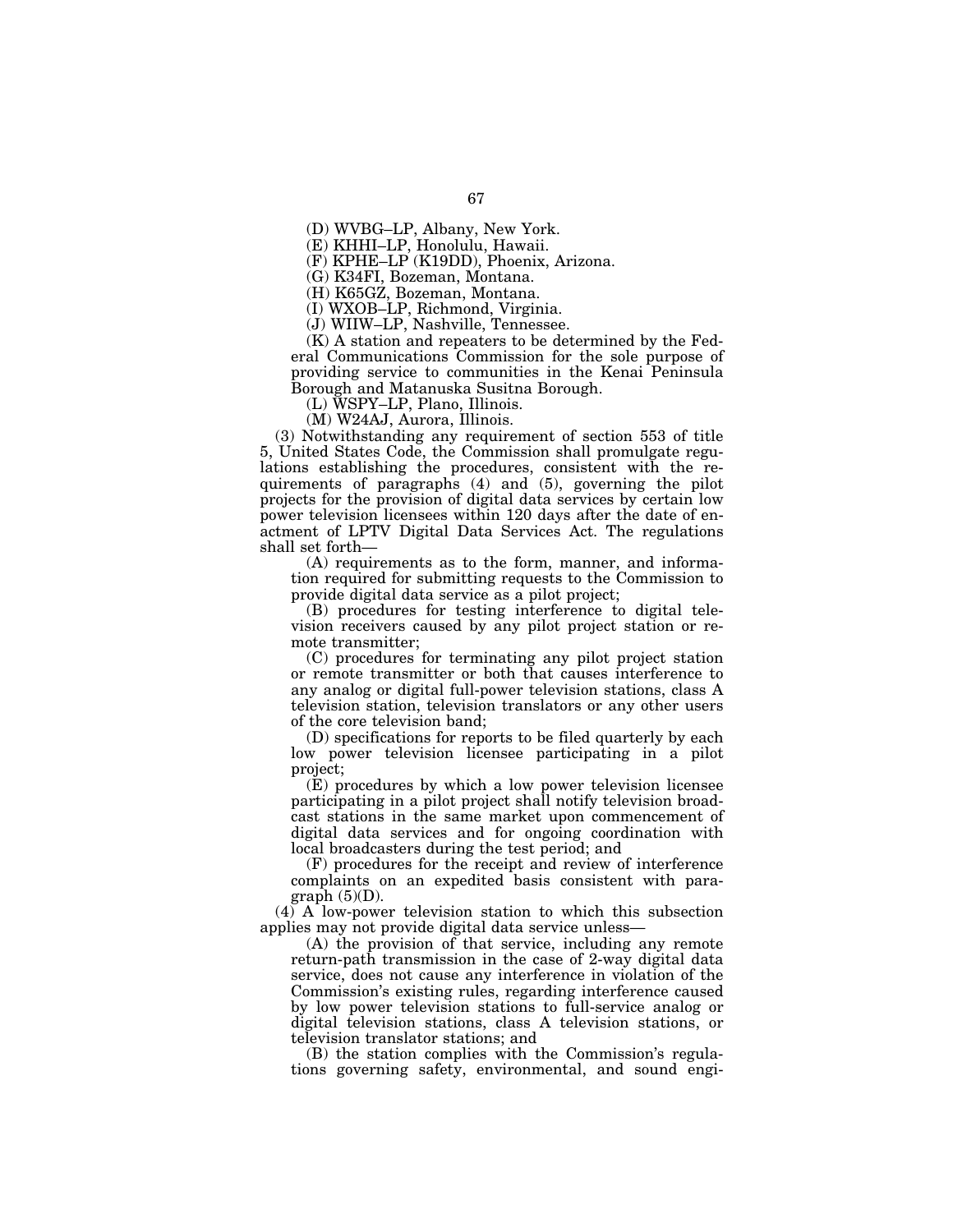neering practices, and any other Commission regulation under paragraph (3) governing pilot program operations.

(5)(A) The Commission may limit the provision of digital data service by a low-power television station to which this subsection applies if the Commission finds that—

(i) the provision of 2-way digital data service by that station causes any interference that cannot otherwise be remedied; or

(ii) the provision of 1-way digital data service by that station causes any interference.

(B) The Commission shall grant any such station, upon application (made in such form and manner and containing such information as the Commission may require) by the licensee or permittee of that station, authority to move the station to another location, to modify its facilities to operate on a different channel, or to use booster or auxiliary transmitting locations, if the grant of authority will not cause interference to the allowable or protected service areas of full service digital television stations, National Television Standards Committee assignments, or television translator stations, and provided, however, no such authority shall be granted unless it is consistent with existing Commission regulations relating to the movement, modification, and use of non-class A low power television transmission facilities in order—

(i) to operate within television channels 2 through 51, inclusive; or

(ii) to demonstrate the utility of low-power television stations to provide high-speed 2-way wireless digital data service.

(C) The Commission shall require quarterly reports from each station authorized to provide digital data services under this subsection that include—

(i) information on the station's experience with interference complaints and the resolution thereof;

(ii) information on the station's market success in providing digital data service; and

(iii) such other information as the Commission may require in order to administer this subsection.

(D) The Commission shall resolve any complaints of interference with television reception caused by any station providing digital data service authorized under this subsection within 60 days after the complaint is received by the Commission.

(6) The Commission shall assess and collect from any lowpower television station authorized to provide digital data service under this subsection an annual fee or other schedule or method of payment comparable to any fee imposed under the authority of this Act on providers of similar services. Amounts received by the Commission under this paragraph may be retained by the Commission as an offsetting collection to the extent necessary to cover the costs of developing and implementing the pilot program authorized by this subsection, and regulating and supervising the provision of digital data service by low-power television stations under this subsection. Amounts received by the Commission under this paragraph in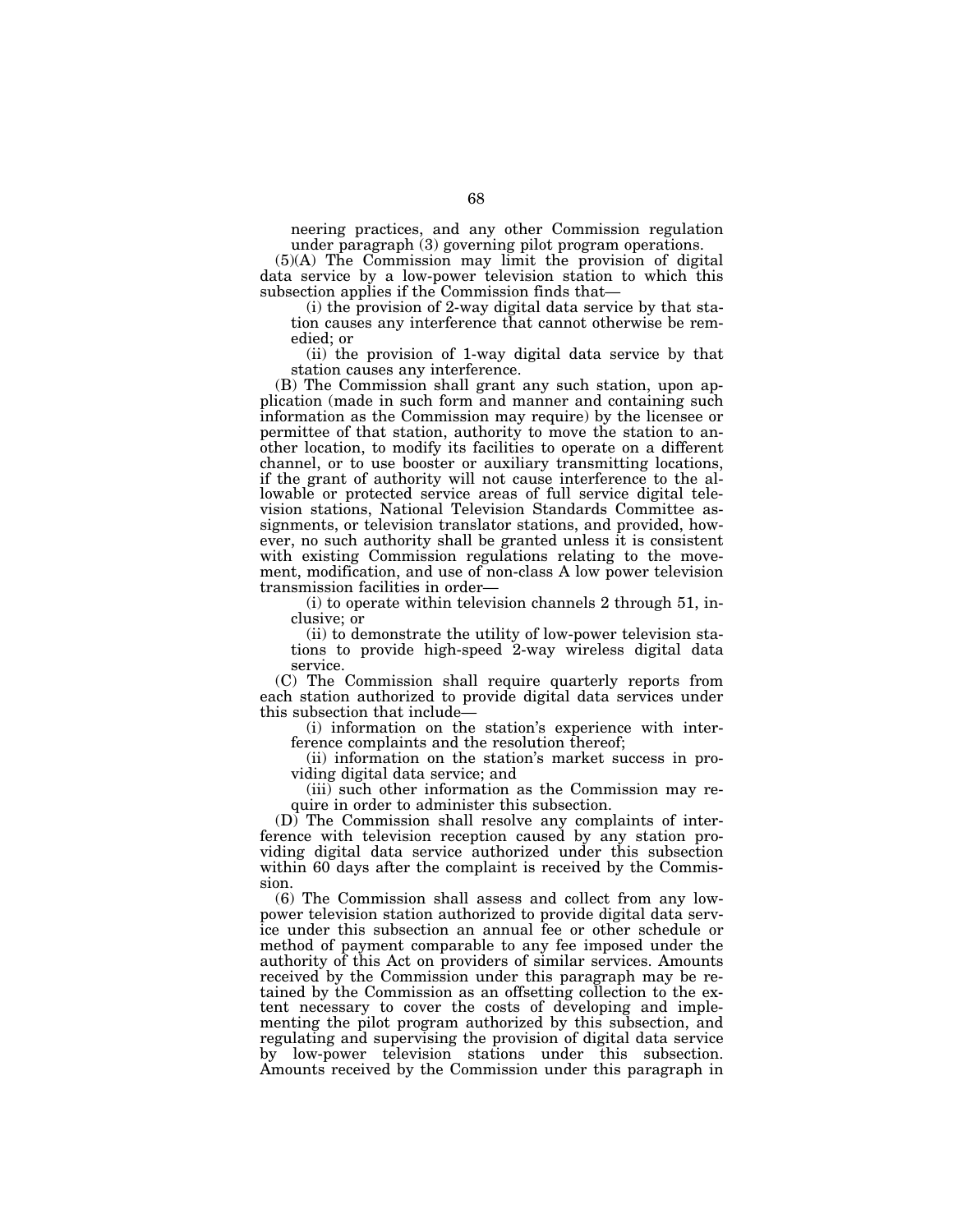excess of any amount retained under the preceding sentence shall be deposited in the Treasury in accordance with chapter 33 of title 31, United States Code.

(7) In this subsection, the term ''digital data service'' includes—

(A) digitally-based interactive broadcast service; and

(B) wireless Internet access, without regard to—

(i) whether such access is—

(I) provided on a one-way or a two-way basis;

(II) portable or fixed; or

(III) connected to the Internet via a band allocated to Interactive Video and Data Service; and

(ii) the technology employed in delivering such service, including the delivery of such service via multiple

transmitters at multiple locations.

(8) Nothing in this subsection limits the authority of the Commission under any other provision of law.

(i) DEFINITIONS.—As used in this section:

(1) ADVANCED TELEVISION SERVICES.—The term ''advanced television services'' means television services provided using digital or other advanced technology as further defined in the opinion, report, and order of the Commission entitled ''Advanced Television Systems and Their Impact Upon the Existing Television Broadcast Service'', MM Docket 87–268, adopted September 17, 1992, and successor proceedings.

(2) DESIGNATED FREQUENCIES.—The term ''designated frequency'' means each of the frequencies designated by the Commission for licenses for advanced television services.

(3) HIGH DEFINITION TELEVISION.—The term ''high definition television'' refers to systems that offer approximately twice the vertical and horizontal resolution of receivers generally available on the date of enactment of the Telecommunications Act of 1996, as further defined in the proceedings described in paragraph (1) of this subsection.

\* \* \* \* \* \* \* **SEC. 339. CARRIAGE OF DISTANT TELEVISION STATIONS BY SAT-ELLITE CARRIERS.** 

(a) PROVISIONS RELATING TO CARRIAGE OF DISTANT SIGNALS.— (1) CARRIAGE PERMITTED.—

(A) IN GENERAL.—Subject to section 119 of title 17, United States Code, any satellite carrier shall be permitted to provide the signals of no more than two network stations in a single day for each television network to any household not located within the local markets of those network stations.

(B) ADDITIONAL SERVICE.—In addition to signals provided under subparagraph (A), any satellite carrier may also provide service under the statutory license of section 122 of title 17, United States Code, to the local market within which such household is located. The service provided under section 122 of such title may be in addition to the two signals provided under section 119 of such title.

(2) REPLACEMENT OF DISTANT SIGNALS WITH LOCAL SIG-NALS.—Notwithstanding any other provision of paragraph (1),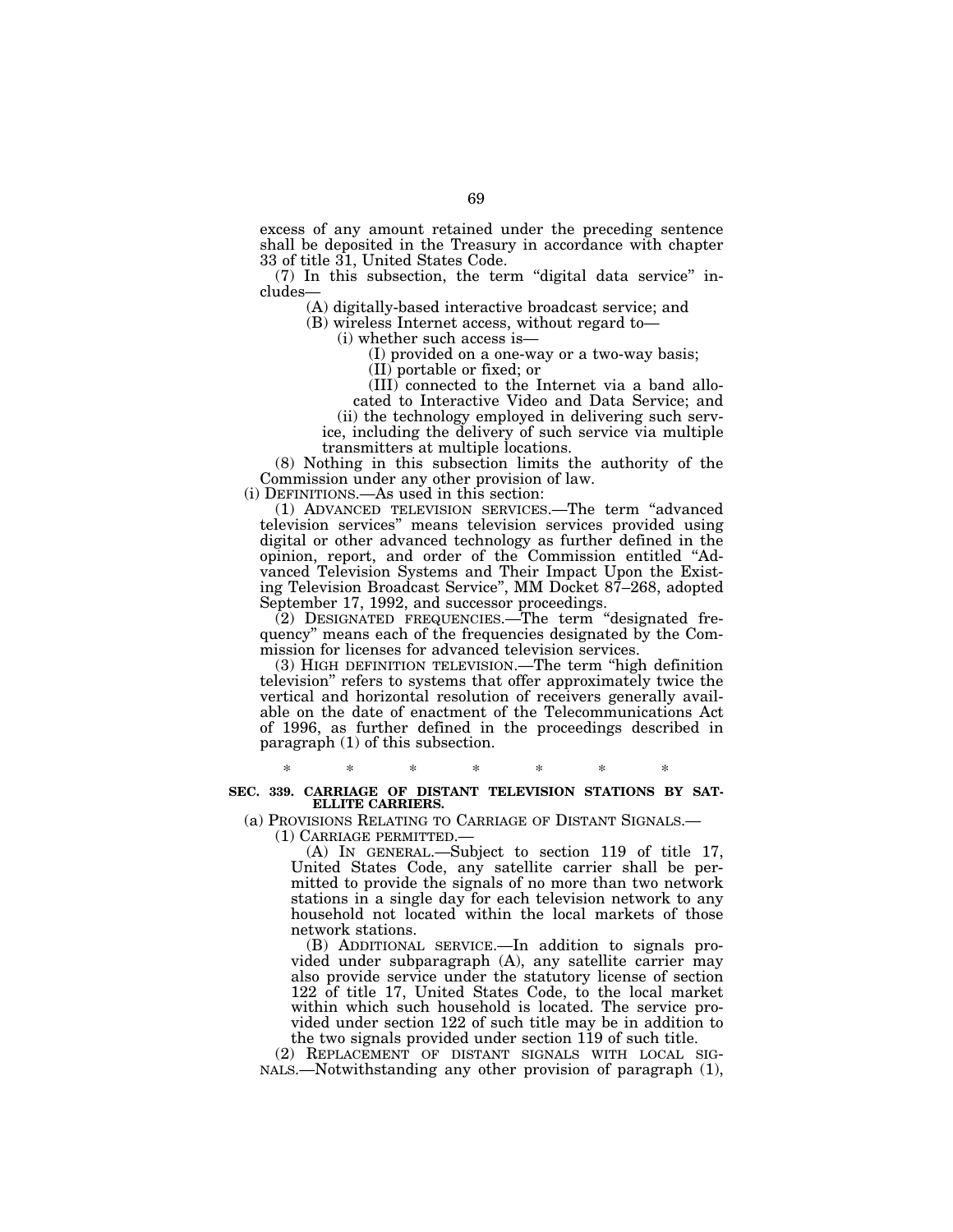the following rules shall apply after the date of enactment of the Satellite Home Viewer Extension and Reauthorization Act of 2004:<br>(A) RULES FOR GRANDFATHERED SUBSCRIBERS.—

(i) FOR THOSE RECEIVING DISTANT SIGNALS.—In the case of a subscriber of a satellite carrier who is eligible to receive the signal of a network station solely by reason of section 119(e) of title 17, United States Code (in this subparagraph referred to as a ''distant signal''), and who, as of October 1, 2009, is receiving the distant signal of that network station, the following shall apply:

(I) In a case in which the satellite carrier makes available to the subscriber the signal of a local network station affiliated with the same television network pursuant to section 338, the carrier may only provide the secondary transmissions of the distant signal of a station affiliated with the same network to that subscriber—

(aa) if, within 60 days after receiving the notice of the satellite carrier under section 338(h)(1) of this Act, the subscriber elects to retain the distant signal; but

(bb) only until such time as the subscriber elects to receive such local signal.

(II) Notwithstanding subclause (I), the carrier may not retransmit the distant signal to any subscriber who is eligible to receive the signal of a network station solely by reason of section 119(e) of title 17, United States Code, unless such carrier, within 60 days after the date of the enactment of the Satellite Home Viewer Extension and Reauthorization Act of 2004, submits to that television network the list and statement required by subparagraph  $(F)(i)$ .

(ii) FOR THOSE NOT RECEIVING DISTANT SIGNALS.—In the case of any subscriber of a satellite carrier who is eligible to receive the distant signal of a network station solely by reason of section 119(e) of title 17, United States Code, and who did not receive a distant signal of a station affiliated with the same network on October 1, 2009, the carrier may not provide the secondary transmissions of the distant signal of a station affiliated with the same network to that subscriber.

(B) RULES FOR OTHER SUBSCRIBERS.—

(i) IN GENERAL.—In the case of a subscriber of a satellite carrier who is eligible to receive the signal of a network station under this section (in this subparagraph referred to as a ''distant signal''), other than subscribers to whom subparagraph (A) applies, the following shall apply:

(I) In a case in which the satellite carrier makes available to that subscriber, on January 1, 2005, the signal of a local network station affiliated with the same television network pursuant to section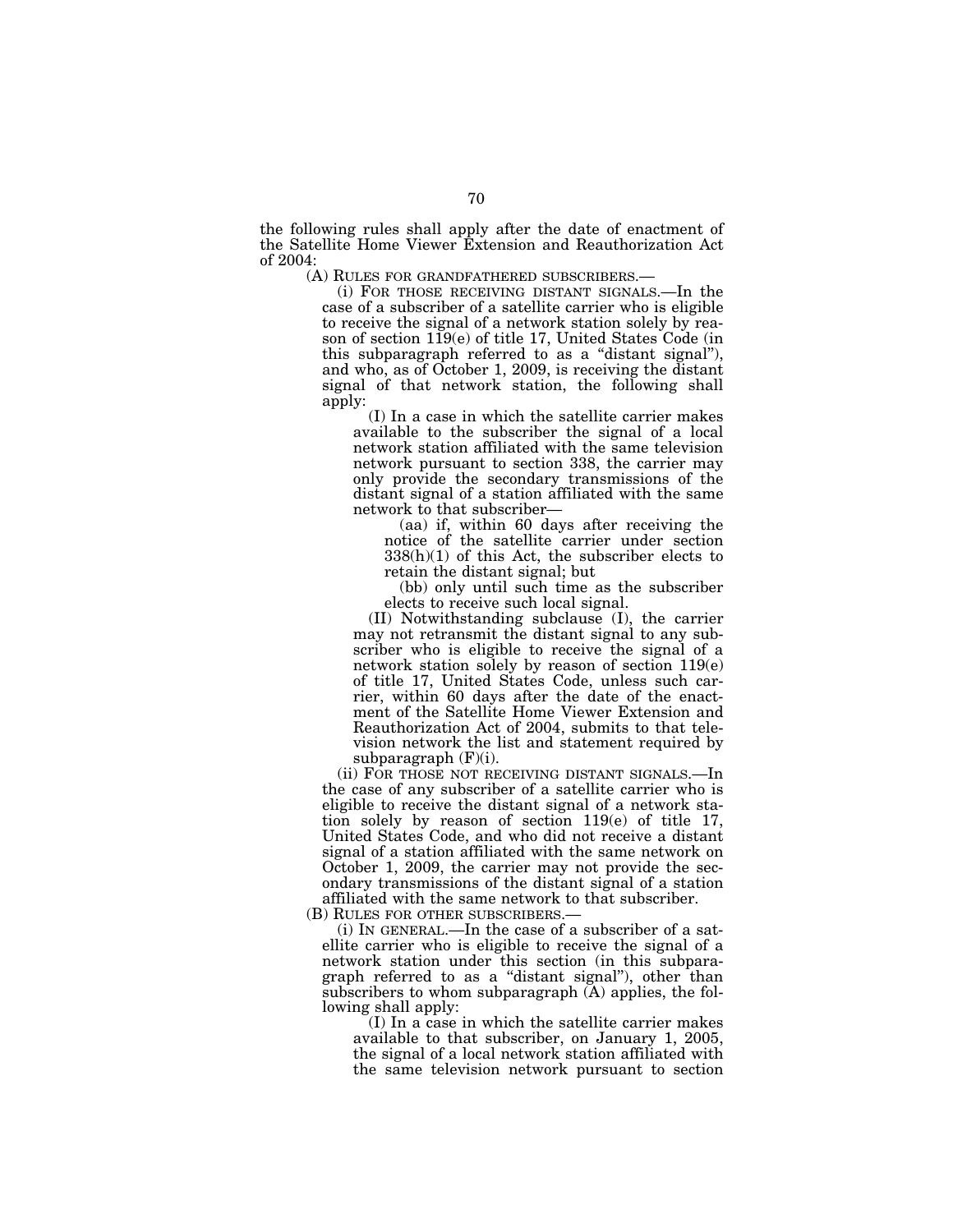338, the carrier may only provide the secondary transmissions of the distant signal of a station affiliated with the same network to that subscriber if the subscriber's satellite carrier, not later than March 1, 2005, submits to that television network the list and statement required by subparagraph  $(F)(i)$ .

(II) In a case in which the satellite carrier does not make available to that subscriber, on January 1, 2005, the signal of a local network station pursuant to section 338, the carrier may only provide the secondary transmissions of the distant signal of a station affiliated with the same network to that subscriber if—

(aa) that subscriber seeks to subscribe to such distant signal before the date on which such carrier commences to carry pursuant to section 338 the signals of stations from the local market of such local network station; and

(bb) the satellite carrier, within 60 days after such date, submits to each television network the list and statement required by subparagraph (F)(ii).

(ii) SPECIAL CIRCUMSTANCES.—A subscriber of a satellite carrier who was lawfully receiving the distant signal of a network station on the day before the date of enactment of the Satellite Television Extension and Localism Act of 2010 may receive both such distant signal and the local signal of a network station affiliated with the same network until such subscriber chooses to no longer receive such distant signal from such carrier, whether or not such subscriber elects to subscribe to such local signal.

(C) FUTURE APPLICABILITY.—A satellite carrier may not provide a distant signal (within the meaning of subparagraph  $(A)$  or  $(B)$ ) to a person who-

(i) is not a subscriber lawfully receiving such secondary transmission as of the date of the enactment of the Satellite Television Extension and Localism Act of 2010 and, at the time such person seeks to subscribe to receive such secondary transmission, resides in a local market where the satellite carrier makes available to that person the signal of a local network station affiliated with the same television network pursuant to section 338 (and the retransmission of such signal by such carrier can reach such subscriber); or

(ii) lawfully subscribes to and receives a distant signal on or after the date of enactment of the Satellite Television Extension and Localism Act of 2010, and, subsequent to such subscription, the satellite carrier makes available to that subscriber the signal of a local network station affiliated with the same network as the distant signal (and the retransmission of such signal by such carrier can reach such subscriber), unless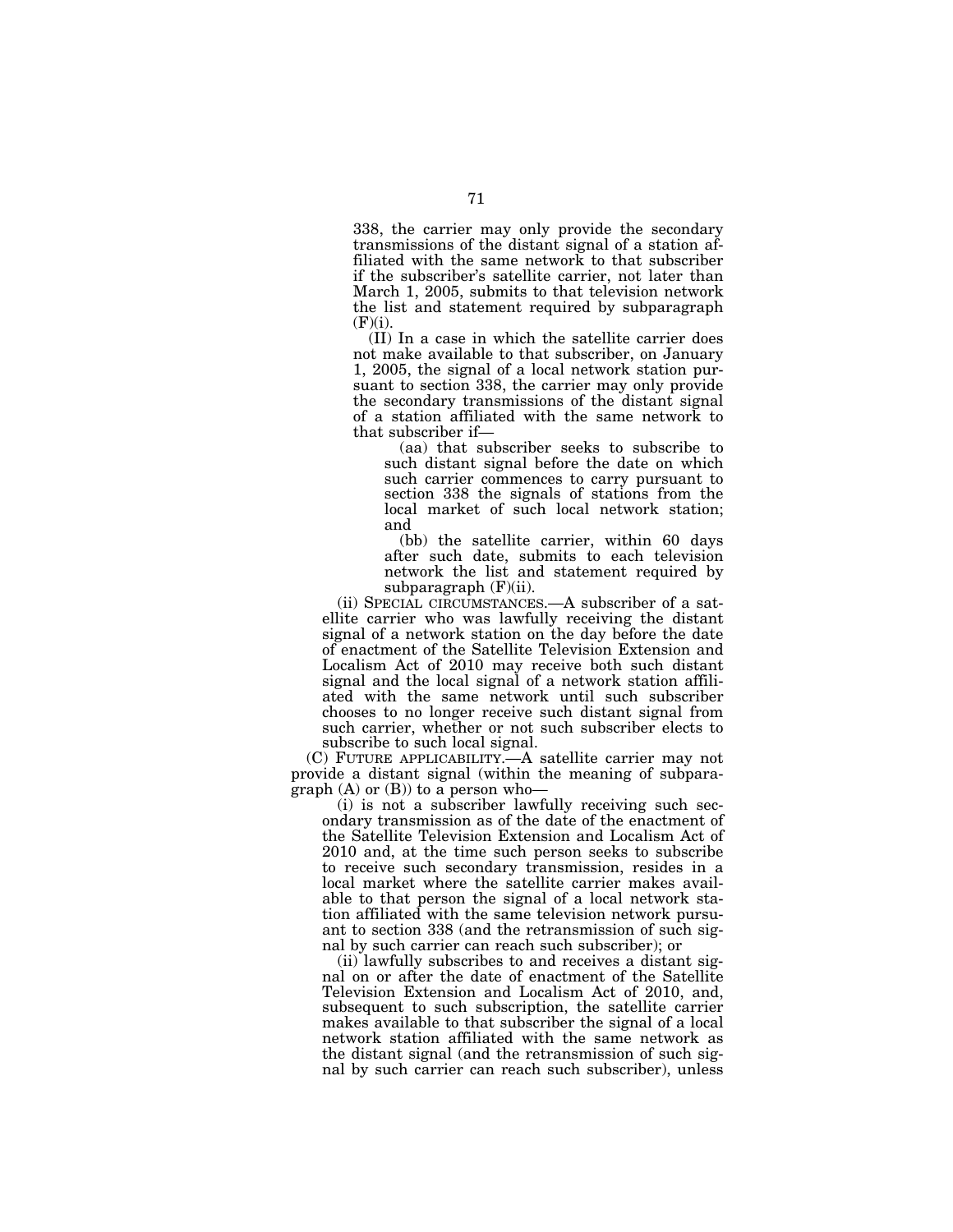such person subscribes to the signal of the local network station within 60 days after such signal is made available.<br>(D) SPECIAL RULES FOR DISTANT SIGNALS.—

(i) ELIGIBILITY AND SIGNAL TESTING.—A subscriber of a satellite carrier shall be eligible to receive a distant signal of a network station affiliated with the same network under this section if, with respect to a local network station, such subscriber—

(I) is a subscriber whose household is not predicted by the model specified in subsection  $(c)(3)$ to receive the signal intensity required under section  $73.622(e)(1)$  or, in the case of a low-power station or translator station transmitting an analog signal, section 73.683(a) of title 47, Code of Federal Regulations, or a successor regulation;

(II) is determined, based on a test conducted in accordance with section 73.686(d) of title 47, Code of Federal Regulations, or any successor regulation, not to be able to receive a signal that exceeds the signal intensity standard in section  $73.622(e)(1)$  or, in the case of a low-power station or translator station transmitting an analog signal, section 73.683(a) of such title, or a successor regulation; or

(III) is in an unserved household, as determined under section 119(d)(10)(A) of title 17, United States Code.

(ii) PRE-ENACTMENT DISTANT SIGNAL SUBSCRIBERS.— Any eligible subscriber under this subparagraph who is a lawful subscriber to such a distant signal as of the date of enactment of the Satellite Television Extension and Localism Act of 2010 may continue to receive such distant signal.

(iii) TIME-SHIFTING PROHIBITED.—In a case in which the satellite carrier makes available to an eligible subscriber under this subparagraph the signal of a local network station pursuant to section 338, the carrier may only provide the distant signal of a station affiliated with the same network to that subscriber if, in the case of any local market in the 48 contiguous States of the United States, the distant signal is the secondary transmission of a station whose prime time network programming is generally broadcast simultaneously with, or later than, the prime time network programming of the affiliate of the same network in the local market.

(iv) SAVINGS PROVISION.—Nothing in this subparagraph shall be construed to affect a satellite carrier's obligations under section 338.<br>(E) AUTHORITY TO GRANT STATION-SPECIFIC WAIVERS.—

This paragraph shall not prohibit a retransmission of a distant signal of any distant network station to any subscriber to whom the signal of a local network station affiliated with the same network is available, if and to the ex-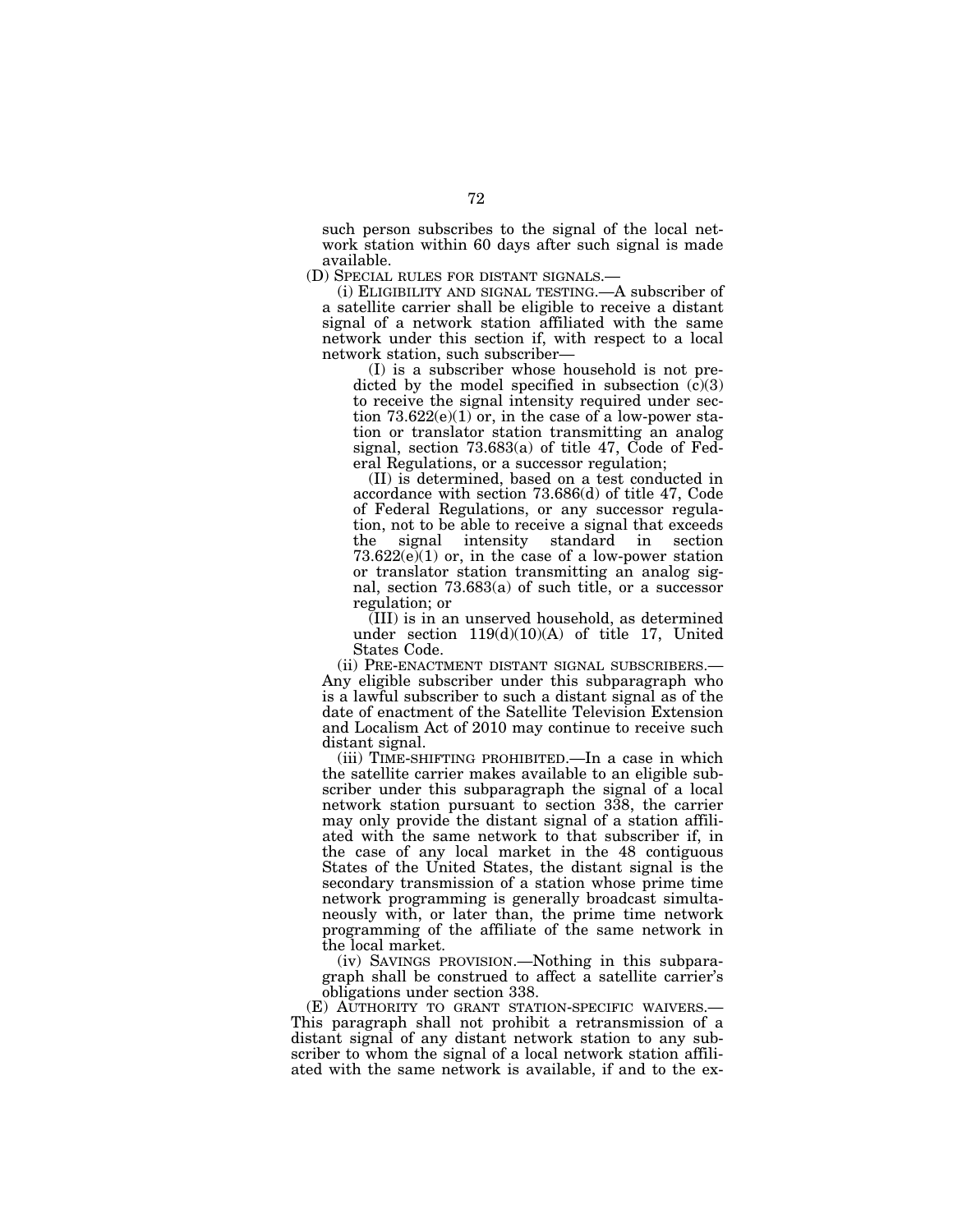tent that such local network station has affirmatively granted a waiver from the requirements of this paragraph to such satellite carrier with respect to retransmission of such distant network station to such subscriber.

(F) NOTICES TO NETWORKS OF DISTANT SIGNAL SUB-<br>SCRIBERS.—<br>(i) Within 60 days after the date of enactment of the

Satellite Home Viewer Extension and Reauthorization Act of 2004, each satellite carrier that provides a distant signal of a network station to a subscriber pursuant to subparagraph  $(A)$  or  $(B)(i)$  of this paragraph shall submit to each network—

(I) a list, aggregated by designated market area, identifying each subscriber provided such a signal by—

(aa) name;

(bb) address (street or rural route number, city, State, and zip code); and

(cc) the distant network signal or signals received; and

(II) a statement that, to the best of the carrier's knowledge and belief after having made diligent and good faith inquiries, the subscriber is qualified under the existing law to receive the distant network signal or signals pursuant to subparagraph  $(A)$  or  $(B)(i)$  of this paragraph.

(ii) Within 60 days after the date a satellite carrier commences to carry pursuant to section 338 the signals of stations from a local market, such a satellite carrier that provides a distant signal of a network station to a subscriber pursuant to subparagraph  $(B)(ii)$ of this paragraph shall submit to each network—

(I) a list identifying each subscriber in that local market provided such a signal by—

(aa) name;

(bb) address (street or rural route number, city, State, and zip code); and

(cc) the distant network signal or signals received; and

(II) a statement that, to the best of the carrier's knowledge and belief after having made diligent and good faith inquiries, the subscriber is qualified under the existing law to receive the distant network signal or signals pursuant to subparagraph (B)(ii) of this paragraph.

(G) OTHER PROVISIONS NOT AFFECTED.—This paragraph shall not affect the eligibility of a subscriber to receive secondary transmissions under section 340 of this Act or as an unserved household included under section 119(a)(12) of title 17, United States Code.

(H) AVAILABLE DEFINED.—For purposes of this paragraph, a satellite carrier makes available a local signal to a subscriber or person if the satellite carrier offers that local signal to other subscribers who reside in the same zip code as that subscriber or person.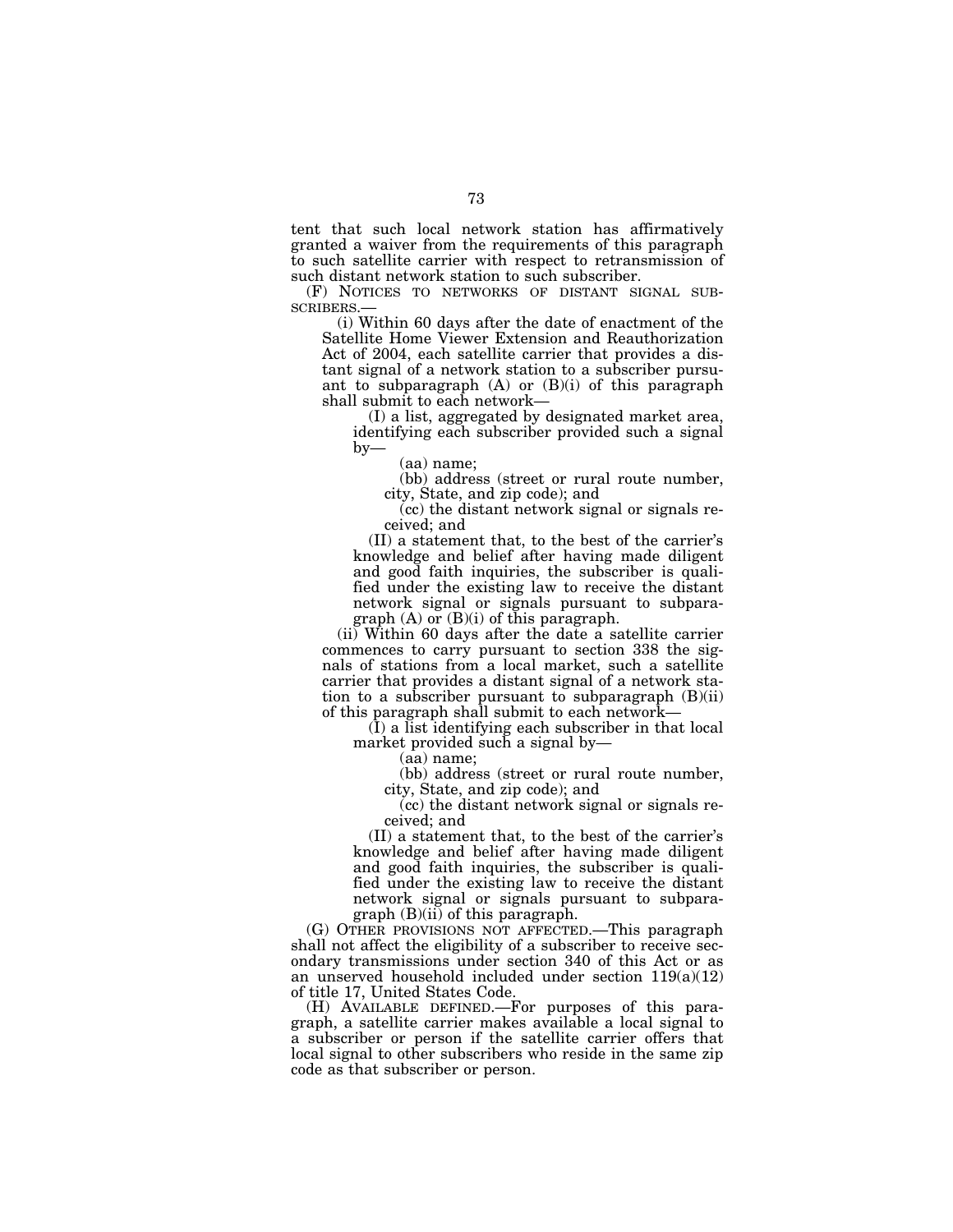(3) PENALTY FOR VIOLATION.—Any satellite carrier that knowingly and willfully provides the signals of television stations to subscribers in violation of this subsection shall be liable for a forfeiture penalty under section 503 in the amount of \$50,000 for each violation or each day of a continuing violation., except that paragraph (2)(D) of this subsection, relating to the provision of distant digital signals, shall be enforceable under the provisions of section 340(f)

(b) EXTENSION OF NETWORK NONDUPLICATION, SYNDICATED EX-CLUSIVITY, AND SPORTS BLACKOUT TO SATELLITE RETRANS-MISSION.—

(1) EXTENSION OF PROTECTIONS.—Within 45 days after the date of the enactment of the Satellite Home Viewer Improvement Act of 1999, the Commission shall commence a single rulemaking proceeding to establish regulations that—

(A) apply network nonduplication protection (47 CFR 76.92) syndicated exclusivity protection (47 CFR 76.151), and sports blackout protection (47 CFR 76.67) to the retransmission of the signals of nationally distributed superstations by satellite carriers to subscribers; and

(B) to the extent technically feasible and not economically prohibitive, apply sports blackout protection (47 CFR 76.67) to the retransmission of the signals of network stations by satellite carriers to subscribers.

(2) DEADLINE FOR ACTION.—The Commission shall complete all actions necessary to prescribe regulations required by this section so that the regulations shall become effective within 1 year after such date of enactment.

(c) ELIGIBILITY FOR RETRANSMISSION.—

 $(1)$  STUDY OF DIGITAL STRENGTH TESTING PROCEDURES.-

 $(A)$  STUDY REQUIRED.—Not later than 1 year after the date of the enactment of the Satellite Home Viewer Extension and Reauthorization Act of 2004, the Federal Communications Commission shall complete an inquiry regarding whether, for purposes of identifying if a household is unserved by an adequate digital signal under section  $119(d)(10)$  of title 17, United States Code, the digital signal strength standard in section 73.622(e)(1) of title 47, Code of Federal Regulations, or the testing procedures in section 73.686(d) of title 47, Code of Federal Regulations, such statutes or regulations should be revised to take into account the types of antennas that are available to consumers.

ø(B) STUDY CONSIDERATIONS.—In conducting the study under this paragraph, the Commission shall consider whether—

 $(i)$  to account for the fact that an antenna can be mounted on a roof or placed in a home and can be fixed or capable of rotating;

 $(iii)$  section 73.686(d) of title 47, Code of Federal Regulations, should be amended to create different procedures for determining if the requisite digital signal strength is present than for determining if the requisite analog signal strength is present;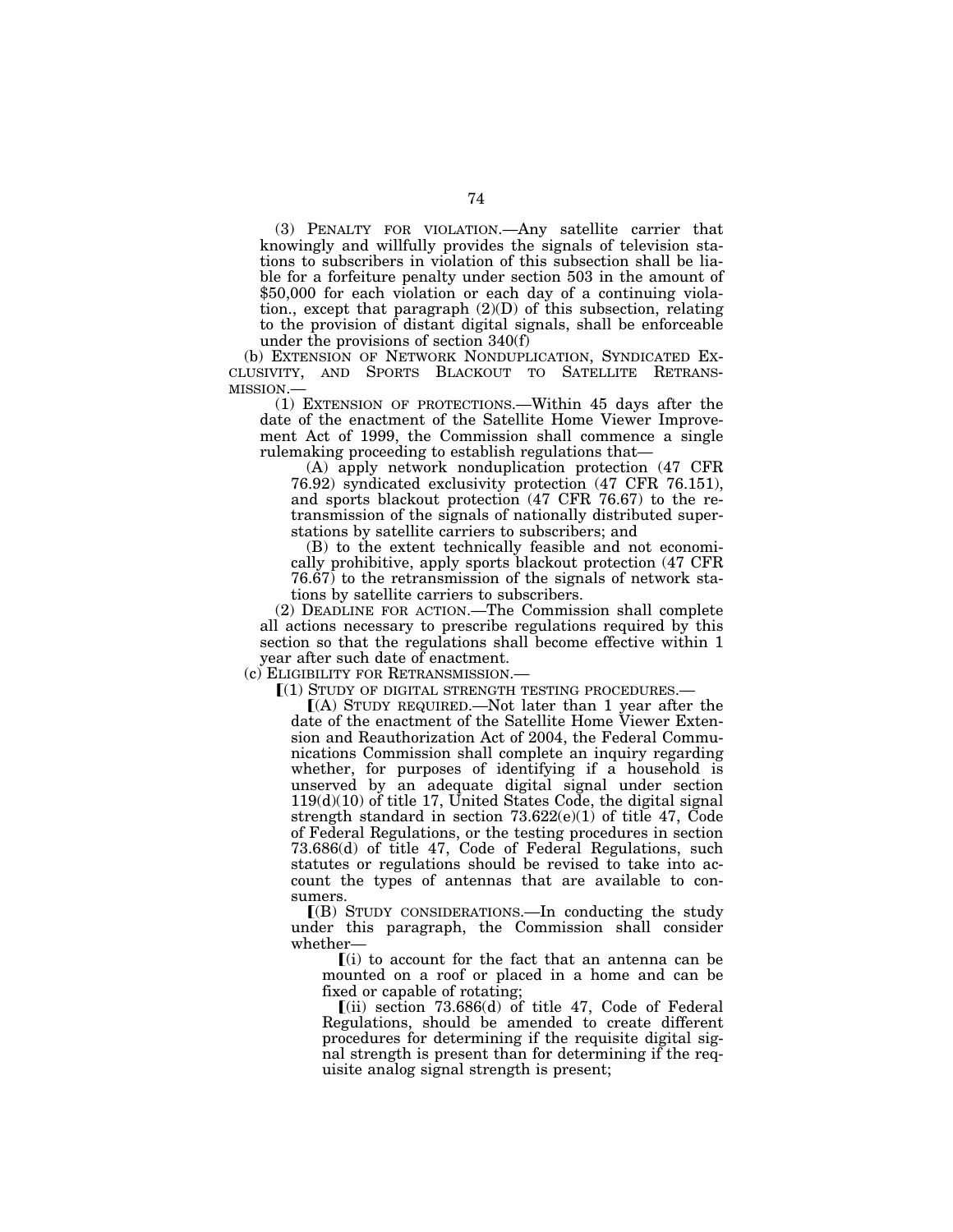$\lceil$ (iii) a standard should be used other than the presence of a signal of a certain strength to ensure that a household can receive a high-quality picture using antennas of reasonable cost and ease of installation;

 $\left[$ (iv) to develop a predictive methodology for determining whether a household is unserved by an adequate digital signal under section  $119(d)(10)$  of title 17, United States Code;

 $(x)$  there is a wide variation in the ability of reasonably priced consumer digital television sets to receive over-the-air signals, such that at a given signal strength some may be able to display high-quality pictures while others cannot, whether such variation is related to the price of the television set, and whether such variation should be factored into setting a standard for determining whether a household is unserved by an adequate digital signal; and

 $\lbrack$ (vi) to account for factors such as building loss, external interference sources, or undesired signals from both digital television and analog television stations using either the same or adjacent channels in nearby markets, foliage, and man-made clutter.

 $(C)$  REPORT.—Not later than 1 year after the date of the enactment of the Satellite Home Viewer Extension and Reauthorization Act of 2004, the Federal Communications Commission shall submit to the Committee on Energy and Commerce of the House of Representatives and the Committee on Commerce, Science, and Transportation of the Senate a report containing—

 $\lceil$ (i) the results of the study under this paragraph; and

 $(iii)$  recommendations, if any, as to what changes should be made to Federal statutes or regulations.]

(2) WAIVERS.—A subscriber who is denied the retransmission of a signal of a network station under section 119 of title 17, United States Code, may request a waiver from such denial by submitting a request, through such subscriber's satellite carrier, to the network station asserting that the retransmission is prohibited. The network station shall accept or reject a subscriber's request for a waiver within 30 days after receipt of the request. The subscriber shall be permitted to receive such retransmission under section  $119(d)(10)(B)$  of title 17, United States Code, if such station agrees to the waiver request and files with the satellite carrier a written waiver with respect to that subscriber allowing the subscriber to receive such retransmission. If a television network station fails to accept or reject a subscriber's request for a waiver within the 30-day period after receipt of the request, that station shall be deemed to agree to the waiver request and have filed such written waiver.<br>(3) ESTABLISHMENT OF IMPROVED PREDICTIVE MODEL AND ON-

LOCATION TESTING REQUIRED.—<br>(A) PREDICTIVE MODEL.—Within 270 days after the date

of the enactment of the Satellite Television Extension and Localism Act of 2010, the Commission shall develop and prescribe by rule a point-to-point predictive model for reli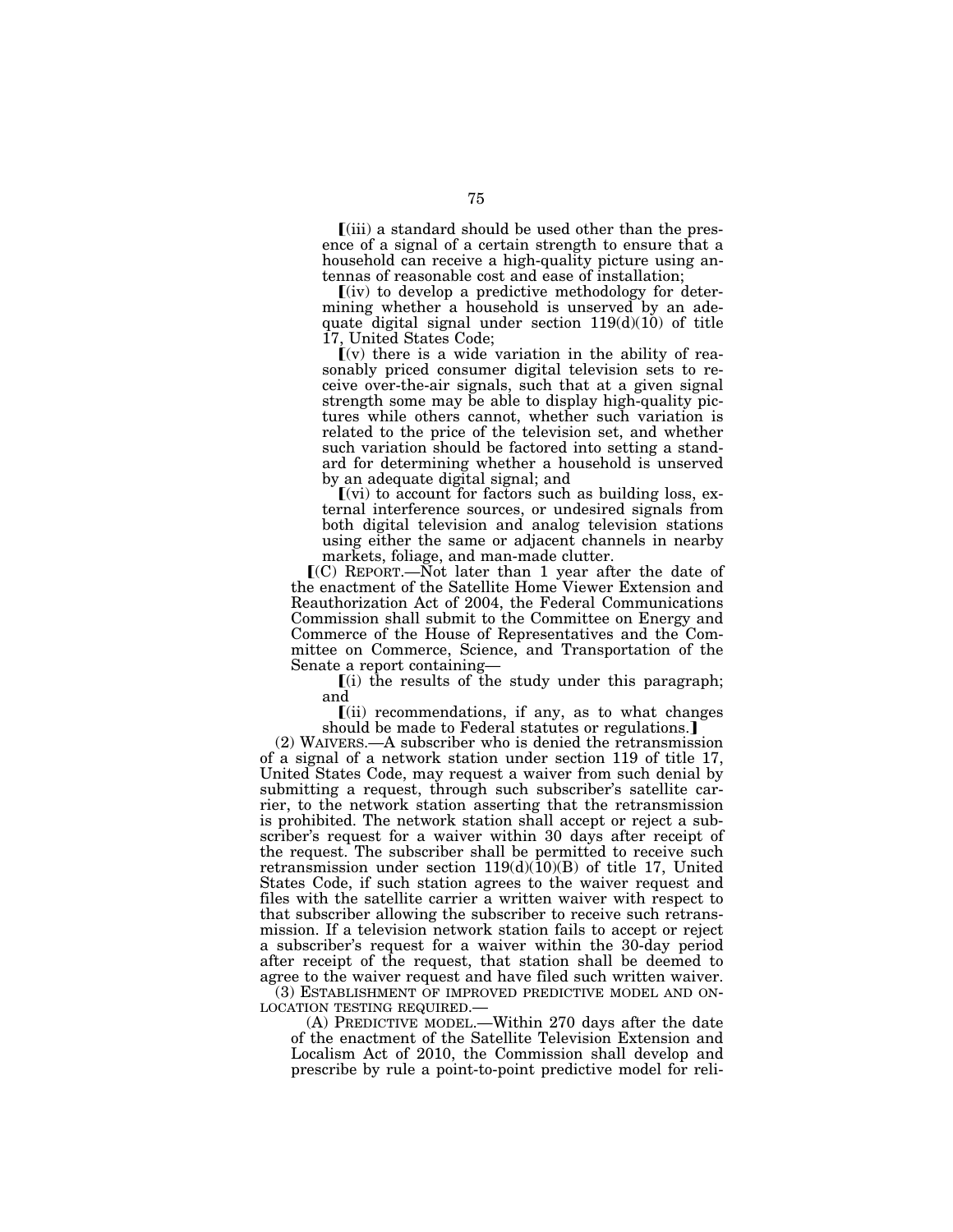ably and presumptively determining the ability of individual locations, through the use of an antenna, to receive signals in accordance with the signal intensity standard in section 73.622(e)(1) of title 47, Code of Federal Regulations, or a successor regulation, including to account for the continuing operation of translator stations and low power television stations. In prescribing such model, the Commission shall rely on the Individual Location Longley-Rice model set forth by the Commission in CS Docket No. 98–201, as previously revised with respect to analog signals, and as recommended by the Commission with respect to digital signals in its Report to Congress in ET Docket No. 05–182, FCC 05–199 (released December 9, 2005). The Commission shall establish procedures for the continued refinement in the application of the model by the use of additional data as it becomes available.

(B) ON-LOCATION TESTING.—The Commission shall issue an order completing its rulemaking proceeding in ET Docket No. 06–94 within 270 days after the date of enactment of the Satellite Television Extension and Localism Act of 2010. In conducting such rulemaking, the Commission shall seek ways to minimize consumer burdens associated with on-location testing.

(4) OBJECTIVE VERIFICATION.—

(A) IN GENERAL.—If a subscriber's request for a waiver under paragraph (2) is rejected and the subscriber submits to the subscriber's satellite carrier a request for a test verifying the subscriber's inability to receive a signal of the signal intensity referenced in clause (i) of subsection  $(a)(2)(D)$ , the satellite carrier and the network station or stations asserting that the retransmission is prohibited with respect to that subscriber shall select a qualified and independent person to conduct the test referenced in such clause. Such test shall be conducted within 30 days after the date the subscriber submits a request for the test. If the written findings and conclusions of a test conducted in accordance with such clause demonstrate that the subscriber does not receive a signal that meets or exceeds the requisite signal intensity standard in such clause, the subscriber shall not be denied the retransmission of a signal of a network station under section  $119(d)(10)(A)$  of title 17, United States Code.<br>(B) DESIGNATION

OF TESTER AND ALLOCATION OF COSTS.—If the satellite carrier and the network station or stations asserting that the retransmission is prohibited are unable to agree on such a person to conduct the test, the person shall be designated by an independent and neutral entity designated by the Commission by rule. Unless the satellite carrier and the network station or stations otherwise agree, the costs of conducting the test under this paragraph shall be borne by the satellite carrier, if the station's signal meets or exceeds such requisite signal intensity standard, or by the network station, if its signal fails to meet or exceed such standard.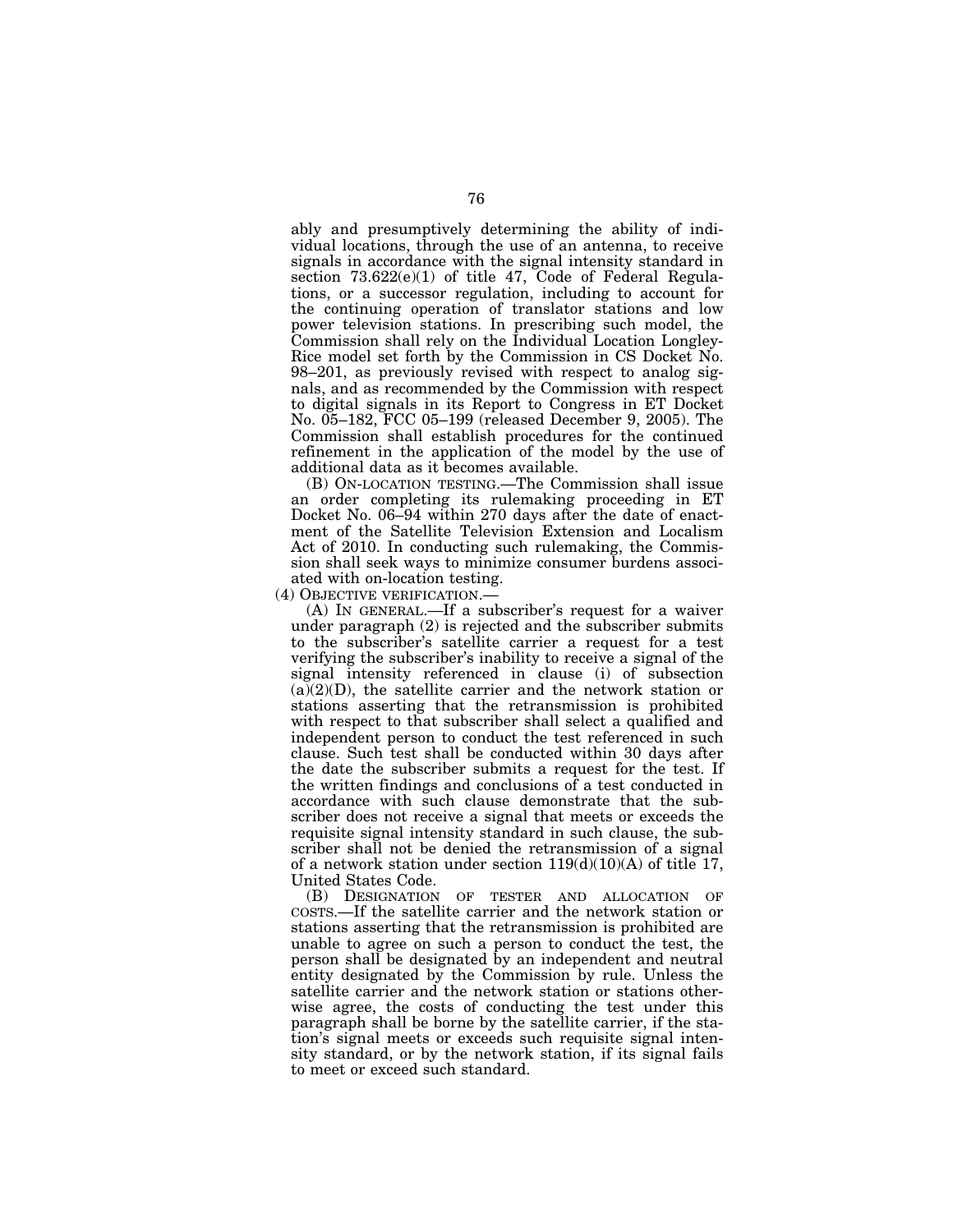(C) AVOIDANCE OF UNDUE BURDEN.—Commission regulations prescribed under this paragraph shall seek to avoid any undue burden on any party.

(D) REDUCTION OF VERIFICATION BURDENS.—Within 1 year after the date of enactment of the Satellite Home Viewer Extension and Reauthorization Act of 2004, the Commission shall by rule exempt from the verification requirements of subparagraph (A) any request for a test made by a subscriber to a satellite carrier to whom the retransmission of the signals of local broadcast stations is available under section 338 from such carrier.

(E) EXCEPTION.—A satellite carrier may refuse to engage in the testing process. If the carrier does so refuse, a subscriber in a local market in which the satellite carrier does not offer the signals of local broadcast stations under section 338 may, at his or her own expense, authorize a signal intensity test to be performed pursuant to the procedures specified by the Commission in section 73.686(d) of title 47, Code of Federal Regulations, by a tester who is approved by the satellite carrier and by each affected network station, or who has been previously approved by the satellite carrier and by each affected network station but not previously disapproved. A tester may not be so disapproved for a test after the tester has commenced such test. The tester shall give 5 business days advance written notice to the satellite carrier and to the affected network station or stations. A signal intensity test conducted in accordance with this subparagraph shall be determinative of the signal strength received at that household for purposes of determining whether the household is capable of receiving a signal.

(5) DEFINITION.—Notwithstanding subsection  $(d)(4)$ , for purposes of paragraphs  $(2)$  and  $(4)$  of this subsection, the term 'satellite carrier" includes a distributor (as defined in section 119(d)(1) of title 17, United States Code), but only if the satellite distributor's relationship with the subscriber includes billing, collection, service activation, and service deactivation. (d) DEFINITIONS.—For the purposes of this section:

(1) LOCAL MARKET.—The term ''local market'' has the meaning given that term under section 122(j) of title 17, United States Code.

(2) NATIONALLY DISTRIBUTED SUPERSTATION.—The term ''nationally distributed superstation'' means a television broadcast station, licensed by the Commission, that—

(A) is not owned or operated by or affiliated with a television network that, as of January 1, 1995, offered interconnected program service on a regular basis for 15 or more hours per week to at least 25 affiliated television licensees in 10 or more States;

(B) on May 1, 1991, was retransmitted by a satellite carrier and was not a network station at that time; and

(C) was, as of July 1, 1998, retransmitted by a satellite carrier under the statutory license of section 119 of title 17, United States Code.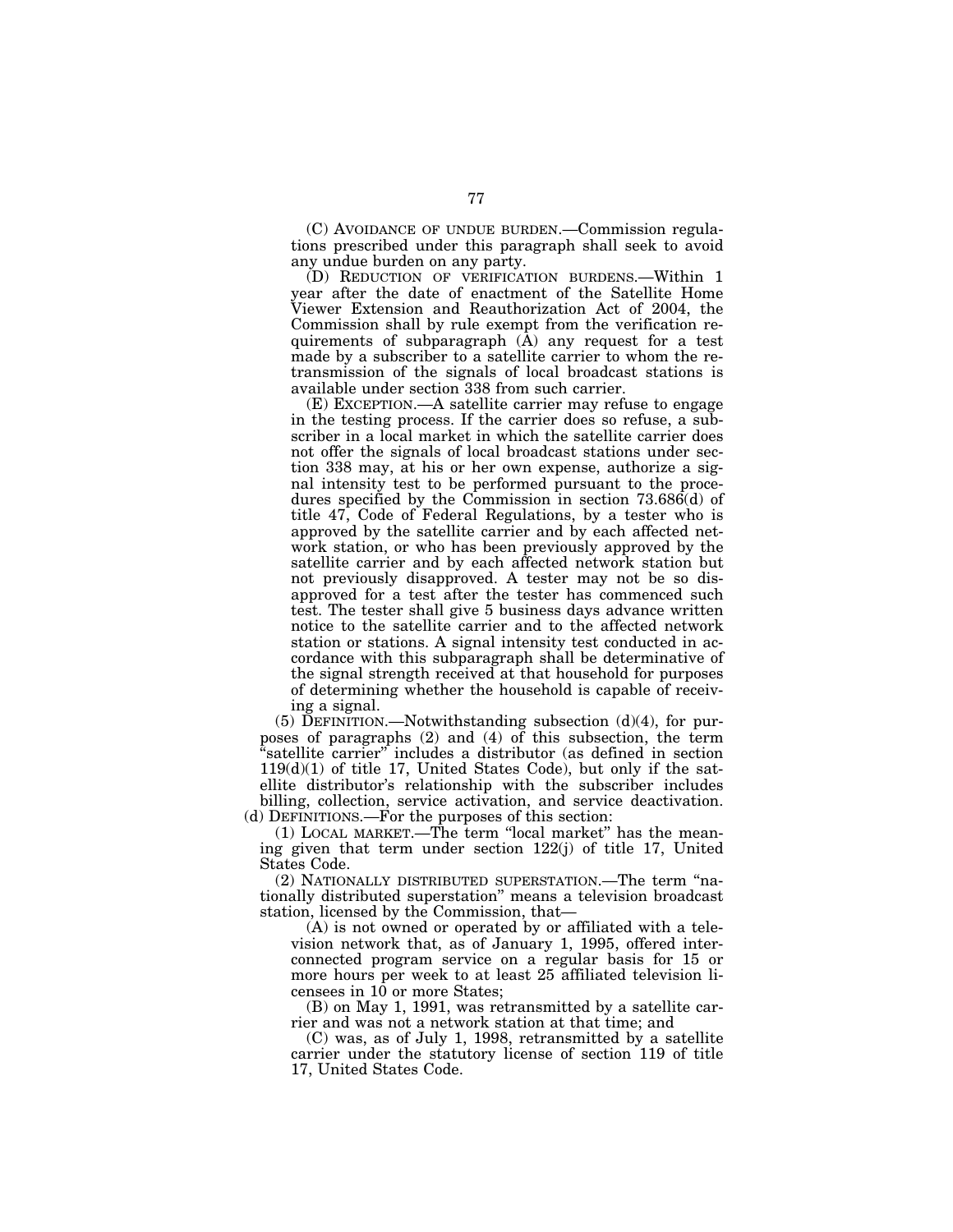(3) NETWORK STATION.—The term ''network station'' has the meaning given such term under section 119(d) of title 17, United States Code.

(4) SATELLITE CARRIER.—The term ''satellite carrier'' has the meaning given such term under section 119(d) of title 17, United States Code.

(5) TELEVISION NETWORK.—The term ''television network'' means a television network in the United States which offers an interconnected program service on a regular basis for 15 or more hours per week to at least 25 affiliated broadcast stations in 10 or more States.

\* \* \* \* \* \* \*

### **PART IV—ASSISTANCE FOR PUBLIC TELE-COMMUNICATIONS FACILITIES; TELE-COMMUNICATIONS DEMONSTRATIONS; COR-PORATION FOR PUBLIC BROADCASTING**

\* \* \* \* \* \* \*

## **Subpart D—Corporation for Public Broadcasting**

#### **SEC. 396. DECLARATION OF POLICY.**

(a) The Congress hereby finds and declares that—

(1) it is in the public interest to encourage the growth and development of public radio and television broadcasting, including the use of such media for instructional, educational, and cultural purposes;

(2) it is in the public interest to encourage the growth and development of nonbroadcast telecommunications technologies for the delivery of public telecommunications services;

(3) expansion and development of public telecommunications and of diversity of its programming depend on freedom, imagination, and initiative on both local and national levels;

(4) the encouragement and support of public telecommunications, while matters of importance for private and local development, are also of appropriate and important concern to the Federal Government;

(5) it furthers the general welfare to encourage public telecommunications services which will be responsive to the interests of people both in particular localities and throughout the United States, which will constitute an expression of diversity and excellence, and which will constitute a source of alternative telecommunications services for all the citizens of the Nation;

(6) it is in the public interest to encourage the development of programming that involves creative risks and that addresses the needs of unserved and underserved audiences, particularly children and minorities;

(7) it is necessary and appropriate for the Federal Government to complement, assist, and support a national policy that will most effectively make public telecommunications services available to all citizens of the United States;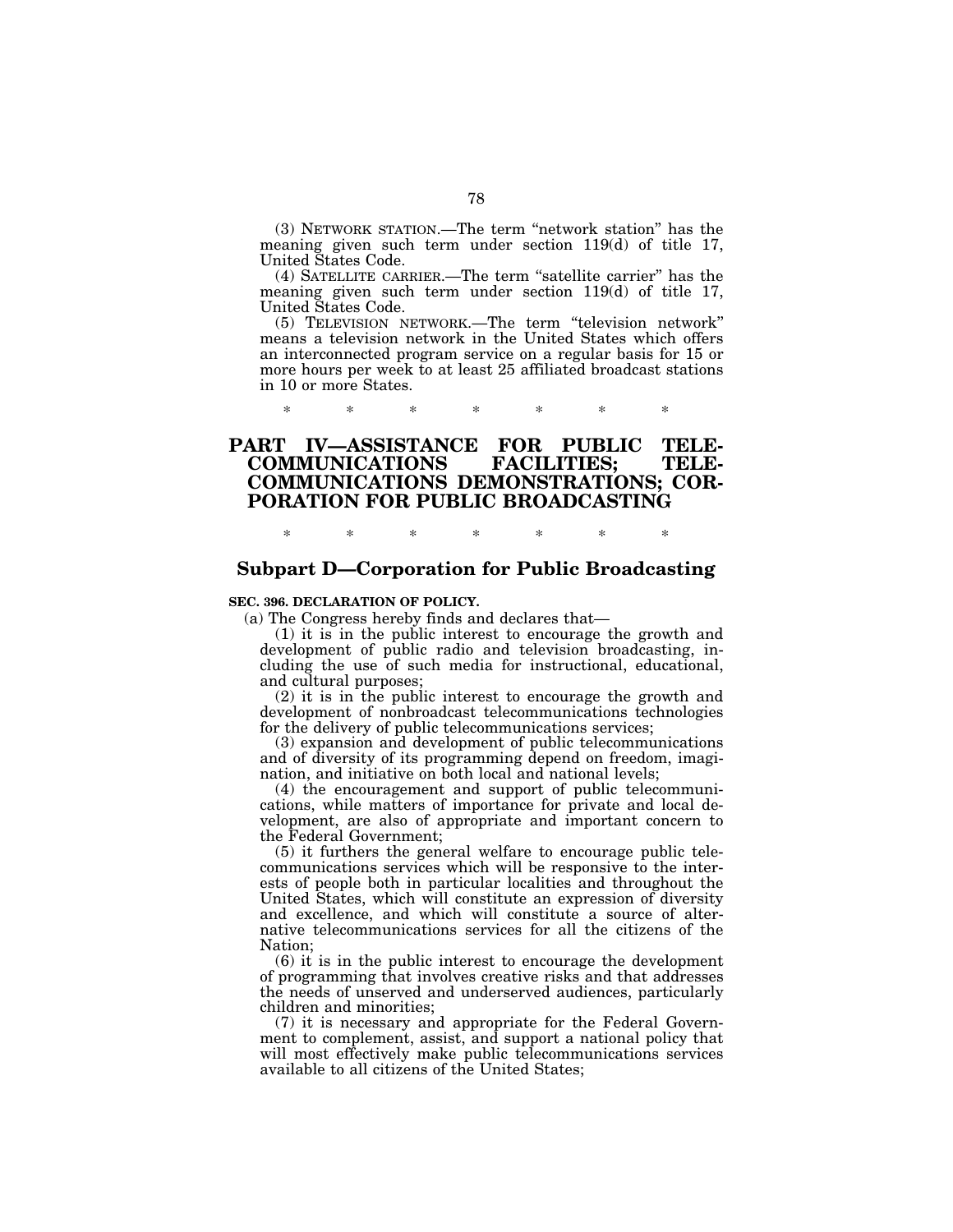(8) public television and radio stations and public telecommunications services constitute valuable local community resources for utilizing electronic media to address national concerns and solve local problems through community programs and outreach programs;

(9) it is in the public interest for the Federal Government to ensure that all citizens of the United States have access to public telecommunications services through all appropriate available telecommunications distribution technologies; and

(10) a private corporation should be created to facilitate the development of public telecommunications and to afford maximum protection from extraneous interference and control.

#### Corporation Established

(b) There is authorized to be established a nonprofit corporation, to be known as the ''Corporation for Public Broadcasting'', which will not be an agency or establishment of the United States Government. The Corporation shall be subject to the provisions of this section, and, to the extent consistent with this section, to the District of Columbia Nonprofit Corporation Act.

#### Board of Directors

(c)(1) The Corporation for Public Broadcasting shall have a Board of Directors (hereinafter in this section referred to as the ''Board''), consisting of 9 members appointed by the President, by and with the advice and consent of the Senate. No more than 5 members of the Board appointed by the President may be members of the same political party.

(2) The 9 members of the Board appointed by the President (A) shall be selected from among citizens of the United States (not regular full-time employees of the United States) who are eminent in such fields as education, cultural and civic affairs, or the arts, including radio and television; and (B) shall be selected so as to provide as nearly as practicable a broad representation of various regions of the Nation, various professions and occupations, and various kinds of talent and experience appropriate to the functions and responsibilities of the Corporation.

(3) Of the members of the Board appointed by the President under paragraph (1), one member shall be selected from among individuals who represent the licensees and permittees of public television stations, and one member shall be selected from among individuals who represent the licensees and permittees of public radio stations.

(4) The members of the initial Board of Directors shall serve as incorporators and shall take whatever actions are necessary to establish the Corporation under the District of Columbia Nonprofit Corporation Act.

(5) The term of office of each member of the Board appointed by the President shall be 6 years, except as provided in section  $5(c)$ of the Public Telecommunications Act of 1992. Any member whose term has expired may serve until such member's successor has taken office, or until the end of the calendar year in which such member's term has expired, whichever is earlier. Any member appointed to fill a vacancy occurring prior to the expiration of the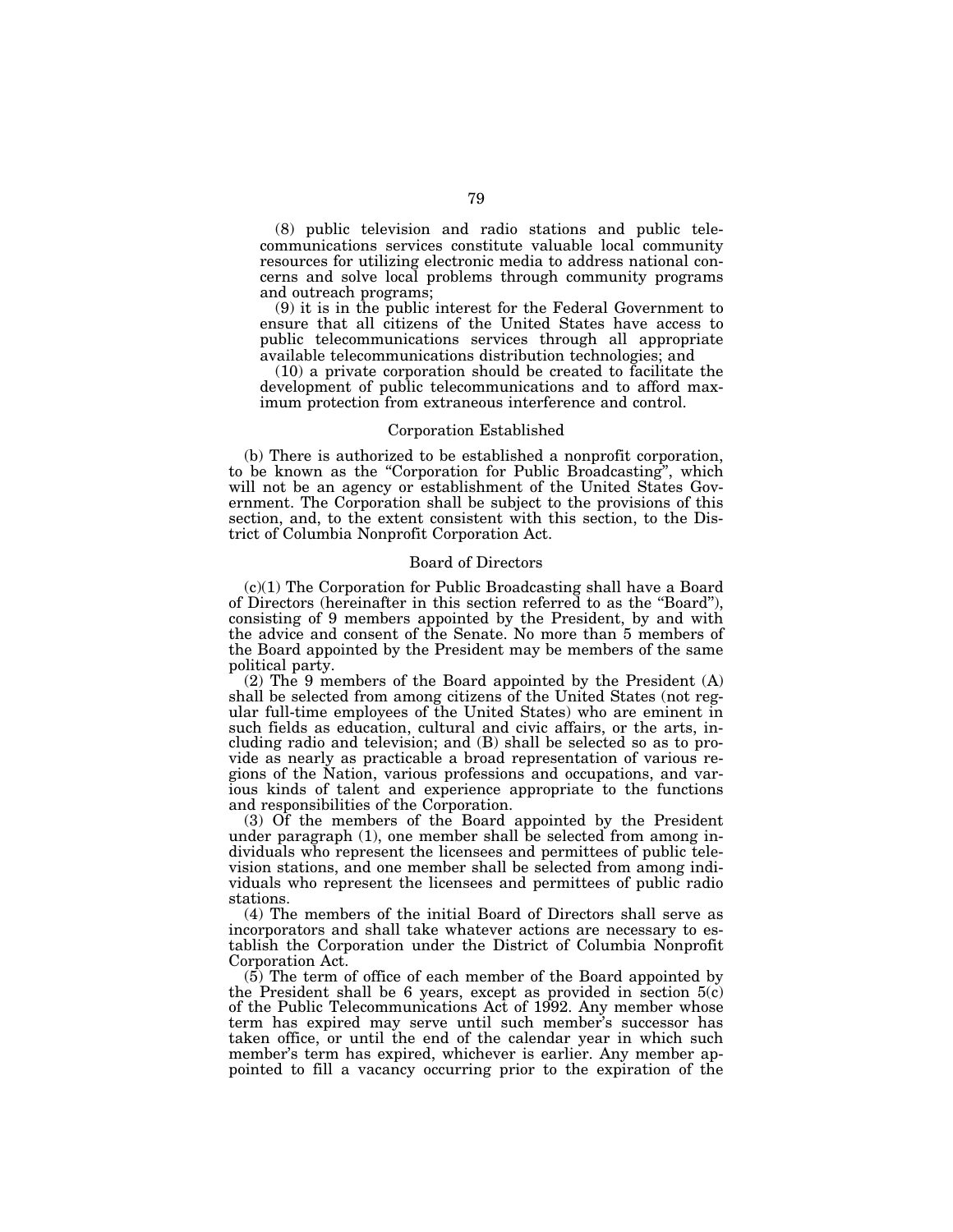term for which such member's predecessor was appointed shall be appointed for the remainder of such term. No member of the Board shall be eligible to serve in excess of 2 consecutive full terms.

(6) Any vacancy in the Board shall not affect its power, but shall be filled in the manner consistent with this Act.

(7) Members of the Board shall attend not less than 50 percent of all duly convened meetings of the Board in any calendar year. A member who fails to meet the requirement of the preceding sentence shall forfeit membership and the President shall appoint a new member to fill such vacancy not later then 30 days after such vacancy is determined by the Chairman of the Board.

#### Election of Chairman and Vice Chairman; Compensation

(d)(1) Members of the Board shall annually elect one of their members to be Chairman and elect one or more of their members as a Vice Chairman or Vice Chairmen.

(2) The members of the Board shall not, by reason of such membership, be deemed to be officers or employees of the United States. They shall, while attending meetings of the Board or while engaged in duties related to such meetings or other activities of the Board pursuant to this subpart, be entitled to receive compensation at the rate of \$150 per day, including traveltime. No Board member shall receive compensation of more than \$10,000 in any fiscal year. While away from their homes or regular places of business, Board members shall be allowed travel and actual, reasonable, and necessary expenses.

#### Officers and Employees

 $(e)(1)$  The Corporation shall have a President, and such other officers as may be named and appointed by the Board for terms and at rates of compensation fixed by the Board. No officer or employee of the Corporation may be compensated by the Corporation at an annual rate of pay which exceeds the rate of basic pay in effect from time to time for level I of the Executive Schedule under section 5312 of title 5, United States Code. No individual other than a citizen of the United States may be an officer of the Corporation. No officer of the Corporation, other than the Chairman or a Vice Chairman, may receive any salary or other compensation (except for compensation for services on boards of directors of other organizations that do not receive funds from the Corporation, on committees of such boards, and in similar activities for such organizations) from any sources other than the Corporation for services rendered during the period of his or her employment by the Corporation. Service by any officer on boards of directors of other organizations, on committees of such boards, and in similar activities for such organizations shall be subject to annual advance approval by the Board and subject to the provisions of the Corporation's Statement of Ethical Conduct. All officers shall serve at the pleasure of the Board.

(2) Except as provided in the second sentence of subsection  $(c)(1)$ of this section, no political test or qualification shall be used in selecting, appointing, promoting, or taking other personnel actions with respect to officers, agents, and employees of the Corporation.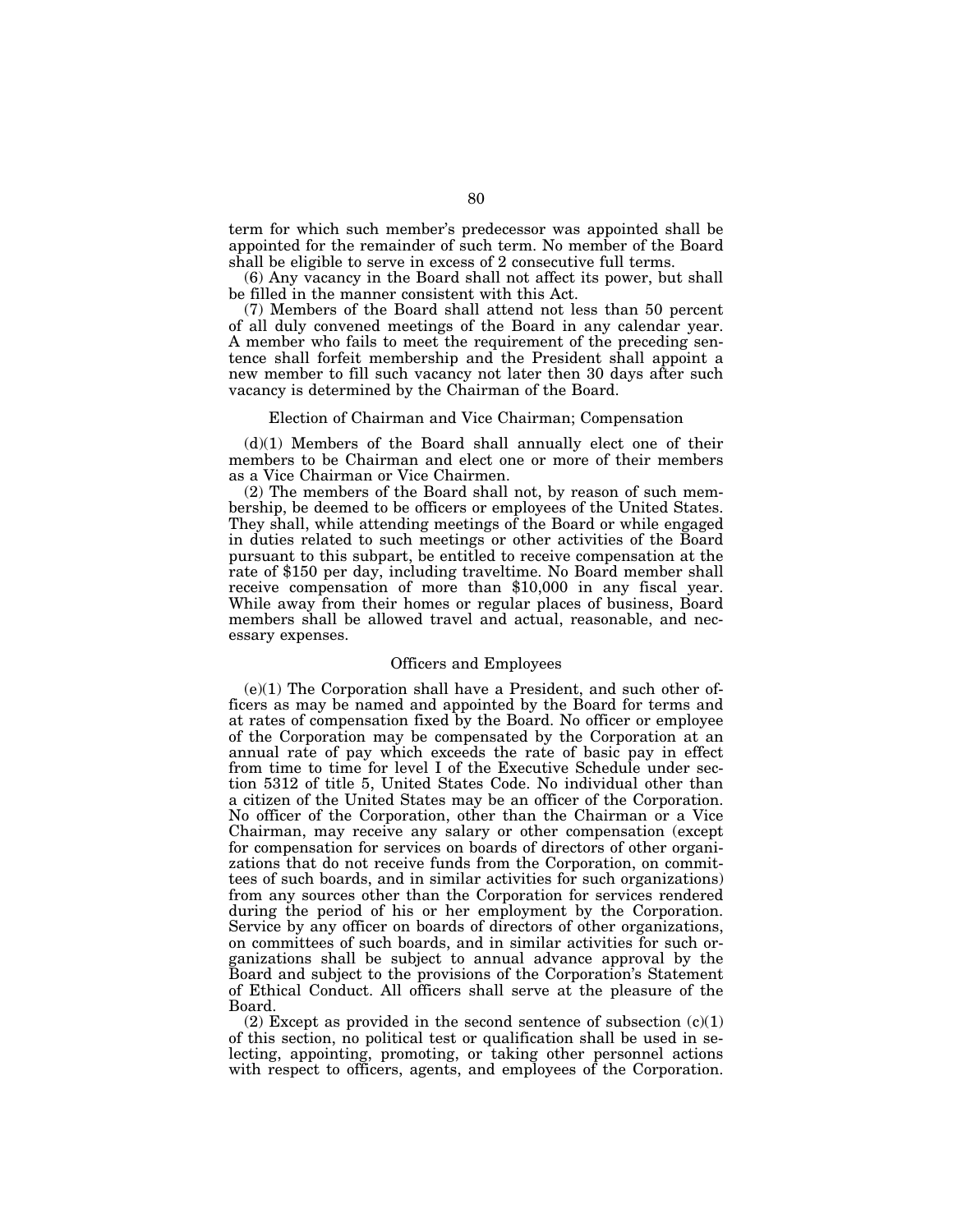#### Nonprofit and Nonpolitical Nature of the Corporation

 $(f)(1)$  The Corporation shall have no power to issue any shares of stock, or to declare or pay any dividends.

(2) No part of the income or assets of the Corporation shall inure to the benefit of any director, officer, employee, or any other individual except as salary or reasonable compensation for services.

(3) The Corporation may not contribute to or otherwise support any political party or candidate for elective public office.

#### Purposes and Activities of Corporation

 $(g)(1)$  In order to achieve the objectives and to carry out the purposes of this subpart, as set out in subsection (a), the Corporation is authorized to—

(A) facilitate the full development of public telecommunications in which programs of high quality, diversity, creativity, excellence, and innovation, which are obtained from diverse sources, will be made available to public telecommunications entities, with strict adherence to objectivity and balance in all programs or series of programs of a controversial nature;

(B) assist in the establishment and development of one or more interconnection systems to be used for the distribution of public telecommunications services so that all public telecommunications entities may disseminate such services at times chosen by the entities;

(C) assist in the establishment and development of one or more systems of public telecommunications entities throughout the United States; and

(D) carry out its purposes and functions and engage in its activities in ways that will most effectively assure the maximum freedom of the public telecommunications entities and systems from interference with, or control of, program content or other activities.

(2) In order to carry out the purposes set forth in subsection (a), the Corporation is authorized to—

(A) obtain grants from and make contracts with individuals and with private, State, and Federal agencies, organizations, and institutions;

(B) contract with or make grants to public telecommunications entities, national, regional, and other systems of public telecommunications entities, and independent producers and production entities, for the production or acquisition of public telecommunications services to be made available for use by public telecommunications entities, except that—

(i) to the extent practicable, proposals for the provision of assistance by the Corporation in the production or acquisition of programs or series of programs shall be evaluated on the basis of comparative merit by panels of outside experts, representing diverse interests and perspectives, appointed by the Corporation; and

(ii) nothing in this subparagraph shall be construed to prohibit the exercise by the Corporation of its prudent business judgement with respect to any grant to assist in the production or acquisition of any program or series of programs recommended by any such panel;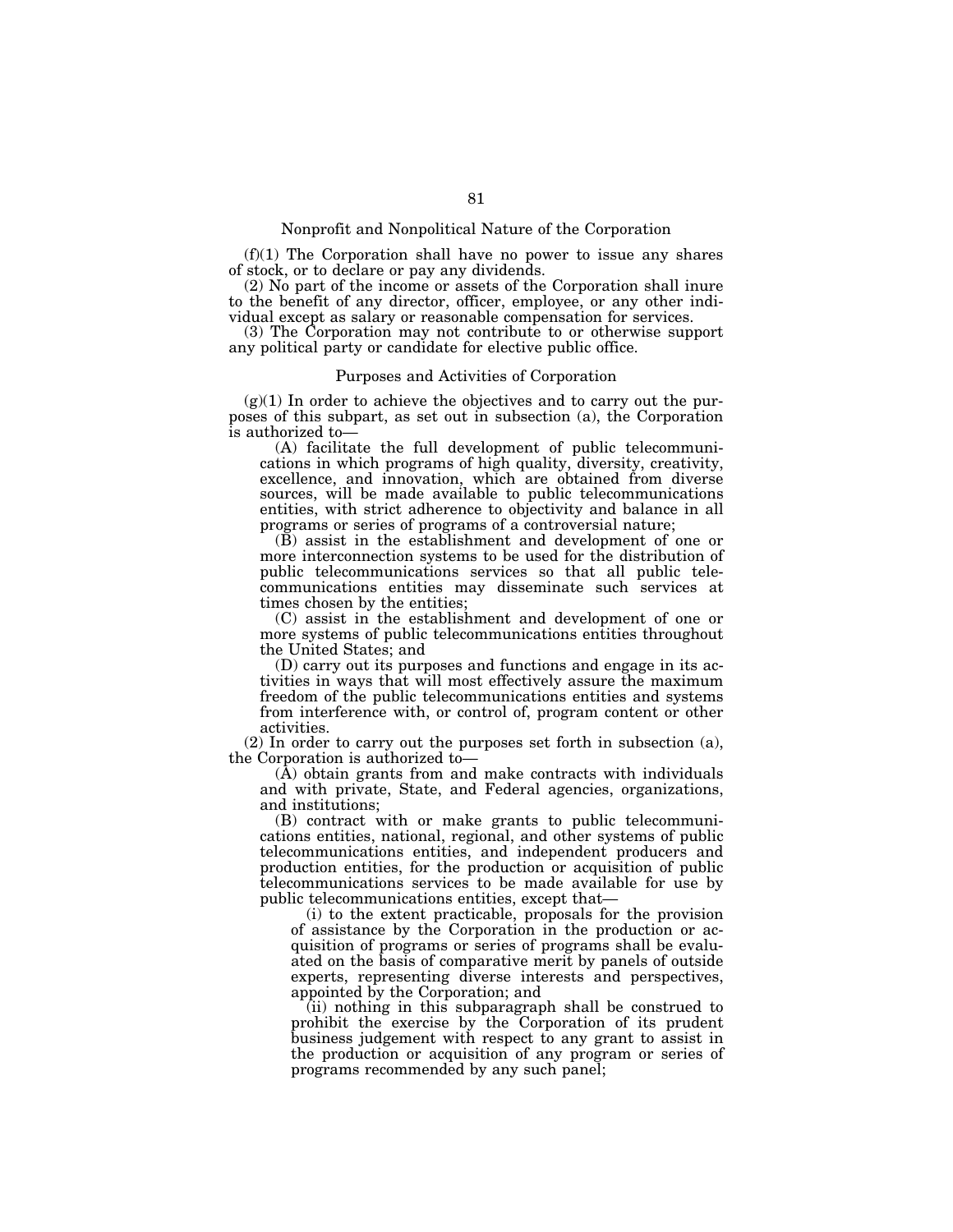(C) make payments to existing and new public telecommunications entities to aid in financing the production or acquisition of public telecommunications services by such entities, particularly innovative approaches to such services, and other costs of operation of such entities;

(D) establish and maintain, or contribute to, a library and archives of noncommercial educational and cultural radio and television programs and related materials and develop public awareness of, and disseminate information about, public telecommunications services by various means, including the publication of a journal;

(E) arrange, by grant to or contract with appropriate public or private agencies, organizations, or institutions, for interconnection facilities suitable for distribution and transmission of public telecommunications services to public telecommunications entities;

(F) hire or accept the voluntary services of consultants, experts, advisory boards, and panels to aid the Corporation in carrying out the purposes of this subpart;

(G) conduct (directly or through grants or contracts) research, demonstrations, or training in matters related to public television or radio broadcasting and the use of nonbroadcast communications technologies for the dissemination of noncommercial educational and cultural television or radio programs;

(H) make grants or contracts for the use of nonbroadcast telecommunications technologies for the dissemination to the public of public telecommunications services; and

(I) take such other actions as may be necessary to accomplish the purposes set forth in subsection (a).

Nothing contained in this paragraph shall be construed to commit the Federal Government to provide any sums for the payment of any obligation of the Corporation which exceeds amounts provided in advance in appropriation Acts.

(3) To carry out the foregoing purposes and engage in the foregoing activities, the Corporation shall have the usual powers conferred upon a nonprofit corporation by the District of Columbia Nonprofit Corporation Act (D.C. Code, sec. 29–1001 et seq.), except that the Corporation is prohibited from—

(A) owning or operating any television or radio broadcast station, system, or network, community antenna television system, interconnection system or facility, program production facility, or any public telecommunications entity, system, or network; and

(B) producing programs, scheduling programs for dissemination, or disseminating programs to the public.

(4) All meetings of the Board of Directors of the Corporation, including any committee of the Board, shall be open to the public under such terms, conditions, and exceptions as are set forth in subsection  $(k)(4)$ .

(5) The Corporation, in consultation with interested parties, shall create a 5-year plan for the development of public telecommunications services. Such plan shall be updated annually by the Corporation.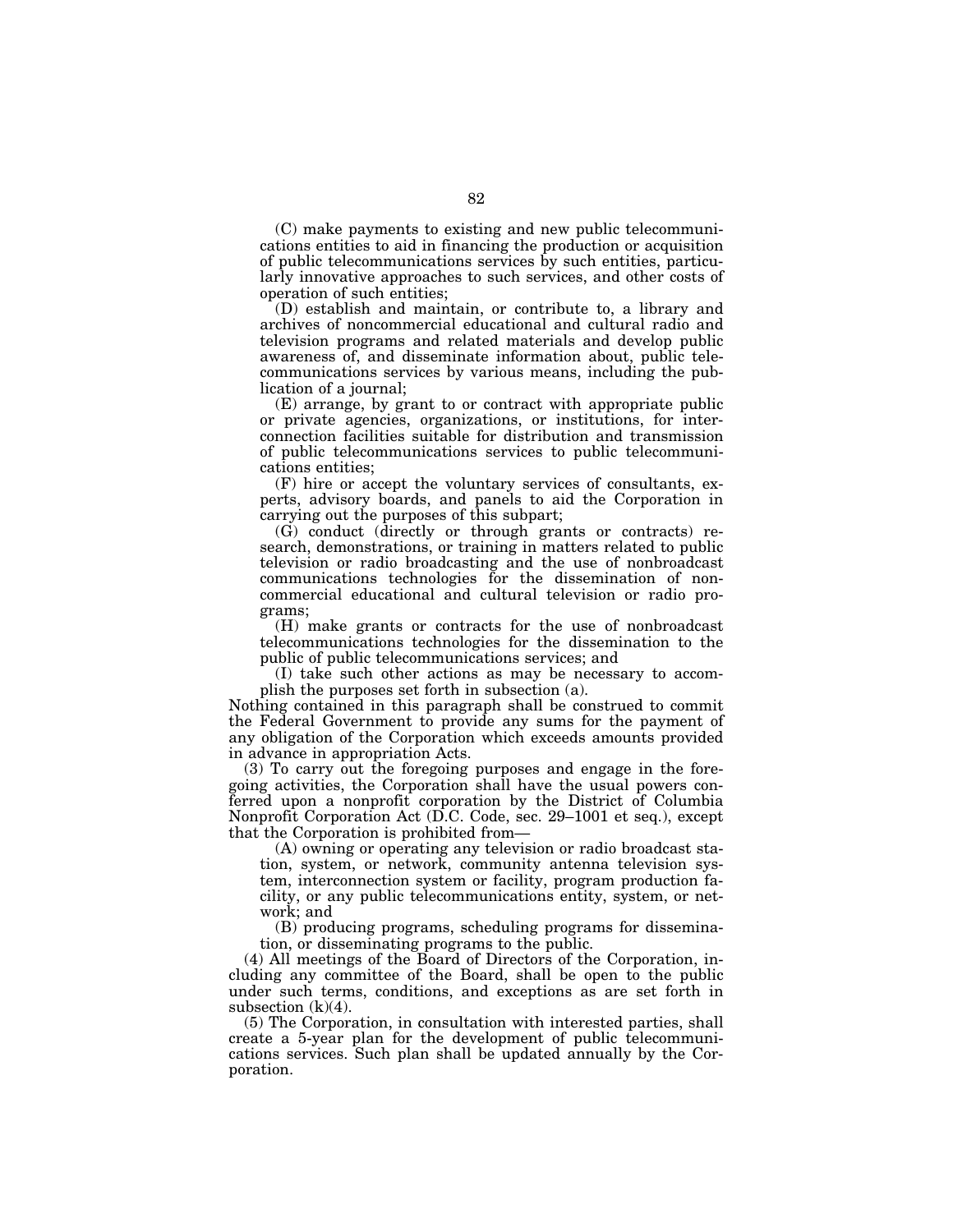#### Interconnection Service

(h)(1) Nothing in this Act, or in any other provision of law, shall be construed to prevent United States communications common carriers from rendering free or reduced rate communications interconnection services for public television or radio services, subject to such rules and regulations as the Commission may prescribe.

(2) Subject to such terms and conditions as may be established by public telecommunications entities receiving space satellite interconnection facilities or services purchased or arranged for, in whole or in part, with funds authorized under this part, other public telecommunications entities shall have reasonable access to such facilities or services for the distribution of educational and cultural programs to public telecommunications entities. Any remaining capacity shall be made available to other persons for the transmission of noncommercial educational and cultural programs and program information relating to such programs, to public telecommunications entities, at a charge or charges comparable to the charge or charges, if any, imposed upon a public or charges, if any, imposed upon a public telecommunciations entity for the distribution of noncommercial educational and cultural programs to public telecommunications entities. No such person shall be denied such access whenever sufficient capacity is available.

#### øReport to Congress

 $(i)(1)$  The Corporation shall submit an annual report for the preceding fiscal year ending September 30 to the President for transmittal to the Congress on or before the 15th day of May of each year. The report shall include—

 $I(A)$  a comprehensive and detailed report of the Corporation's operations, activities, financial condition, and accomplishments under this subpart and such recommendations as the Corporation deems appropriate;

 $\Gamma(B)$  a comprehensive and detailed inventory of funds distributed by Federal agencies to public telecommunications entities during the preceding fiscal year;

 $\mathbb{I}(C)$  a listing of each organization that receives a grant from the Corporation to produce programming, the name of the producer of any programming produced under each such grant, the title or description of any program so produced, and the amount of each such grant;

 $\mathcal{I}(D)$  the summary of the annual report provided to the Secretary pursuant to section 398(b)(4).

 $(2)$  The officers and directors of the Corporation shall be available to testify before appropriate committees of the Congress with respect to such report, the report of any audit made by the Comptroller General pursuant to subsection (1), or any other matter which such committees may determine.

#### Right to Repeal, Alter, or Amend

(j) The right to repeal, alter, or amend this section at any time is expressly reserved.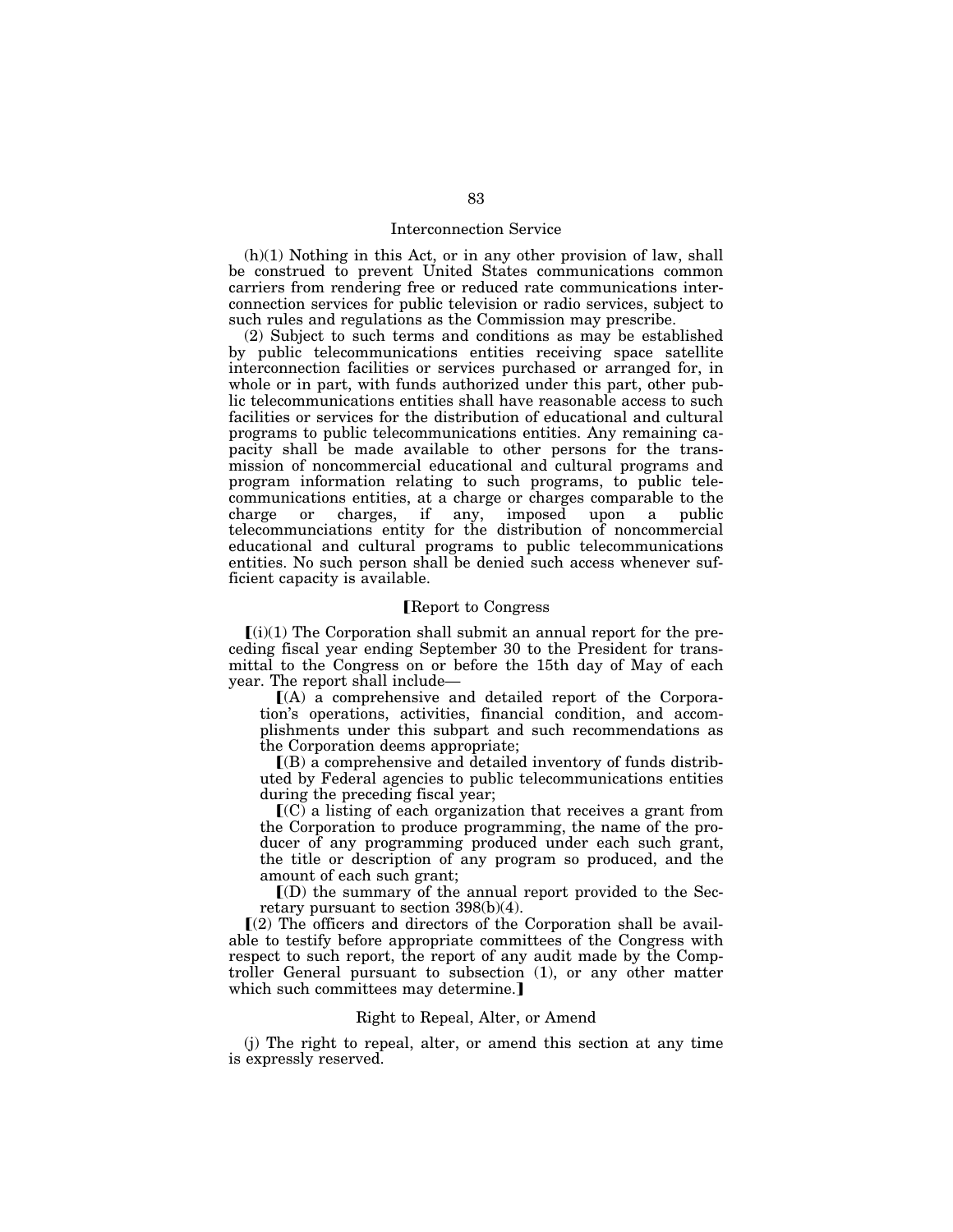#### Financing; Open Meetings and Financial Records

 $(k)(1)(A)$  There is hereby established in the Treasury a fund which shall be known as the Public Broadcasting Fund (hereinafter in this subsection referred to as the ''Fund''), to be administered by the Secretary of the Treasury.

(B) There is authorized to be appropriated to the Fund, for each of the fiscal years 1978, 1979 and 1980, an amount equal to 40 percent of the total amount of non-Federal financial support received by public broadcasting entities during the fiscal year second preceding each such fiscal year, except that the amount so appropriated shall not exceed \$121,000,000 for fiscal year 1978, \$140,000,000 for fiscal year 1979, and \$160,000,000 for fiscal year 1980.

(C) There is authorized to be appropriated to the Fund, for each of the fiscal years 1981, 1982, 1983, 1984, 1985, 1986, 1987, 1988, 1989, 1990, 1991, 1992, and 1993, an amount equal to 40 percent of the total amount of non-Federal financial support received by public broadcasting entities during the fiscal year second preceding each such fiscal year, except that the amount so appropriated shall not exceed \$265,000,000 for fiscal year 1992, \$285,000,000 for fiscal year 1993, \$310,000,000 for fiscal year 1994, \$375,000,000 for fiscal year 1995, and \$425,000,000 for fiscal year 1996.

(D) In addition to any amounts authorized under any other provision of this or any other Act to be appropriated to the Fund, \$20,000,000 are hereby authorized to be appropriated to the Fund (notwithstanding any other provision of this subsection) specifically for transition from the use of analog to digital technology for the provision of public broadcasting services for fiscal year 2001.

(E) Funds appropriated under this subsection shall remain available until expended.

 $\Gamma(F)$  In recognition of the importance of educational programs and services, and the expansion of public radio services, to unserved and underserved audiences, the Corporation, after consultation with the system of public telecommunications entities, shall prepare and submit to the Congress an annual report for each of the fiscal years 1994, 1995, and 1996 on the Corporation's activities and expenditures relating to those programs and services.]

(2)(A) The funds authorized to be appropriated by this subsection shall be used by the Corporation, in a prudent and financially responsible manner, solely for its grants, contracts, and administrative costs, except that the Corporation may not use any funds appropriated under this subpart for purposes of conducting any reception, or providing any other entertainment, for any officer or employee of the Federal Government or any State or local government. The Corporation shall determine the amount of non-Federal financial support received by public broadcasting entities during each of the fiscal years referred to in paragraph  $(1)$  for the purpose of determining the amount of each authorization, and shall certify such amount to the Secretary of the Treasury, except that the Corporation may include in its certification non-Federal financial support received by a public broadcasting entity during its most recent fiscal year ending before September 30 of the year for which certification is made. Upon receipt of such certification, the Secretary of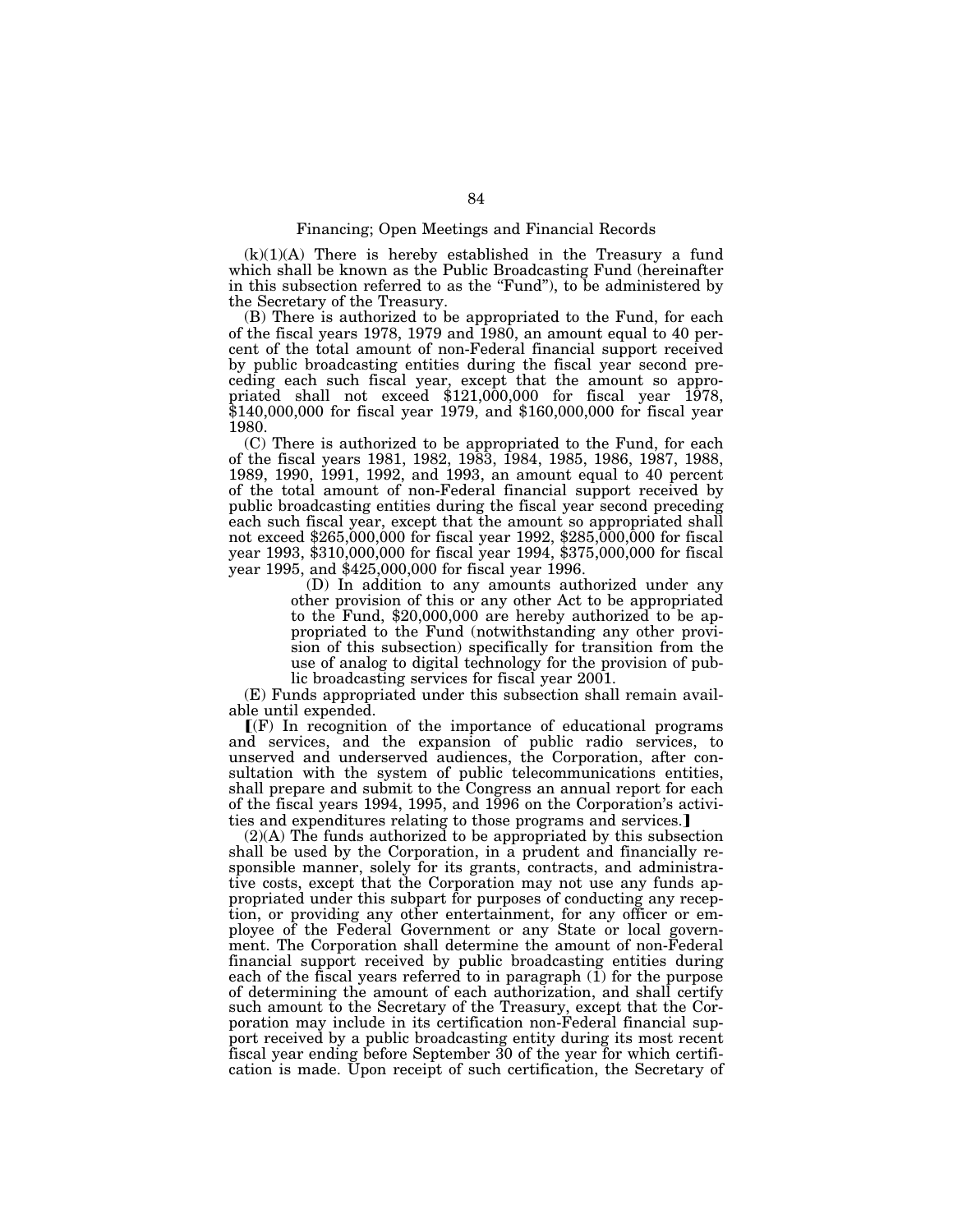the Treasury shall make available to the Corporation, from such funds as may be appropriated to the Fund, the amount authorized for each of the fiscal years pursuant to the provisions of this subsection.

(B) Funds appropriated and made available under this subsection shall be disbursed by the Secretary of the Treasury on a fiscal year basis.

 $(3)(A)(i)$  The Corporation shall establish an annual budget for use in allocating amounts from the Fund. Of the amounts appropriated into the Fund available for allocation for any fiscal year—

(I) \$10,200,000 shall be available for the administrative expenses of the Corporation for fiscal year 1989, and for each succeeding fiscal year the amount which shall be available for such administrative expenses shall be the sum of the amount made available to the Corporation under this subclause for such expenses in the preceding fiscal year plus the greater of 4 percent of such amount or a percentage of such amount equal to the percentage change in the Consumer Price Index, except that none of the amounts allocated under subclauses (II), (III), and (IV) and clause (v) shall be used for any administrative expenses of the Corporation and not more than 5 percent of all the amounts appropriated into the Fund available for allocation for any fiscal year shall be available for such administrative expenses;

(II) 6 percent of such amounts shall be available for expenses incurred by the Corporation for capital costs relating to telecommunications satellites, the payment of programming royalties and other fees, the costs of interconnection facilities and operations (as provided in clause (iv)(I)), and grants which the Corporation may make for assistance to stations that broadcast programs in languages other than English or for assistance in the provision of affordable training programs for employees at public broadcast stations, and if the available funding level permits, for projects and activities that will enhance public broadcasting;

(III) 75 percent of the remainder (after allocations are made under subclause (I) and subclause (II)) shall be allocated in accordance with clause (ii);

(IV) 25 percent of such remainder shall be allocated in accordance with clause (iii).

(ii) Of the amounts allocated under clause (i)(III) for any fiscal year—

(I) 75 percent of such amounts shall be available for distribution among the licensees and permittees of public television stations pursuant to paragraph (6)(B); and

(II) 25 percent of such amounts shall be available for distribution under subparagraph (B)(i), and in accordance with any plan implemented under paragraph (6)(A), for national public television programming.

 $(iii)$  Of the amounts allocated under clause  $(i)(IV)$  for any fiscal year—

(I) 70 percent of such amounts shall be available for distribution among the licensees and permittees of public radio stations pursuant to paragraph  $(6)(\bar{B})$ ;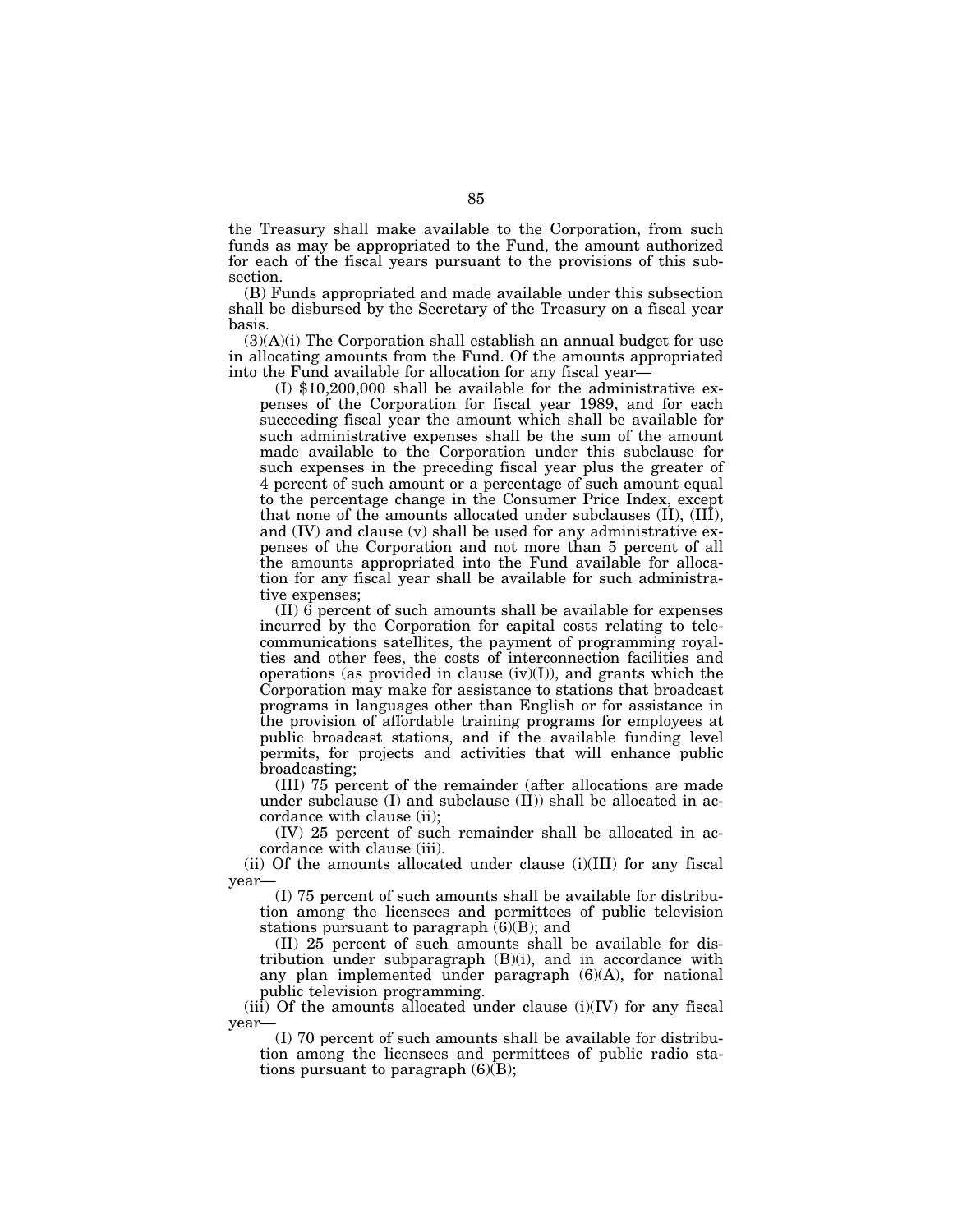(II) 7 percent of such amounts shall be available for distribution under subparagraph (B)(i) for public radio programming; and

(III) 23 percent of such amounts shall be available for distribution among the licensees and permittees of public radio stations pursuant to paragraph  $(6)(\overline{B})$ , solely to be used for acquiring or producing programming that is to be distributed nationally and is designed to serve the needs of a national audience.

 $(iv)(I)$  From the amount provided pursuant to clause  $(i)(II)$ , the Corporation shall defray an amount equal to 50 percent of the total costs of interconnection facilities and operations to facilitate the availability of public television and radio programs among public broadcasts stations.

(II) Of the amounts received as the result of any contract, lease agreement, or any other arrangement under which the Corporation directly or indirectly makes available interconnection facilities, 50 percent of such amounts shall be distributed to the licensees and permittees of public television stations and public radio stations. The Corporation shall not have any authority to establish any requirements, guidelines, or limitations with respect to the use of such amounts by such licensees and permittees.

(v) Of the interest on the amounts appropriated into the Fund which is available for allocation for any fiscal year—

(I) 75 percent shall be available for distribution for the purposes referred to in clause (ii)(II); and

(II) 25 percent shall be available for distribution for the purposes referred to in clause (ii)(II) and (III).

(B)(i) The Corporation shall utilize the funds allocated pursuant to subparagraph  $(A)(ii)(II)$  and subparagraph  $(A)(iii)(II)$  to make grants for production of public television or radio programs by independent producers and production entities and public telecommunications entities, producers of national children's educational programming, and producers of programs addressing the needs and interest of minorities, and for acquisition of such programs by public telecommunications entities. The Corporation may make grants to public telecommunications entities and producers for the production of programs in languages other than English. Of the funds utilized pursuant to this clause, a substantial amount shall be distributed to independent producers and production entities, producers of national children's educational programming, and producers of programming addressing the needs and interests of minorities for the production of programs.

(ii) All funds available for distribution under clause (i) shall be distributed to entities outside the Corporation and shall not be used for the general administrative costs of the Corporation, the salaries or related expenses of Corporation personnel and members of the Board, or for expenses of consultants and advisers to the Corporation.

 $(iii)(I)$  For fiscal year 1990 and succeeding fiscal years, the Corporation shall, in carrying out its obligations under clause (i) with respect to public television programming, provide adequate funds for an independent production service.

(II) Such independent production service shall be separate from the Corporation and shall be incorporated under the laws of the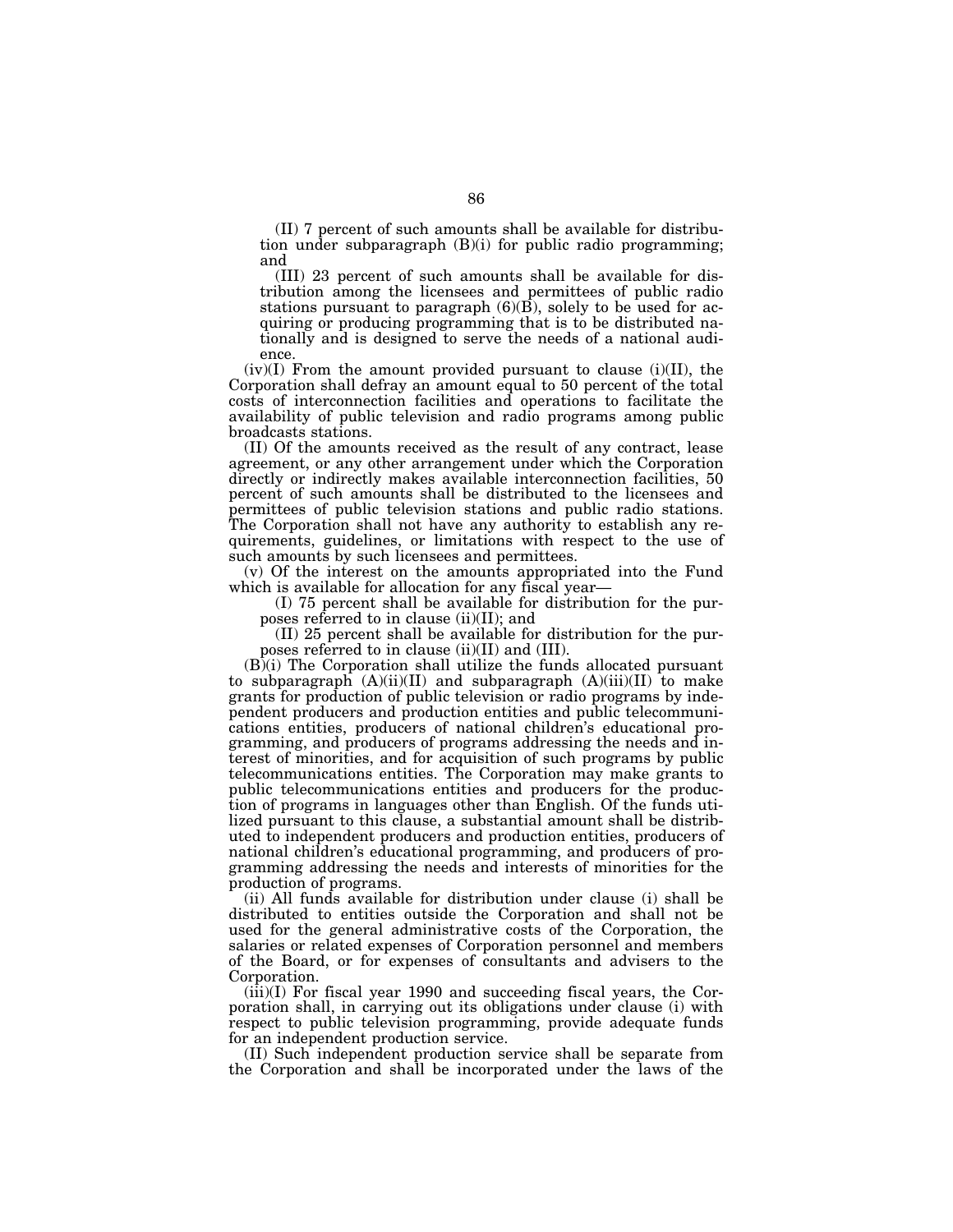District of Columbia for the purpose of contracting with the Corporation for the expenditure of funds for the production of public television programs by independent producers and independent production entities.

(III) The Corporation shall work with organizations or associations of independent producers or independent production entities to develop a plan and budget for the operation of such service that is acceptable to the Corporation.

(IV) The Corporation shall ensure that the funds provided to such independent production service shall be used exclusively in pursuit of the Corporation's obligation to expand the diversity and innovativeness of programming available to public broadcasting.

 $\left[$  (V) The Corporation shall report annually to Congress regarding the activities and expenditures of the independent production service, including carriage and viewing information for programs produced or acquired with funds provided pursuant to subclause (I). At the end of fiscal years 1992, 1993, 1994, and 1995, the Corporation shall submit a report to Congress evaluating the performance of the independent production service in light of its mission to expand the diversity and innovativeness of programming available to public broadcasting.

(VI) The Corporation shall not contract to provide funds to any such independent production service, unless that service agrees to comply with public inspection requirements established by the Corporation within 3 months after the date of enactment of this subclause. Under such requirements the service shall maintain at its offices a public file, updated regularly, containing information relating to the service's award of funds for the production of programming. The information shall be available for public inspection and copying for at least 3 years and shall be of the same kind as the information required to be maintained by the Corporation under subsection  $(l)(4)(B)$ .

(4) Funds may not be distributed pursuant to this subsection to the Public Broadcasting Service or National Public Radio (or any successor organization), or to the licensee or permittee of any public broadcast station, unless the governing body of any such organization, any committee of such governing body, or any advisory body of any such organization, holds open meetings preceded by reasonable notice to the public. All persons shall be permitted to attend any meeting of the board, or of any such committee or body, and no person shall be required, as a condition to attendance at any such meeting, to register such person's name or to provide any other information. Nothing contained in this paragraph shall be construed to prevent any such board, committee, or body from holding closed sessions to consider matters relating to individual employees, proprietary information, litigation and other matters requiring the confidential advice of counsel, commercial or financial information obtained from a person on a privileged or confidential basis, or the purchase of property or services whenever the premature exposure of such purchase would compromise the business interests of any such organization. If any such meeting is closed pursuant to the provisions of this paragraph, the organization involved shall thereafter (within a reasonable period of time) make available to the public a written statement containing an explanation of the reasons for closing the meeting.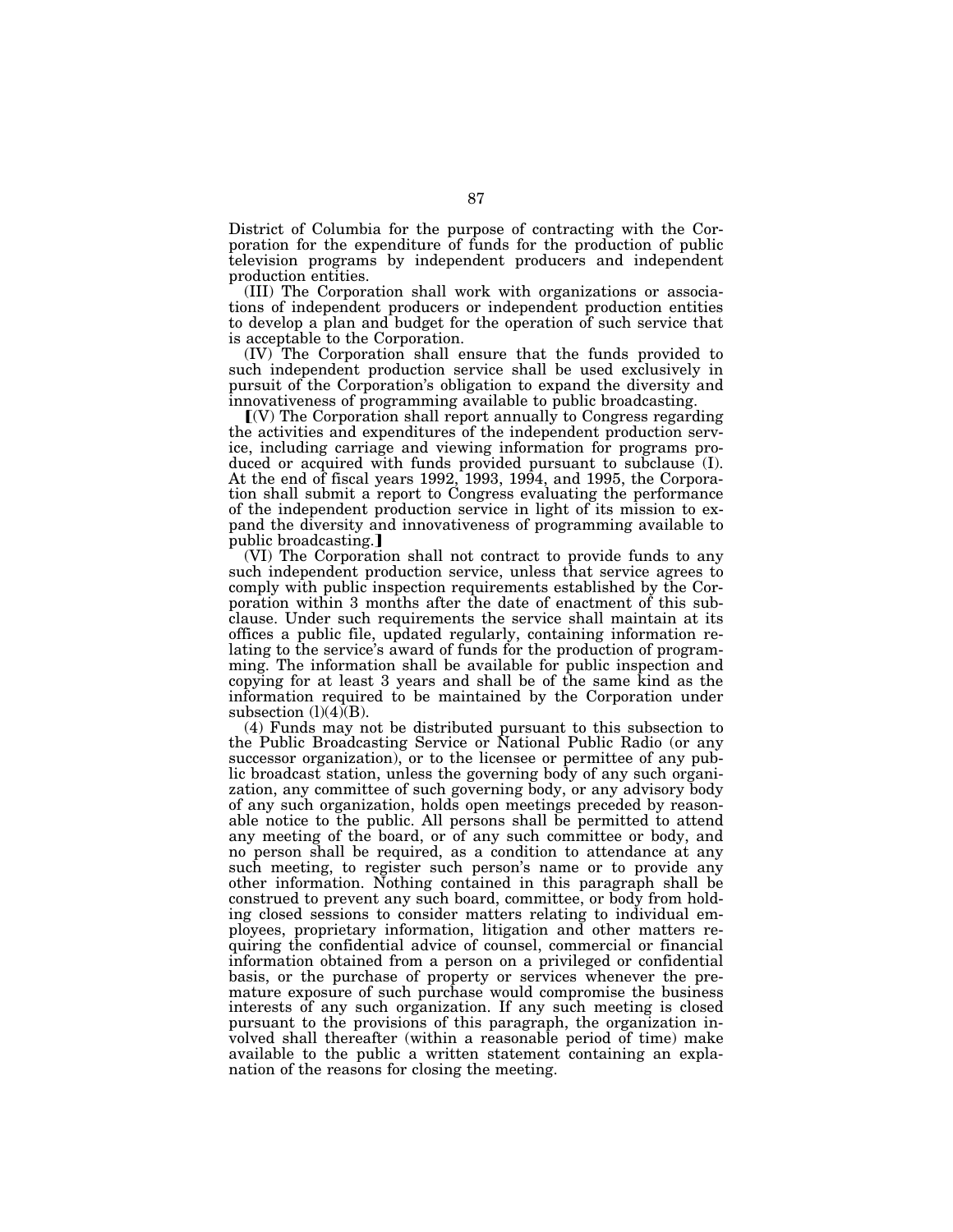(5) Funds may not be distributed pursuant to this subsection to any public telecommunications entity that does not maintain for public examination copies of the annual financial and audit reports, or other information regarding finances, submitted to the Corporation pursuant to subsection  $(1)(3)(B)$ .

 $(6)$  $(A)$  The Corporation shall conduct a study and prepare a plan in consultation with public television licensees (or designated representatives of those licensees) and the Public Broadcasting Service, on how funds available to the Corporation under paragraph  $(3)(A)(ii)(II)$  can be best allocated to meet the objectives of this Act with regard to national public television programming. The plan, which shall be based on the conclusions resulting from the study, shall be submitted by the Corporation to the Congress not later than January 31, 1990. Unless directed otherwise by an Act of Congress, the Corporation shall implement the plan during the first fiscal year beginning after the fiscal year in which the plan is submitted to Congress.

(B) The Corporation shall make a basic grant from the portion reserved for television stations under paragraph  $(3)(A)(ii)(I)$  to each licensee and permittee of a public television station that is on the air. The Corporation shall assist radio stations to maintain and improve their service where public radio is the only broadcast service available. The balance of the portion reserved for television stations and the total portion reserved for radio stations under paragraph  $(3)(A)(iii)(I)$  shall be distributed to licensees and permittees of such stations in accordance with eligibility criteria (which the Corporation shall review periodically in consultation with public radio and television licensees or permittees, or their designated representatives) that promote the public interest in public broadcasting, and on the basis of a formula designed to—

(i) provide for the financial needs and requirements of stations in relation to the communities and audiences such stations undertake to serve;

(ii) maintain existing, and stimulate new, sources of non-Federal financial support for stations by providing incentives for increases in such support; and

(iii) assure that each eligible licensee and permittee of a public radio station receives a basic grant.

(7) The funds distributed pursuant to paragraph  $(3)(A)(ii)(I)$  and  $(iii)(I)$  may be used at the discretion of the recipient for purposes related primarily to the production or acquisition of programming.

(8)(A) Funds may not be distributed pursuant to this subpart to any public broadcast station (other than any station which is owned and operated by a state, a political or special purpose subdivision of a state or a public agency) unless such station establishes a community advisory board. Any such station shall undertake good faith efforts to assure that (i) its advisory board meets at regular intervals; (ii) the members of its advisory board regularly attend the meetings of the advisory board; and (iii) the composition of its advisory board are reasonably representative of the diverse needs and interests of the communities served by such station.

(B) The board shall be permitted to review the programming goals established by the station, the service provided by the station, and the significant policy decisions rendered by the station.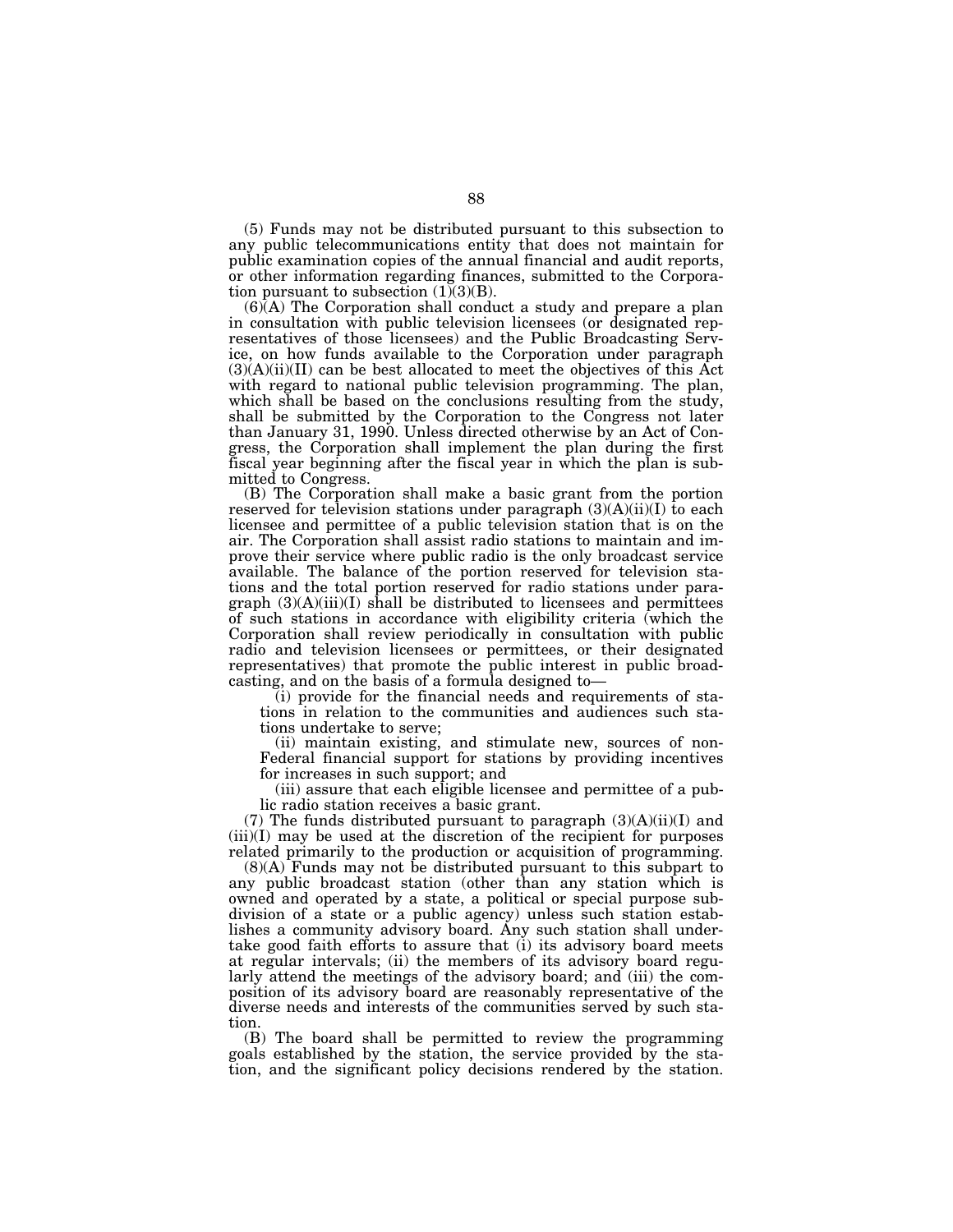The board may also be delegated any other responsibilities, as determined by the governing body of the station. The board shall advise the governing body of the station with respect to whether the programming and other policies of such station are meeting the specialized educational and cultural needs of the communities served by the station, and may make such recommendations as it considers appropriate to meet such needs.

(C) The role of the board shall be solely advisory in nature, except to the extent other responsibilities are delegated to the board by the governing body of the station. In no case shall the board have any authority to exercise any control over the daily management or operation of the station.

(D) In the case of any public broadcast station (other than any station which is owned and operated by a state, a political or special purpose subdivision of a State, or a public agency) in existence on the effective date of this paragraph, such station shall comply with the requirements of this paragraph with respect to the establishment of a community advisory board not later than 180 days after such effective date.

(E) The provision of subparagraph (A) prohibiting the distribution of funds to any public broadcast station (other than any station which is owned and operated by a State, a political or special purpose subdivision of a State, or a public agency) unless such station establishes a community advisory board shall be the exclusive remedy for the enforcement of the provisions of this paragraph.

(9) Funds may not be distributed pursuant to this subsection to the Public Broadcasting Service or National Public Radio (or any successor organization) unless assurances are provided to the Corporation that no officer or employee of the Public Broadcasting Service or National Public Radio (or any successor organization), as the case may be, will be compensated in excess of reasonable compensation as determined pursuant to Section 4958 of the Internal Revenue Code for services that the officer or employee renders to organization, and unless further assurances are provided to the Corporation that no officer or employee of such an entity will be loaned money by that entity on an interest-free basis.

(10)(A) There is hereby established in the Treasury a fund which shall be known as the Public Broadcasting Satellite Interconnection Fund (hereinafter in this subsection referred to as the ''Satellite Interconnection Fund''), to be administered by the Secretary of the Treasury.

(B) There is authorized to be appropriated to the Satellite Interconnection Fund, for fiscal year 1991, the amount of \$200,000,000. If such amount is not appropriated in full for fiscal year 1991, the portion of such amount not yet appropriated is authorized to be approriated for fiscal years 1992 and 1993. Funds appropriated to the Satellite Interconnection Fund shall remain available until expended.

(C) The Secretary of the Treasury shall make available and disburse to the Corporation, at the beginning of fiscal year 1991 and of each succeeding fiscal year thereafter, such funds as have been appropriated to the Satellite Interconnection Fund for the fiscal year in which such disbursement is to be made.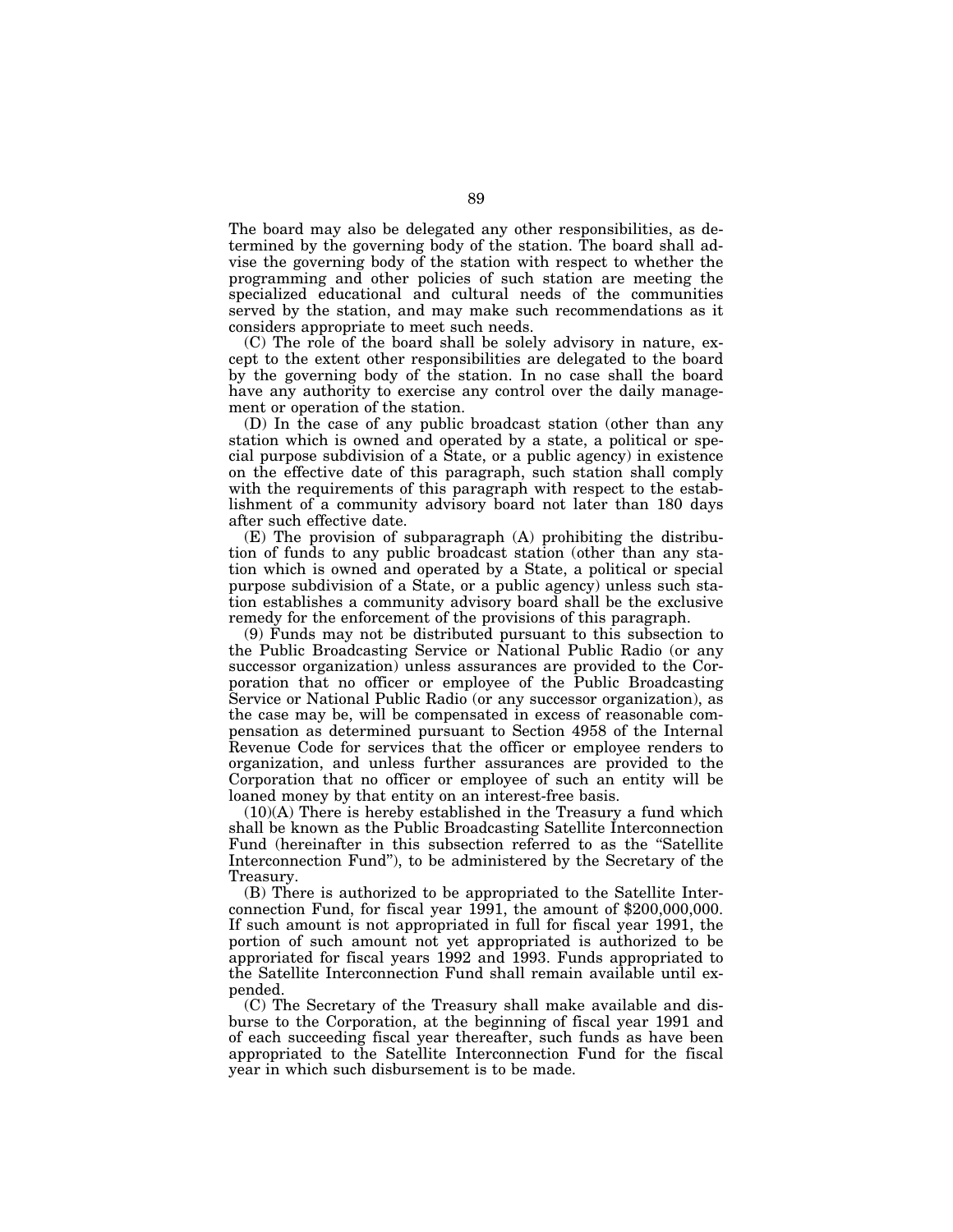(D) Notwithstanding any other provision of this subsection except paragraphs (4), (5), (8), and (9), all funds appropriated to the Satellite Interconnection Fund and interest thereon—

(i) shall be distributed by the Corporation to the licensees and permittees of noncommercial educational television broadcast stations providing public telecommunications services or the national entity they designate for satellite interconnection purposes and to those public telecommunications entities participating in the public radio satellite interconnection system or the national entity they designate for satellite interconnection purposes, exclusively for the capital costs of the replacement, refurbishment, or upgrading of their national satellite interconnection systems and associated maintenance of such systems; and

(ii) shall not be used for the administrative costs of the Corporation, the salaries or related expenses of Corporation personnel and members of the Board, or for expenses of consultants and advisers to the Corporation.

(11)(A) Funds may not be distributed pursuant to this subsection for any fiscal year to the licensee or permittee of any public broadcast station if such licensee or permittee—

(i) fails to certify to the Corporation that such licensee or permittee complies with the Commission's regulations concerning equal employment opportunity as published under section 73.2080 of title 47, Code of Federal Regulations, or any successor regulations thereto; or

(ii) fails to submit to the Corporation the report required by subparagraph (B) for the preceding calendar year.

(B) A licensee or permittee of any public broadcast station with more than five full-time employees to file annually with the Corporation a statistical report, consistent with reports required by Commission regulation, identifying by race and sex the number of employees in each of the following full-time and part-time job categories:

(i) Officials and managers.

(ii) Professionals.

(iii) Technicians.

(iv) Semiskilled operatives.

(v) Skilled craft persons.

(vi) Clerical and office personnel.

(vii) Unskilled operatives.

(viii) Service workers.

(C) In addition, such report shall state the number of job openings occurring during the course of the year. Where the job openings were filled in accordance with the regulations described in subparagraph  $(A)(i)$ , the report shall so certify, and where the job openings were not filled in accordance with such regulations, the report shall contain a statement providing reasons therefor. The statistical report shall be available to the public at the central office and at every location where more than five full-time employees are regularly assigned to work.

(12) Funds may not be distributed under this subsection to any public broadcasting entity that directly or indirectly—

(A) rents contributor or donor names (or other personally identifiable information) to or from, or exchanges such names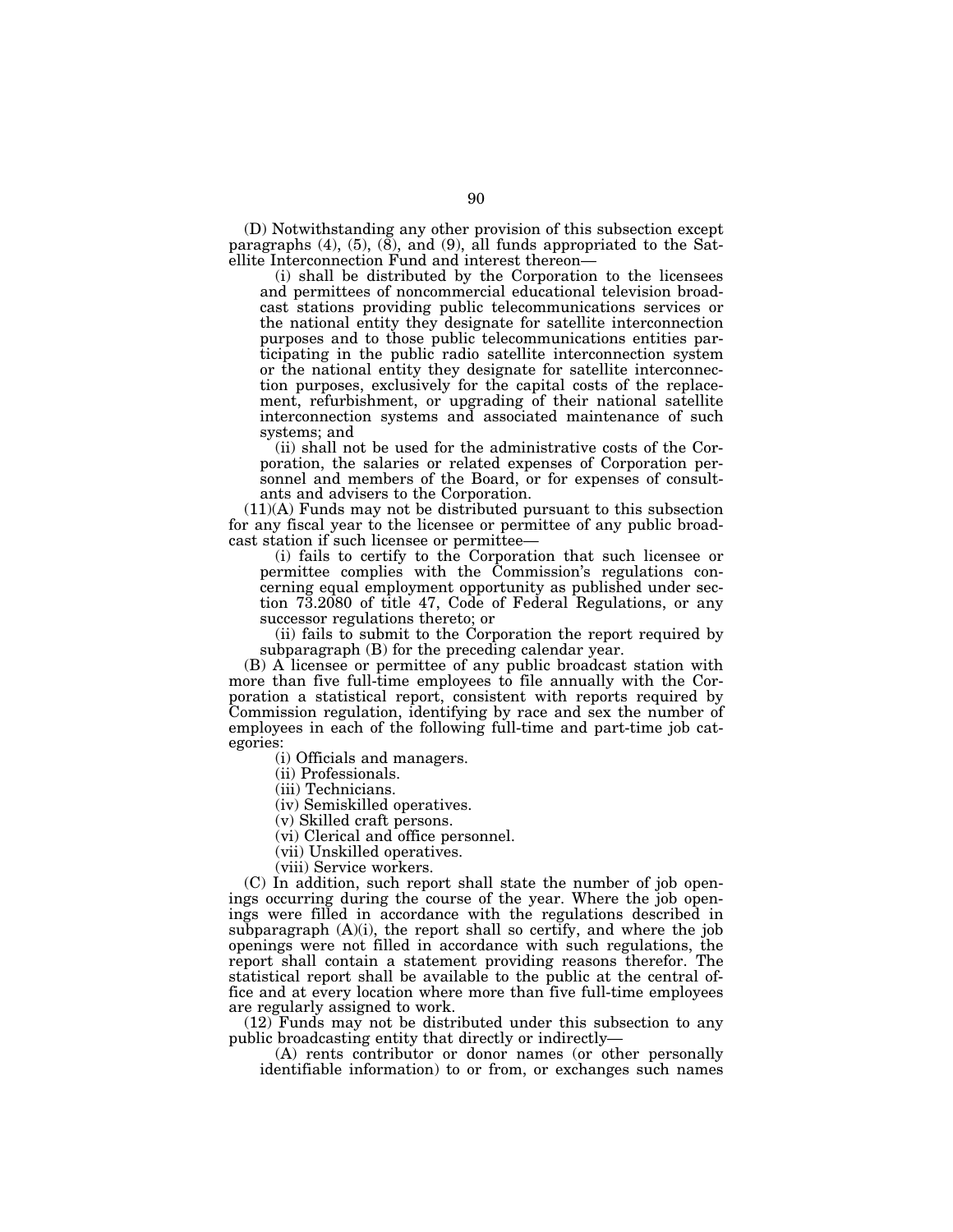or information with, any Federal, State, or local candidate, political party, or political committee; or

(B) discloses contributor or donor names, or other personally identifiable information, to any nonaffiliated third party unless—

(i) such entity clearly and conspicuously discloses to the contributor or donor that such information may be disclosed to such third party;

(ii) the contributor or donor is given the opportunity, before the time that such information is initially disclosed, to direct that such information not be disclosed to such third party; and

(iii) the contributor or donor is given an explanation of how the contributor or donor may exercise that nondisclosure option.

#### Records and Audit

 $(l)(1)(A)$  The accounts of the Corporation shall be audited annually in accordance with generally accepted auditing standards by independent certified public accountants or independent licensed public accountants certified or licensed by a regulatory authority of a State or other political subdivision of the United States, except that such requirements shall not preclude shared auditing arrangements between any public telecommunications entity and its licensee where such licensee is a public or private institution. The audits shall be conducted at the place or places where the accounts of the Corporation are normally kept. All books, accounts, financial records, reports, files, and all other papers, things, or property belonging to or in use by the Corporation and necessary to facilitate the audits shall be made available to the person or persons conducting the audits; and full facilities for verifying transactions with the balances or securities held by depositories, fiscal agents and custodians shall be afforded to such person or persons.

(B) The report of each such independent audit [shall be included in the annual report required by subsection (i) of this section. The audit report] shall set forth the scope of the audit and include such statements as are necessary to present fairly the Corporation's assets and liabilities, surplus or deficit, with an analysis of the changes therein during the year, supplemented in reasonable detail by a statement of the Corporation's income and expenses during the year, and a statement of the sources and application of funds, together with the independent author's opinion of those statements.

 $(2)$ (A) The financial transactions of the Corporation for any fiscal year during which Federal funds are available to finance any portion of its operations may be audited by the General Accounting Office in accordance with the principles and procedures applicable to commercial corporate transactions and under such rules and regulations as may be prescribed by the Comptroller General of the United States. Any such audit shall be conducted at the place or places where accounts of the Corporation are normally kept. The representative of the General Accounting Office shall have access to all books, accounts, records, reports, files, and all other papers, things, or property belonging to or in use by the Corporation pertaining to its financial transactions and necessary to facilitate the audit, and they shall be afforded full facilities for verifying trans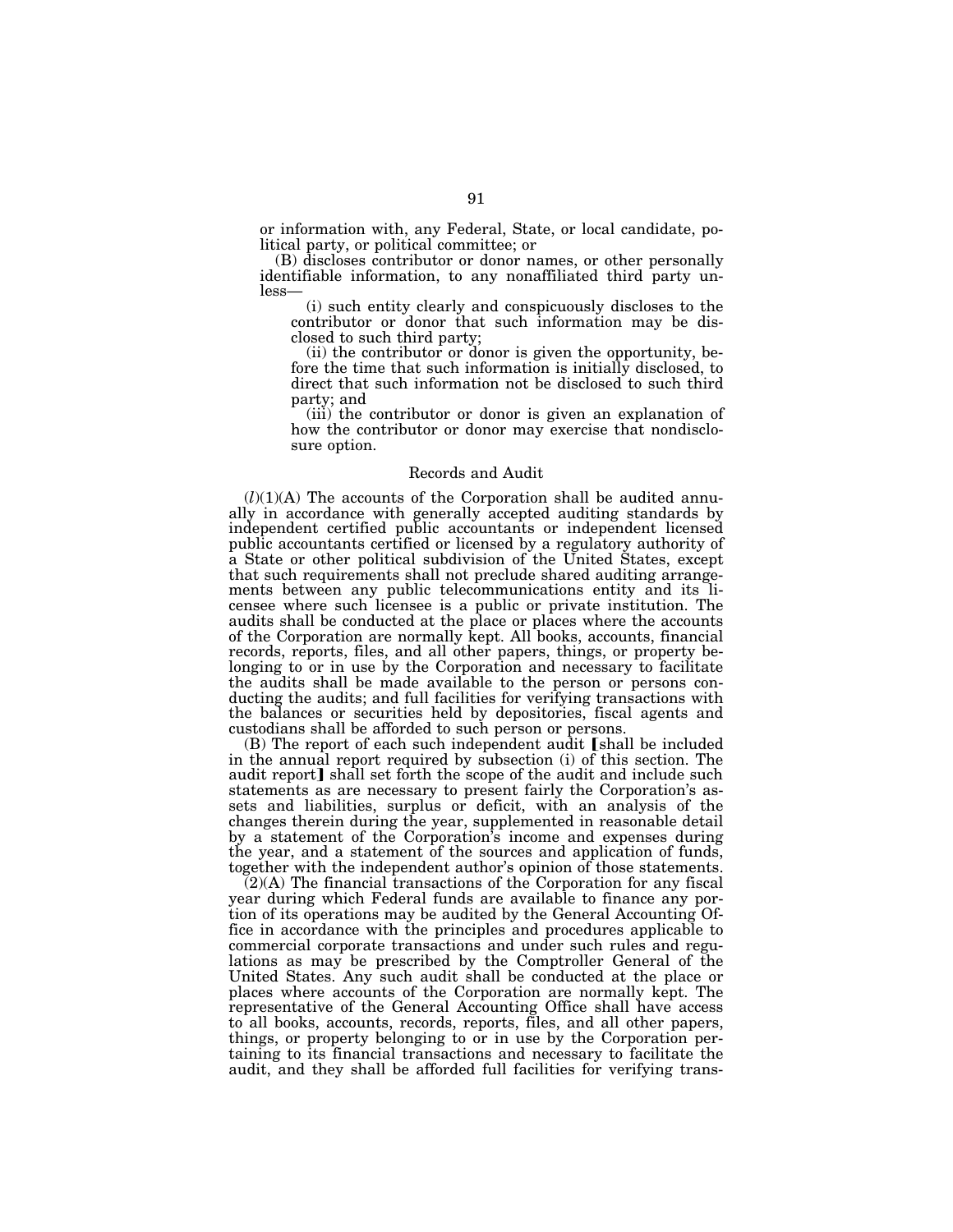actions with the balances or securities held by depositories, fiscal agents, and custodians. All such books, accounts, records, reports, files, papers and property of the Corporation shall remain in possession and custody of the Corporation.

(B) A report of each such audit shall be made by the Comptroller General to the Congress. The report to the Congress shall contain such comments and information as the Comptroller General may deem necessary to inform Congress of the financial operations and condition of the Corporation, together with such recommendations with respect thereto as he may deem advisable. The report shall also show specifically any program, expenditure, or other financial transaction or undertaking observed in the course of the audit, which, in the opinion of the Comptroller General, has been carried on or made without authority of law. A copy of each report shall be furnished to the President, to the Secretary, and to the Corporation at the time submitted to the Congress.

(3)(A) Not later than 1 year after the effective date of this paragraph, the Corporation, in consultation with the Comptroller General, and as appropriate with others, shall develop accounting principles which shall be used uniformly by all public telecommunications entities receiving funds under this subpart, taking into account organizational differences among various categories of such entites. Such principles shall be designed to account fully for all funds received and expended for public telecommunications purposes by such entities.

(B) Each public telecommunications entity receiving funds under this subpart shall be required—

(i) to keep its books, records, and accounts in such form as may be required by the Corporation;

(ii)(I) to undergo a biennial audit by independent certified public accountants or independent licensed public accountants certified or licensed by a regulatory authority of a State, which audit shall be in accordance with auditing standards developed by the Corporation, in consultation with the Comptroller General; or

(II) to submit a financial statement in lieu of the audit required by subclause (I) if the Corporation determines that the cost burden of such audit on such entity is excessive in light of the financial condition of such entity; and

(iii) to furnish biennuially to the Corporation a copy of the audit report required pursuant to the clause (ii), as well as such other information regarding finances (including an annual financial report) as the Corporation may require.

(C) Any recipient of assistance by grant or contract under this section, other than a fixed price contract awarded pursuant to competitive bidding procedures, shall keep such records as may be reasonably necessary to disclose fully the amount and the disposition by such recipient of such assistance, that total cost of the project or undertaking in connection with which such assistance is given or used, and the amount and nature of that portion of the cost of the projects or undertaking supplied by other sources, and such other records as will facilitate an effective audit.

(D) The Corporation or any of its duly authorized representatives shall have access to any books, documents, papers, and records of any recipient of assistance for the purpose of auditing and exam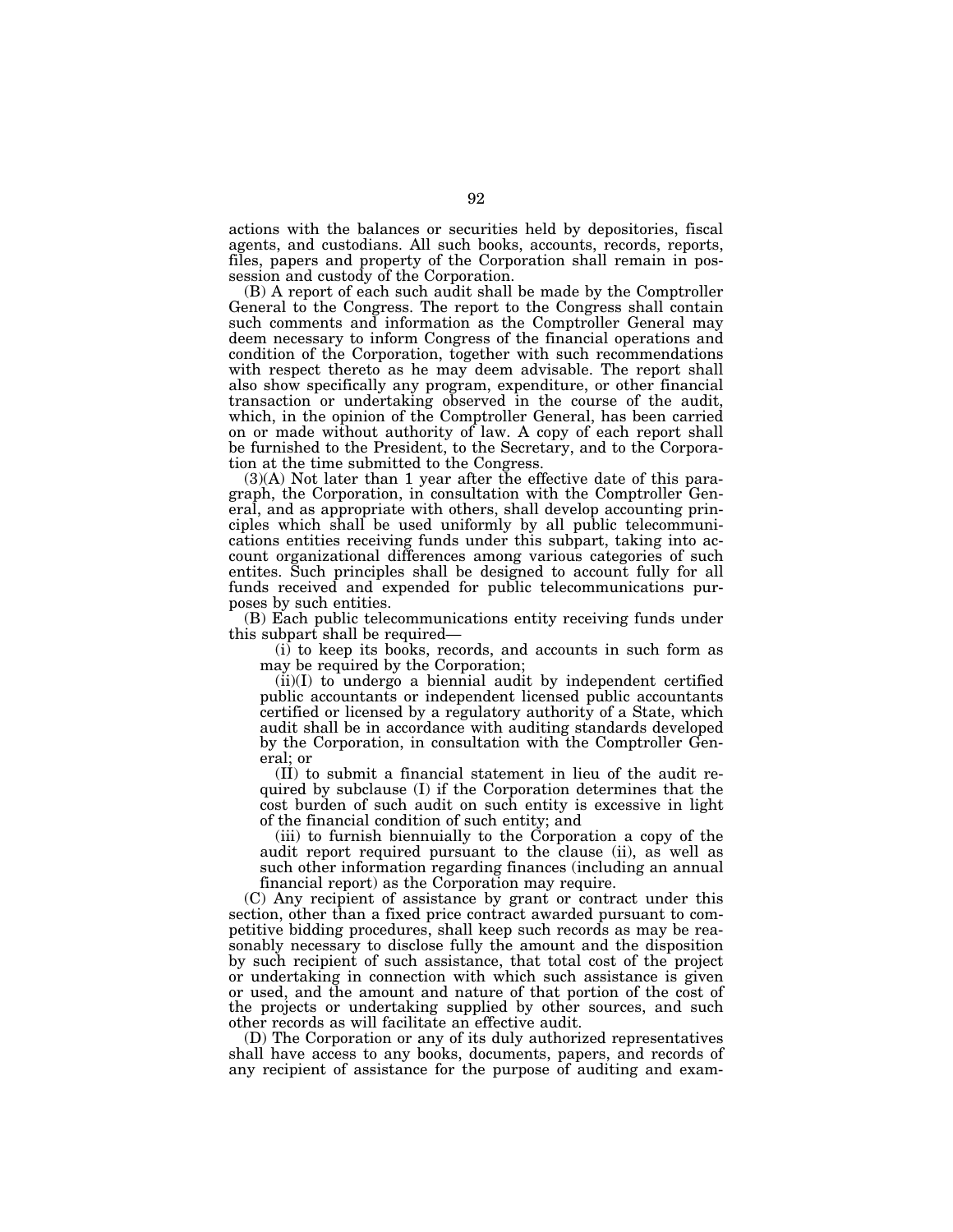ining all funds received or expended for public telecommunications purposes by the recipient. The Comptroller General of the United States or any of his duly authorized representatives also shall have access to such books, documents, papers, and records for the purpose of auditing and examining all funds received or expended for public telecommunications purposes during any fiscal year for which Federal funds are available to the Corporation.

(4)(A) The Corporation shall maintain the information described in subparagraphs (B), (C), and (D) at its offices for public inspection and copying for at least 3 years, according to such reasonable guidelines as the Corporation may issue. This public file shall be updated regularly. This paragraph shall be effective upon its enactment and shall apply to all grants awarded after January 1, 1993.

(B) Subsequent to any award of funds by the Corporation for the production or acquisition of national broadcasting programming pursuant to subsection  $(k)(3)(A)$  (ii)(II) or (iii)(II), the Corporation shall make available for public inspection the following:

(i) Grant and solicitation guidelines for proposals for such programming.

(ii) The reasons for selecting the proposal for which the award was made.

(iii) Information on each program for which the award was made, including the names of the awardee and producer (and if the awardee or producer is a corporation or partnership, the principals of such corporation or partnership), the monetary amount of the award, and the title and description of the program (and of each program in a series of programs).

(iv) A report based on the final audit findings resulting from any audit of the award by the Corporation or the Comptroller General.

(v) Reports which the Corporation shall require to be provided by the awardee relating to national public broadcasting programming funded, produced, or acquired by the awardee with such funds. Such reports shall include, where applicable, the information described in clauses (i), (ii), and (iii), but shall exclude proprietary, confidential, or privileged information.

(C) The Corporation shall make available for public inspection the final report required by the Corporation on an annual basis from each recipient of funds under subsection  $(k)(3)(A)(iii)(III)$ , excluding proprietary, confidential, or privileged information.

(D) The Corporation shall make available for public inspection an annual list of national programs distributed by public broadcasting entities that receive funds under subsection  $(k)(3)(A)$  (ii)(III) or (iii)(II) and are engaged primarily in the national distribution of public television or radio programs. Such list shall include the names of the programs (or program series), producers, and providers of funding.

 $\lceil (m)(1) \rceil$  Prior to July 1, 1989, and every three years thereafter, the Corporation shall compile an assessment of the needs of minority and diverse audiences, the plans of public broadcasting entities and public telecommunications entities to address such needs, the ways radio and television can be used to help these underrepresented groups, and projections concerning minority employment by public broadcasting entities and public telecommunications entities. Such assessment shall address the needs of racial and ethnic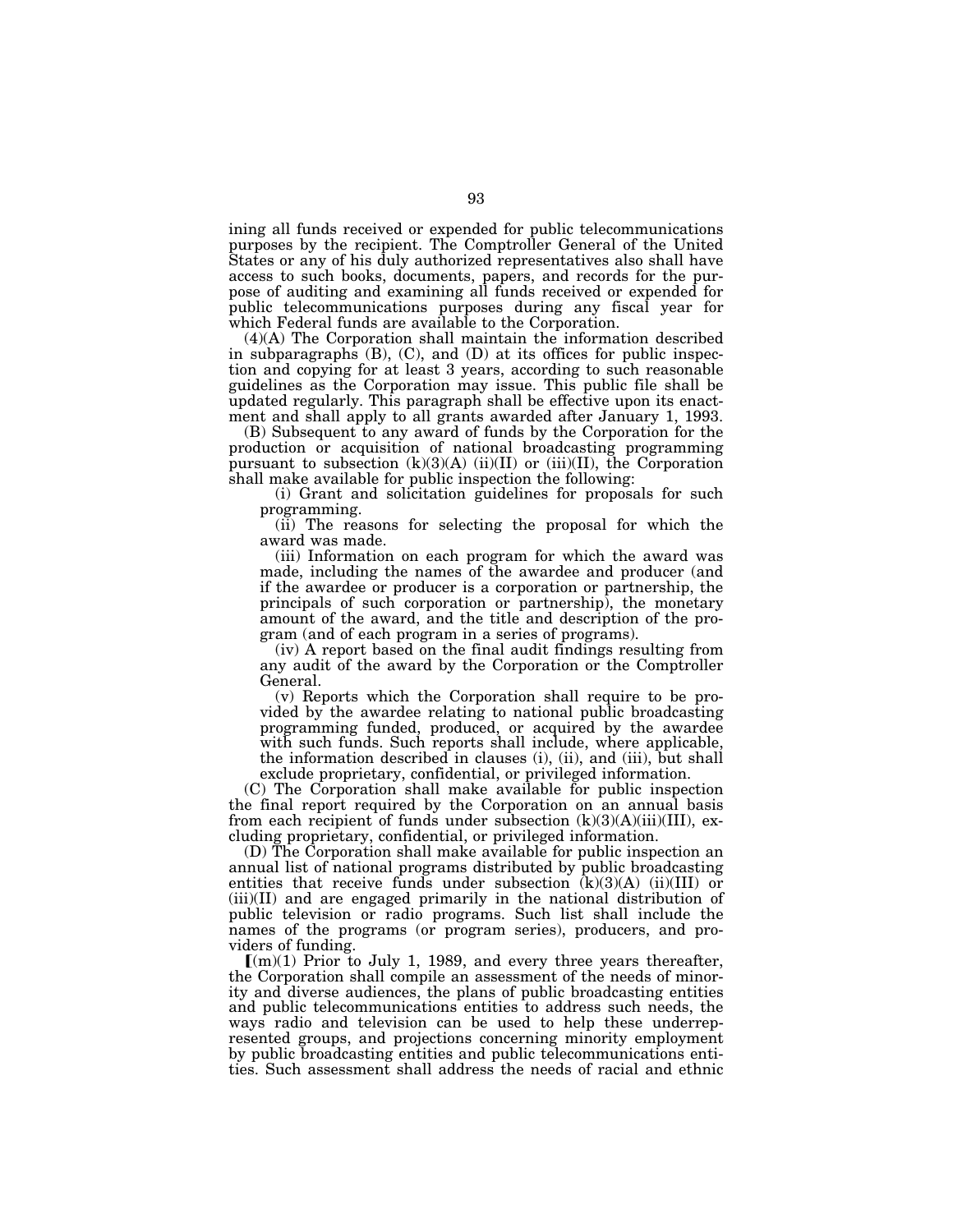minorities, new immigrant populations, people for whom English is a second language, and adults who lack basic reading skills.

 $(2)$  Commencing July 1, 1989, the Corporation shall prepare an annual report on the provision by public broadcasting entities and public telecommunications entities of service to the audiences described in paragraph (1). Such report shall address programming (including that which is produced by minority producers), training, minority employment, and efforts by the Corporation to increase the number of minority public radio and television stations eligible for financial support from the Corporation. Such report shall include a summary of the statistical reports received by the Corporation pursuant to subsection  $(k)(11)$ , and a comparison of the information contained in those reports with the information submitted by the Corporation in the previous year's annual report.

 $(3)$  As soon as they have been prepared, each assessment and annual report required under paragraphs (1) and (2) shall be submitted to Congress.

#### **Subpart E—General**

# \* \* \* \* \* \* \* **SEC. 398. FEDERAL INTERFERENCE OR CONTROL PROHIBITED; EQUAL EMPLOYMENT OPPORTUNITY.**

(a) Nothing contained in this part shall be deemed (1) to amend any other provision of, or requirement under, this Act; or (2) except to the extent authorized in subsection (b), to authorize any department, agency, officer, or employee of the United States to exercise any direction, supervision, or control over public telecommunications, or over the Corporation or any of its grantees or contractors, or over the charter or bylaws of the Corporation, or over the curriculum, program of instruction, or personnel of any educational institution, school system, or public telecommunications entity.

(b)(1) Equal opportunity in employment shall be afforded to all persons by the Public Broadcasting Service and National Public Radio (or any successor organization) and by all public telecommunications entities receiving funds pursuant to subpart C (hereinafter in this subsection referred to as ''recipients''), in accordance with the equal employment opportunity regulations of the Commission, and no person shall be subjected to discrimination in employment by any recipient on the grounds of race, color, religion, national origin, or sex.

(2)(A) The Secretary is authorized and directed to enforce this subsection and to prescribe such rules and regulations as may be necessary to carry out the functions of the Secretary under this subsection.

(B) The Secretary shall provide for close coordination with the Commission in the administration of the responsibilities of the Secretary under this subsection which are of interest to or affect the functions of the Commission so that, to the maximum extent possible consistent with the enforcement responsibilities of each, the reporting requirements of public telecommunications entities shall be uniformly based upon consistent definitions and categories of information.

 $(3)(A)$  The Corporation shall incorporate into each grant agreement or contract with any recipient entered into on or after the ef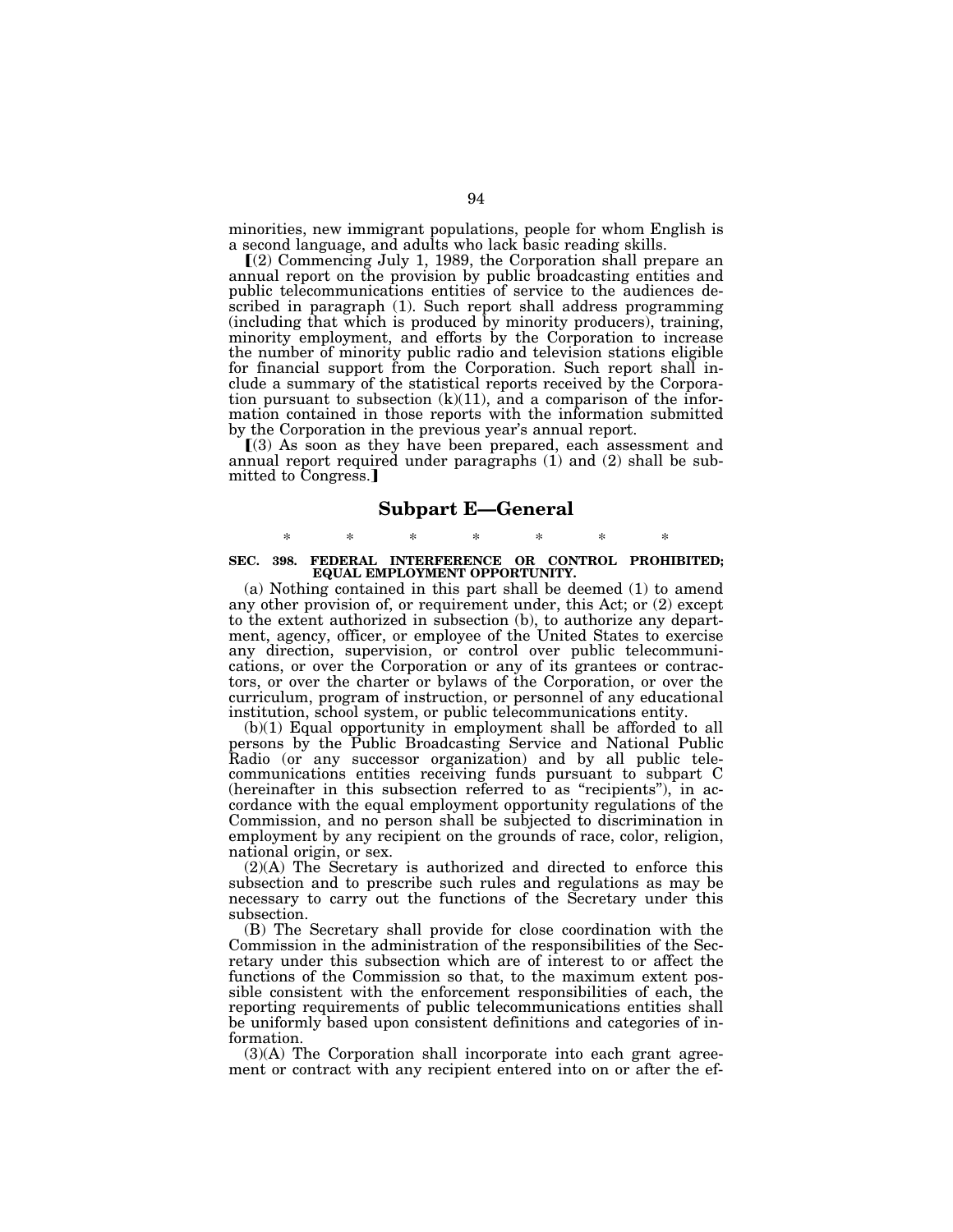fective date of the rules and regulations prescribed by the Secretary pursuant to paragraph  $(2)(A)$ , a statement indicating that, as a material part of the terms and conditions of the grant agreement or contract, the recipient will comply with the provisions of paragraph (1) and the rules and regulations prescribed pursuant to paragraph (2)(A). Any person which desires to be a recipient (within the meaning of paragraph (1)) of funds under subpart C shall, before receiving any such funds, provide to the Corporation any information which the Corporation may require to satisfy itself that such person is affording equal opportunity in employment in accordance with the requirements of this subsection. Determinations made by the Corporation in accordance with the preceding sentence shall be based upon guidelines relating to equal opportunity in employment which shall be established by rule by the Secretary.

(B) If the Corporation is not satisfied that any such person is affording equal opportunity in employment in accordance with the requirements of this subsection, the Corporation shall notify the Secretary, and the Secretary shall review the matter and make a final determination regarding whether such person is affording equal opportunity in employment. In any case in which the Secretary conducts a review under the preceding sentence the Corporation shall make funds available to the person involved pursuant to the grant application of such person (if the Corporation would have approved such application but for the finding of the Corporation under this paragraph) pending a final determination of the Secretary upon completion of such review. The Corporation shall monitor the equal employment opportunity practices of each recipient throughout the duration of the grant or contract.

(C) The provisions of subparagraph (A) and subparagraph (B) shall take effect on the effective date of the rules and regulations prescribed by the Secretary pursuant to paragraph (2)(A).

(4) Based upon its responsibilities under paragraph (3), the Corporation shall provide an annual report for the preceding fiscal year ending September 30 to the Secretary on or before the 15th day of February of each year. The report shall contain information in the form required by the Secretary. The Corporation shall submit a summary of such report to the President and the Congress as part of the report required in section  $396(i)$ . The Corporation shall provide other information in the form which the Secretary may require in order to carry out the functions of the Secretary under this subsection.

(5) Whenever the Secretary makes a final determination, pursuant to the rules and regulations which the Secretary shall prescribe, that a recipient is not in compliance with paragraph (1), the Secretary shall within 10 days after such determination, notify the recipient in writing of such determination and request the recipient to secure compliance. Unless the recipient within 120 days after receipt of such written notice—

(A) demonstrates to the Secretary that the violation has been corrected; or

(B) enters into a compliance agreement approved by the Secretary;

the Secretary shall direct the Corporation to reduce or suspend any further payments of funds under this part to the recipient and the Corporation shall comply with such directive. Resumption of pay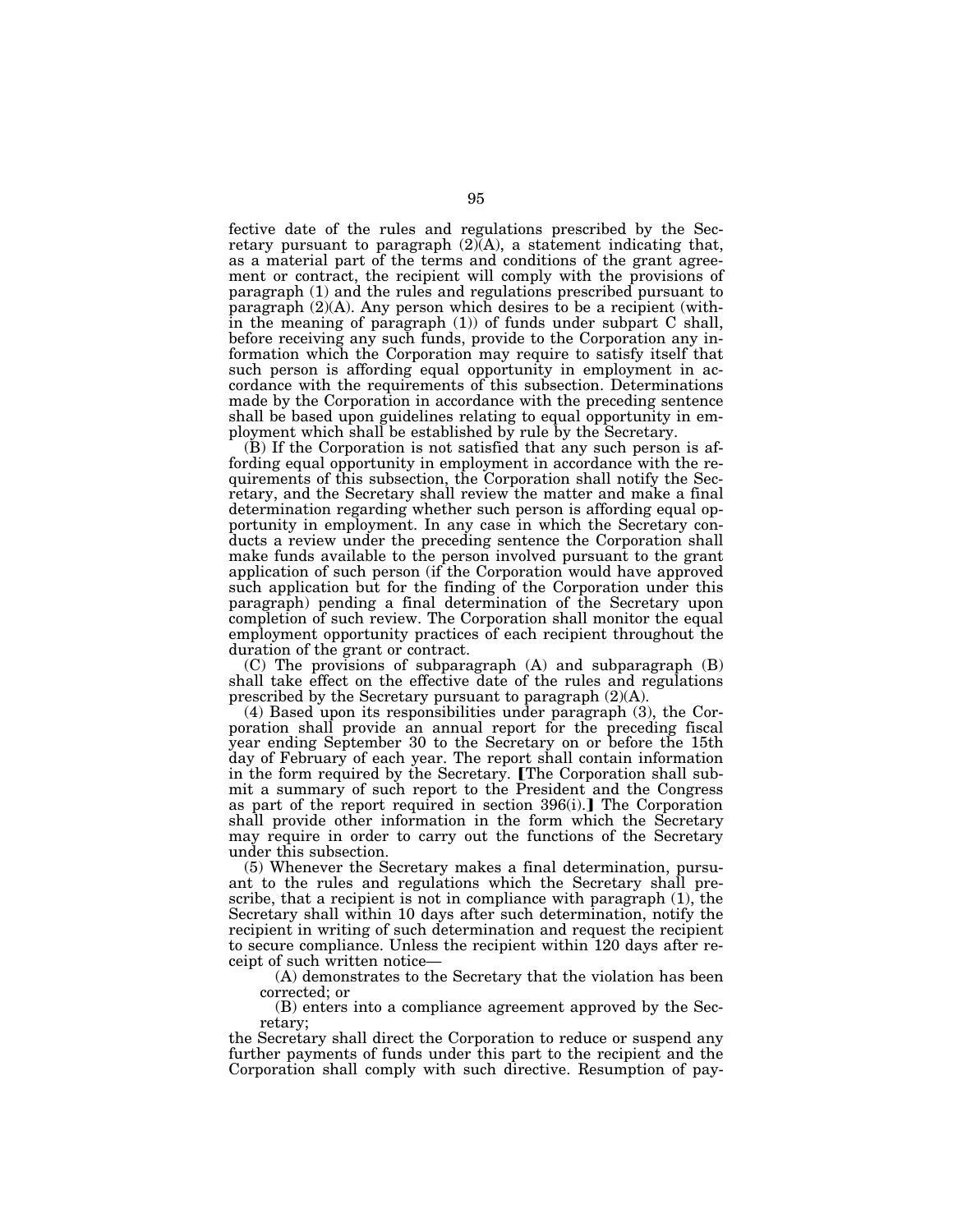ments shall take place only when the Secretary certifies to the Corporation that the recipient has entered into a compliance agreement approved by the Secretary. A recipient whose funds have been reduced or suspended under this paragraph may apply at any time to the Secretary for such certification.

(c) Nothing in this section shall be construed to authorize any department, agency, officer, or employee of the United States to exercise any direction, supervision, or control over the content or distribution of public telecommunications programs and services, or over the curriculum or program of instruction of any educational institution or school system.

\* \* \* \* \* \* \*

## **TITLE VI—CABLE COMMUNICATIONS**

## **PART II—USE OF CABLE CHANNELS AND CABLE OWNERSHIP RESTRICTIONS**

\* \* \* \* \* \* \*

\* \* \* \* \* \* \*

#### **SEC. 613. OWNERSHIP RESTRICTIONS.**

(a) It shall be unlawful for a cable operator to hold a license for multichannel multipoint distribution service, or to offer satellite master antenna television service separate and apart from any franchised cable service, in any portion of the franchise area served by that cable operator's cable system. The Commission—

 $(1)$  shall waive the requirements of this paragraph for all existing multichannel multipoint distribution services and satellite master antenna television services which are owned by a cable operator on the date of enactment of this paragraph;

(2) may waive the requirements of this paragraph to the extent the Commission determines is necessary to ensure that all significant portions of a franchise area are able to obtain video programming; and

(3) shall not apply the requirements of this subsection to any cable operator in any franchise area in which a cable operator is subject to effective competition as determined under section  $[623(1)]$   $623(k)$ .

(c) The Commission may prescribe rules with respect to the ownership or control of cable systems by persons who own or control other media of mass communications which serve the same community served by a cable system.

(d) Any State or franchising authority may not prohibit the ownership or control of a cable system by any person because of such person's ownership or control of any other media of mass communications or other media interests. Nothing in this section shall be construed to prevent any State or franchising authority from prohibiting the ownership or control of a cable system in a jurisdiction by any person (1) because of such person's ownership or control of any other cable system in such jurisdiction; or (2) in circumstances in which the State or franchising authority determines that the ac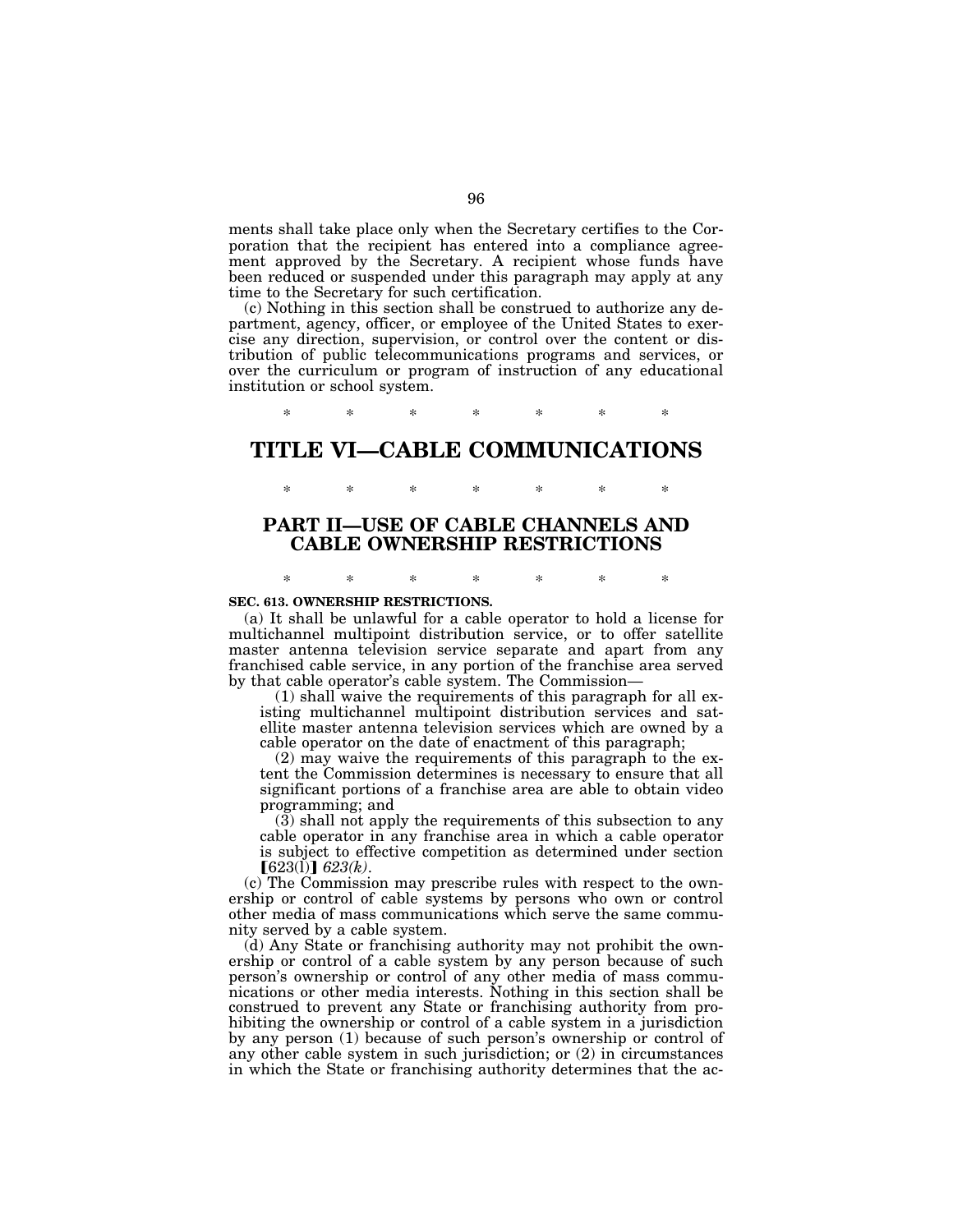quisition of such a cable system may eliminate or reduce competition in the delivery of cable service in such jurisdiction.

(e)(1) Subject to paragraph (2), a State or franchising authority may hold any ownership interest in any cable system.

(2) Any State or franchising authority shall not exercise any editorial control regarding the content of any cable service on a cable system in which such governmental entity holds ownership interest (other than programming on any channel designated for educational or governmental use), unless such control is exercised through an entity separate from the franchising authority.

 $(f)(1)$  In order to enhance effective competition, the Commission shall, within one year after the date of enactment of the Cable Television Consumer Protection and Competition Act of 1992, conduct a proceeding—

(A) to prescribe rules and regulations establishing reasonable limits on the number of cable subscribers a person is authorized to reach through cable systems owned by such person, or in which such person has an attributable interest;

(B) to prescribe rules and regulations establishing reasonable limits on the number of channels on a cable system that can be occupied by a video programmer in which a cable operator has an attributable interest; and

(C) to consider the necessity and appropriateness of imposing limitations on the degree to which multichannel video programming distributors may engage in the creation or production of video programming.

(2) In prescribing rules and regulations under paragraph (1), the Commission shall, among other public interest objectives—

(A) ensure that no cable operator or group of cable operators can unfairly impede, either because of the size of any individual operator or because of joint actions by a group of operators of sufficient size, the flow of video programming from the video programmer to the consumer;

(B) ensure that cable operators affiliated with video programmers do not favor such programmers in determining carriage on their cable systems or do not unreasonably restrict the flow of the video programming of such programmers to other video distributors;

(C) take particular account of the market structure, ownership patterns, and other relationships of the cable television industry, including the nature and market power of the local franchise, the joint ownership of cable systems and video programmers, and the various types of non-equity controlling interests;

(D) account for any efficiencies and other benefits that might be gained through increased ownership or control;

(E) make such rules and regulations reflect the dynamic nature of the communications marketplace;

(F) not impose limitations which would bar cable operators from serving previously unserved rural areas; and

(G) not impose limitations which would impair the development of diverse and high quality video programming.

(g) This section shall not apply to prohibit any combination of any interests held by any person on July 1, 1984, to the extent of the interests so held as of such date, if the holding of such interests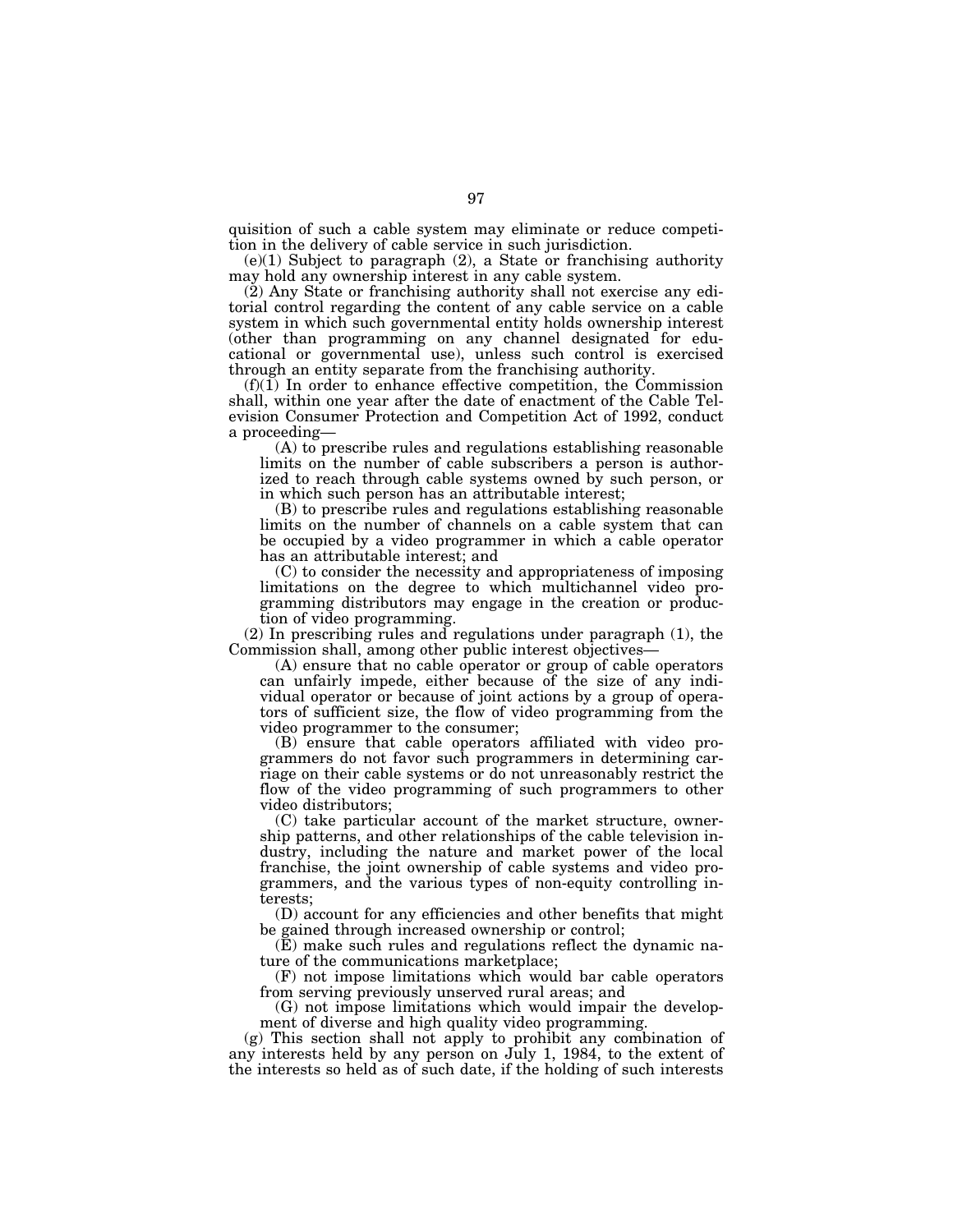was not inconsistent with any applicable Federal or State law or regulations in effect on that date.

(h) For purposes of this section, the term ''media of mass communications'' shall have the meaning given such term under section 309(i)(3)(C)(i) of this Act.

\* \* \* \* \* \* \*

### **PART III—FRANCHISING AND REGULATION**

\* \* \* \* \* \* \*

#### **SEC. 623. REGULATION OF RATES.**

(a) COMPETITION PREFERENCE; LOCAL AND FEDERAL REGULA-TION.—

(1) IN GENERAL.—No Federal agency or State may regulate the rates for the provision of cable service except to the extent provided under this section and section 612. Any franchising authority may regulate the rates for the provision of cable service, or any other communications service provided over a cable system to cable subscribers, but only to the extent provided under this section. No Federal agency, State, or franchising authority may regulate the rates for cable service of a cable system that is owned or operated by a local government or franchising authority within whose jurisdiction that cable system is located and that is the only cable system located within such jurisdiction.

(2) PREFERENCE FOR COMPETITION.—If the Commission finds that a cable system is subject to effective competition, the rates for the provision of cable service by such system shall not be subject to regulation by the Commission or by a State or franchising authority under this section. If the Commission finds that a cable system is not subject to effective competition—

(A) the rates for the provision of basic cable service shall be subject to regulation by a franchising authority, or by the Commission if the Commission exercises jurisdiction pursuant to paragraph (6), in accordance with the regulations prescribed by the Commission under subsection (b); and

(B) the rates for cable programming services shall be subject to regulation by the Commission under subsection  $(c)$ .

(3) QUALIFICATION OF FRANCHISING AUTHORITY.—A franchising authority that seeks to exercise the regulatory jurisdiction permitted under paragraph (2)(A) shall file with the Commission a written certification that—

(A) the franchising authority will adopt and administer regulations with respect to the rates subject to regulation under this section that are consistent with the regulations prescribed by the Commission under subsection (b);

(B) the franchising authority has the legal authority to adopt, and the personnel to administer, such regulations; and

(C) procedural laws and regulations applicable to rate regulation proceedings by such authority provide a reason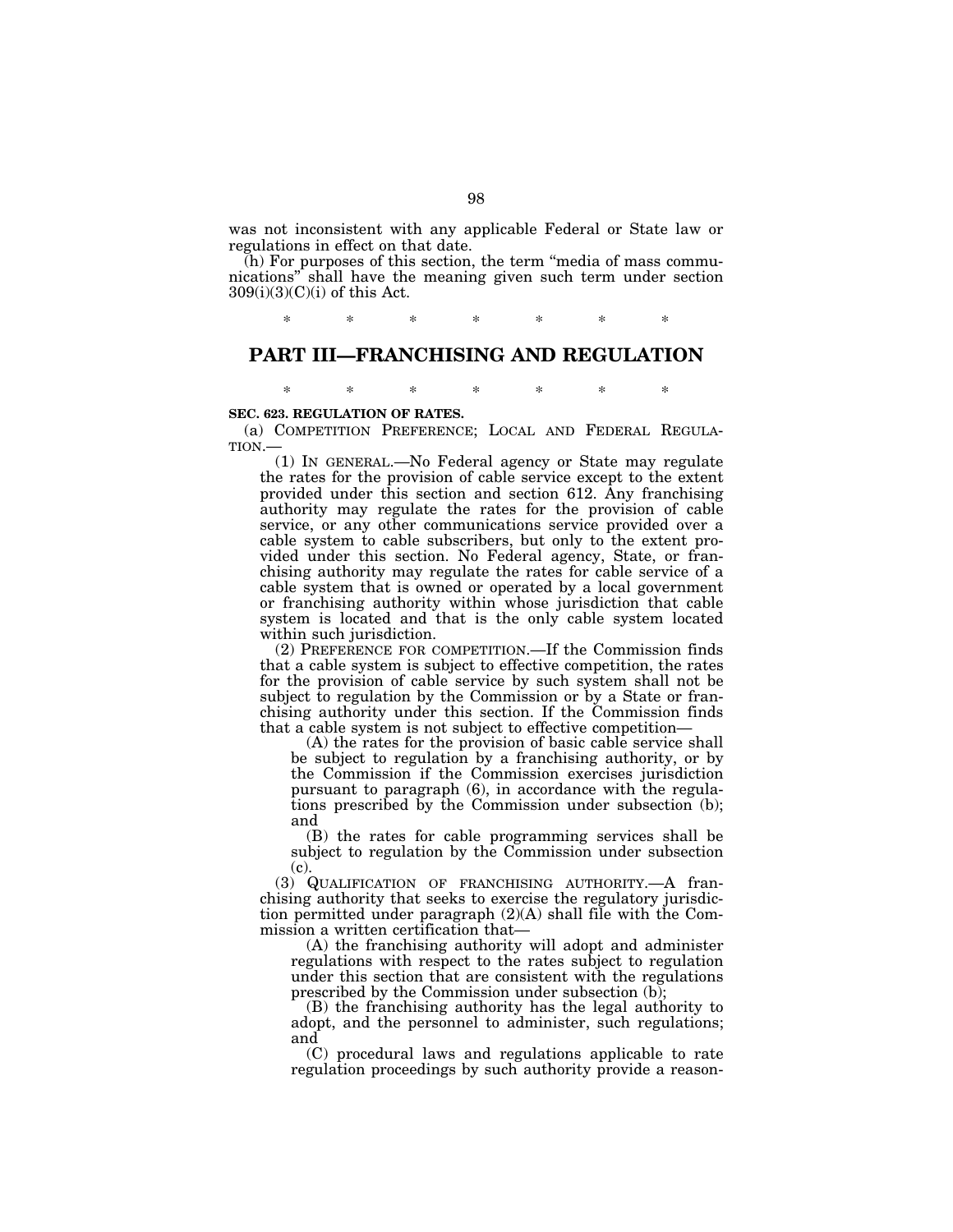able opportunity for consideration of the views of interested parties.

(4) APPROVAL BY COMMISSION.—A certification filed by a franchising authority under paragraph (3) shall be effective 30 days after the date on which it is filed unless the Commission finds, after notice to the authority and a reasonable opportunity for the authority to comment, that—

(A) the franchising authority has adopted or is administering regulations with respect to the rates subject to regulation under this section that are not consistent with the regulations prescribed by the Commission under subsection (b);

(B) the franchising authority does not have the legal authority to adopt, or the personnel to administer, such regulations; or

(C) procedural laws and regulations applicable to rate regulation proceedings by such authority do not provide a reasonable opportunity for consideration of the views of interested parties.

If the Commission disapproves a franchising authority's certification, the Commission shall notify the franchising authority of any revisions or modifications necessary to obtain approval.

 $(5)$  REVOCATION OF JURISDICTION.—Upon petition by a cable operator or other interested party, the Commission shall review the regulation of cable system rates by a franchising authority under this subsection. A copy of the petition shall be provided to the franchising authority by the person filing the petition. If the Commission finds that the franchising authority has acted inconsistently with the requirements of this subsection, the Commission shall grant appropriate relief. If the Commission, after the franchising authority has had a reasonable opportunity to comment, determines that the State and local laws and regulations are not in conformance with the regulations prescribed by the Commission under subsection  $(b)$ , the Commission shall revoke the jurisdiction of such authority.

(6) EXERCISE OF JURISDICTION BY COMMISSION.—If the Commission disapproves a franchising authority's certification under paragraph (4), or revokes such authority's jurisdiction under paragraph (5), the Commission shall exercise the franchising authority's regulatory jurisdiction under paragraph  $(2)$ (A) until the franchising authority has qualified to exercise that jurisdiction by filing a new certification that meets the requirements of paragraph (3). Such new certification shall be effective upon approval by the Commission. The Commission shall act to approve or disapprove any such new certification within 90 days after the date it is filed.

(7) AGGREGATION OF EQUIPMENT COSTS.—

(A) IN GENERAL.—The Commission shall allow cable operators, pursuant to any rules promulgated under subsection  $(b)(3)$ , to aggregate, on a franchise, system, regional, or company level, their equipment costs into broad categories, such as converter boxes, regardless of the varying levels of functionality of the equipment within each such broad category. Such aggregation shall not be per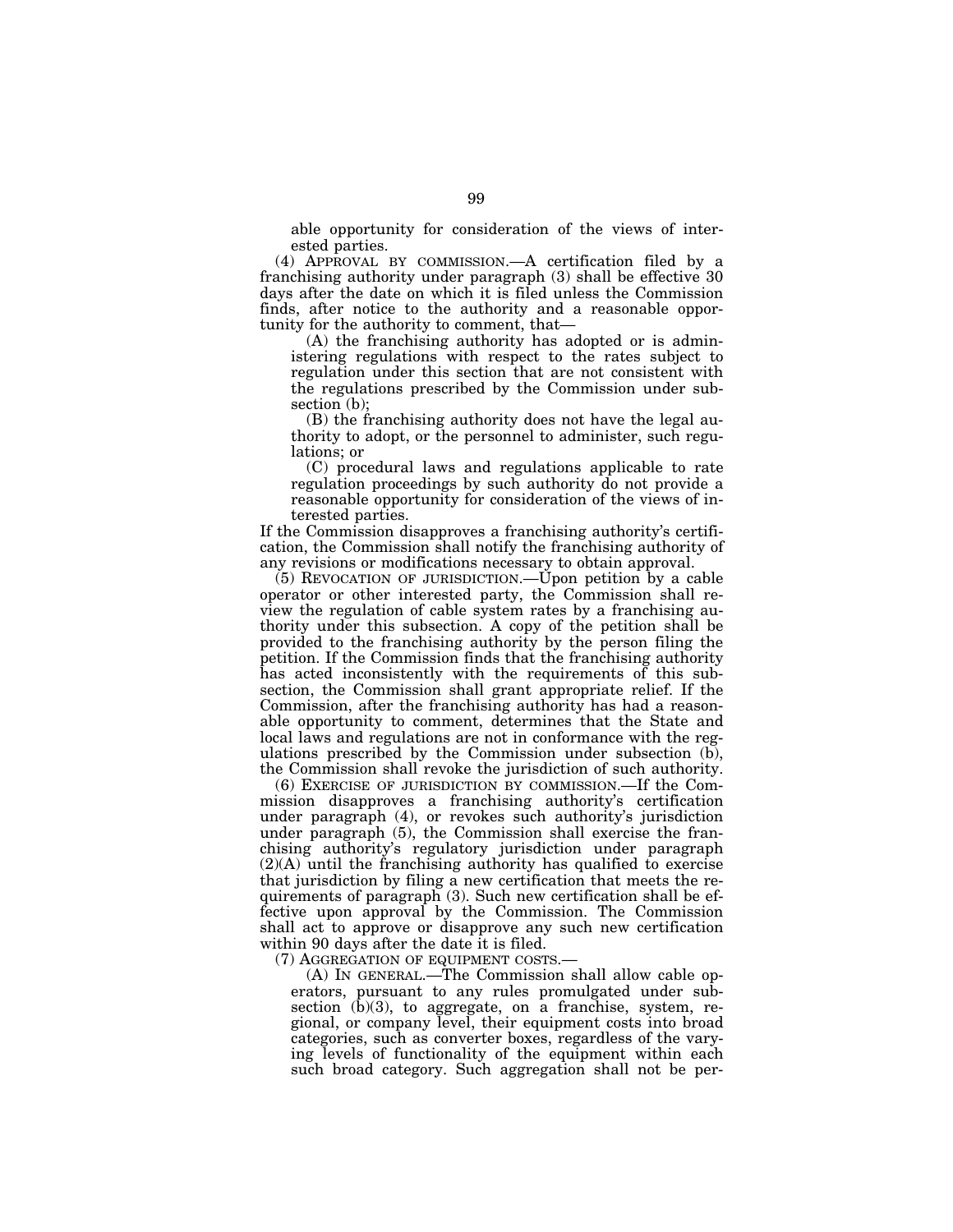mitted with respect to equipment used by subscribers who receive only a rate regulated basic service tier.

(B) REVISION TO COMMISSION RULES; FORMS.—Within 120 days of the date of enactment of the Telecommunications Act of 1996, the Commission shall issue revisions to the appropriate rules and forms necessary to implement subparagraph (A).

(b) ESTABLISHMENT OF BASIC SERVICE TIER RATE REGULA- TIONS.—

(1) COMMISSION OBLIGATION TO SUBSCRIBERS.—The Commission shall, by regulation, ensure that the rates for the basic service tier are reasonable. Such regulations shall be designed to achieve the goal of protecting subscribers of any cable system that is not subject to effective competition from rates for the basic service tier that exceed the rates that would be charged for the basic service tier if such cable system were subject to effective competition.

(2) COMMISSION REGULATIONS.—Within 180 days after the date of enactment of the Cable Television Consumer Protection and Competition Act of 1992, the Commission shall prescribe, and periodically thereafter revise, regulations to carry out its obligations under paragraph (1). In prescribing such regulations, the Commission—

(A) shall seek to reduce the administrative burdens on subscribers, cable operators, franchising authorities, and the Commission;

(B) may adopt formulas or other mechanisms and procedures in complying with the requirements of subparagraph  $(A)$ ; and

(C) shall take into account the following factors:

(i) the rates for cable systems, if any, that are subject to effective competition;

(ii) the direct costs (if any) of obtaining, transmitting, and otherwise providing signals carried on the basic service tier, including signals and services carried on the basic service tier pursuant to paragraph  $(7)(B)$ , and changes in such costs;

(iii) only such portion of the joint and common costs (if any) of obtaining, transmitting, and otherwise providing such signals as is determined, in accordance with regulations prescribed by the Commission, to be reasonably and properly allocable to the basic service tier, and changes in such costs;

(iv) the revenues (if any) received by a cable operator from advertising from programming that is carried as part of the basic service tier or from other consideration obtained in connection with the basic service tier;

(v) the reasonably and properly allocable portion of any amount assessed as a franchise fee, tax, or charge of any kind imposed by any State or local authority on the transactions between cable operators and cable subscribers or any other fee, tax, or assessment of general applicability imposed by a governmental entity applied against cable operators or cable subscribers;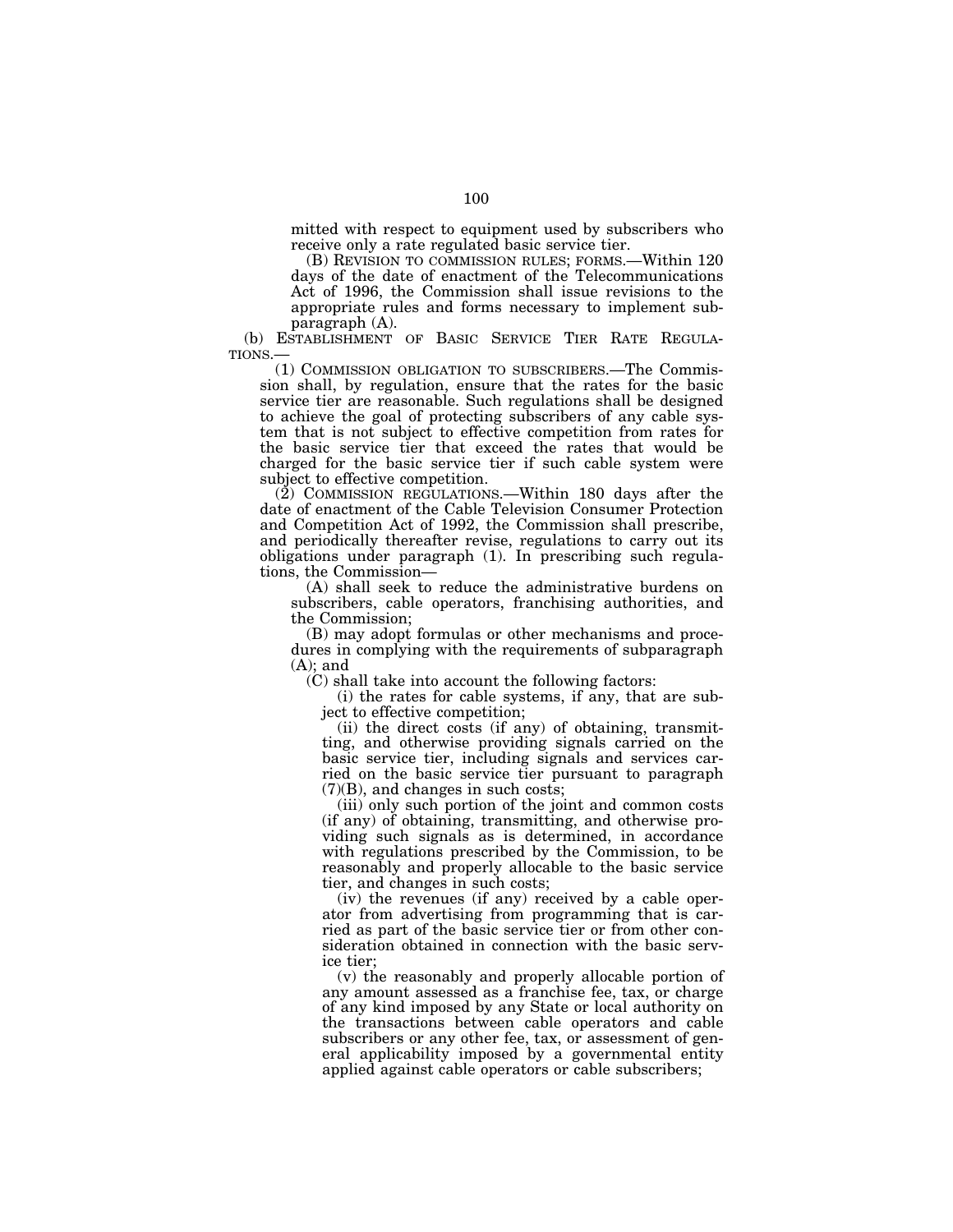(vi) any amount required, in accordance with paragraph (4), to satisfy franchise requirements to support public, educational, or governmental channels or the use of such channels or any other services required under the franchise; and

(vii) a reasonable profit, as defined by the Commission consistent with the Commission's obligations to subscribers under paragraph (1).

(3) EQUIPMENT.—The regulations prescribed by the Commission under this subsection shall include standards to establish, on the basis of actual cost, the price or rate for—

(A) installation and lease of the equipment used by subscribers to receive the basic service tier, including a converter box and a remote control unit and, if requested by the subscriber, such addressable converter box or other equipment as is required to access programming described in paragraph (8); and

(B) installation and monthly use of connections for additional television receivers.

(4) COSTS OF FRANCHISE REQUIREMENTS.—The regulations prescribed by the Commission under this subsection shall include standards to identify costs attributable to satisfying franchise requirements to support public, educational, and governmental channels or the use of such channels or any other services required under the franchise.

(5) IMPLEMENTATION AND ENFORCEMENT.—The regulations prescribed by the Commission under this subsection shall include additional standards, guidelines, and procedures concerning the implementation and enforcement of such regulations, which shall include—

(A) procedures by which cable operators may implement and franchising authorities may enforce the regulations prescribed by the Commission under this subsection;

(B) procedures for the expeditious resolution of disputes between cable operators and franchising authorities concerning the administration of such regulations;

(C) standards and procedures to prevent unreasonable charges for changes in the subscriber's selection of services or equipment subject to regulation under this section, which standards shall require that charges for changing the service tier selected shall be based on the cost of such change and shall not exceed nominal amounts when the system's configuration permits changes in service tier selection to be effected solely by coded entry on a computer terminal or by other similarly simple method; and

(D) standards and procedures to assure that subscribers receive notice of the availability of the basic service tier required under this section.

(6) NOTICE.—The procedures prescribed by the Commission pursuant to paragraph (5)(A) shall require a cable operator to provide 30 days' advance notice to a franchising authority of any increase proposed in the price to be charged for the basic service tier.

(7) COMPONENTS OF BASIC TIER SUBJECT TO RATE REGULA-TION.—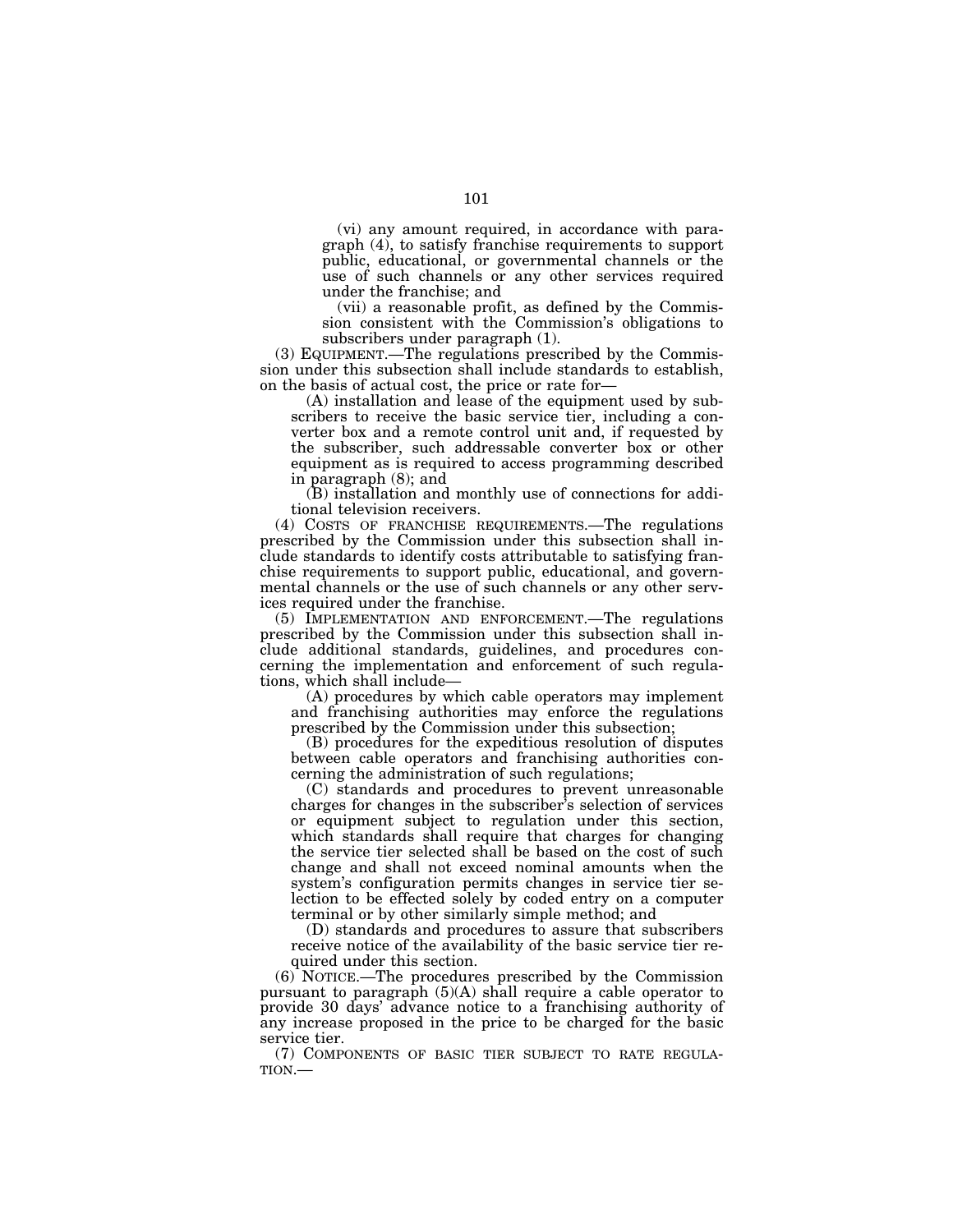(A) MINIMUM CONTENTS.—Each cable operator of a cable system shall provide its subscribers a separately available basic service tier to which subscription is required for access to any other tier of service. Such basic service tier shall, at a minimum, consist of the following:

(i) All signals carried in fulfillment of the requirements of sections 614 and 615.

(ii) Any public, educational, and governmental access programming required by the franchise of the cable system to be provided to subscribers.

(iii) Any signal of any television broadcast station that is provided by the cable operator to any subscriber, except a signal which is secondarily transmitted by a satellite carrier beyond the local service area of such station.

(B) PERMITTED ADDITIONS TO BASIC TIER.—A cable operator may add additional video programming signals or services to the basic service tier. Any such additional signals or services provided on the basic service tier shall be provided to subscribers at rates determined under the regulations prescribed by the Commission under this subsection.

(8) BUY-THROUGH OF OTHER TIERS PROHIBITED.—

(A) PROHIBITION.—A cable operator may not require the subscription to any tier other than the basic service tier required by paragraph (7) as a condition of access to video programming offered on a per channel or per program basis. A cable operator may not discriminate between subscribers to the basic service tier and other subscribers with regard to the rates charged for video programming offered on a per channel or per program basis.

(B) EXCEPTION; LIMITATION.—The prohibition in subparagraph (A) shall not apply to a cable system that, by reason of the lack of addressable converter boxes or other technological limitations, does not permit the operator to offer programming on a per channel or per program basis in the same manner required by subparagraph (A). This subparagraph shall not be available to any cable operator after—

(i) the technology utilized by the cable system is modified or improved in a way that eliminates such technological limitation; or

(ii) 10 years after the date of enactment of the Cable Television Consumer Protection and Competition Act of 1992, subject to subparagraph (C).

(C) WAIVER.—If, in any proceeding initiated at the request of any cable operator, the Commission determines that compliance with the requirements of subparagraph (A) would require the cable operator to increase its rates, the Commission may, to the extent consistent with the public interest, grant such cable operator a waiver from such requirements for such specified period as the Commission determines reasonable and appropriate.

(c) REGULATION OF UNREASONABLE RATES.—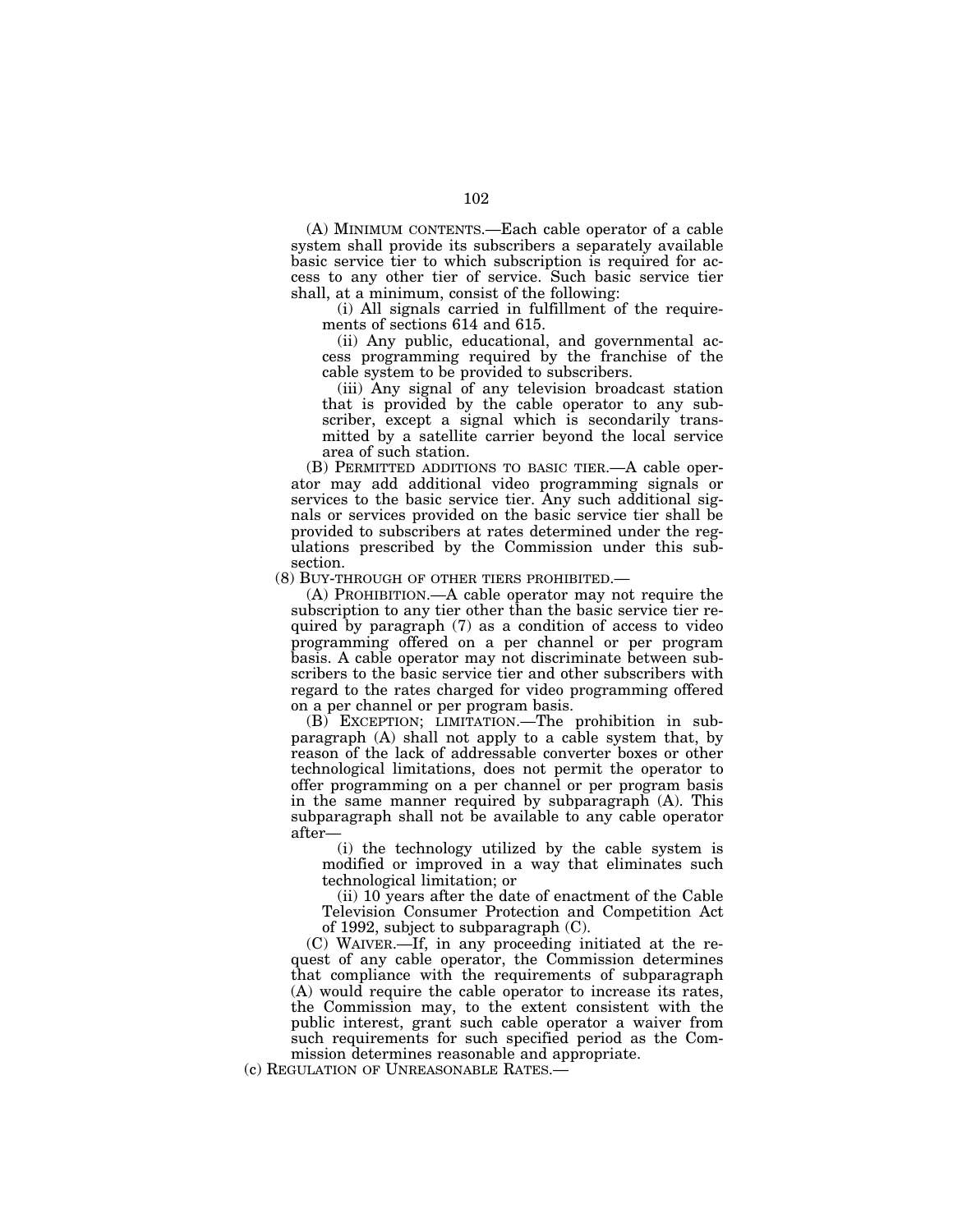(1) COMMISSION REGULATIONS.—Within 180 days after the date of enactment of the Cable Television Consumer Protection and Competition Act of 1992, the Commission shall, by regulation, establish the following:

(A) criteria prescribed in accordance with paragraph (2) for identifying, in individual cases, rates for cable programming services that are unreasonable;

(B) fair and expeditious procedures for the receipt, consideration, and resolution of complaints from any franchising authority (in accordance with paragraph  $(3)$ ) alleging that a rate for cable programming services charged by a cable operator violates the criteria prescribed under subparagraph (A), which procedures shall include the minimum showing that shall be required for a complaint to obtain Commission consideration and resolution of whether the rate in question is unreasonable; and

(C) the procedures to be used to reduce rates for cable programming services that are determined by the Commission to be unreasonable and to refund such portion of the rates or charges that were paid by subscribers after the filing of the first complaint filed with the franchising authority under paragraph (3) and that are determined to be unreasonable.

(2) FACTORS TO BE CONSIDERED.—In establishing the criteria for determining in individual cases whether rates for cable programming services are unreasonable under paragraph  $(1)(A)$ , the Commission shall consider, among other factors—

(A) the rates for similarly situated cable systems offering comparable cable programming services, taking into account similarities in facilities, regulatory and governmental costs, the number of subscribers, and other relevant factors;

(B) the rates for cable systems, if any, that are subject to effective competition;

(C) the history of the rates for cable programming services of the system, including the relationship of such rates to changes in general consumer prices;

(D) the rates, as a whole, for all the cable programming, cable equipment, and cable services provided by the system, other than programming provided on a per channel or per program basis;

(E) capital and operating costs of the cable system, including the quality and costs of the customer service provided by the cable system; and

(F) the revenues (if any) received by a cable operator from advertising from programming that is carried as part of the service for which a rate is being established, and changes in such revenues, or from other consideration obtained in connection with the cable programming services concerned.

(3) REVIEW OF RATE CHANGES.—The Commission shall review any complaint submitted by a franchising authority after the date of enactment of the Telecommunications Act of 1996 concerning an increase in rates for cable programming services and issue a final order within 90 days after it receives such a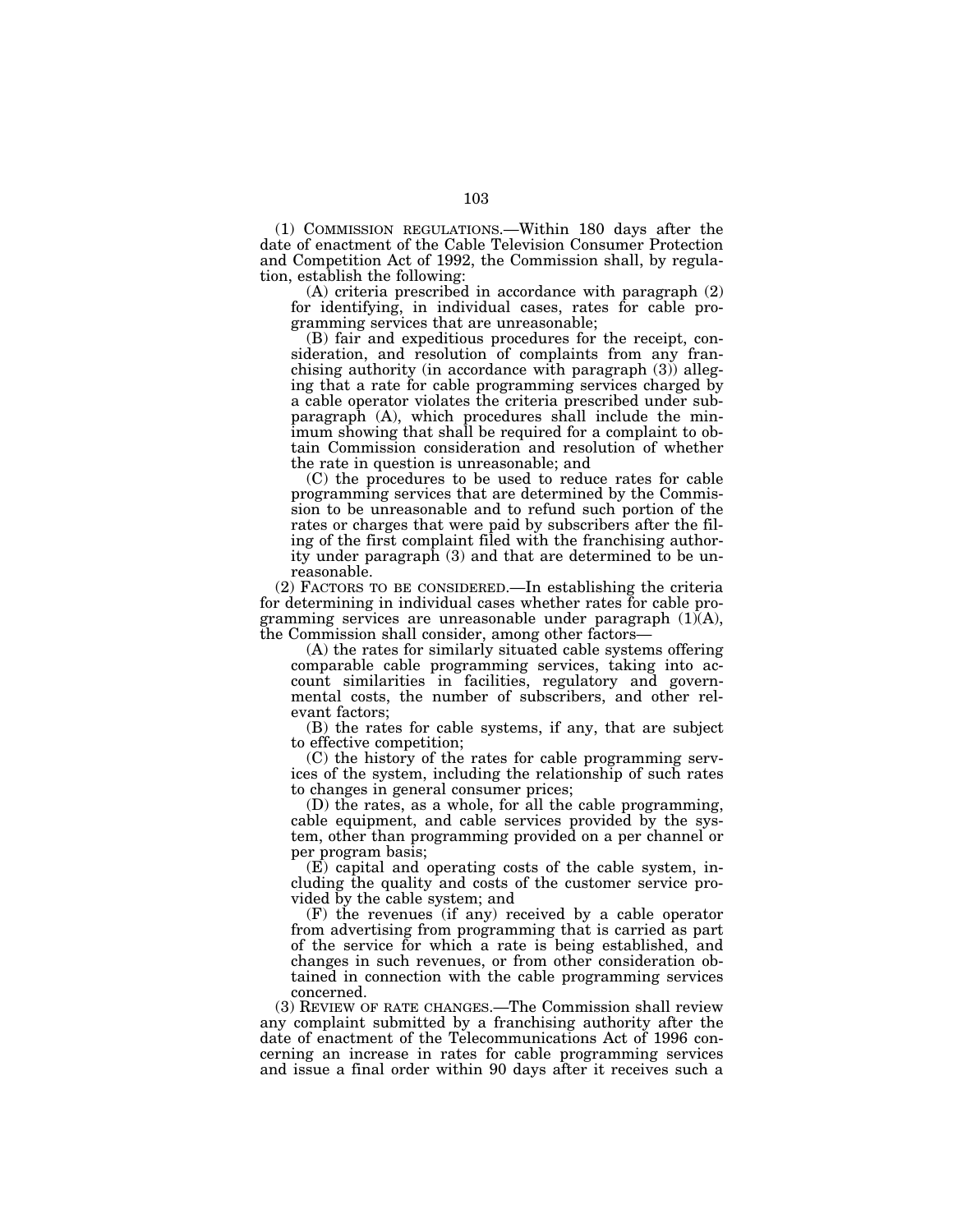complaint, unless the parties agree to extend the period for such review. A franchising authority may not file a complaint under this paragraph unless, within 90 days after such increase becomes effective it receives subscriber complaints.

(4) SUNSET OF UPPER TIER RATE REGULATION.—This subsection shall not apply to cable programming services provided after March 31, 1999.

(d) UNIFORM RATE STRUCTURE REQUIRED.—A cable operator shall have a rate structure, for the provision of cable service, that is uniform throughout the geographic area in which cable service is provided over its cable system. This subsection does not apply to (1) a cable operator with respect to the provision of cable service over its cable system in any geographic area in which the video programming services offered by the operator in that area are subject to effective competition, or (2) any video programming offered on a per channel or per program basis. Bulk discounts to multiple dwelling units shall not be subject to this subsection, except that a cable operator of a cable system that is not subject to effective competition may not charge predatory prices to a multiple dwelling unit. Upon a prima facie showing by a complainant that there are reasonable grounds to believe that the discounted price is predatory, the cable system shall have the burden of showing that its discounted price is not predatory.

(e) DISCRIMINATION; SERVICES FOR THE HEARING IMPAIRED.— Nothing in this title shall be construed as prohibiting any Federal agency, State, or a franchising authority from—

(1) prohibiting discrimination among subscribers and potential subscribers to cable service, except that no Federal agency, State, or franchising authority may prohibit a cable operator from offering reasonable discounts to senior citizens or other economically disadvantaged group discounts; or

(2) requiring and regulating the installation or rental of equipment which facilitates the reception of cable service by hearing impaired individuals.

(f) NEGATIVE OPTION BILLING PROHIBITED.—A cable operator shall not charge a subscriber for any service or equipment that the subscriber has not affirmatively requested by name. For purposes of this subsection, a subscriber's failure to refuse a cable operator's proposal to provide such service or equipment shall not be deemed to be an affirmative request for such service or equipment.

(g) COLLECTION OF INFORMATION.—The Commission shall, by regulation, require cable operators to file with the Commission or a franchising authority, as appropriate, within one year after the date of enactment of the Cable Television Consumer Protection and Competition Act of 1992 and annually thereafter, such financial information as may be needed for purposes of administering and enforcing this section.

(h) PREVENTION OF EVASIONS.—Within 180 days after the date of enactment of the Cable Television Consumer Protection and Competition Act of 1992, the Commission shall, by regulation, establish standards, guidelines, and procedures to prevent evasions, including evasions that result from retiering, of the requirements of this section and shall, thereafter, periodically review and revise such standards, guidelines, and procedures.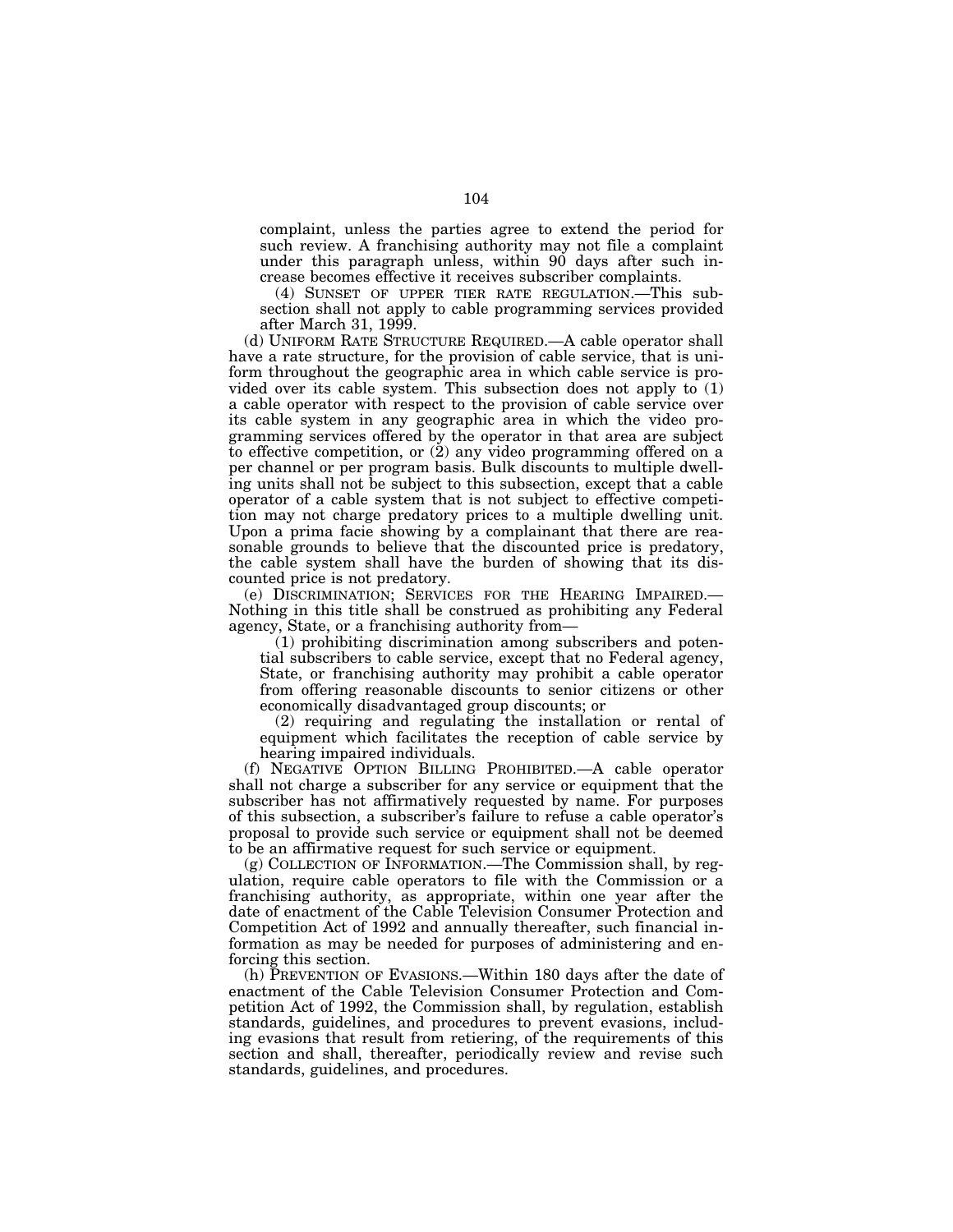(i) SMALL SYSTEM BURDENS.—In developing and prescribing regulations pursuant to this section, the Commission shall design such regulations to reduce the administrative burdens and cost of compliance for cable systems that have 1,000 or fewer subscribers.

(j) RATE REGULATION AGREEMENTS.—During the term of an agreement made before July 1, 1990, by a franchising authority and a cable operator providing for the regulation of basic cable service rates, where there was not effective competition under Commission rules in effect on that date, nothing in this section (or the regulations thereunder) shall abridge the ability of such franchising authority to regulate rates in accordance with such an agreement.

ø(k) REPORTS ON AVERAGE PRICES.—

 $(1)$  IN GENERAL.—The Commission shall annually publish statistical reports on the average rates for basic cable service and other cable programming, and for converter boxes, remote control units, and other equipment of cable systems that the Commission has found are subject to effective competition under subsection (a)(2) compared with cable systems that the Commission has found are not subject to such effective competition.

 $[(2)$  INCLUSION IN ANNUAL REPORT.—<br> $[(A)$  IN GENERAL.—The Commission shall include in its report under paragraph (1) the aggregate average total amount paid by cable systems in compensation under section 325.

ø(B) FORM.—The Commission shall publish information under this paragraph in a manner substantially similar to the way other comparable information is published in such report.

 $\lceil (1) \rceil$  (k) DEFINITIONS.—As used in this section—

(1) The term ''effective competition'' means that—

(A) fewer than 30 percent of the households in the franchise area subscribe to the cable service of a cable system;

(B) the franchise area is—

(i) served by at least two unaffiliated multichannel video programming distributors each of which offers comparable video programming to at least 50 percent of the households in the franchise area; and

(ii) the number of households subscribing to programming services offered by multichannel video programming distributors other than the largest multichannel video programming distributor exceeds 15 percent of the households in the franchise area;

(C) a multichannel video programming distributor operated by the franchising authority for that franchise area offers video programming to at least 50 percent of the households in that franchise area; or

(D) a local exchange carrier or its affiliate (or any multichannel video programming distributor using the facilities of such carrier or its affiliate) offers video programming services directly to subscribers by any means (other than direct-to-home satellite services) in the franchise area of an unaffiliated cable operator which is providing cable service in that franchise area, but only if the video pro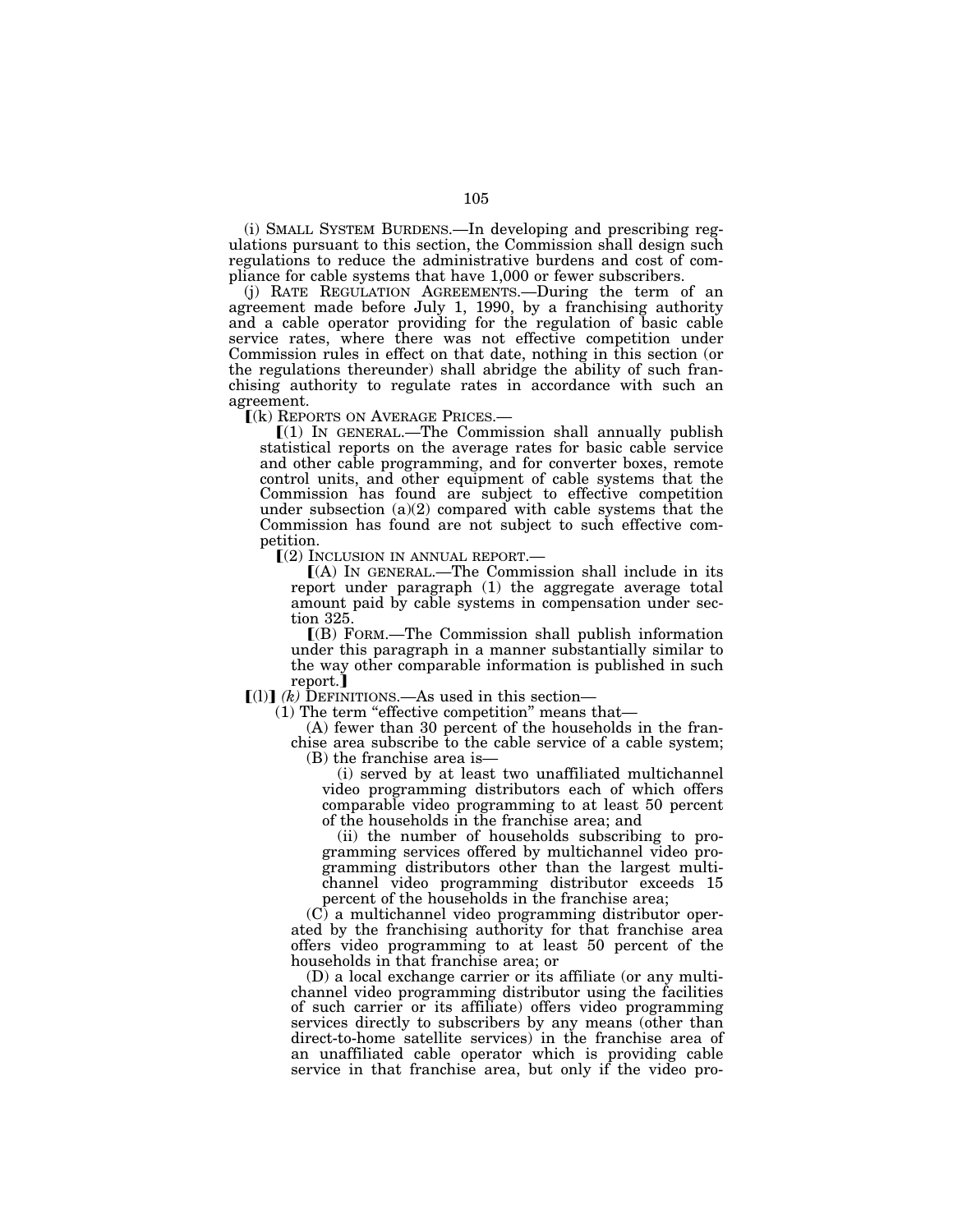gramming services so offered in that area are comparable to the video programming services provided by the unaffiliated cable operator in that area.

(2) The term "cable programming service" means any video programming provided over a cable system, regardless of service tier, including installation or rental of equipment used for the receipt of such video programming, other than (A) video programming carried on the basic service tier, and (B) video programming offered on a per channel or per program basis.<br> $\lceil (m) \rceil$  (*l*) SPECIAL RULES FOR SMALL COMPANIES.—

 $(1)$  In GENERAL.—Subsections  $(a)$ ,  $(b)$ , and  $(c)$  do not apply to a small cable operator with respect to—

(A) cable programming services, or

(B) a basic service tier that was the only service tier subject to regulation as of December 31, 1994,

in any franchise area in which that operator services 50,000 or fewer subscribers.

(2) DEFINITION OF SMALL CABLE OPERATOR.—For purposes of this subsection, the term ''small cable operator'' means a cable operator that, directly or through an affiliate, serves in the aggregate fewer than 1 percent of all subscribers in the United States and is not affiliated with any entity or entities whose gross annual revenues in the aggregate exceed \$250,000,000.

 $(n)$   $(m)$  TREATMENT OF PRIOR YEAR LOSSES.—Notwithstanding any other provision of this section or of section 612, losses associated with a cable system (including losses associated with the grant or award of a franchise) that were incurred prior to September 4, 1992, with respect to a cable system that is owned and operated by the original franchisee of such system shall not be disallowed, in whole or in part, in the determination of whether the rates for any tier of service or any type of equipment that is subject

to regulation under this section are lawful.

 $\lceil (0) \rceil$  *(n)* STREAMLINED PETITION PROCESS FOR SMALL CABLE OPERATORS.—

(1) IN GENERAL.—Not later than 180 days after the date of the enactment of this subsection, the Commission shall complete a rulemaking to establish a streamlined process for filing of an effective competition petition pursuant to this section for small cable operators, particularly those who serve primarily rural areas.

(2) CONSTRUCTION.—Nothing in this subsection shall be construed to have any effect on the duty of a small cable operator to prove the existence of effective competition under this section.

(3) DEFINITION OF SMALL CABLE OPERATOR.—In this subsection, the term "small cable operator" has the meaning given the term in subsection  $(m)(2)$ .

\* \* \* \* \* \* \*

### **SEC. 624A. CONSUMER ELECTRONICS EQUIPMENT COMPATIBILITY.**

(a) FINDINGS.—The Congress finds that—

(1) new and recent models of television receivers and video cassette recorders often contain premium features and functions that are disabled or inhibited because of cable scrambling, encoding, or encryption technologies and devices, includ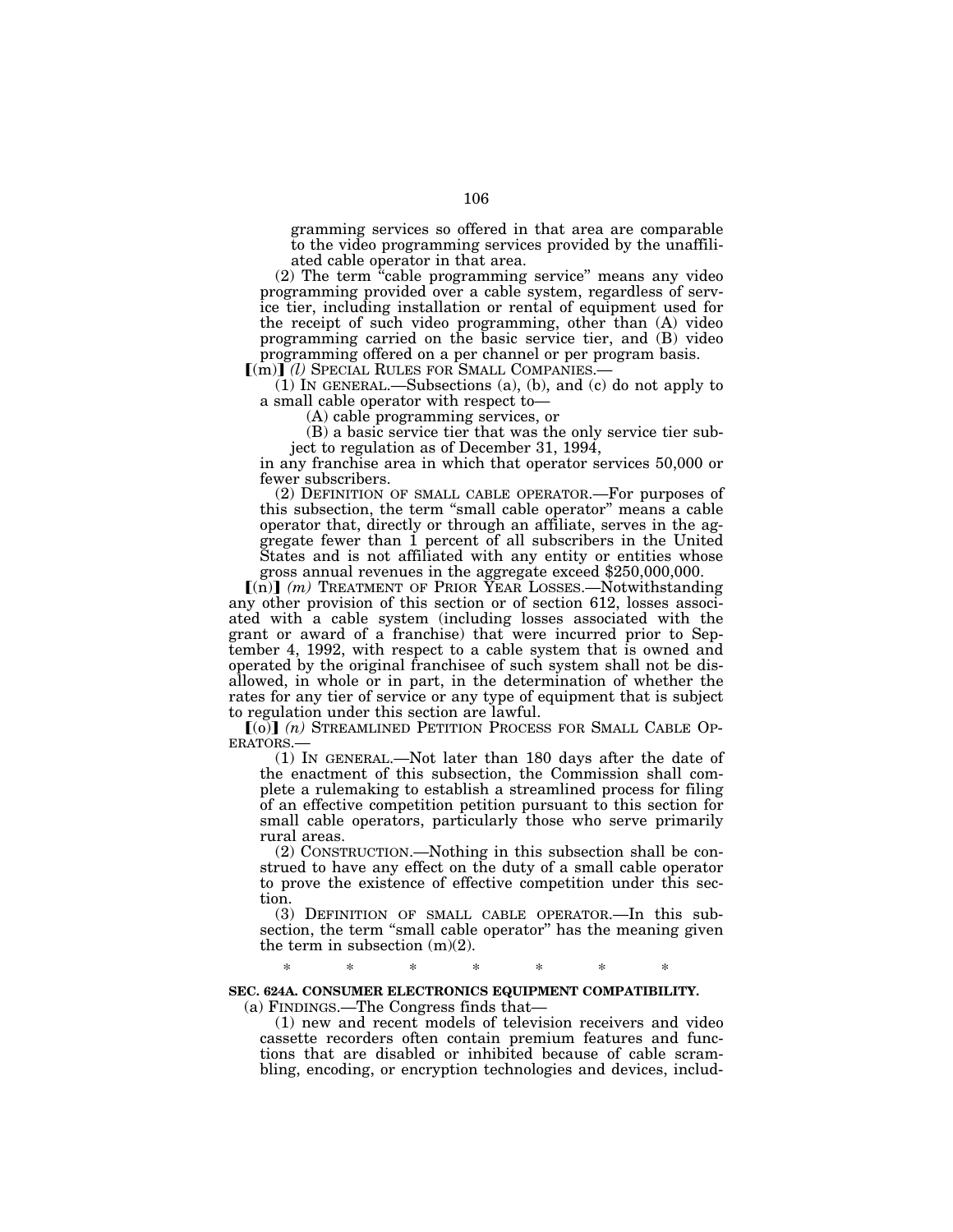ing converter boxes and remote control devices required by cable operators to receive programming;

(2) if these problems are allowed to persist, consumers will be less likely to purchase, and electronics equipment manufacturers will be less likely to develop, manufacture, or offer for sale, television receivers and video cassette recorders with new and innovative features and functions;

(3) cable operators should use technologies that will prevent signal thefts while permitting consumers to benefit from such features and functions in such receivers and recorders; and

(4) compatibility among televisions, video cassette recorders, and cable systems can be assured with narrow technical standards that mandate a minimum degree of common design and operation, leaving all features, functions, protocols, and other product and service options for selection through open competition in the market.

(b) COMPATIBLE INTERFACES.—

(1) **[REPORT; REGULATIONS]** *REGULATIONS***.**—**[Within 1 year** after the date of enactment of this section, the Commission, in consultation with representatives of the cable industry and the consumer electronics industry, shall report to Congress on means of assuring] The Commission shall issue such regula*tions as are necessary to assure* compatibility between televisions and video cassette recorders and cable systems, consistent with the need to prevent theft of cable service, so that cable subscribers will be able to enjoy the full benefit of both the programming available on cable systems and the functions available on their televisions and video cassette recorders. øWithin 180 days after the date of submission of the report required by this subsection, the Commission shall issue such regulations as are necessary to assure such compatibility.

(2) SCRAMBLING AND ENCRYPTION.—In issuing the regulations referred to in paragraph (1), the Commission shall determine whether and, if so, under what circumstances to permit cable systems to scramble or encrypt signals or to restrict cable systems in the manner in which they encrypt or scramble signals, except that the Commission shall not limit the use of scrambling or encryption technology where the use of such technology does not interfere with the functions of subscribers' television receivers or video cassette recorders.

(c) RULEMAKING REQUIREMENTS.—

(1) FACTORS TO BE CONSIDERED.—In prescribing the regulations required by this section, the Commission shall consider—

(A) the need to maximize open competition in the market for all features, functions, protocols, and other product and service options of converter boxes and other cable converters unrelated to the descrambling or decryption of cable television signals;

(B) the costs and benefits to consumers of imposing compatibility requirements on cable operators and television manufacturers in a manner that, while providing effective protection against theft or unauthorized reception of cable service, will minimize interference with or nullification of the special functions of subscribers' television receivers or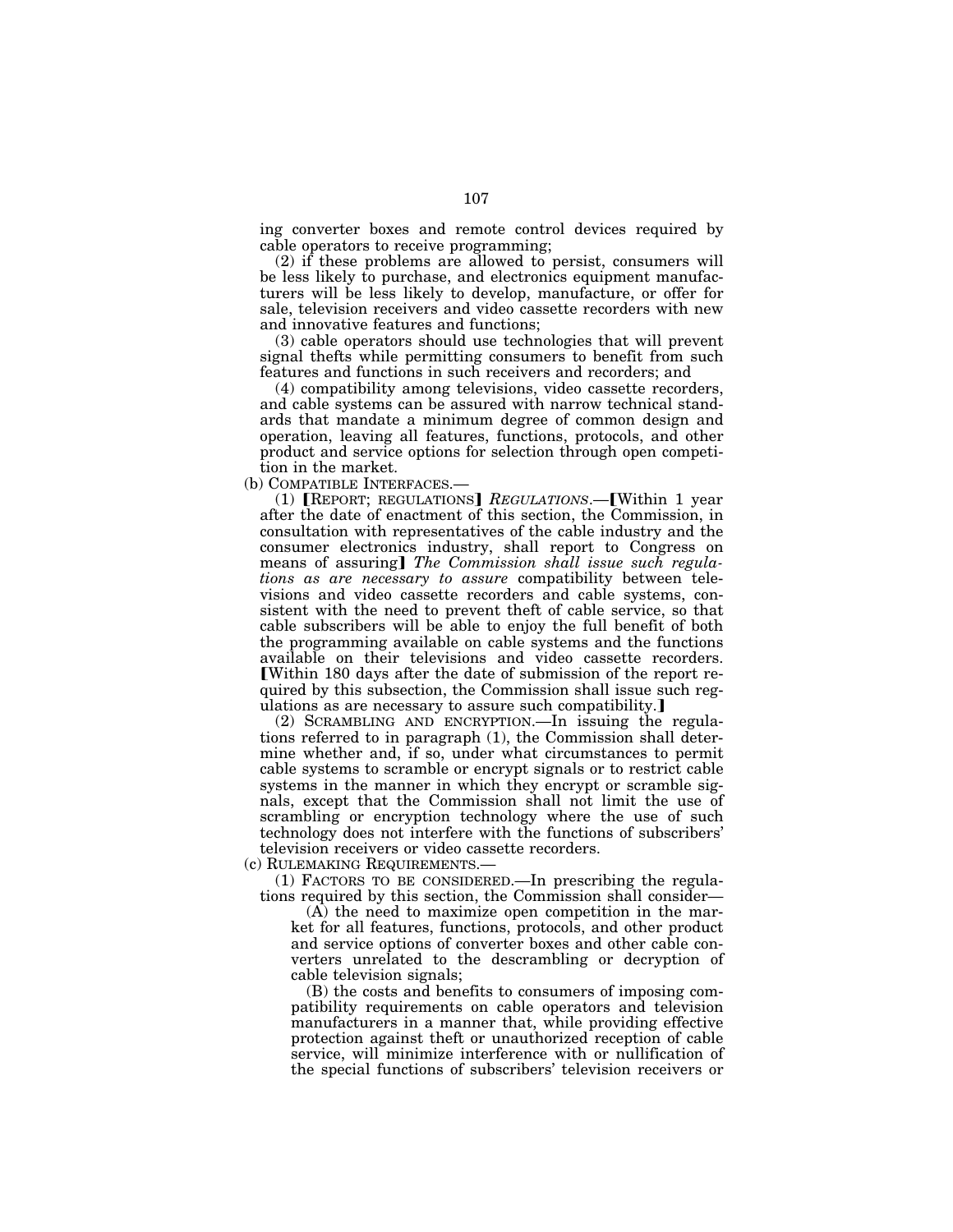video cassette recorders, including functions that permit the subscriber—

(i) to watch a program on one channel while simultaneously using a video cassette recorder to tape a program on another channel;

(ii) to use a video cassette recorder to tape two consecutive programs that appear on different channels; and

(iii) to use advanced television picture generation and display features; and

(C) the need for cable operators to protect the integrity of the signals transmitted by the cable operator against theft or to protect such signals against unauthorized reception.

(2) REGULATIONS REQUIRED.—The regulations prescribed by the Commission under this section shall include such regulations as are necessary—

(A) to specify the technical requirements with which a television receiver or video cassette recorder must comply in order to be sold as "cable compatible" or "cable ready"; (B) to require cable operators offering channels whose

reception requires a converter box—

(i) to notify subscribers that they may be unable to benefit from the special functions of their television receivers and video cassette recorders, including functions that permit subscribers—

(I) to watch a program on one channel while simultaneously using a video cassette recorder to tape a program on another channel;

(II) to use a video cassette recorder to tape two consecutive programs that appear on different channels; and

(III) to use advanced television picture generation and display features; and

(ii) to the extent technically and economically feasible, to offer subscribers the option of having all other channels delivered directly to the subscribers' television receivers or video cassette recorders without passing through the converter box;

(C) to promote the commercial availability, from cable operators and retail vendors that are not affiliated with cable systems, of converter boxes and of remote control devices compatible with converter boxes;

(D) to ensure that any standards or regulations developed under the authority of this section to ensure compatibility between televisions, video cassette recorders, and cable systems do not affect features, functions, protocols, and other product and service options other than those specified in paragraph (1)(B), including telecommunications interface equipment, home automation communications, and computer network services;

(E) to require a cable operator who offers subscribers the option of renting a remote control unit—

(i) to notify subscribers that they may purchase a commercially available remote control device from any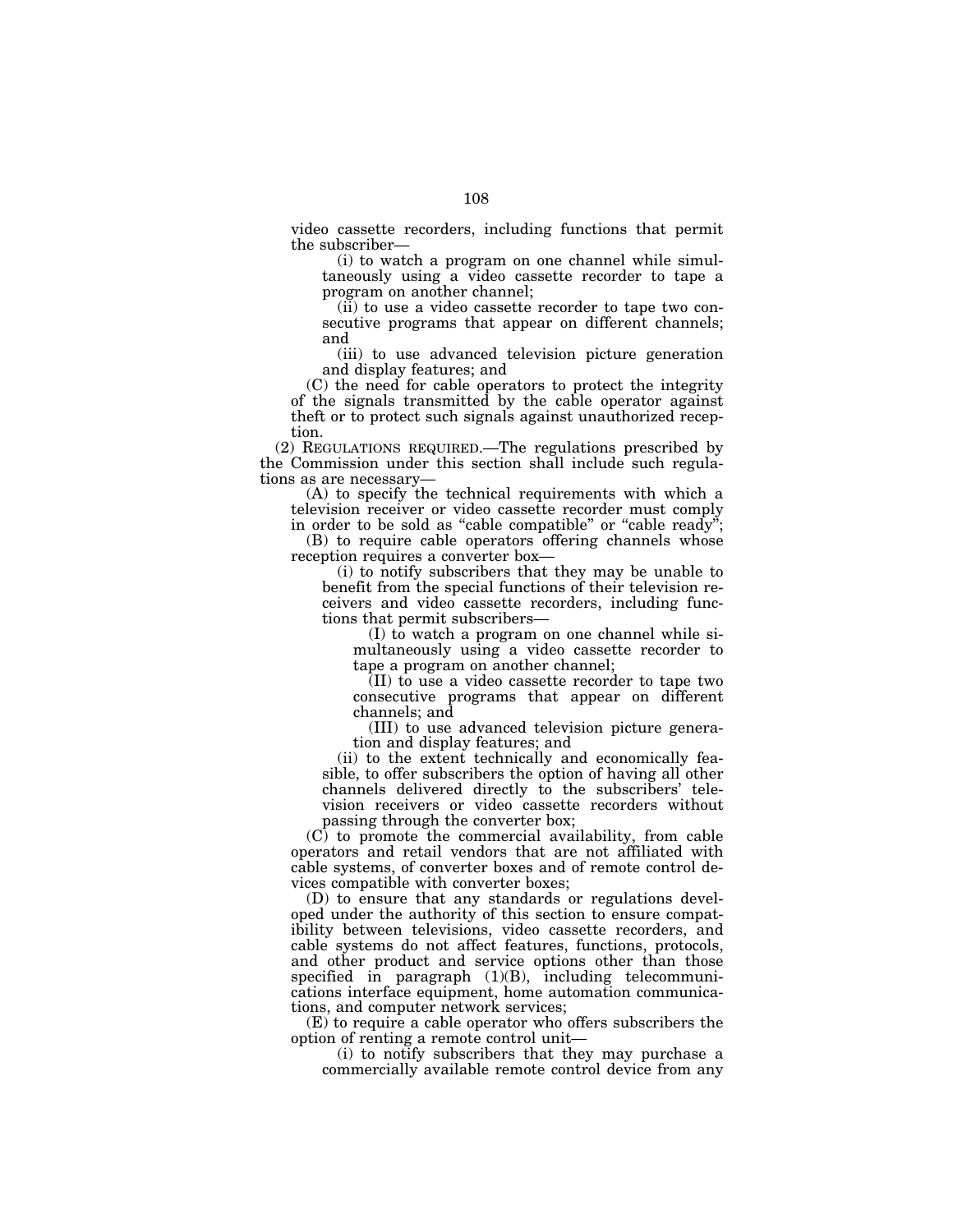source that sells such devices rather than renting it from the cable operator; and

(ii) to specify the types of remote control units that are compatible with the converter box supplied by the cable operator; and

(F) to prohibit a cable operator from taking any action that prevents or in any way disables the converter box supplied by the cable operator from operating compatibly with commercially available remote control units.

(d) REVIEW OF REGULATIONS.—The Commission shall periodically review and, if necessary, modify the regulations issued pursuant to this section in light of any actions taken in response to such regulations and to reflect improvements and changes in cable systems, television receivers, video cassette recorders, and similar technology.

### \* \* \* \* \* \* \* **SEC. 628. DEVELOPMENT OF COMPETITION AND DIVERSITY IN VIDEO PROGRAMMING DISTRIBUTION.**

(a) PURPOSE.—The purpose of this section is to promote the public interest, convenience, and necessity by increasing competition and diversity in the multichannel video programming market, to increase the availability of satellite cable programming and satellite broadcast programming to persons in rural and other areas not currently able to receive such programming, and to spur the development of communications technologies.

(b) PROHIBITION.—It shall be unlawful for a cable operator, a satellite cable programming vendor in which a cable operator has an attributable interest, or a satellite broadcast programming vendor to engage in unfair methods of competition or unfair or deceptive acts or practices, the purpose or effect of which is to hinder significantly or to prevent any multichannel video programming distributor from providing satellite cable programming or satellite broadcast programming to subscribers or consumers.

(1) PROCEEDING REQUIRED.—Within 180 days after the date of enactment of this section, the Commission shall, in order to promote the public interest, convenience, and necessity by increasing competition and diversity in the multichannel video programming market and the continuing development of communications technologies, prescribe regulations to specify particular conduct that is prohibited by subsection (b).

(2) MINIMUM CONTENTS OF REGULATIONS.—The regulations to be promulgated under this section shall—

(A) establish effective safeguards to prevent a cable operator which has an attributable interest in a satellite cable programming vendor or a satellite broadcast programming vendor from unduly or improperly influencing the decision of such vendor to sell, or the prices, terms, and conditions of sale of, satellite cable programming or satellite broadcast programming to any unaffiliated multichannel video programming distributor;

(B) prohibit discrimination by a satellite cable programming vendor in which a cable operator has an attributable interest or by a satellite broadcast programming vendor in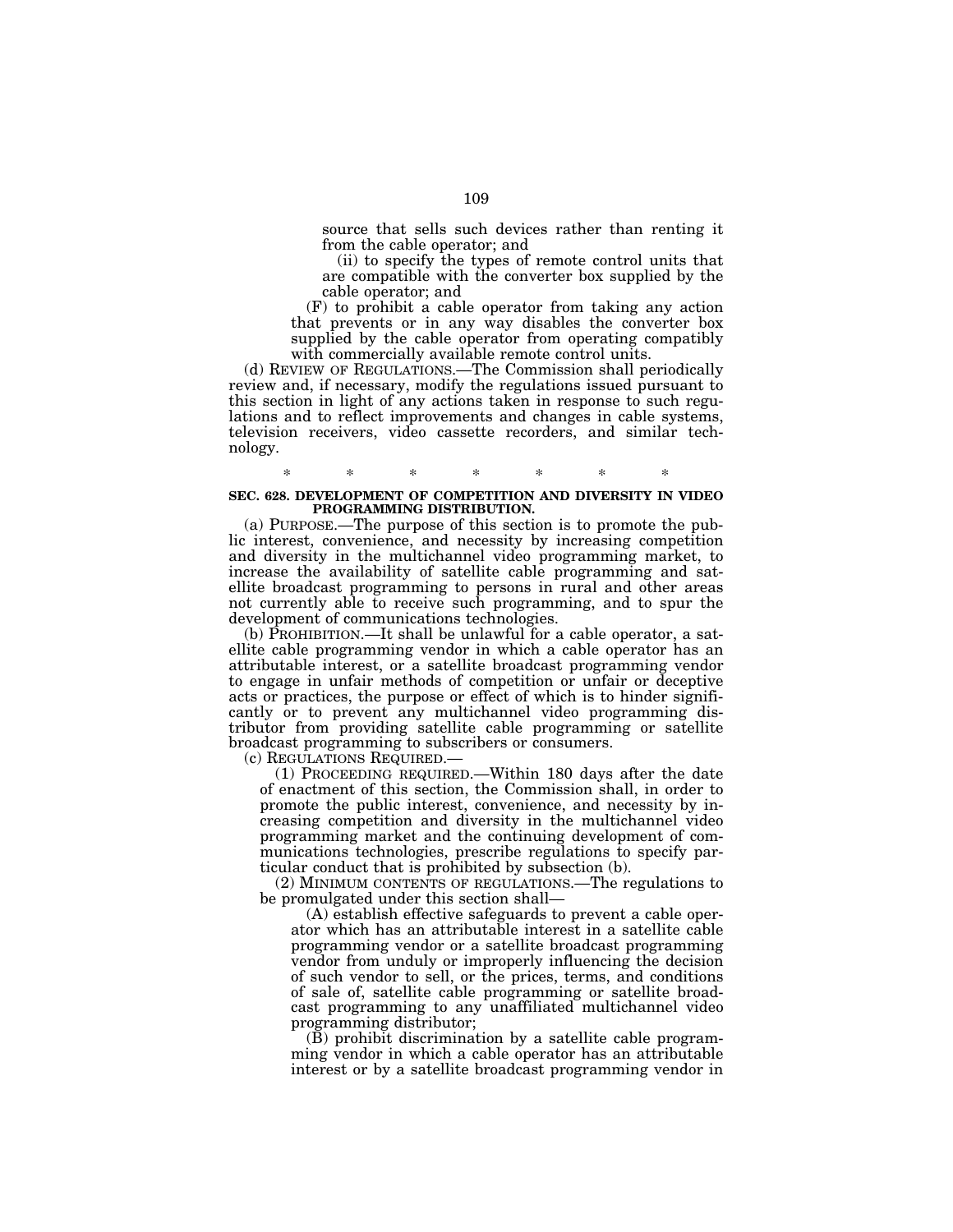the prices, terms, and conditions of sale or delivery of satellite cable programming or satellite broadcast programming among or between cable systems, cable operators, or other multichannel video programming distributors, or their agents or buying groups; except that such a satellite cable programming vendor in which a cable operator has an attributable interest or such a satellite broadcast programming vendor shall not be prohibited from—

(i) imposing reasonable requirements for creditworthiness, offering of service, and financial stability and standards regarding character and technical quality;

(ii) establishing different prices, terms, and conditions to take into account actual and reasonable differences in the cost of creation, sale, delivery, or transmission of satellite cable programming or satellite broadcast programming;

(iii) establishing different prices, terms, and conditions which take into account economies of scale, cost savings, or other direct and legitimate economic benefits reasonably attributable to the number of subscribers served by the distributor; or

(iv) entering into an exclusive contract that is permitted under subparagraph (D);

(C) prohibit practices, understandings, arrangements, and activities, including exclusive contracts for satellite cable programming or satellite broadcast programming between a cable operator and a satellite cable programming vendor or satellite broadcast programming vendor, that prevent a multichannel video programming distributor from obtaining such programming from any satellite cable programming vendor in which a cable operator has an attributable interest or any satellite broadcast programming vendor in which a cable operator has an attributable interest for distribution to persons in areas not served by a cable operator as of the date of enactment of this section; and

(D) with respect to distribution to persons in areas served by a cable operator, prohibit exclusive contracts for satellite cable programming or satellite broadcast programming between a cable operator and a satellite cable programming vendor in which a cable operator has an attributable interest or a satellite broadcast programming vendor in which a cable operator has an attributable interest, unless the Commission determines (in accordance with paragraph (4)) that such contract is in the public interest. (3) LIMITATIONS.—

(A) GEOGRAPHIC LIMITATIONS.—Nothing in this section shall require any person who is engaged in the national or regional distribution of video programming to make such programming available in any geographic area beyond which such programming has been authorized or licensed for distribution.

(B) APPLICABILITY TO SATELLITE RETRANSMISSIONS.— Nothing in this section shall apply (i) to the signal of any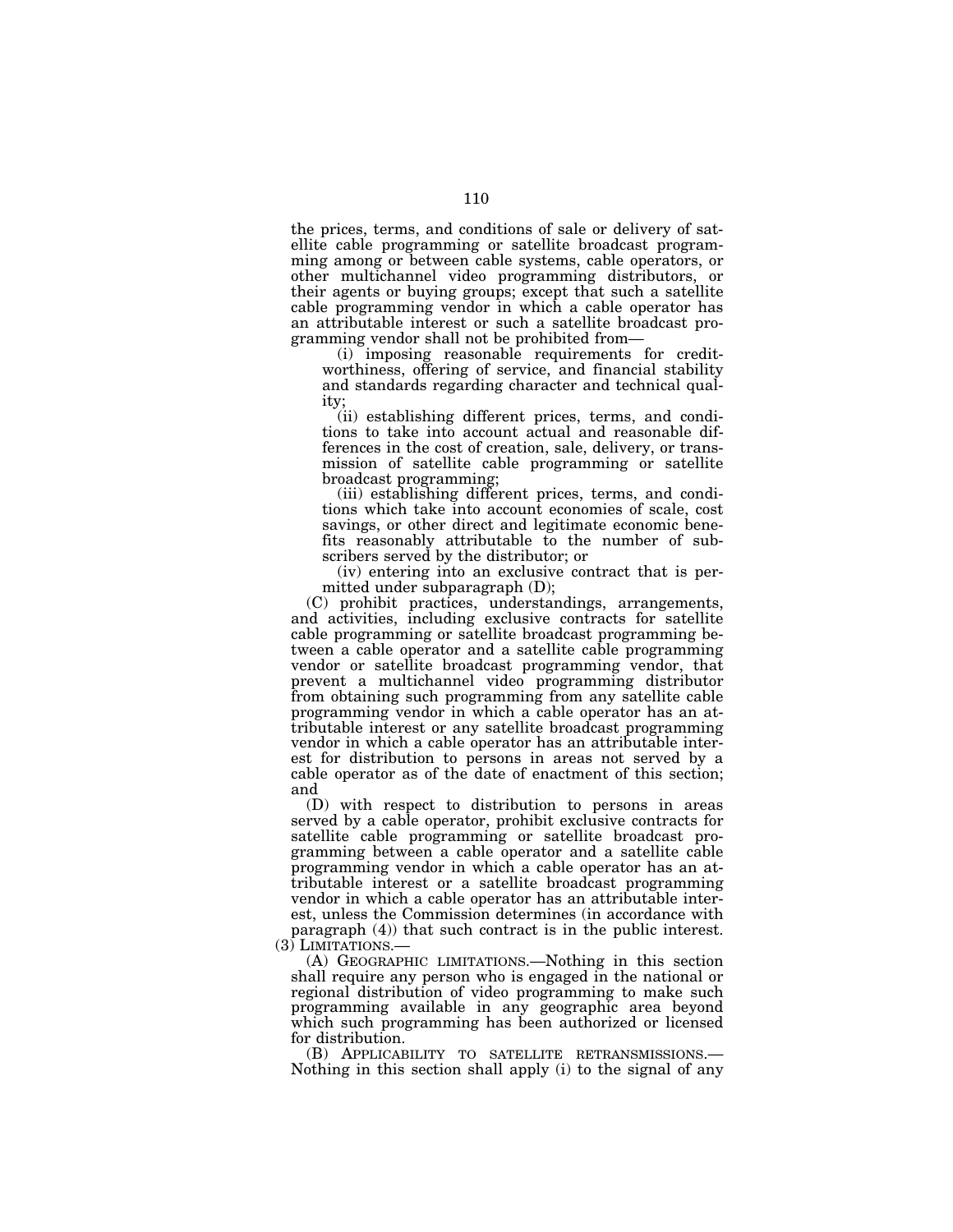broadcast affiliate of a national television network or other television signal that is retransmitted by satellite but that is not satellite broadcast programming, or (ii) to any internal satellite communication of any broadcast network or

cable network that is not satellite broadcast programming.<br>(4) PUBLIC INTEREST DETERMINATIONS ON EXCLUSIVE CON-TRACTS.—In determining whether an exclusive contract is in the public interest for purposes of paragraph (2)(D), the Commission shall consider each of the following factors with respect to the effect of such contract on the distribution of video programming in areas that are served by a cable operator:

(A) the effect of such exclusive contract on the development of competition in local and national multichannel video programming distribution markets;

(B) the effect of such exclusive contract on competition from multichannel video programming distribution technologies other than cable;

(C) the effect of such exclusive contract on the attraction of capital investment in the production and distribution of new satellite cable programming;

(D) the effect of such exclusive contract on diversity of programming in the multichannel video programming distribution market; and

(E) the duration of the exclusive contract.

(5) SUNSET PROVISION.—The prohibition required by paragraph (2)(D) shall cease to be effective 10 years after the date of enactment of this section, unless the Commission finds, in a proceeding conducted during the last year of such 10-year period, that such prohibition continues to be necessary to preserve and protect competition and diversity in the distribution of video programming.

(d) ADJUDICATORY PROCEEDING.—Any multichannel video programming distributor aggrieved by conduct that it alleges constitutes a violation of subsection (b), or the regulations of the Commission under subsection (c), may commence an adjudicatory proceeding at the Commission.<br>(e) REMEDIES FOR VIOLATIONS.—

(1) REMEDIES AUTHORIZED.—Upon completion of such adjudicatory proceeding, the Commission shall have the power to order appropriate remedies, including, if necessary, the power to establish prices, terms, and conditions of sale of programming to the aggrieved multichannel video programming distributor.

(2) ADDITIONAL REMEDIES.—The remedies provided in paragraph (1) are in addition to and not in lieu of the remedies available under title V or any other provision of this Act.

(f) PROCEDURES.—The Commission shall prescribe regulations to implement this section. The Commission's regulations shall—

(1) provide for an expedited review of any complaints made pursuant to this section;

(2) establish procedures for the Commission to collect such data, including the right to obtain copies of all contracts and documents reflecting arrangements and understandings alleged to violate this section, as the Commission requires to carry out this section; and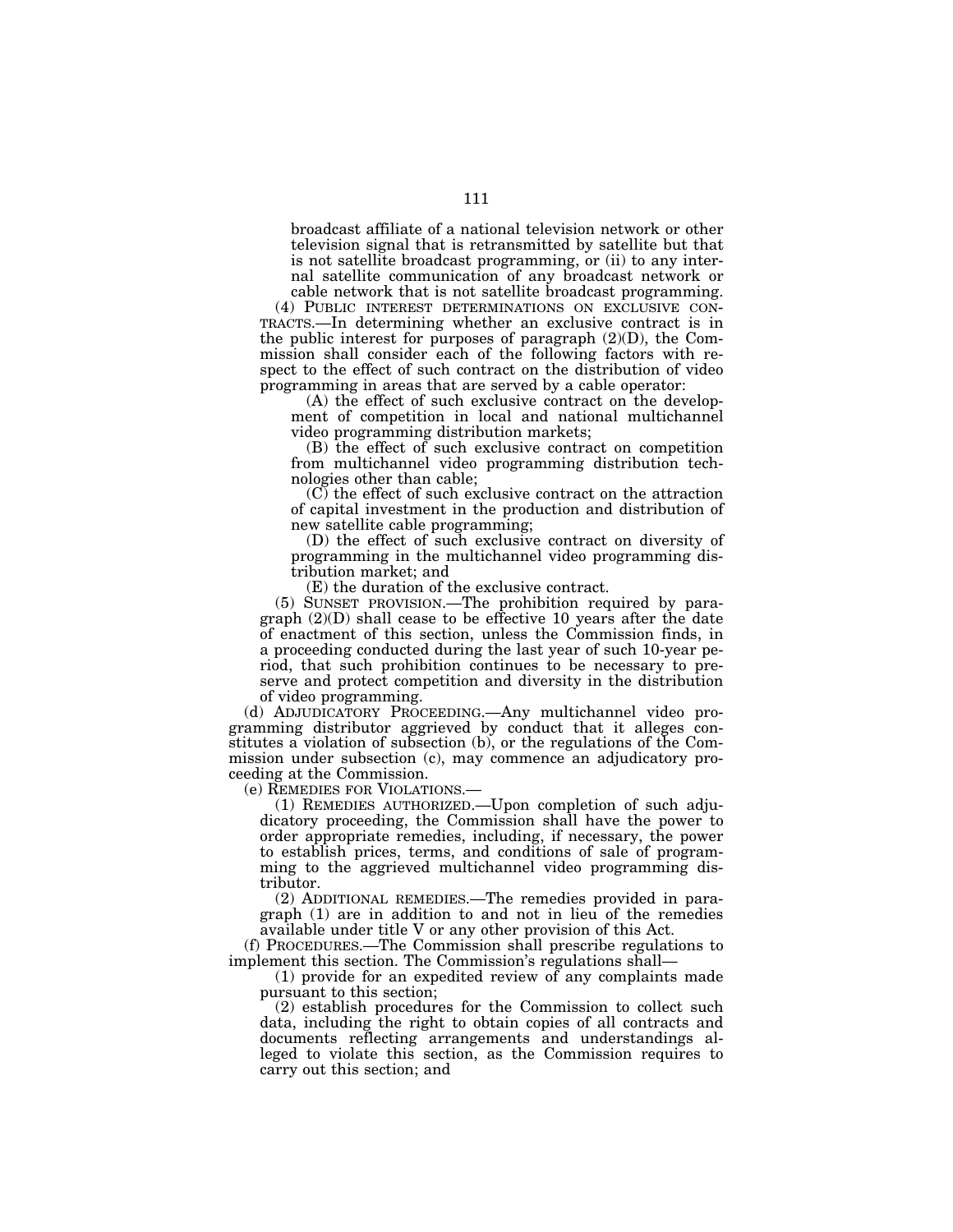(3) provide for penalties to be assessed against any person filing a frivolous complaint pursuant to this section.

 $(q)$  REPORTS.—The Commission shall, beginning not later than 18 months after promulgation of the regulations required by subsection (c), annually report to Congress on the status of competition in the market for the delivery of video programming.

 $[(j)]$   $(g)$  COMMON CARRIERS.—Any provision that applies to a cable operator under this section shall apply to a common carrier or its affiliate that provides video programming by any means directly to subscribers. Any such provision that applies to a satellite cable programming vendor in which a cable operator has an attributable interest shall apply to any satellite cable programming vendor in which such common carrier has an attributable interest. For the purposes of this subsection, two or fewer common officers or directors shall not by itself establish an attributable interest by a common carrier in a satellite cable programming vendor (or its parent company).

(h) EXEMPTIONS FOR PRIOR CONTRACTS.—

(1) IN GENERAL.—Nothing in this section shall affect any contract that grants exclusive distribution rights to any person with respect to satellite cable programming and that was entered into on or before June 1, 1990, except that the provisions of subsection  $(c)(2)(C)$  shall apply for distribution to persons in areas not served by a cable operator.

(2) LIMITATION ON RENEWALS.—A contract that was entered into on or before June 1, 1990, but that is renewed or extended after the date of enactment of this section shall not be exempt under paragraph (1).

(i) DEFINITIONS.—As used in this section:

(1) The term ''satellite cable programming'' has the meaning provided under section 705 of this Act, except that such term does not include satellite broadcast programming.

(2) The term ''satellite cable programming vendor'' means a person engaged in the production, creation, or wholesale distribution for sale of satellite cable programming, but does not include a satellite broadcast programming vendor.

(3) The term ''satellite broadcast programming'' means broadcast video programming when such programming is retransmitted by satellite and the entity retransmitting such programming is not the broadcaster or an entity performing such retransmission on behalf of and with the specific consent of the broadcaster.

(4) The term ''satellite broadcast programming vendor'' means a fixed service satellite carrier that provides service pursuant to section 119 of title 17, United States Code, with respect to satellite broadcast programming.

\* \* \* \* \* \* \*

# **TITLE VII—MISCELLANEOUS PROVISIONS**

\* \* \* \* \* \* \*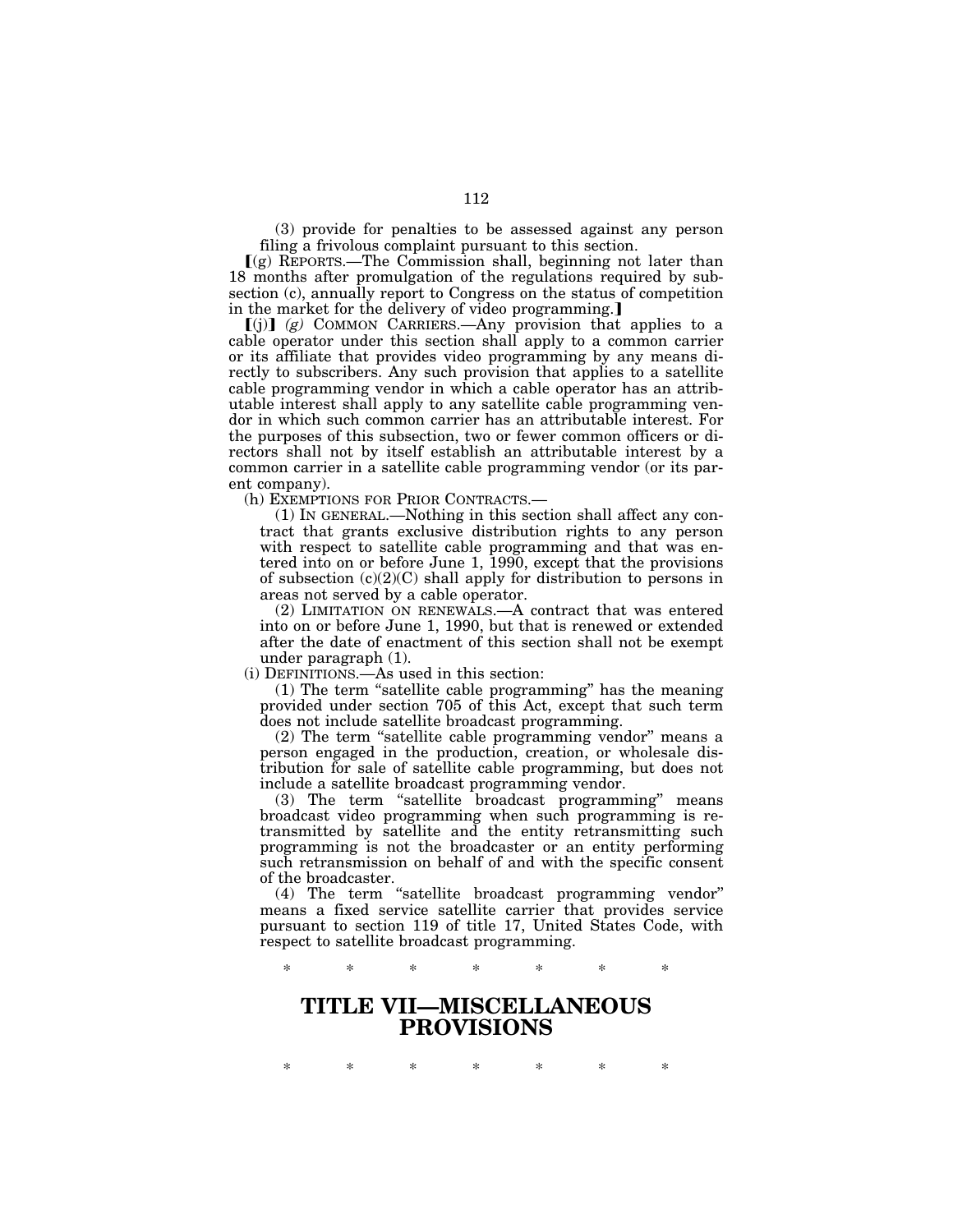### **SEC. 713. VIDEO PROGRAMMING ACCESSIBILITY.**

 $(a)$  COMMISSION INQUIRY.—Within 180 days after the date of enactment of the Telecommunications Act of 1996, the Federal Communications Commission shall complete an inquiry to ascertain the level at which video programming is closed captioned. Such inquiry shall examine the extent to which existing or previously published programming is closed captioned, the size of the video programming provider or programming owner providing closed captioning, the size of the market served, the relative audience shares achieved, or any other related factors. The Commission shall submit to the Congress a report on the results of such inquiry.

(b) ACCOUNTABILITY CRITERIA.—Within 18 months after such date of enactment, the Commission shall prescribe such regulations as are necessary to implement this section. Such regulations shall ensure that—

(1) video programming first published or exhibited after the effective date of such regulations is fully accessible through the provision of closed captions, except as provided in subsection (d); and

(2) video programming providers or owners maximize the accessibility of video programming first published or exhibited prior to the effective date of such regulations through the provision of closed captions, except as provided in subsection (d). (c) DEADLINES FOR CAPTIONING.—

(1) IN GENERAL.—The regulations prescribed pursuant to subsection (b) shall include an appropriate schedule of dead-

lines for the provision of closed captioning of video programming once published or exhibited on television.

(2) DEADLINES FOR PROGRAMMING DELIVERED USING INTER-NET PROTOCOL.—

(A) REGULATIONS ON CLOSED CAPTIONING ON VIDEO PRO-GRAMMING DELIVERED USING INTERNET PROTOCOL.—Not later than 6 months after the submission of the report to the Commission required by subsection  $(e)(1)$  of the Twenty-First Century Communications and Video Accessibility Act of 2010, the Commission shall revise its regulations to require the provision of closed captioning on video programming delivered using Internet protocol that was published or exhibited on television with captions after the effective date of such regulations.

(B) SCHEDULE.—The regulations prescribed under this paragraph shall include an appropriate schedule of deadlines for the provision of closed captioning, taking into account whether such programming is prerecorded and edited for Internet distribution, or whether such programming is live or near-live and not edited for Internet distribution.

(C) COST.—The Commission may delay or waive the regulation promulgated under subparagraph (A) to the extent the Commission finds that the application of the regulation to live video programming delivered using Internet protocol with captions after the effective date of such regulations would be economically burdensome to providers of video programming or program owners.

(D) REQUIREMENTS FOR REGULATIONS.—The regulations prescribed under this paragraph—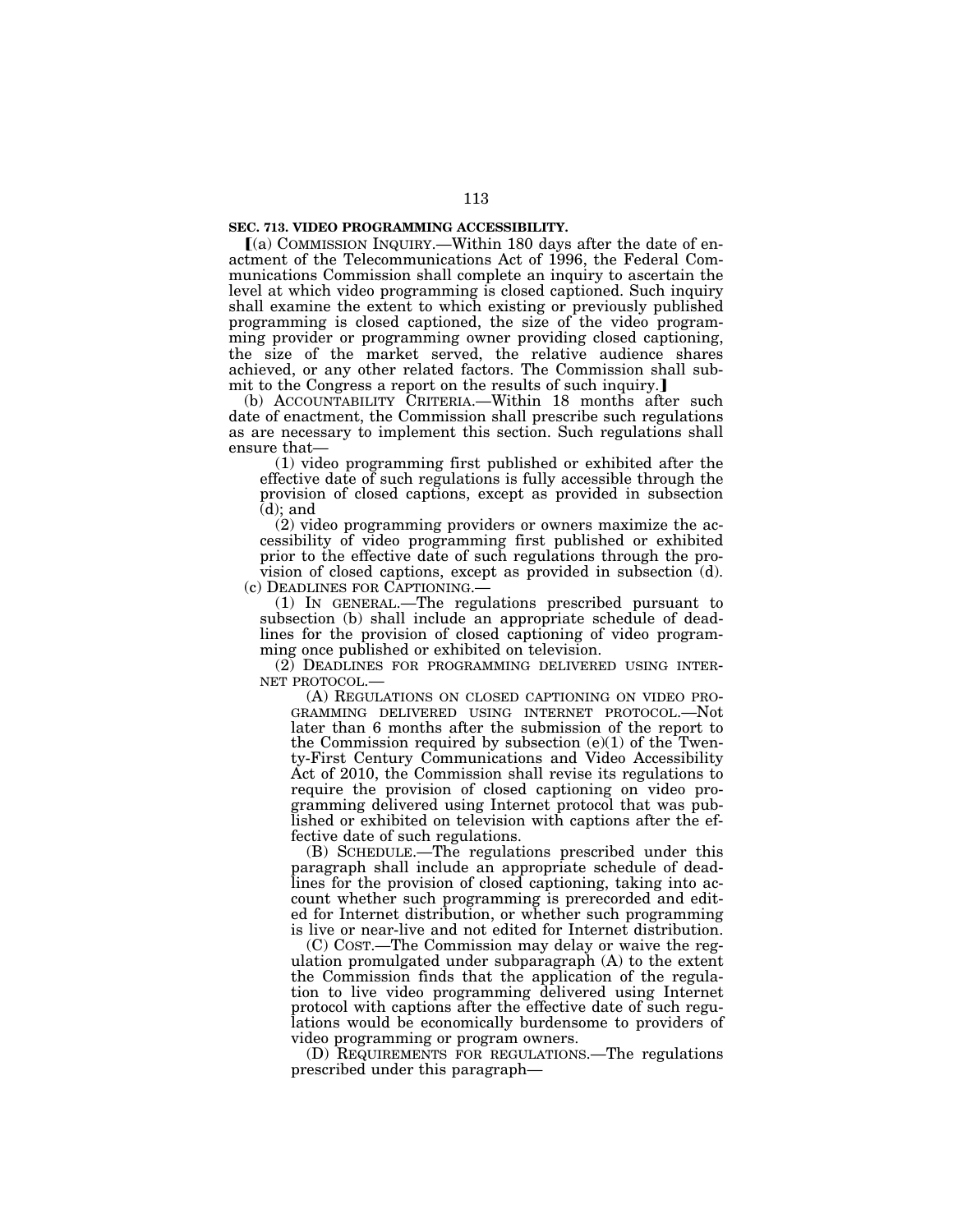(i) shall contain a definition of ''near-live programming'' and ''edited for Internet distribution'';

(ii) may exempt any service, class of service, program, class of program, equipment, or class of equipment for which the Commission has determined that the application of such regulations would be economically burdensome for the provider of such service, program, or equipment;

(iii) shall clarify that, for the purposes of implementation, of this subsection, the terms ''video programming distributors'' and ''video programming providers'' include an entity that makes available directly to the end user video programming through a distribution method that uses Internet protocol;

(iv) and describe the responsibilities of video programming providers or distributors and video programming owners;

(v) shall establish a mechanism to make available to video programming providers and distributors information on video programming subject to the Act on an ongoing basis;

(vi) shall consider that the video programming provider or distributor shall be deemed in compliance if such entity enables the rendering or pass through of closed captions and makes a good faith effort to identify video programming subject to the Act using the mechanism created in (v); and

(vii) shall provide that de minimis failure to comply with such regulations by a video programming provider or owner shall not be treated as a violation of the regulations.

(3) ALTERNATE MEANS OF COMPLIANCE.—An entity may meet the requirements of this section through alternate means than those prescribed by regulations pursuant to subsection (b), as revised pursuant to paragraph  $(2)(A)$  of this subsection, if the requirements of this section are met, as determined by the Commission.

(d) EXEMPTIONS.—Notwithstanding subsection (b)—

(1) the Commission may exempt by regulation programs, classes of programs, or services for which the Commission has determined that the provision of closed captioning would be economically burdensome to the provider or owner of such programming;

(2) a provider of video programming or the owner of any program carried by the provider shall not be obligated to supply closed captions if such action would be inconsistent with contracts in effect on the date of enactment of the Telecommunications Act of 1996, except that nothing in this section shall be construed to relieve a video programming provider of its obligations to provide services required by Federal law; and

(3) a provider of video programming or program owner may petition the Commission for an exemption from the requirements of this section, and the Commission may grant such petition upon a showing that the requirements contained in this section would be economically burdensome. During the pend-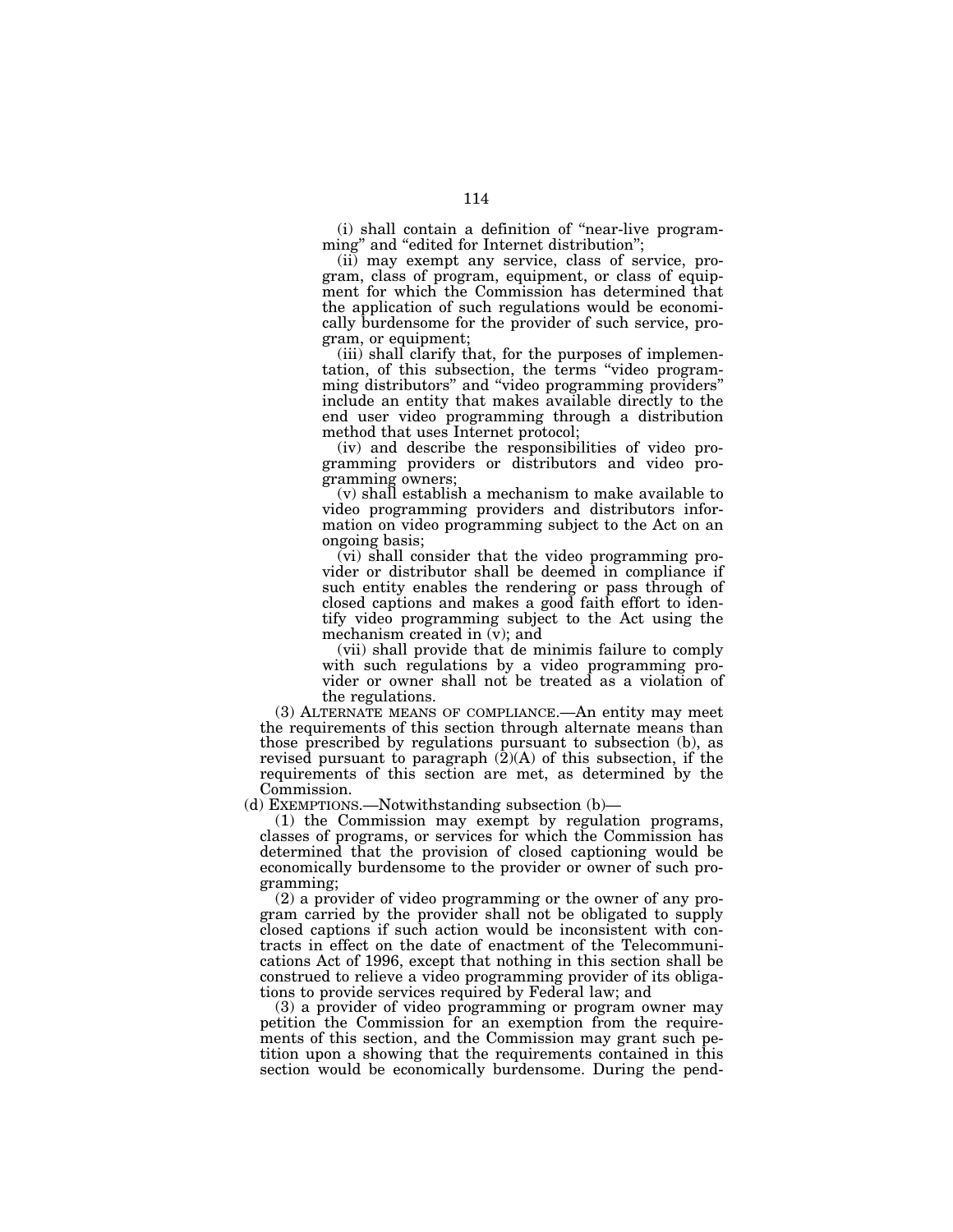ency of such a petition, such provider or owner shall be exempt from the requirements of this section. The Commission shall act to grant or deny any such petition, in whole or in part, within 6 months after the Commission receives such petition, unless the Commission finds that an extension of the 6-month period is necessary to determine whether such requirements are economically burdensome.

(e) UNDUE BURDEN.—The term ''undue burden'' means significant difficulty or expense. In determining whether the closed captions necessary to comply with the requirements of this paragraph would result in an undue economic burden, the factors to be considered include—

(1) the nature and cost of the closed captions for the programming;

(2) the impact on the operation of the provider or program owner;

(3) the financial resources of the provider or program owner; and

(4) the type of operations of the provider or program owner. (f) VIDEO DESCRIPTION.—

(1) REINSTATEMENT OF REGULATIONS.—On the day that is 1 year after the date of enactment of the Twenty-First Century Communications and Video Accessibility Act of 2010, the Commission shall, after a rulemaking, reinstate its video description regulations contained in the Implementation of Video Description of Video Programming Report and Order (15 F.C.C.R. 15,230 (2000)), recon. granted in part and denied in part, (16 F.C.C.R. 1251 (2001)), modified as provided in paragraph (2).

(2) MODIFICATIONS TO REINSTATED REGULATIONS.—Such regulations shall be modified only as follows:

(A) The regulations shall apply to video programming, as defined in subsection (h), insofar as such programming is transmitted for display on television in digital format.

(B) The Commission shall update the list of the top 25 designated market areas, the list of the top 5 national nonbroadcast networks that have at least 50 hours per quarter of prime time programming that is not exempt under this paragraph, and the beginning calendar quarter for which compliance shall be calculated.

(C) The regulations may permit a provider of video programming or a program owner to petition the Commission for an exemption from the requirements of this section upon a showing that the requirements contained in this section be economically burdensome.

(D) The Commission may exempt from the regulations established pursuant to paragraph (1) a service, class of services, program, class of programs, equipment, or class of equipment for which the Commission has determined that the application of such regulations would be economically burdensome for the provider of such service, program, or equipment.

(E) The regulations shall not apply to live or near-live programming.

(F) The regulations shall provide for an appropriate phased schedule of deadlines for compliance.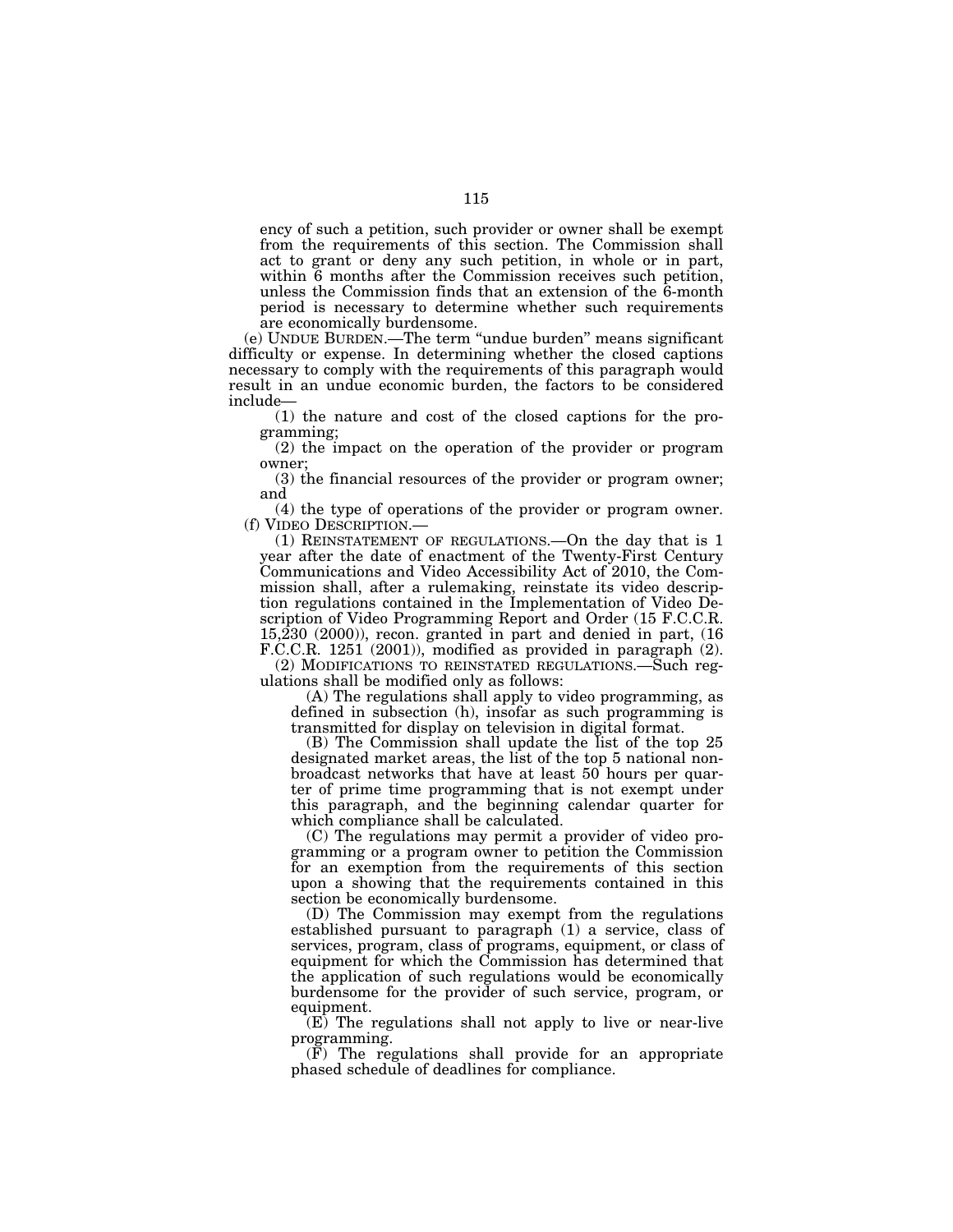(G) The Commission shall consider extending the exemptions and limitations in the reinstated regulations for technical capability reasons to all providers and owners of video programming.

(3) INQUIRIES ON FURTHER VIDEO DESCRIPTION REQUIRE-MENTS.—The Commission shall commence the following inquiries not later than 1 year after the completion of the phase-in of the reinstated regulations and shall report to Congress 1 year thereafter on the findings for each of the following:

(A) VIDEO DESCRIPTION IN TELEVISION PROGRAMMING.— The availability, use, and benefits of video description on video programming distributed on television, the technical and creative issues associated with providing such video description, and the financial costs of providing such video description for providers of video programming and program owners.

(B) VIDEO DESCRIPTION IN VIDEO PROGRAMMING DISTRIB-UTED ON THE INTERNET.—The technical and operational issues, costs, and benefits of providing video descriptions for video programming that is delivered using Internet protocol.

(4) CONTINUING COMMISSION AUTHORITY.—

(A) IN GENERAL.—The Commission may not issue additional regulations unless the Commission determines, at least 2 years after completing the reports required in paragraph (3), that the need for and benefits of providing video description for video programming, insofar as such programming is transmitted for display on television, are greater than the technical and economic costs of providing such additional programming.

(B) LIMITATION.—If the Commission makes the determination under subparagraph (A) and issues additional regulations, the Commission may not increase, in total, the hour requirement for additional described programming by more than 75 percent of the requirement in the regulations reinstated under paragraph (1).

(C) APPLICATION TO DESIGNATED MARKET AREAS.—

(i) IN GENERAL.—After the Commission completes the reports on video description required in paragraph (3), the Commission shall phase in the video description regulations for the top 60 designated market areas, except that the Commission may grant waivers to entities in specific designated market areas where it deems appropriate.

(ii) PHASE-IN DEADLINE.—The phase-in described in clause (i) shall be completed not later than 6 years after the date of enactment of the Twenty-First Century Communications and Video Accessibility Act of 2010.

(iii) REPORT.—Nine years after the date of enactment of the Twenty-First Century Communications and Video Accessibility Act of 2010, the Commission shall submit to the Committee on Energy and Commerce of the House of Representatives and the Com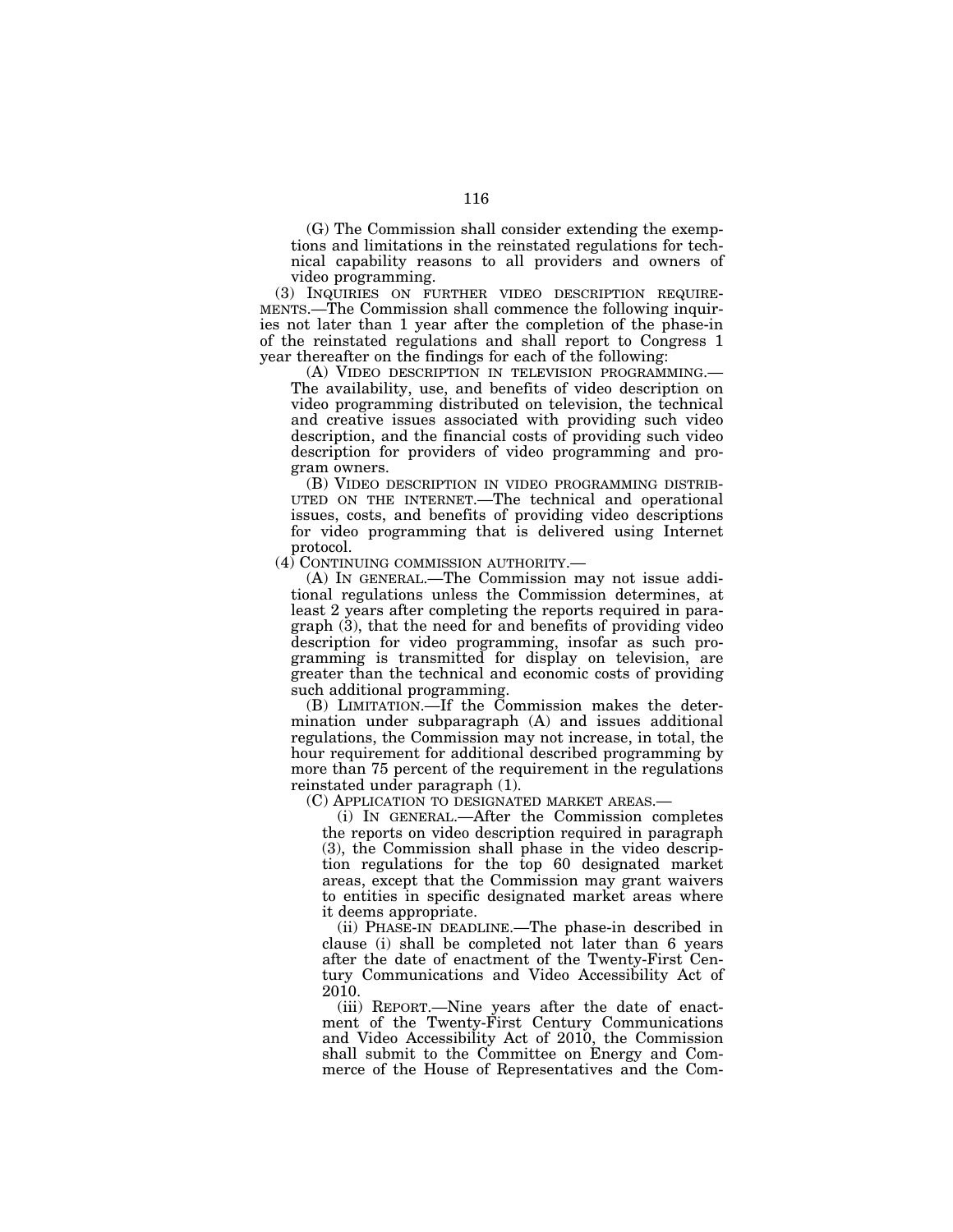mittee on Commerce, Science, and Transportation of the Senate a report assessing—

(I) the types of described video programming that is available to consumers;

(II) consumer use of such programming;

(III) the costs to program owners, providers, and distributors of creating such programming;

(IV) the potential costs to program owners, providers, and distributors in designated market areas outside of the top 60 of creating such programming;

(V) the benefits to consumers of such programming;

(VI) the amount of such programming currently available; and

(VII) the need for additional described programming in designated market areas outside the top 60.

(iv) ADDITIONAL MARKET AREAS.—Ten years after the date of enactment of the Twenty-First Century Communications and Video Accessibility Act of 2010, the Commission shall have the authority, based upon the findings, conclusions, and recommendations contained in the report under clause (iii), to phase in the video description regulations for up to an additional 10 designated market areas each year—

(I) if the costs of implementing the video description regulations to program owners, providers, and distributors in those additional markets are reasonable, as determined by the Commission; and

(II) except that the Commission may grant waivers to entities in specific designated market areas where it deems appropriate.

(g) EMERGENCY INFORMATION.—Not later than 1 year after the Advisory Committee report under subsection (e)(2) is submitted to the Commission, the Commission shall complete a proceeding to—

(1) identify methods to convey emergency information (as that term is defined in section 79.2 of title 47, Code of Federal Regulations) in a manner accessible to individuals who are blind or visually impaired; and

(2) promulgate regulations that require video programming providers and video programming distributors (as those terms are defined in section 79.1 of title 47, Code of Federal Regulations) and program owners to convey such emergency information in a manner accessible to individuals who are blind or visually impaired.

(h) DEFINITIONS.—For purposes of this section, section 303, and section 330:

(1) VIDEO DESCRIPTION.—The term ''video description'' means the insertion of audio narrated descriptions of a television program's key visual elements into natural pauses between the program's dialogue.

(2) VIDEO PROGRAMMING.—The term ''video programming'' means programming by, or generally considered comparable to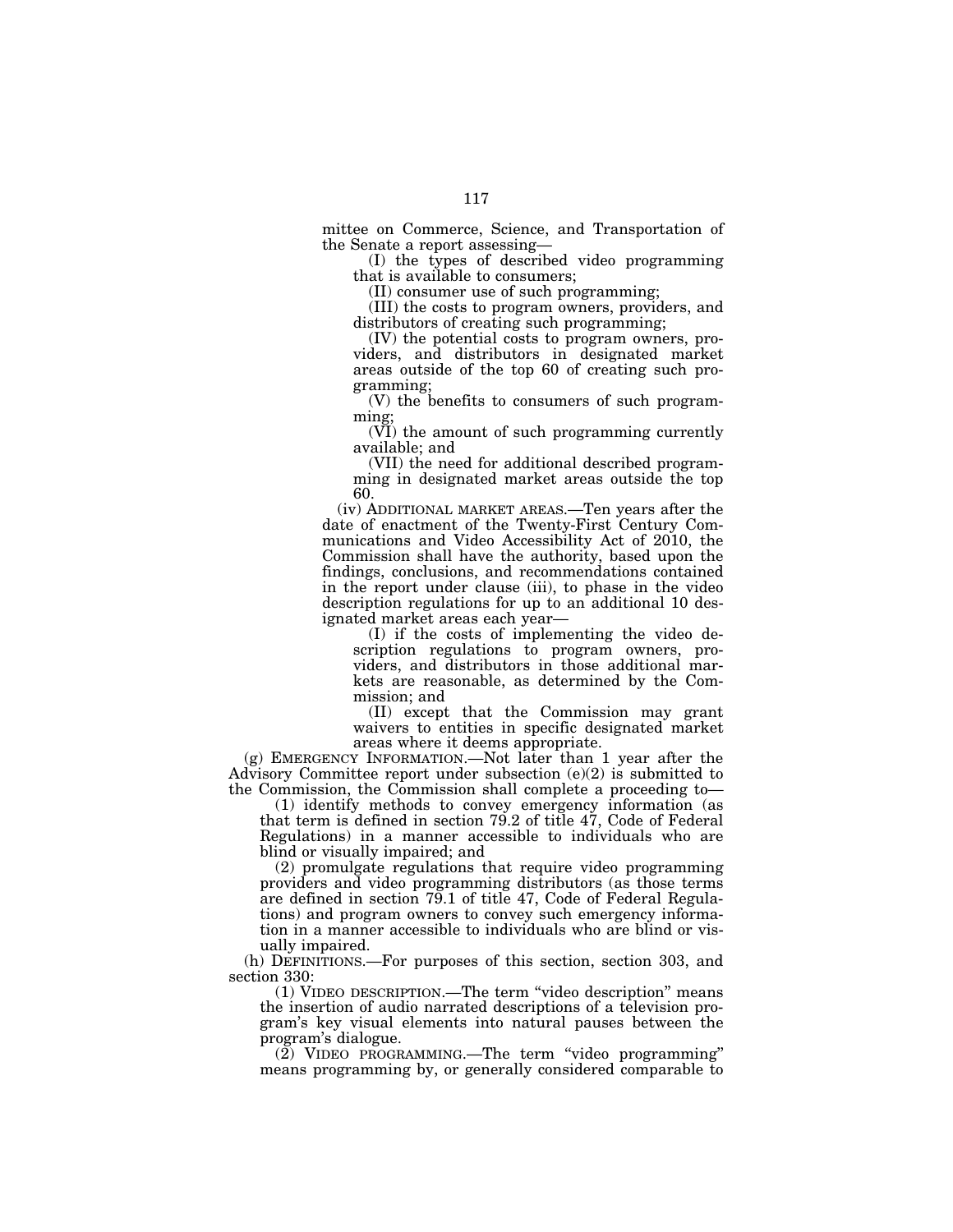programming provided by a television broadcast station, but not including consumer-generated media (as defined in section 3).

(j) PRIVATE RIGHTS OF ACTIONS PROHIBITED.—Nothing in this section shall be construed to authorize any private right of action to enforce any requirement of this section or any regulation thereunder. The Commission shall have exclusive jurisdiction with respect to any complaint under this section.

\* \* \* \* \* \* \*

### **COMMUNICATIONS SATELLITE ACT OF 1962**

\* \* \* \* \* \* \*

# **TITLE VI—COMMUNICATIONS COMPETITION AND PRIVATIZATION**

\* \* \* \* \* \* \*

# **Subtitle C—Deregulation and Other Statutory Changes**

\* \* \* \* \* \* \*

**[SEC. 646. REPORTS TO CONGRESS.** 

ø(a) ANNUAL REPORTS.—The President and the Commission shall report to the Committees on Commerce and International Relations of the House of Representatives and the Committees on Commerce, Science, and Transportation and Foreign Relations of the Senate within 90 calendar days of the enactment of this title, and not less than annually thereafter, on the progress made to achieve the objectives and carry out the purposes and provisions of this title. Such reports shall be made available immediately to the public.

ø(b) CONTENTS OF REPORTS.—The reports submitted pursuant to subsection (a) shall include the following:

 $(1)$  Progress with respect to each objective since the most recent preceding report.

 $(2)$  Views of the Parties with respect to privatization.

 $(3)$  Views of industry and consumers on privatization.

 $(4)$  Impact privatization has had on United States industry, United States jobs, and United States industry's access to the global marketplace.]

\* \* \* \* \* \* \*

## **PUBLIC LAW 109–34**  \* \* \* \* \* \* \*

### ø**SEC. 4. SATELLITE SERVICE REPORT.**

ø(a) ANNUAL REPORT.—The Federal Communications Commission shall review competitive market conditions with respect to domestic and international satellite communications services and shall include in an annual report an analysis of those conditions.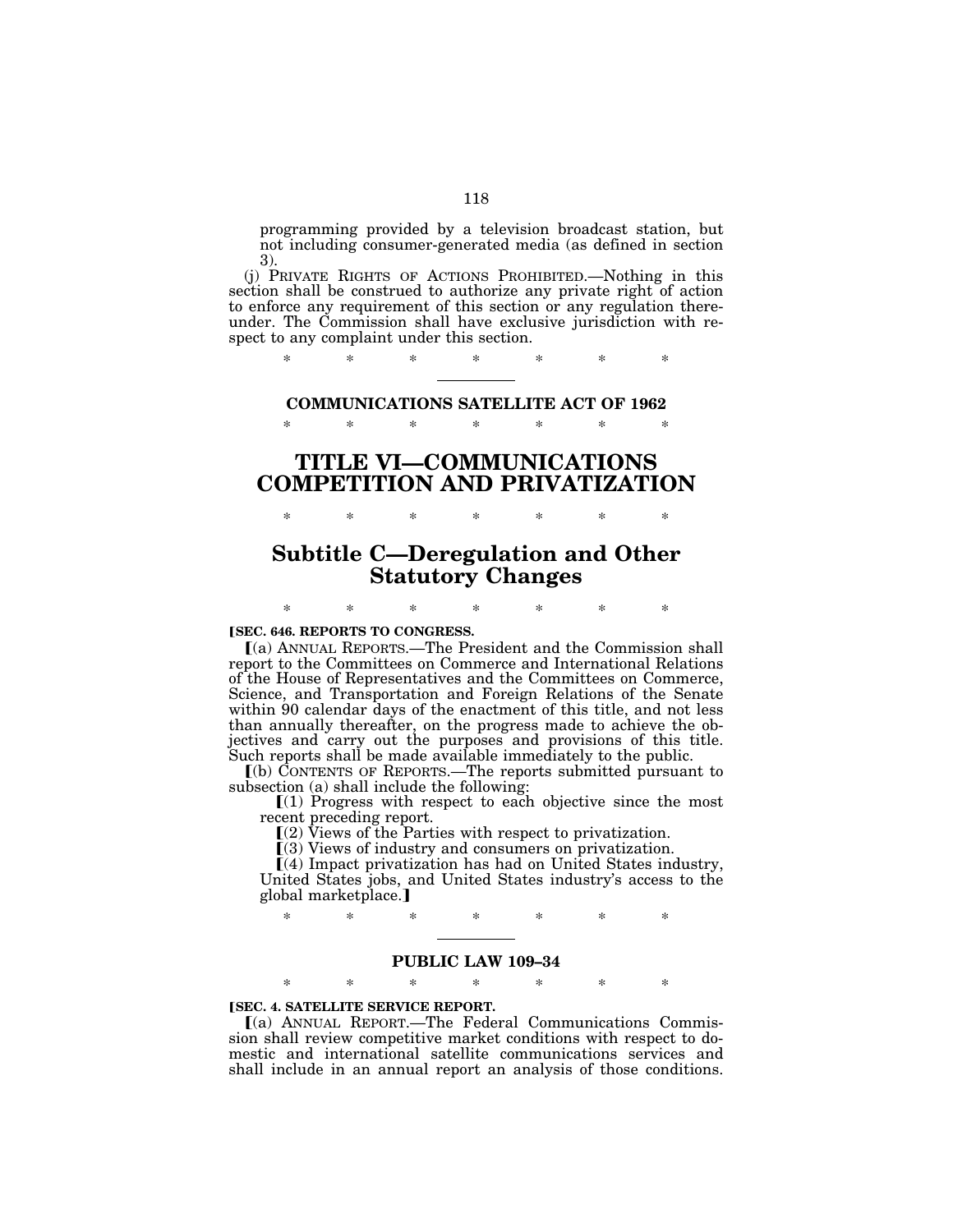The Commission shall transmit a copy of the report to the Senate Committee on Commerce, Science, and Transportation and the House of Representatives Committee on Energy and Commerce.

ø(b) CONTENT.—The Commission shall include in the report—

 $(1)$  an identification of the number and market share of competitors in domestic and international satellite markets;

 $(2)$  an analysis of whether there is effective competition in the market for domestic and international satellite services; and

 $(3)$  a list of any foreign nations in which legal or regulatory practices restrict access to the market for satellite services in such nation in a manner that undermines competition or favors a particular competitor or set of competitors.

## **BROADBAND DATA IMPROVEMENT ACT**

### \* \* \* \* \* \* \* **SEC. 103 IMPROVING FEDERAL DATA ON BROADBAND.**

(a) IMPROVING SECTION 706 INQUIRY.—Section 706 of the Telecommunications Act of 1996 (47 U.S.C. 157 note) is amended—

(1) by striking ''regularly'' in subsection (b) and inserting ''annually'';

(2) by redesignating subsection (c) as subsection (d); and

(3) by inserting after subsection (b) the following:

''(c) DEMOGRAPHIC INFORMATION FOR UNSERVED AREAS.—As part of the inquiry required by subsection (b), the Commission shall compile a list of geographical areas that are not served by any provider of advanced telecommunications capability (as defined by section 706(c)(1) of the Telecommunications Act of 1996 (47 U.S.C. 157 note)) and to the extent that data from the Census Bureau is available, determine, for each such unserved area—

''(1) the population;

''(2) the population density; and

 $\frac{1}{3}$  the average per capita income.".<br>
[(b) INTERNATIONAL COMPARISON.

 $[(1)$  IN GENERAL.—As part of the assessment and report required by section 706 of the Telecommunications Act of 1996 (47 U.S.C. 157 note), the Federal Communications Commission shall include information comparing the extent of broadband service capability (including data transmission speeds and price for broadband service capability) in a total of 75 communities in at least 25 countries abroad for each of the data rate benchmarks for broadband service utilized by the Commission to reflect different speed tiers.

 $(2)$  CONTENTS.—The Commission shall choose communities for the comparison under this subsection in a manner that will offer, to the extent possible, communities of a population size, population density, topography, and demographic profile that are comparable to the population size, population density, topography, and demographic profile of various communities within the United States. The Commission shall include in the comparison under this subsection—

 $(A)$  a geographically diverse selection of countries; and  $\Gamma(B)$  communities including the capital cities of such countries.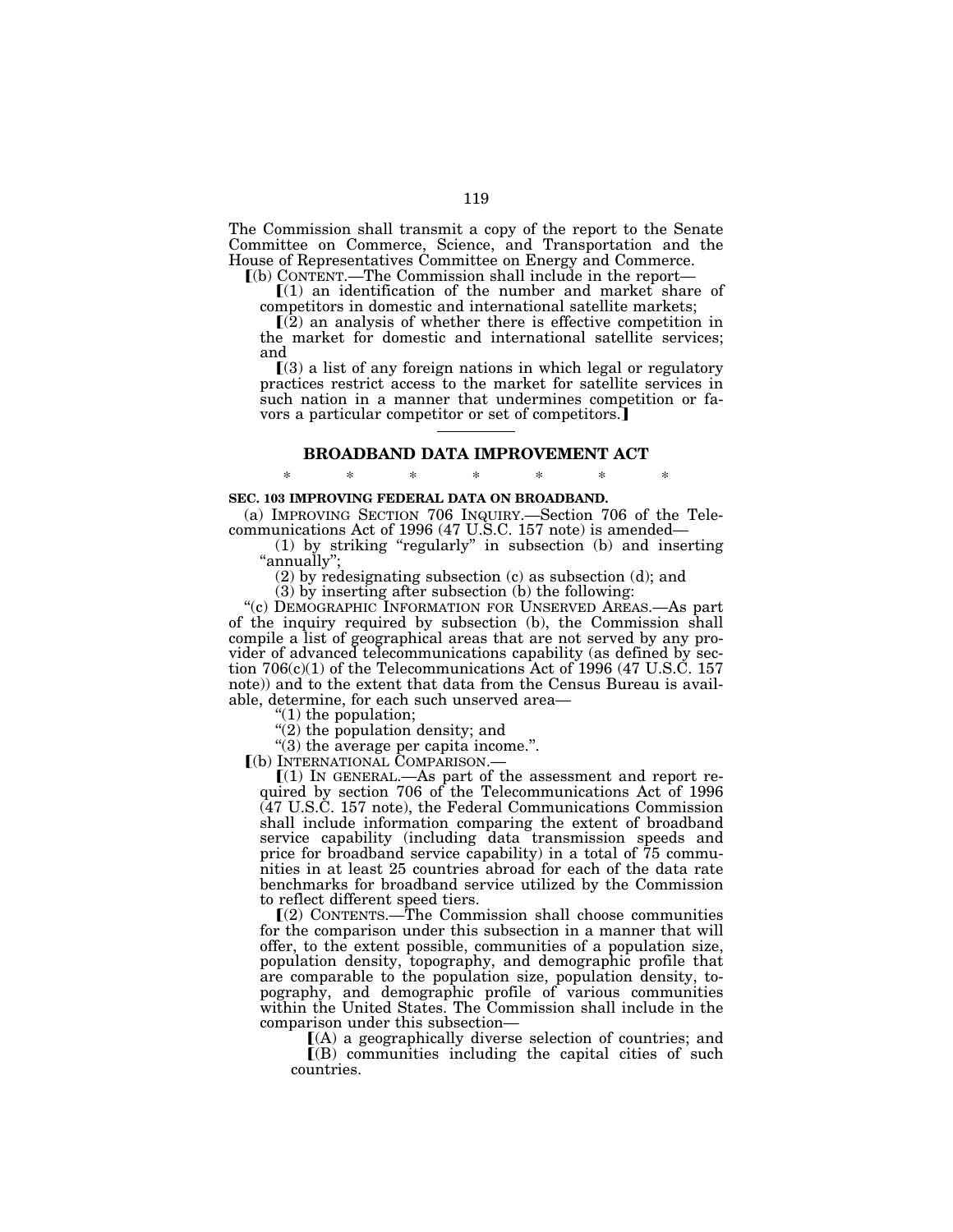ø(3) SIMILARITIES AND DIFFERENCES.—The Commission shall identify relevant similarities and differences in each community, including their market structures, the number of competitors, the number of facilities-based providers, the types of technologies deployed by such providers, the applications and services those technologies enable, the regulatory model under which broadband service capability is provided, the types of applications and services used, business and residential use of such services, and other media available to consumers.

ø(c)¿ *(b)* CONSUMER SURVEY OF BROADBAND SERVICE CAPA-BILITY.—

(1) IN GENERAL.—For the purpose of evaluating, on a statistically significant basis, the national characteristics of the use of broadband service capability, the Commission shall conduct and make public periodic surveys of consumers in urban, suburban, and rural areas in the large business, small business, and residential consumer markets to determine—

(A) the types of technology used to provide the broadband service capability to which consumers subscribe;

(B) the amounts consumers pay per month for such capability;

(C) the actual data transmission speeds of such capability;

(D) the types of applications and services consumers most frequently use in conjunction with such capability;

(E) for consumers who have declined to subscribe to broadband service capability, the reasons given by such consumers for declining such capability;

(F) other sources of broadband service capability which consumers regularly use or on which they rely; and

(G) any other information the Commission deems appropriate for such purpose.

(2) PUBLIC AVAILABILITY.—The Commission shall make publicly available the results of surveys conducted under this subsection at least once per year.

 $\lceil$ (d) $\rceil$  (c) IMPROVING CENSUS DATA ON BROADBAND.—The Secretary of Commerce, in consultation with the Federal Communications Commission, shall expand the American Community Survey conducted by the Bureau of the Census to elicit information for residential households, including those located on native lands, to determine whether persons at such households own or use a computer at that address, whether persons at that address subscribe to Internet service and, if so, whether such persons subscribe to dial-up or broadband Internet service at that address.

 $[(e)]$  *(d)* PROPRIETARY INFORMATION.—Nothing in this title shall reduce or remove any obligation the Commission has to protect proprietary information, nor shall this title be construed to compel the Commission to make publicly available any proprietary information.

\* \* \* \* \* \* \*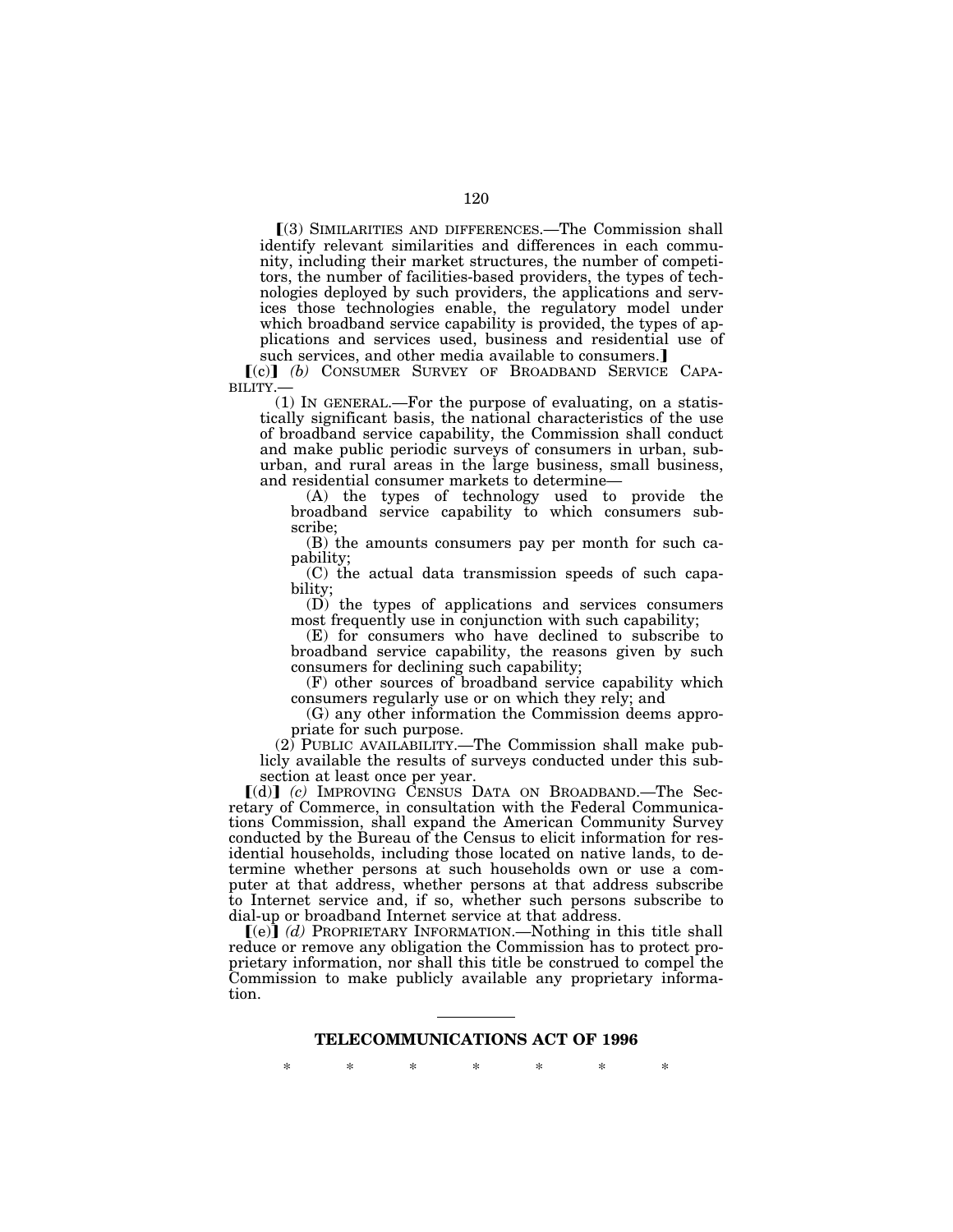## **TITLE VII—MISCELLANEOUS PROVISIONS**

\* \* \* \* \* \* \*

#### **SEC. 706. ADVANCED TELECOMMUNICATIONS INCENTIVES.**

(a) IN GENERAL.—The Commission and each State commission with regulatory jurisdiction over telecommunications services shall encourage the deployment on a reasonable and timely basis of advanced telecommunications capability to all Americans (including, in particular, elementary and secondary schools and classrooms) by utilizing, in a manner consistent with the public interest, convenience, and necessity, price cap regulation, regulatory forbearance, measures that promote competition in the local telecommunications market, or other regulating methods that remove barriers to infrastructure investment.

ø(b) INQUIRY.—The Commission shall, within 30 months after the date of enactment of this Act, and annually thereafter, initiate a notice of inquiry concerning the availability of advanced telecommunications capability to all Americans (including, in particular, elementary and secondary schools and classrooms) and shall complete the inquiry within 180 days after its initiation. In the inquiry, the Commission shall determine whether advanced telecommunications capability is being deployed to all Americans in a reasonable and timely fashion. If the Commission's determination is negative, it shall take immediate action to accelerate deployment of such capability by removing barriers to infrastructure investment and by promoting competition in the telecommunications market.

ø(c) DEMOGRAPHIC INFORMATION FOR UNSERVED AREAS.—As part of the inquiry required by subsection (b), the Commission shall compile a list of geographical areas that are not served by any provider of advanced telecommunications capability (as defined by section 706(c)(1) of the Telecommunications Act of 1996 (47 U.S.C. 157 note)) and to the extent that data from the Census Bureau is available, determine, for each such unserved area—

 $(1)$  the population;

 $(2)$  the population density; and

 $(3)$  the average per capita income.]

*(b) DETERMINATION.—If the Commission determines in its report under section 13 of the Communications Act of 1934, after considering the availability of advanced telecommunications capability to all Americans (including, in particular, elementary and secondary schools and classrooms), that advanced telecommunications capability is not being deployed to all Americans in a reasonable and timely fashion, the Commission shall take immediate action to accelerate deployment of such capability by removing barriers to infrastructure investment and by promoting competition in the telecommunications market.* 

 $[(d)]$   $(c)$  DEFINITIONS.—For purposes of  $[this$  subsection $]$  *this section*:

(1) ADVANCED TELECOMMUNICATIONS CAPABILITY.—The term "advanced telecommunications capability" is defined, without regard to any transmission media or technology, as high-speed, switched, broadband telecommunications capability that en